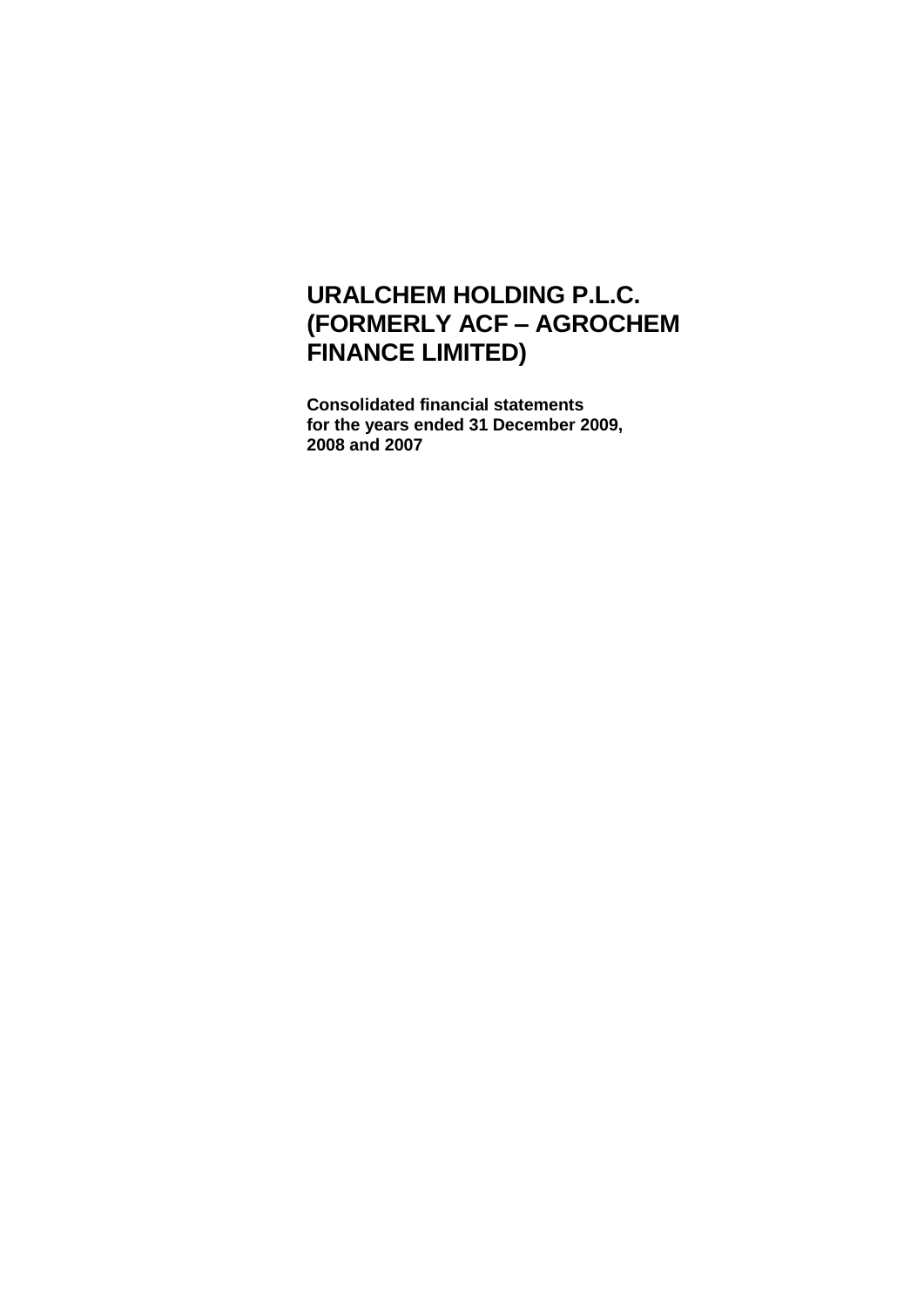### **TABLE OF CONTENTS**

### **Page**

| Statement of management's responsibilities for the preparation and approval of         |  |
|----------------------------------------------------------------------------------------|--|
|                                                                                        |  |
| Consolidated financial statements for the years ended 31 December 2009, 2008 and 2007: |  |
|                                                                                        |  |
|                                                                                        |  |
|                                                                                        |  |
|                                                                                        |  |
|                                                                                        |  |
|                                                                                        |  |
|                                                                                        |  |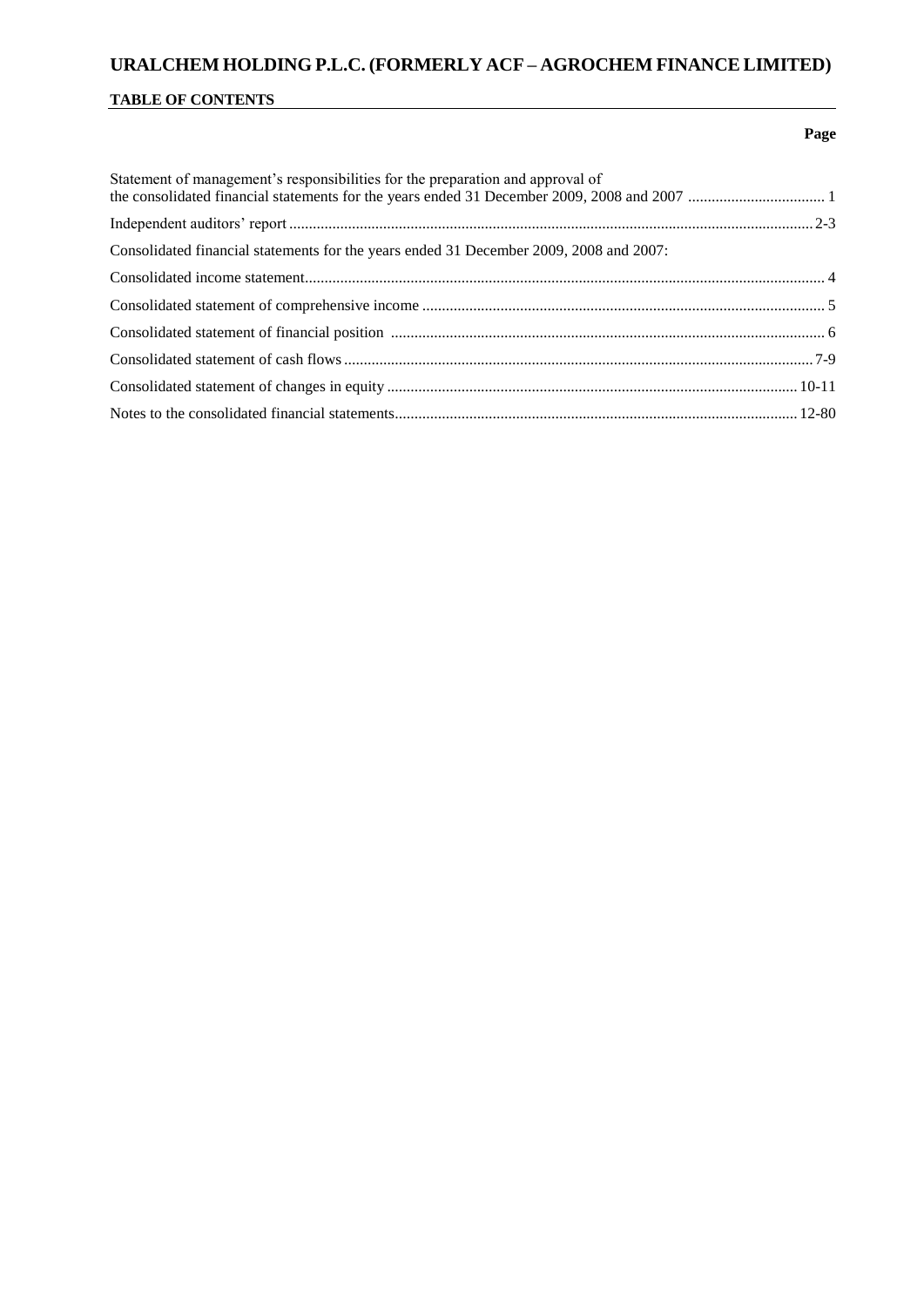### **STATEMENT OF MANAGEMENT'S RESPONSIBILITIES FOR THE PREPARATION AND APPROVAL OF THE CONSOLIDATED FINANCIAL STATEMENTS FOR THE YEARS ENDED 31 DECEMBER 2009, 2008 AND 2007**

The following statement, which should be read in conjunction with the independent auditors' report set out on pages 2-3, is made with a view to distinguishing the respective responsibilities of management and those of the independent auditors in relation to the consolidated financial statements of UralChem Holding P.L.C. and its subsidiaries (the "Group").

Management is responsible for the preparation of consolidated financial statements that present fairly the financial position of the Group as at 31 December 2009, 2008 and 2007, the results of its operations, cash flows and changes in equity for the years ended 31 December 2009, 2008 and 2007, in accordance with International Financial Reporting Standards ("IFRS") as issued by the International Accounting Standards Board.

In preparing the consolidated financial statements, management is responsible for:

- selecting suitable accounting principles and applying them consistently;
- making judgements and estimates that are reasonable and prudent;
- stating whether IFRS have been followed, subject to any material departures disclosed and explained in the consolidated financial statements; and
- preparing the consolidated financial statements on a going concern basis, unless it is inappropriate to presume that the Group will continue in business for the foreseeable future.

Management, within its competencies, is also responsible for:

designing, implementing and maintaining an effective system of internal controls, throughout the Group;

\_\_\_\_\_\_\_\_\_\_\_\_\_\_\_\_\_\_\_\_\_\_\_\_\_ \_\_\_\_\_\_\_\_\_\_\_\_\_\_\_\_\_\_\_\_\_\_\_\_\_

- maintaining statutory accounting records in compliance with local legislation and accounting standards in the respective jurisdictions in which the Group operates;
- taking steps to safeguard the assets of the Group; and
- detecting and preventing fraud and other irregularities.

The consolidated financial statements for the years ended 31 December 2009, 2008 and 2007 were approved and signed on 16 April 2010 by:

Victor N. Zorkin Elena A. Zevako

Director Chief Financial Officer

Limassol, Cyprus 16 April 2010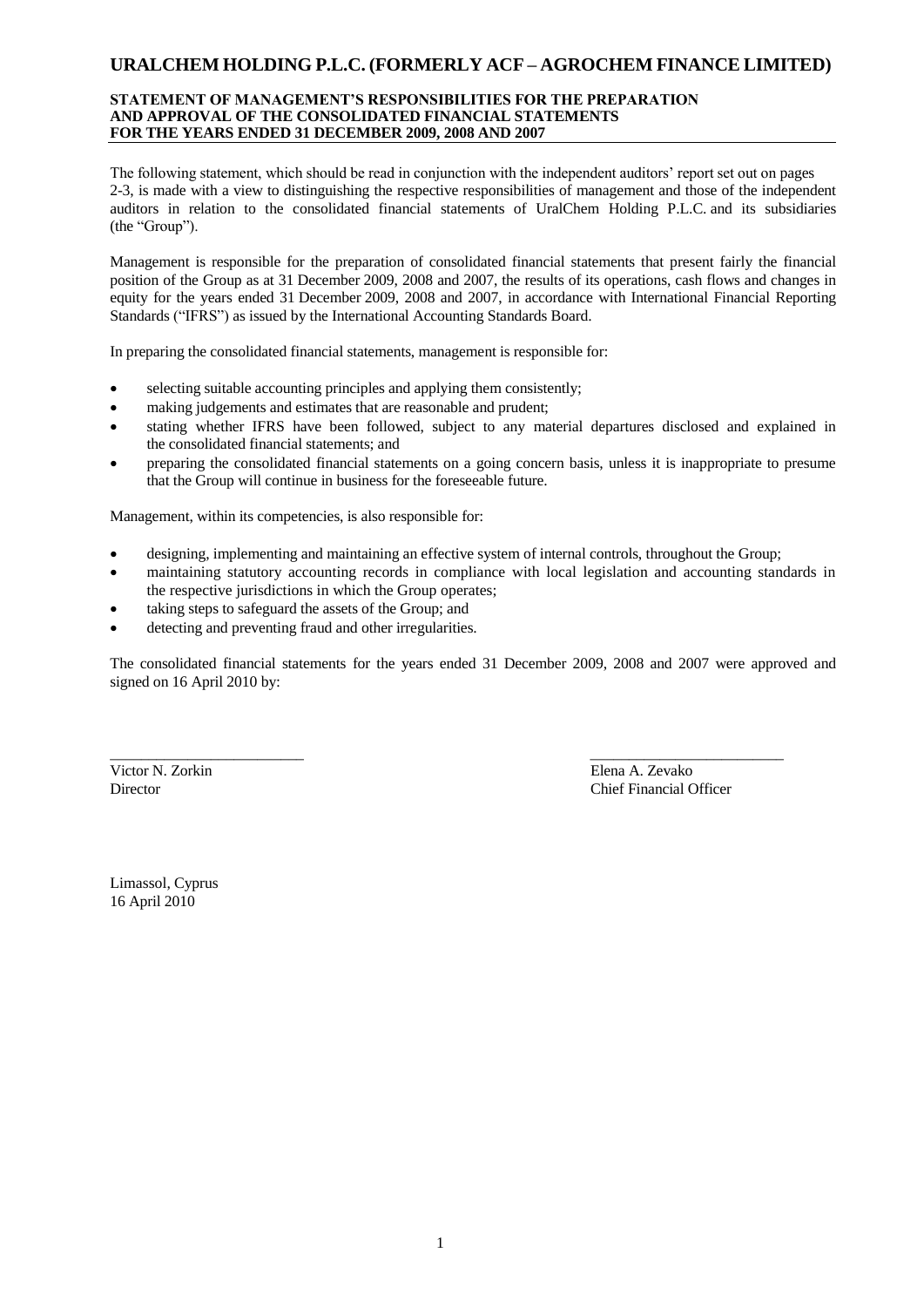# Deloitte.

ZAO "Deloitte & Touche CIS" 5 Lesnaya Street Moscow, 125047 Russia Tel: +7 (495) 787 06 00

Fax: +7 (495) 787 06 01 www.deloitte.ru

### **INDEPENDENT AUDITORS' REPORT**

### **To the Shareholders of UralChem Holding P.L.C.:**

We have audited the accompanying consolidated financial statements of UralChem Holding P.L.C. and its subsidiaries (the "Group"), which comprise the consolidated statement of financial position as at 31 December 2009, 2008 and 2007, and the consolidated income statement and statement of comprehensive income, consolidated statement of cash flows and consolidated statement of changes in equity for the years ended 31 December 2009, 2008 and 2007, and a summary of significant accounting policies and other explanatory notes.

#### **Management's responsibility for the consolidated financial statements**

Management is responsible for the preparation and fair presentation of these consolidated financial statements in accordance with International Financial Reporting Standards ("IFRS") as issued by the International Accounting Standards Board. This responsibility includes: designing, implementing and maintaining internal control relevant to the preparation and fair presentation of the consolidated financial statements that are free from material misstatement, whether due to fraud or error; selecting and applying appropriate accounting policies; and making accounting estimates that are reasonable in the circumstances.

#### **Auditors' responsibility**

Our responsibility is to express an opinion on these financial statements based on our audit. Except as discussed in the Basis for Qualified Opinion section, we conducted our audit in accordance with International Standards on Auditing. Those standards require that we comply with ethical requirements and plan and perform the audit to obtain reasonable assurance whether the financial statements are free from material misstatement.

An audit involves performing procedures to obtain audit evidence about the amounts and disclosures in the consolidated financial statements. The procedures selected depend on the auditors' judgement, including the assessment of the risks of material misstatement of the consolidated financial statements, whether due to fraud or error. In making those risk assessments, the auditors consider internal control relevant to the entity's preparation and fair presentation of the consolidated financial statements in order to design audit procedures that are appropriate in the circumstances, but not for the purpose of expressing an opinion on the effectiveness of the entity's internal control. An audit also includes evaluating the appropriateness of accounting policies used and the reasonableness of accounting estimates made by management, as well as evaluating the overall presentation of the consolidated financial statements.

We believe that the audit evidence we have obtained is sufficient and appropriate to provide a basis for our audit opinion.

Deloitte refers to one or more of Deloitte Touche Tohmatsu, a Swiss Verein, and its network of member firms, each of which is a legally separate and independent entity. Please see www.deloitte.com/about for a detailed description of the legal structure of Deloitte Touche Tohmatsu and its Member Firms.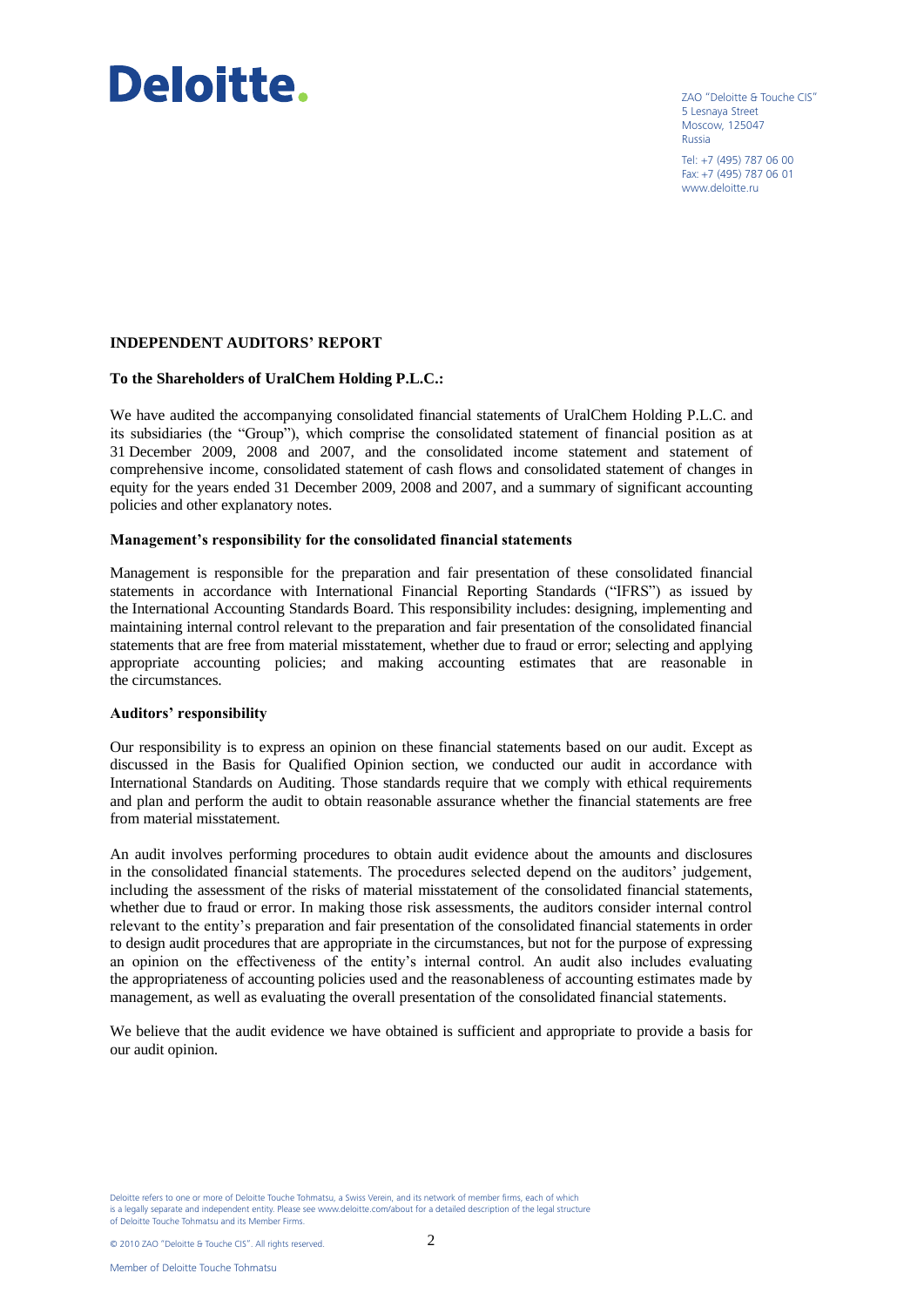### **Basis for qualified opinion**

As discussed in note 19, the Group was unable to account for its investment in Open Joint Stock Company Perm Mineral Fertilisers using the equity method of accounting in accordance with IAS 28 *Investments in Associates*. As a result we were unable to satisfy ourselves as to the carrying value of investment in this associate as at 31 December 2009 stated at USD 24,578 thousand and the Group's share of profits of this associate for the year ended 31 December 2009.

### **Qualified opinion**

In our opinion, except for the effects of the matter described above, the consolidated financial statements give a true and fair view of the financial position of the Group as of 31 December 2009, 2008 and 2007 and the results of its financial performance and its cash flows for the years ended 31 December 2009, 2008 and 2007 in accordance with IFRS.

Moscow, Russia 16 April 2010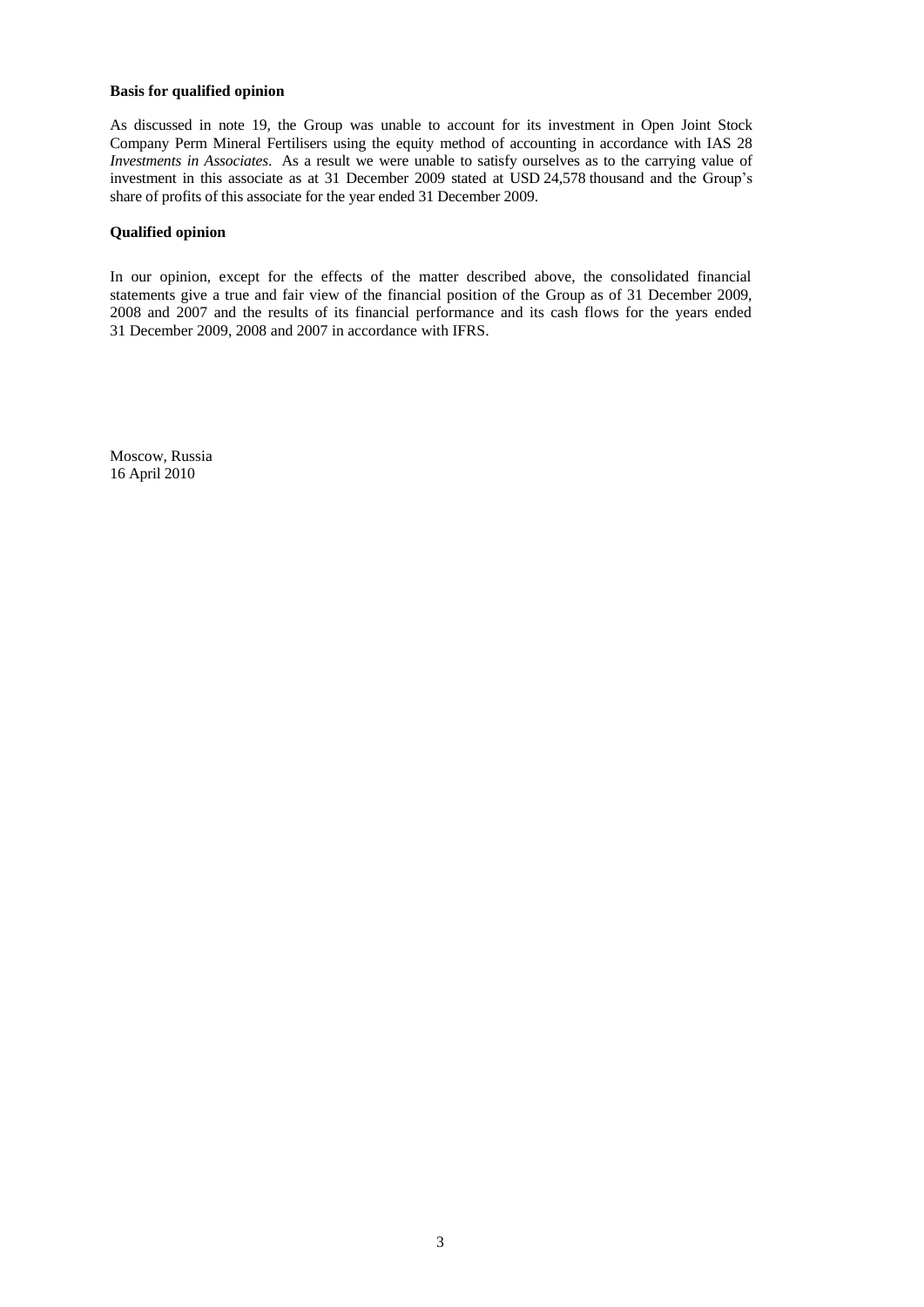### **CONSOLIDATED INCOME STATEMENT**

**FOR THE YEARS ENDED 31 DECEMBER 2009, 2008 AND 2007**

All amounts are in thousands of US Dollars unless otherwise stated

|                                                                          | <b>Notes</b> | <b>Year ended</b><br>31 December 2009 | <b>Year ended</b><br>31 December 2008 | <b>Year ended</b><br>31 December 2007 |
|--------------------------------------------------------------------------|--------------|---------------------------------------|---------------------------------------|---------------------------------------|
| <b>Continuing operations</b>                                             |              |                                       |                                       |                                       |
| <b>Revenue</b>                                                           |              |                                       |                                       |                                       |
| Sales of goods<br>Other sales                                            | 7<br>8       | 891,725<br>57,348                     | 1,609,773<br>87,080                   | 486,207<br>51,247                     |
| <b>Total revenue</b>                                                     |              | 949,073                               | 1,696,853                             | 537,454                               |
| Cost of sales                                                            | 9            | (579, 100)                            | (733, 801)                            | (302, 545)                            |
| <b>Gross profit</b>                                                      |              | 369,973                               | 963,052                               | 234,909                               |
| Selling and distribution expenses                                        | 10           | (260, 505)                            | (282, 596)                            | (102, 650)                            |
| General and administrative expenses<br>Net (loss)/gain from derivative   | 11           | (101, 417)                            | (162, 881)                            | (38,528)                              |
| financial instruments                                                    | 38           | (15, 657)                             | (60, 793)                             | 1,936                                 |
| Other operating income                                                   | 12<br>12     | 11,685<br>(13, 332)                   | 19,249<br>(10, 754)                   | 3,739                                 |
| Other operating expenses<br><b>Operating (loss)/profit</b>               |              | (9,253)                               | 465,277                               | (5,871)<br>93,535                     |
|                                                                          |              |                                       |                                       |                                       |
| Interest income                                                          | 13<br>14     | 39,198<br>(156,995)                   | 15,988<br>(92, 841)                   | 6,940<br>(29, 295)                    |
| Interest expense<br>Impairment of goodwill                               | 18           |                                       | (40,240)                              |                                       |
| Share of loss of associates                                              | 19           | (1,040)                               | (131)                                 |                                       |
| Foreign exchange (loss)/gain from<br>financing activities                |              | (18, 128)                             | (189, 756)                            | 5,812                                 |
| (Loss)/profit before tax                                                 |              | (146, 218)                            | 158,297                               | 76,992                                |
| Income tax                                                               | 15           | 49,174                                | (82,073)                              | (17,000)                              |
| (Loss)/profit for the year from<br>continuing operations                 |              | (97, 044)                             | 76,224                                | 59,992                                |
| <b>Discontinued operations</b>                                           |              |                                       |                                       |                                       |
| Loss for the year from discontinued<br>operations                        | 16           |                                       |                                       | (7, 855)                              |
| (Loss)/profit for the year                                               |              | (97, 044)                             | 76,224                                | 52,137                                |
| Attributable to:                                                         |              |                                       |                                       |                                       |
| Shareholders of the company                                              |              | (77,066)                              | 25,124                                | 36,151                                |
| Minority interest                                                        |              | (19, 978)                             | 51,100                                | 15,986                                |
|                                                                          |              | (97, 044)                             | 76,224                                | 52,137                                |
| (Loss)/earnings per share                                                |              |                                       |                                       |                                       |
| Weighted average number of ordinary                                      |              |                                       |                                       |                                       |
| shares in issue during the year<br>Basic and diluted (loss)/earnings per |              | 21,615,041                            | 10,105                                | 10,072                                |
| share from continuing and<br>discontinued operations                     |              |                                       |                                       |                                       |
| (US dollars per share)<br>Basic and diluted (loss)/earnings per          |              | (3.6)                                 | 2,486.3                               | 3,589.3                               |
| share from continuing operations<br>(US dollars per share)               |              | (3.6)                                 | 2,486.3                               | 4,182.0                               |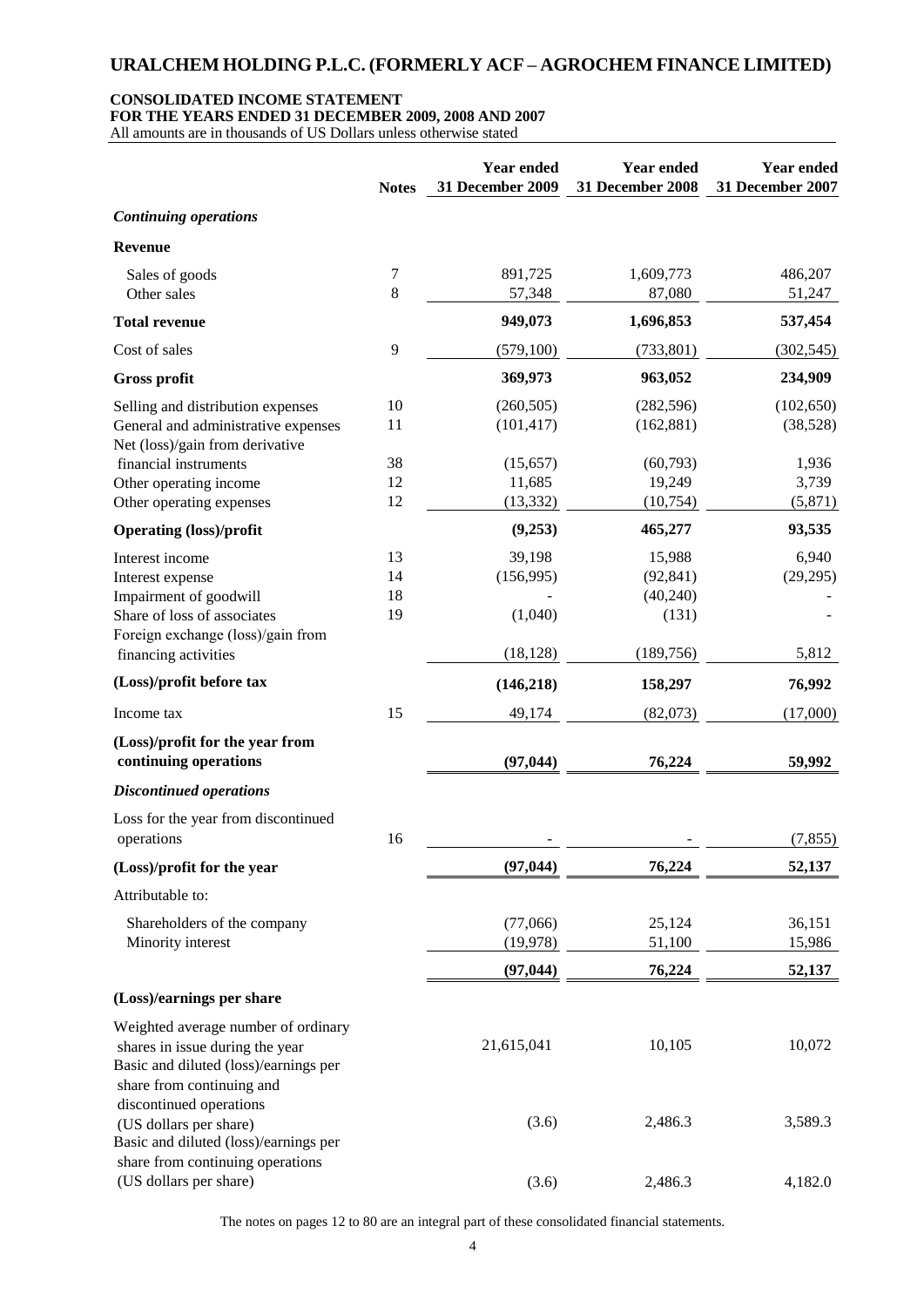### **CONSOLIDATED STATEMENT OF COMPREHENSIVE INCOME**

**FOR THE YEARS ENDED 31 DECEMBER 2009, 2008 AND 2007**

All amounts are in thousands of US Dollars unless otherwise stated

|                                                                             | <b>Year ended</b><br>31 December 2009 | <b>Year ended</b><br>31 December 2008 | <b>Year ended</b><br>31 December 2007 |
|-----------------------------------------------------------------------------|---------------------------------------|---------------------------------------|---------------------------------------|
| (Loss)/profit for the year                                                  | (97, 044)                             | 76,224                                | 52,137                                |
| Other comprehensive (loss)/income:<br>Effect of translation to presentation |                                       |                                       |                                       |
| currency                                                                    | (21,688)                              | (82, 245)                             | 21,428                                |
| Other comprehensive (loss)/income                                           | (21, 688)                             | (82, 245)                             | 21,428                                |
| <b>Total comprehensive (loss)/income</b><br>for the year                    | (118, 732)                            | (6,021)                               | 73,565                                |
| Total comprehensive (loss)/income<br>for the year attributable to:          |                                       |                                       |                                       |
| Shareholders of the company                                                 | (94,217)                              | (36, 561)                             | 48,351                                |
| Minority interest                                                           | (24, 515)                             | 30,540                                | 25,214                                |
|                                                                             | (118, 732)                            | (6,021)                               | 73,565                                |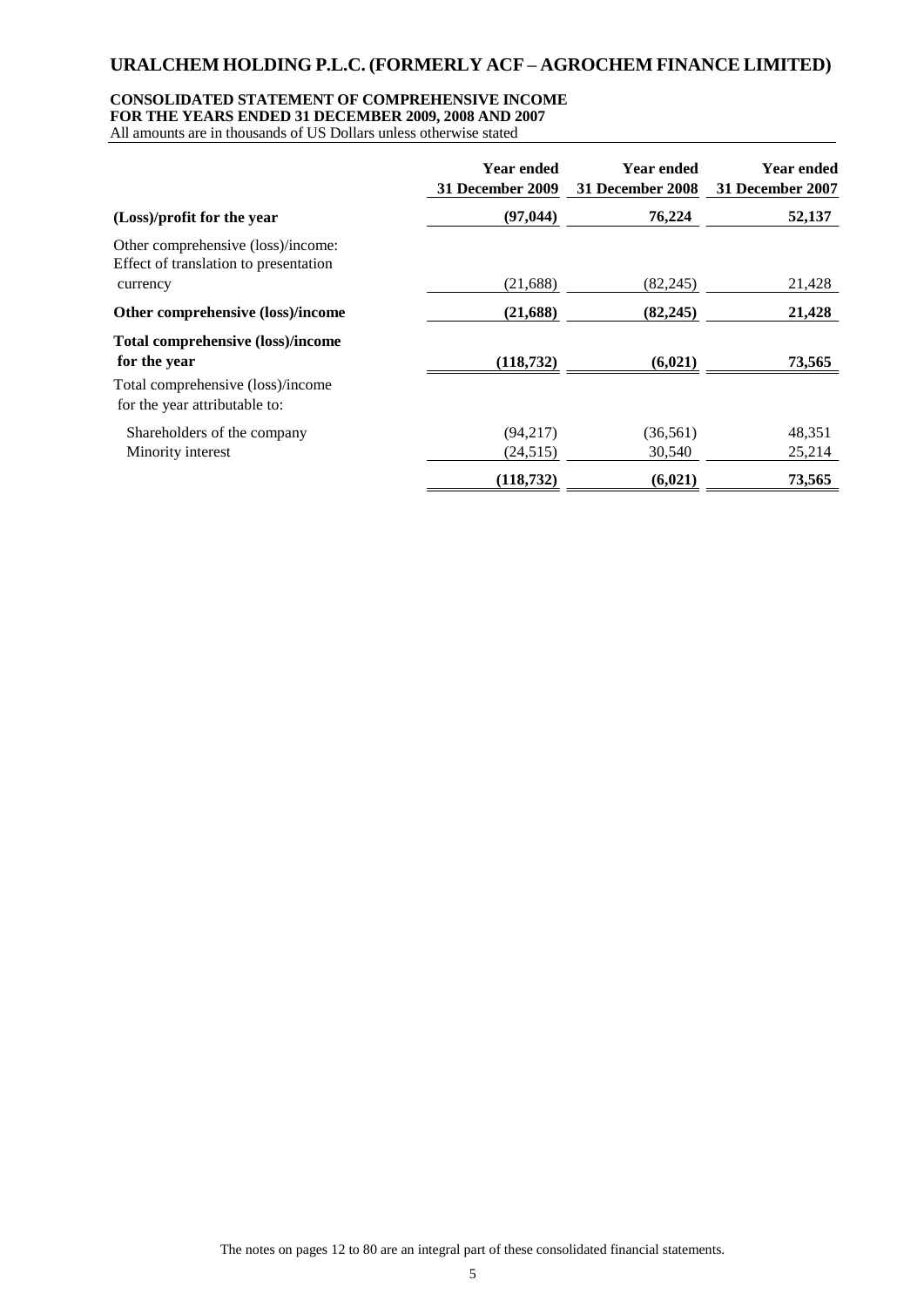### **CONSOLIDATED STATEMENT OF FINANCIAL POSITION**

**AS AT 31 DECEMBER 2009, 2008 AND 2007**

All amounts are in thousands of US Dollars unless otherwise stated

|                                                            | <b>Notes</b> | <b>31 December 2009</b> | <b>31 December 2008</b> | 31 December 2007 |
|------------------------------------------------------------|--------------|-------------------------|-------------------------|------------------|
| <b>ASSETS</b>                                              |              |                         |                         |                  |
| <b>Non-current assets</b>                                  |              |                         |                         |                  |
| Property, plant and equipment                              | 17           | 722,938                 | 753,212                 | 472,093          |
| Goodwill                                                   | 18           | 169,624                 | 174,611                 | 113,844          |
| Intangible assets                                          |              | 8,158                   | 2,558                   | 1,499            |
| Investments in associates                                  | 19           | 35,304                  | 15,892                  |                  |
| Inventories                                                | 20           | 29,605                  | 31,388                  | 35,791           |
| Available-for-sale investments                             | 21           | 177,837                 | 187,997                 | 106              |
| Other financial assets                                     | 22           | 7,359                   | 142,886                 | 2,093            |
| Deferred tax assets                                        | 32           | 55,153                  | 4,838                   | 1,915            |
|                                                            |              | 1,205,978               | 1,313,382               | 627,341          |
| <b>Current assets</b>                                      |              |                         |                         |                  |
| Inventories                                                | 20           | 101,502                 | 117,510                 | 53,837           |
| Trade and other receivables                                | 23           | 40,583                  | 29,827                  | 20,032           |
| Deferred sales proceeds on                                 |              |                         |                         |                  |
| disposal of subsidiaries                                   | 16           |                         |                         | 56,533           |
| Advances paid and prepaid expenses                         | 24           | 28,948                  | 46,266                  | 55,206           |
| Income tax receivable                                      |              | 10,119                  | 14,985                  | 255              |
| Other taxes receivable                                     | 25           | 95,306                  | 115,386                 | 39,343           |
| Other financial assets                                     | 22           | 36,973                  | 49,181                  | 27,326           |
| Cash and cash equivalents                                  | 26           | 53,658                  | 118,301                 | 28,908           |
|                                                            |              | 367,089                 | 491,456                 | 281,440          |
| <b>TOTAL ASSETS</b>                                        |              | 1,573,067               | 1,804,838               | 908,781          |
| <b>EQUITY AND LIABILITIES</b>                              |              |                         |                         |                  |
| <b>Capital and reserves</b>                                |              |                         |                         |                  |
| Share capital                                              | 27           | 1,374                   | 24                      | 24               |
| Additional paid-in capital                                 |              | 152,223                 | 155,204                 | 104,644          |
| Foreign currency translation reserve                       |              | (66, 636)               | (49, 485)               | 12,200           |
| (Accumulated deficit)/                                     |              |                         |                         |                  |
| Retained earnings                                          |              | (259, 386)              | 23,667                  | 26,739           |
| <b>Equity attributable to shareholders</b>                 |              |                         |                         |                  |
| of the company                                             |              | (172, 425)              | 129,410                 | 143,607          |
| Minority interest                                          |              | 73,121                  | 72,867                  | 107,525          |
| <b>Total equity</b>                                        |              | (99, 304)               | 202,277                 | 251,132          |
|                                                            |              |                         |                         |                  |
| <b>Non-current liabilities</b>                             |              |                         |                         |                  |
| Loans and borrowings                                       | 28<br>29     | 887,366<br>43,094       | 846,121<br>63,671       | 311,924<br>300   |
| Obligations under finance leases                           | 30           | 17,628                  |                         |                  |
| Trade and other payables<br>Retirement benefit obligations | 31           | 7,635                   | 8,798                   | 8,385            |
| Deferred tax liabilities                                   | 32           | 53,879                  | 72,396                  | 66,257           |
|                                                            |              | 1,009,602               | 990,986                 | 386,866          |
| <b>Current liabilities</b>                                 |              |                         |                         |                  |
|                                                            |              |                         |                         |                  |
| Loans and borrowings                                       | 28           | 533,604                 | 470,329                 | 148,818          |
| Derivative financial obligations                           | 33           |                         | 41,157                  |                  |
| Obligations under finance leases                           | 29<br>30     | 11,500<br>69,302        | 12,152<br>51,248        | 713<br>37,081    |
| Trade and other payables<br>Advances received              |              | 39,705                  | 27,458                  | 70,583           |
| Income tax payable                                         |              | 2,018                   | 303                     | 7,531            |
| Other taxes payable                                        | 34           | 6,640                   | 8,928                   | 6,057            |
|                                                            |              | 662,769                 | 611,575                 | 270,783          |
| <b>Total liabilities</b>                                   |              | 1,672,371               | 1,602,561               | 657,649          |
| <b>TOTAL EQUITY AND LIABILITIES</b>                        |              | 1,573,067               | 1,804,838               | 908,781          |
|                                                            |              |                         |                         |                  |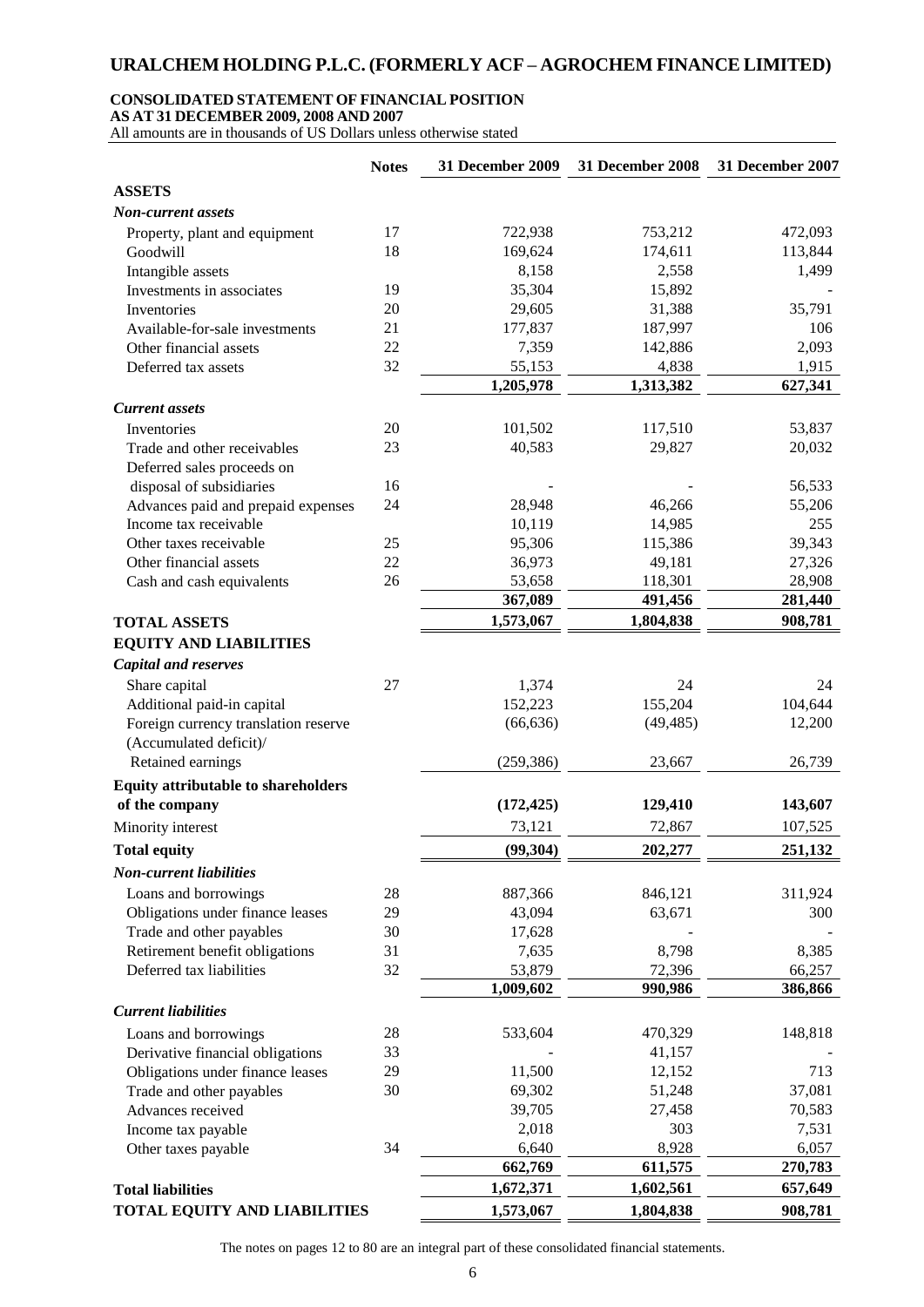### **CONSOLIDATED STATEMENT OF CASH FLOWS**

**FOR THE YEARS ENDED 31 DECEMBER 2009, 2008 AND 2007**

All amounts are in thousands of US Dollars unless otherwise stated

|                                                                                        | <b>Year ended</b><br><b>31 December 2009</b> | <b>Year ended</b><br>31 December 2008 | <b>Year ended</b><br>31 December 2007 |
|----------------------------------------------------------------------------------------|----------------------------------------------|---------------------------------------|---------------------------------------|
| <b>Operating activities</b>                                                            |                                              |                                       |                                       |
| (Loss)/profit before tax from continuing operations                                    | (146,218)                                    | 158,297                               | 76,992                                |
| Loss before tax from discontinued operations                                           |                                              |                                       | (9, 725)                              |
| (Loss)/profit before tax                                                               | (146, 218)                                   | 158,297                               | 67,267                                |
| Adjustments for:                                                                       |                                              |                                       |                                       |
| Depreciation of property, plant and equipment                                          | 97,997                                       | 92,501                                | 38,992                                |
| Amortisation of intangible assets<br>Change in fair value of derivative financial      | 2,444                                        | 1,184                                 | 362                                   |
| instruments                                                                            | (38, 118)                                    | 47,450                                | (1,936)                               |
| Impairment of available-for-sale investments                                           |                                              | 2,655                                 |                                       |
| Impairment of goodwill                                                                 |                                              | 40,240                                |                                       |
| Compensation of key management personnel                                               |                                              |                                       |                                       |
| paid by shareholders                                                                   |                                              | 45,295                                |                                       |
| Change in provisions and allowances                                                    | (883)                                        | (699)                                 | 604                                   |
| Write-down of inventory to net realisable value                                        | 3,965                                        | 26,032                                |                                       |
| Impairment of investments in associates                                                | 3,622                                        |                                       |                                       |
| Loss/(gain) on disposal of property,                                                   |                                              |                                       |                                       |
| plant and equipment<br>Foreign exchange loss/(gain), net                               | 4,016                                        | 1,762                                 | (662)                                 |
| Share of loss of associates                                                            | 9,963<br>1,040                               | 173,365<br>131                        | (2,403)                               |
| Interest income                                                                        | (39, 198)                                    | (15,988)                              | (7,698)                               |
| Interest expense                                                                       | 156,995                                      | 92,841                                | 32,039                                |
|                                                                                        |                                              |                                       |                                       |
| Operating cash flows before working capital<br>changes                                 | 55,625                                       | 665,066                               | 126,565                               |
|                                                                                        | 9.467                                        |                                       |                                       |
| Decrease/(increase) in inventory<br>(Increase)/decrease in trade and other receivables | (9, 784)                                     | (77, 517)<br>2,656                    | (10, 967)<br>17,399                   |
| Decrease/(increase) in advances paid and                                               |                                              |                                       |                                       |
| prepaid expenses                                                                       | 15,683                                       | 21,261                                | (40, 131)                             |
| Decrease/(increase) in other taxes receivable                                          | 15,897                                       | (78, 184)                             | (6,692)                               |
| (Decrease)/increase in retirement benefit                                              |                                              |                                       |                                       |
| obligations                                                                            | (869)                                        | (1,459)                               | 1,942                                 |
| (Decrease)/increase in trade and other payables                                        | (3, 382)                                     | 2,165                                 | 11,107                                |
| Increase/(decrease) in advances received                                               | 12,458                                       | (41, 342)                             | 54,590                                |
| (Decrease)/increase in other taxes payable                                             | (1, 942)                                     | 2,167                                 | 1,314                                 |
| <b>Cash generated from operations</b>                                                  | 93,153                                       | 494,813                               | 155,127                               |
| Interest paid                                                                          | (155, 025)                                   | (82,968)                              | (27, 418)                             |
| Income tax paid                                                                        | (8,610)                                      | (146, 736)                            | (15, 196)                             |
| Net cash (used in)/generated from operating<br>activities                              | (70, 482)                                    | 265,109                               | 112,513                               |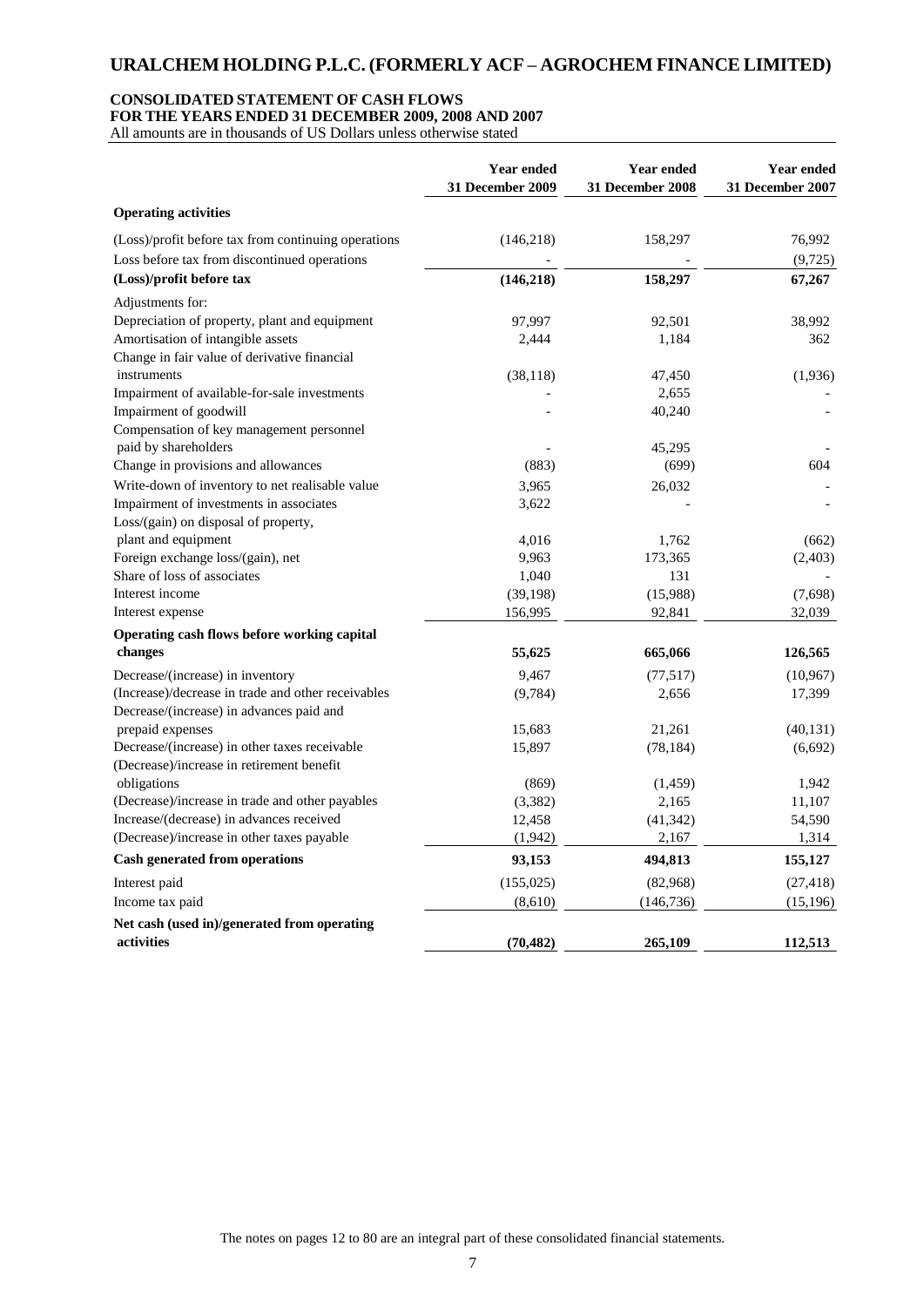#### **CONSOLIDATED STATEMENT OF CASH FLOWS**

**FOR THE YEARS ENDED 31 DECEMBER 2009, 2008 AND 2007 (CONTINUED)** 

All amounts are in thousands of US Dollars unless otherwise stated

|                                                | <b>Year ended</b><br><b>31 December 2009</b> | <b>Year ended</b><br>31 December 2008 | Year ended<br>31 December 2007 |
|------------------------------------------------|----------------------------------------------|---------------------------------------|--------------------------------|
| <b>Investing activities</b>                    |                                              |                                       |                                |
| Acquisition of subsidiaries, net of cash       |                                              |                                       |                                |
| acquired, and increase of ownership            |                                              |                                       |                                |
| in subsidiaries                                | (786)                                        | (541,080)                             | (343, 556)                     |
| Acquisition of available-for-sale investments  | (431)                                        | (233, 187)                            |                                |
| Acquisition of investments in associates       |                                              | (18,015)                              |                                |
| Deferred consideration received                |                                              | 3,807                                 |                                |
| Payments for property, plant and equipment     | (162,896)                                    | (132,002)                             | (52, 365)                      |
| Proceeds from sale of property, plant and      |                                              |                                       |                                |
| equipment                                      | 3,589                                        | 9,774                                 | 4,918                          |
| Payments for intangible assets                 | (7,929)                                      | (2, 395)                              | (696)                          |
| Loans issued                                   | (123, 194)                                   | (235, 622)                            | (28, 245)                      |
| Proceeds from repayment of loans issued        | 168,177                                      | 85,792                                | 53,320                         |
| Interest received                              | 8,058                                        | 3,707                                 | 5,981                          |
| Net cash used in investing activities          | (115, 412)                                   | (1,059,221)                           | (360, 643)                     |
| <b>Financing activities</b>                    |                                              |                                       |                                |
| Proceeds from short-term loans and borrowings  | 428,457                                      | 1,116,202                             | 324,731                        |
| Proceeds from long-term loans and borrowings   | 32,857                                       | 747,287                               | 306,048                        |
| Repayment of short-term loans and borrowings   | (347, 498)                                   | (912, 055)                            | (363, 861)                     |
| Repayment of long-term loans and borrowings    | (2,773)                                      | (61,085)                              |                                |
| Repayment of principal amounts of              |                                              |                                       |                                |
| finance leases                                 | (6, 413)                                     | (5,052)                               | (1,287)                        |
| Dividends paid to minority shareholders        | (3,584)                                      | (208)                                 |                                |
| Proceeds from issue of shares                  | 1,350                                        | 200                                   |                                |
| Proceeds from issue of shares by a subsidiary  | 25,547                                       |                                       |                                |
| Contribution from shareholders                 |                                              |                                       | 5,065                          |
| Cash distributed to shareholders on disposal   |                                              |                                       |                                |
| of subsidiaries                                |                                              |                                       | (225)                          |
| Net cash generated from financing activities   | 127,943                                      | 885,289                               | 270,471                        |
| Net (decrease)/increase in cash and cash       |                                              |                                       |                                |
| equivalents                                    | (57, 951)                                    | 91,177                                | 22,341                         |
| Cash and cash equivalents at the beginning     |                                              |                                       |                                |
| of the year                                    | 118,301                                      | 28,908                                | 805                            |
| Effect of exchange rate changes on the balance |                                              |                                       |                                |
| of cash held in foreign currencies             | (6, 692)                                     | (1,784)                               | 5,762                          |
| Cash and cash equivalents at the end           |                                              |                                       |                                |
| of the year                                    | 53,658                                       | 118,301                               | 28,908                         |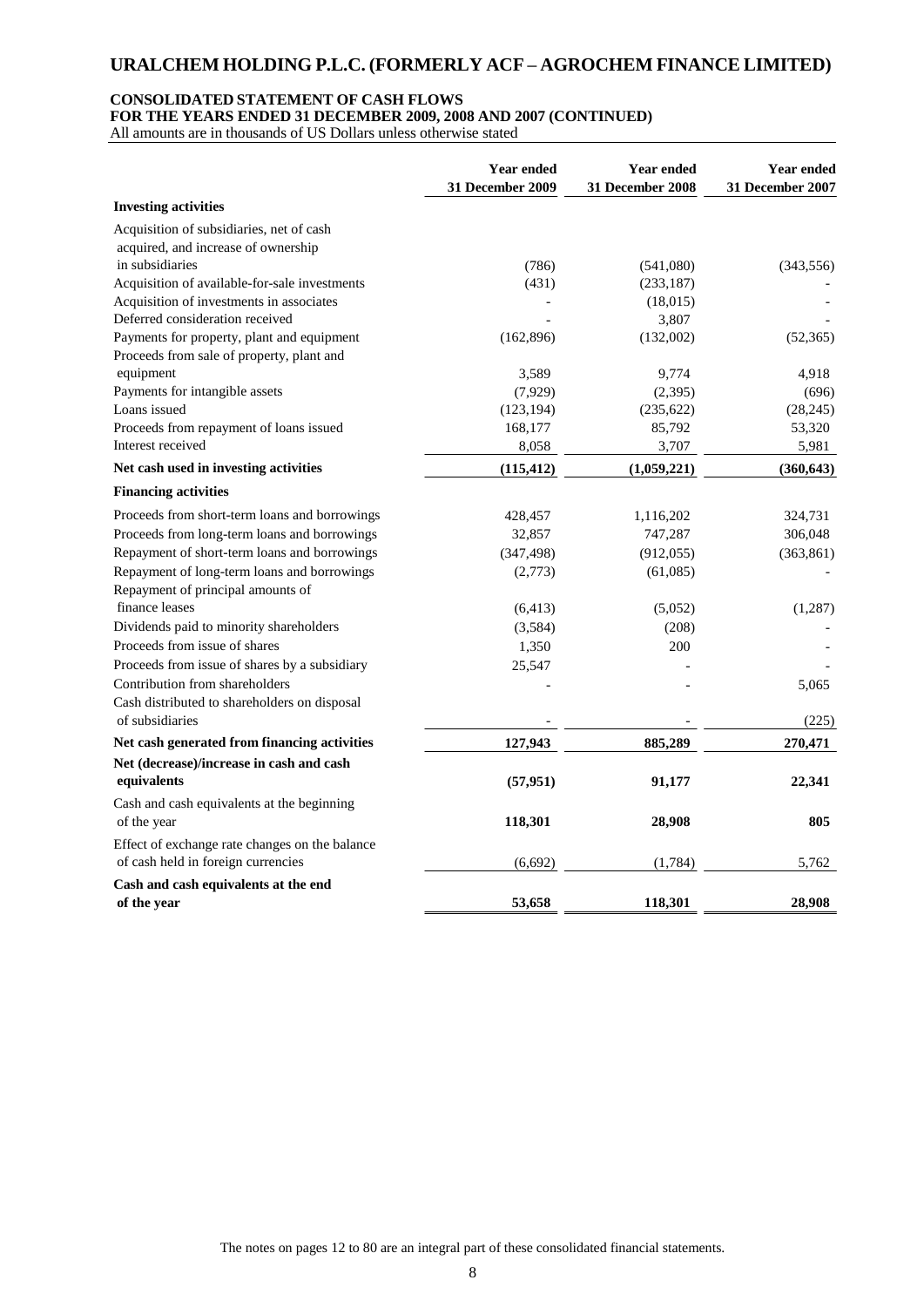### **CONSOLIDATED STATEMENT OF CASH FLOWS**

**FOR THE YEARS ENDED 31 DECEMBER 2009, 2008 AND 2007 (CONTINUED)** 

All amounts are in thousands of US Dollars unless otherwise stated

The following non-cash transactions were excluded from investing and financing activities:

|                                                     | Year ended<br>31 December 2009 | <b>Year ended</b><br>31 December 2008 | <b>Year ended</b><br>31 December 2007 |
|-----------------------------------------------------|--------------------------------|---------------------------------------|---------------------------------------|
| Settlement of deferred sales proceeds on            |                                |                                       |                                       |
| disposal of subsidiaries against promissory         |                                |                                       |                                       |
| notes held by related parties and offset            |                                |                                       |                                       |
| against payables to related parties                 |                                | (57,989)                              |                                       |
| Property, plant and equipment acquired              |                                |                                       |                                       |
| under finance leases                                |                                | (79, 520)                             | (15,663)                              |
| Change in payables for purchase of property,        |                                |                                       |                                       |
| plant and equipment                                 | 2,701                          | (6,755)                               | (1,267)                               |
| Net-off of promissory notes receivable from related |                                |                                       |                                       |
| parties and accounts payable for purchases of       |                                |                                       |                                       |
| property, plant and equipment                       | 3,200                          |                                       |                                       |
| Net-off of loans issued to the parent company       |                                |                                       |                                       |
| and accounts payable to the parent company for      |                                |                                       |                                       |
| acquisition of an associate                         | 110,711                        |                                       |                                       |
|                                                     | 116,612                        | (144.264)                             | (16,930)                              |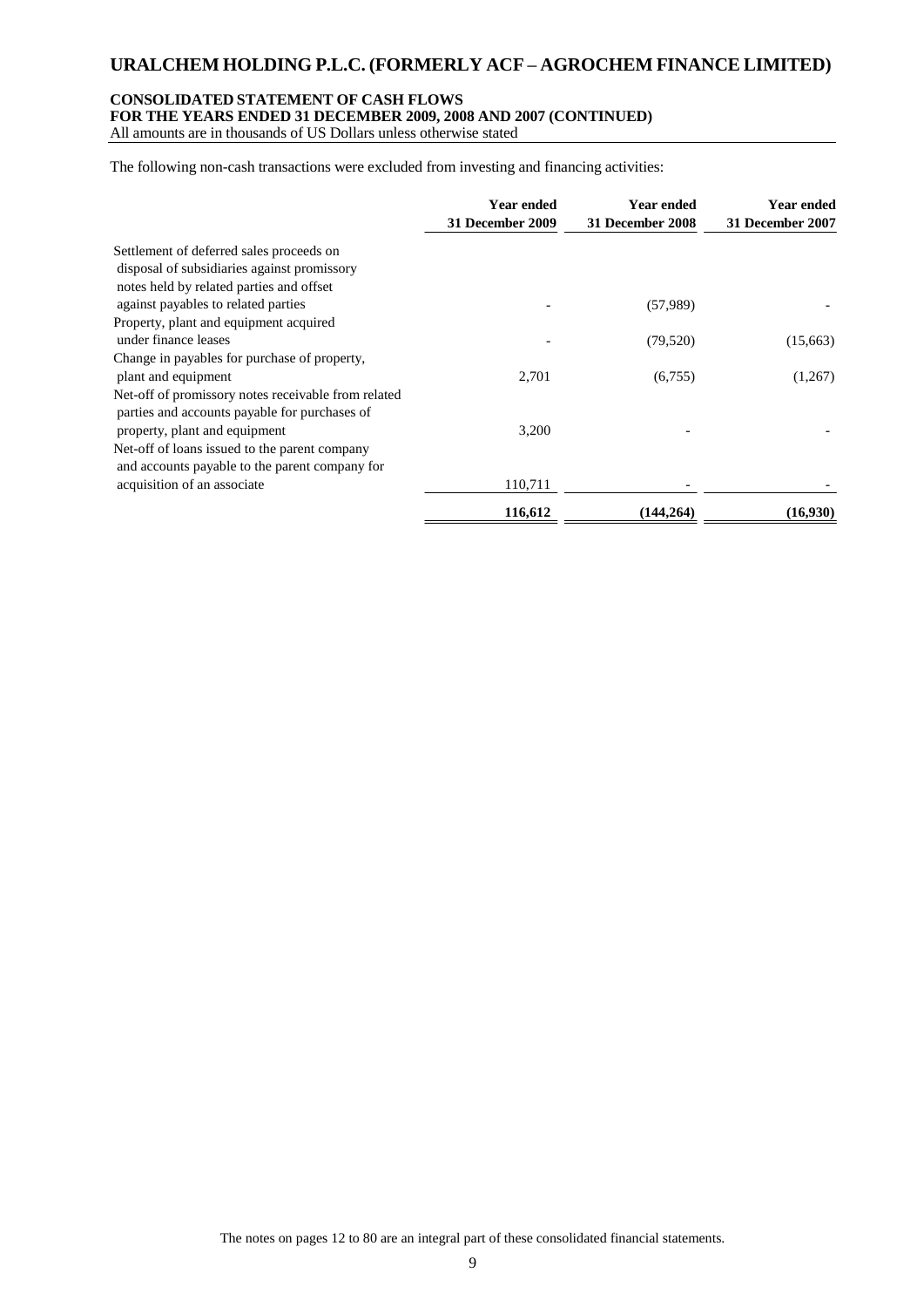### **CONSOLIDATED STATEMENT OF CHANGES IN EQUITY**

**FOR THE YEARS ENDED 31 DECEMBER 2009, 2008 AND 2007**

All amounts are in thousands of US Dollars unless otherwise stated

|                                                                                   |              | Attributable to shareholders of the company |                                      |                                               |                                                   |                     |                             |                     |
|-----------------------------------------------------------------------------------|--------------|---------------------------------------------|--------------------------------------|-----------------------------------------------|---------------------------------------------------|---------------------|-----------------------------|---------------------|
|                                                                                   | <b>Notes</b> | Share capital                               | <b>Additional</b><br>paid-in capital | Foreign<br>currency<br>translation<br>reserve | (Accumulated<br>deficit)/<br>retained<br>earnings | <b>Total</b>        | <b>Minority</b><br>interest | <b>Total</b>        |
| <b>Balance as at 1 January 2007</b>                                               |              | 24                                          | 99,906                               |                                               | (86)                                              | 99,844              | 79,056                      | 178,900             |
| Profit for the year<br>Other comprehensive income                                 |              |                                             |                                      | 12,200                                        | 36,151                                            | 36,151<br>12,200    | 15,986<br>9,228             | 52,137<br>21,428    |
| Total comprehensive income for the year                                           |              |                                             |                                      | 12,200                                        | 36,151                                            | 48,351              | 25,214                      | 73,565              |
| Cash contribution from shareholders<br>Loss on disposal of subsidiaries           |              |                                             | 5,065                                |                                               |                                                   | 5,065               |                             | 5,065               |
| distributed to shareholders<br>Increase of ownership in subsidiary                | 16           |                                             |                                      |                                               | (8,271)                                           | (8,271)             | (936)                       | (9,207)             |
| transferred from shareholders<br>Increase of ownership in subsidiaries            | 5            |                                             | (85, 327)                            |                                               |                                                   | (85, 327)           | (46, 424)                   | (131,751)           |
| acquired by the Group                                                             | 5            |                                             |                                      |                                               | (1,055)                                           | (1,055)             | (3,063)                     | (4,118)             |
| Non-cash contribution from shareholders                                           | 5            |                                             | 85,000                               |                                               |                                                   | 85,000              | 53,678                      | 138,678             |
| <b>Balance as at 31 December 2007</b>                                             |              | 24                                          | 104,644                              | 12,200                                        | 26,739                                            | 143,607             | 107,525                     | 251,132             |
| <b>Dividends</b>                                                                  | 27           | $\sim$                                      |                                      |                                               |                                                   |                     | (5,025)                     | (5,025)             |
| Profit for the year<br>Other comprehensive loss                                   |              |                                             |                                      | (61, 685)                                     | 25,124                                            | 25,124<br>(61, 685) | 51,100<br>(20, 560)         | 76,224<br>(82, 245) |
| Total comprehensive (loss)/income<br>for the year                                 |              |                                             |                                      | (61, 685)                                     | 25,124                                            | (36, 561)           | 30,540                      | (6,021)             |
| Issuance of additional shares<br>Compensation of key management                   | 27           |                                             | 200                                  |                                               |                                                   | 200                 |                             | 200                 |
| personnel paid by shareholders<br>Minority interest arising on business           | 35           |                                             | 45,295                               |                                               |                                                   | 45,295              |                             | 45,295              |
| combinations<br>Increase of ownership in subsidiaries                             | $\sqrt{5}$   |                                             |                                      |                                               |                                                   |                     | 99,095                      | 99,095              |
| acquired by the Group<br>Ownership of subsidiaries transferred                    | 5            |                                             |                                      |                                               | (26,591)                                          | (26,591)            | (159, 268)                  | (185, 859)          |
| from shareholders                                                                 | 5            |                                             |                                      |                                               | (1,605)                                           | (1,605)             |                             | (1,605)             |
| Non-cash contribution from shareholders<br>Other transactions with entities under | 21           |                                             | 1,714                                |                                               |                                                   | 1,714               |                             | 1,714               |
| common control                                                                    |              |                                             | 3,351                                |                                               |                                                   | 3,351               |                             | 3,351               |
| <b>Balance as at 31 December 2008</b>                                             |              | 24                                          | 155,204                              | (49, 485)                                     | 23,667                                            | 129,410             | 72,867                      | 202,277             |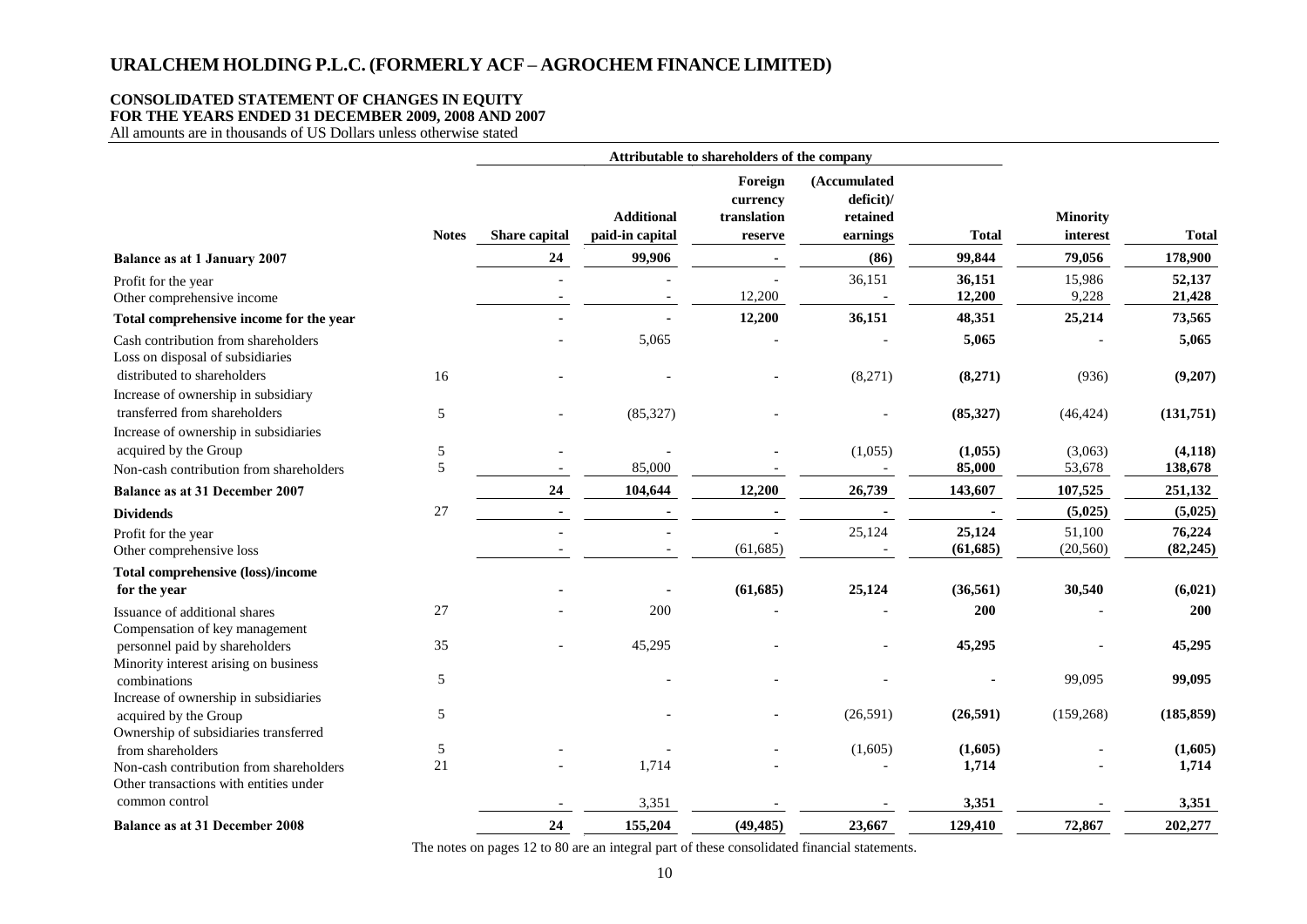### **CONSOLIDATED STATEMENT OF CHANGES IN EQUITY**

**FOR THE YEARS ENDED 31 DECEMBER 2009, 2008 AND 2007**

All amounts are in thousands of US Dollars unless otherwise stated

|                                                                                                            |              |                          | Attributable to shareholders of the company |                                               |                                                                  |                      |                             |                       |
|------------------------------------------------------------------------------------------------------------|--------------|--------------------------|---------------------------------------------|-----------------------------------------------|------------------------------------------------------------------|----------------------|-----------------------------|-----------------------|
|                                                                                                            | <b>Notes</b> | <b>Share capital</b>     | <b>Additional</b><br>paid-in capital        | Foreign<br>currency<br>translation<br>reserve | <b>Retained</b><br>earnings/<br><i>(accumulated)</i><br>deficit) | <b>Total</b>         | <b>Minority</b><br>interest | <b>Total</b>          |
| <b>Balance as at 31 December 2008</b>                                                                      |              | 24                       | 155,204                                     | (49, 485)                                     | 23,667                                                           | 129,410              | 72,867                      | 202,277               |
| Loss for the year<br>Other comprehensive loss                                                              |              |                          |                                             | (17, 151)                                     | (77,066)                                                         | (77,066)<br>(17,151) | (19, 978)<br>(4,537)        | (97, 044)<br>(21,688) |
| Total comprehensive loss for the year                                                                      |              |                          |                                             | (17,151)                                      | (77,066)                                                         | (94,217)             | (24, 515)                   | (118, 732)            |
| Issuance of additional shares                                                                              | 27           | 1,350                    |                                             |                                               |                                                                  | 1,350                |                             | 1,350                 |
| Increase of ownership in subsidiaries                                                                      |              | $\overline{\phantom{a}}$ |                                             | $\overline{\phantom{0}}$                      | 93                                                               | 93                   | (879)                       | (786)                 |
| Distribution to shareholders                                                                               | 35           | $\overline{\phantom{a}}$ |                                             |                                               | (206,080)                                                        | (206,080)            |                             | (206,080)             |
| Minority interest arising on business combination<br>Increase in minority interest due to additional share |              |                          |                                             |                                               |                                                                  |                      | 101                         | 101                   |
| issue by a subsidiary<br>Other transactions with entities under                                            | 5            |                          |                                             |                                               |                                                                  |                      | 25,547                      | 25,547                |
| common control                                                                                             |              |                          | (2,981)                                     |                                               |                                                                  | (2,981)              |                             | (2,981)               |
| <b>Balance as at 31 December 2009</b>                                                                      |              | 1,374                    | 152,223                                     | (66, 636)                                     | (259, 386)                                                       | (172, 425)           | 73,121                      | (99, 304)             |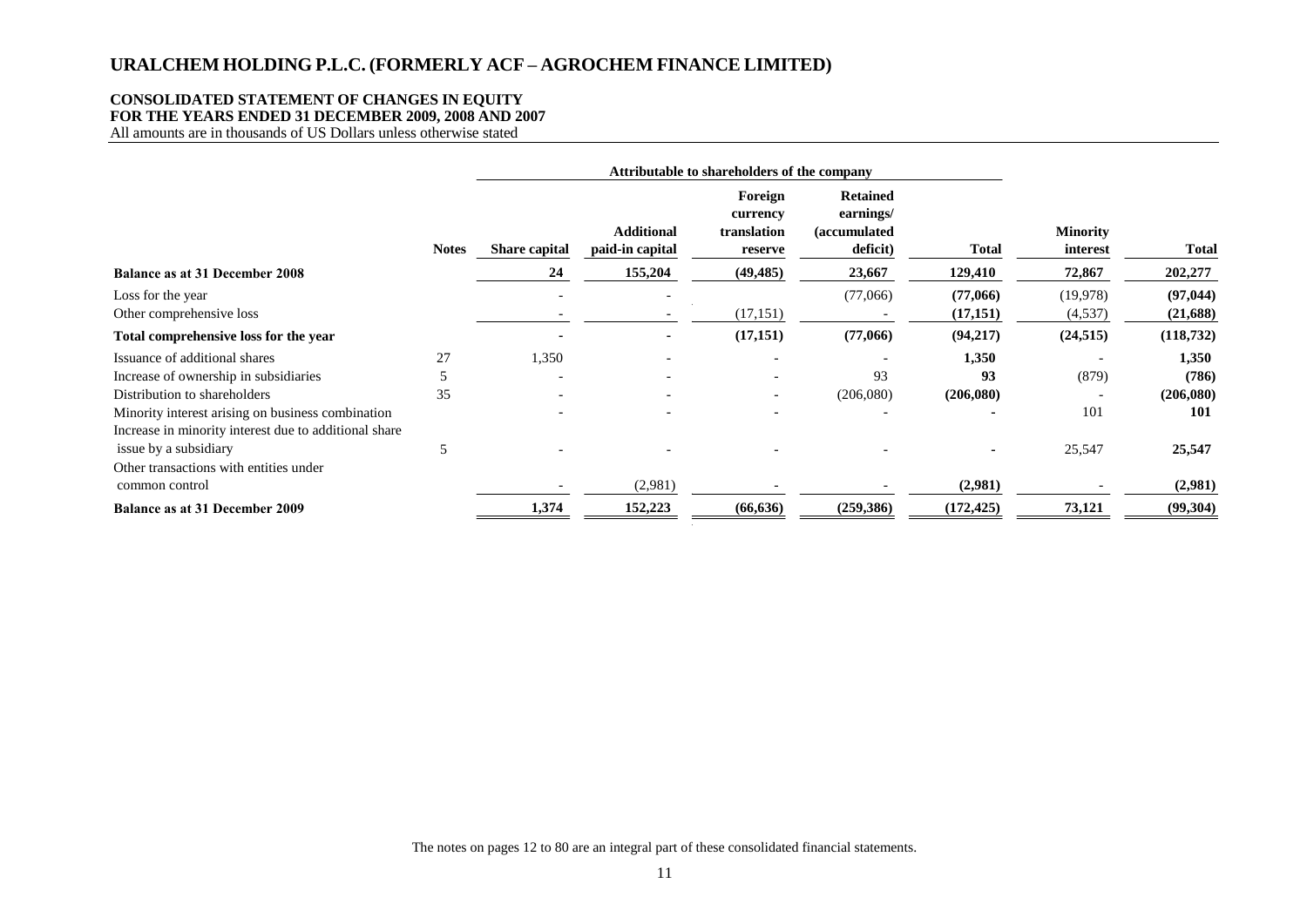### **NOTES TO THE CONSOLIDATED FINANCIAL STATEMENTS FOR THE YEARS ENDED 31 DECEMBER 2009, 2008 AND 2007** All amounts are in thousands of US Dollars unless otherwise stated

### **1. GENERAL INFORMATION**

#### **Organisation**

UralChem Holding P.L.C. (formerly ACF-Agrochem Finance Limited, the "Company") is a public limited company which was incorporated in Cyprus on 4 May 2006. At 31 December 2009, the Company was 85.5% owned by CI-Chemical Invest Limited, incorporated in Cyprus. The remaining 14.5% of the Company's shares were held by management and private investors. The principal beneficial shareholder of the Company is Mr. Dmitry A. Mazepin. The Company's main office is located at office 249, 28th Oktovriou Street, Lophitis Business Center, 1st floor, Office 101, P.C. Limassol 3035, Cyprus.

At 31 December 2009, the Company held a 100% interest in the share capital of Open Joint Stock Company UralChem ("UralChem OJSC"), which was incorporated in the Russian Federation on 22 October 2007. Both the Company and UralChem OJSC were formed to facilitate the reorganisation of CI-Chemical Invest Limited's fertilisers segment. CI-Chemical Invest Limited transferred its 77.3% shareholding in its subsidiary, Open Joint Stock Company Kirovo-Chepetsk Chemical Works ("KCCW") to the Company and its subsidiaries (the "Group") in exchange for the Company's ordinary shares and a cash consideration of USD 155,860 thousand. On 29 December 2006, the date on which KCCW was acquired by CI-Chemical Invest Limited, KCCW had a number of subsidiaries involved in the production of fertilisers, polymers and fluoroplastics.

In addition, as part of the reorganisation, CI-Chemical Invest Limited contributed its 100% interest in Limited Liability Company Management Company UralChem ("UralChem Management") to the Company. At the date of transfer, UralChem Management held a 77.7% interest in the share capital of Open Joint Stock Company Azot, Berezniki ("Azot").

For the purposes of these consolidated financial statements, all prior period financial information has been accounted for as if the reorganisation was effective from 29 December 2006, the date on which the fertilisers, polymers and fluoroplastics operations comprising KCCW, were acquired by CI-Chemical Invest Limited (refer to note 5). Accordingly, the financial information of KCCW has been included in these consolidated financial statements for all periods presented. The financial information of Azot has been included in these consolidated financial statements from 1 August 2007, the date on which CI-Chemical Invest Limited obtained control over Azot.

#### **Principal business activities**

The principal business activities of the Group are the production and distribution of mineral fertilisers. The main products of the Group are nitrogen based, phosphate based and complex fertilisers. The major operational facilities of the Group are located in the Moscow, Perm and Kirov regions of the Russian Federation, except for SIA UralChem Trading and SIA Riga Fertilizer Terminal registered in Latvia, UralChem Freight Limited registered in Cyprus and UralChem Handel GmbH registered in Germany.

Prior to 31 October 2007, the Group also produced and sold polymers and fluoroplastics. On 31 October 2007, the polymers and fluoroplastics business, represented by Limited Liability Company Polymer Plant ("Polymer Plant") and Limited Liability Company Transportation Logistic Company of Kirovo-Chepetsk Chemical Works ("TLC KCCW"), was sold to CI-Chemical Invest Limited (refer to note 16) and has been reflected as discontinued operations.

#### **Market conditions**

The Group was significantly impacted by a dramatic fall in agricultural commodity prices such as corn, wheat and soybeans during the fourth quarter of 2008 that continued into 2009. The decrease in agricultural commodity prices resulted in a decline in demand for nitrogen and phosphate based fertilisers (which are predominantly produced and sold by the Group). The demand for nitrogen and phosphate based fertilisers began to recover in the third quarter of 2009, with the strongest development in nutrient demand recorded in Asia. Global urea prices rebounded from their lows at the beginning of 2009 and were stable during the second and third quarters of 2009. Global import demand increased, particularly in Asia.

In addition to the drop in agricultural commodity prices in 2008, the Group was also impacted by the devaluation of the Russian rouble against the US dollar.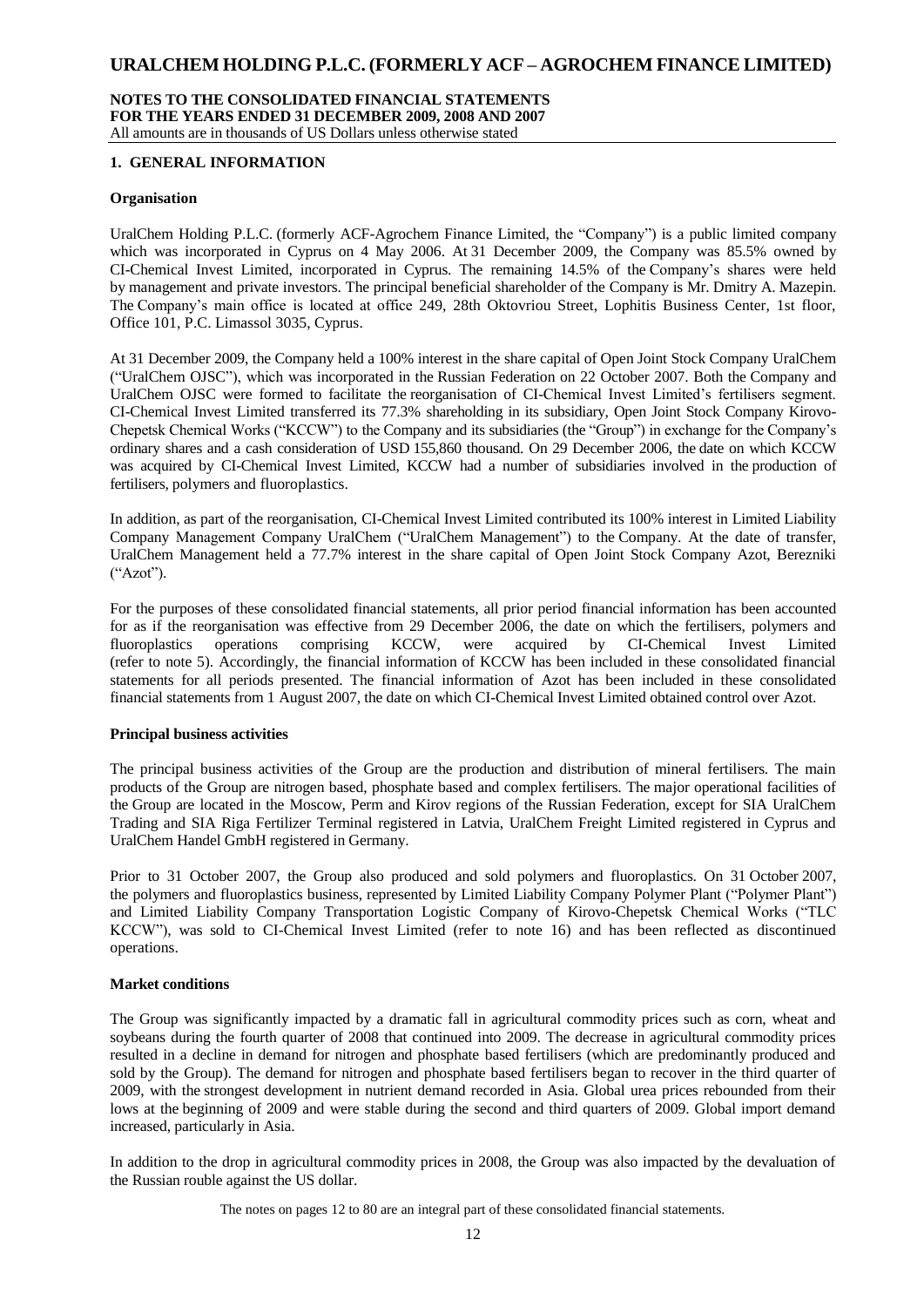### **NOTES TO THE CONSOLIDATED FINANCIAL STATEMENTS FOR THE YEARS ENDED 31 DECEMBER 2009, 2008 AND 2007** All amounts are in thousands of US Dollars unless otherwise stated

During 2007 and 2008, the Group generated cash flows from operations. In 2009, the Group was required to fund cash outflows from operations from its cash on hand and through additional borrowings due to the decrease in commodity prices and devaluation of the Russian rouble.

As at 31 December 2009, the Group had a working capital deficiency of USD 295,680 thousand (2008: USD 120,119 thousand, 2007: nil). The primary cause of the working capital deficit relates to the Group's short term loans and borrowings in the amount of USD 533,604 thousand (2008: USD 470,329 thousand) which are repayable within twelve months from the end of the reporting period. During 2009, the Group was able to negotiate certain loan agreements with creditors to modify the credit terms and extend the repayment dates. This included loans with UniCredit Bank where the Group extended payments in the amount of USD 200,134 thousand to 2010 and with Savings Bank of the Russian Federation ("Sberbank") for loans of USD 858,890 thousand where the Group extended payments from 2011-2012 to 2011-2013 (refer to note 28). Additionally, subsequent to the end of the reporting period, the Group renegotiated the terms of its loan agreements with Raiffeisen Bank, Sberbank and UniCredit Bank that resulted in the postponing of the maturities of the loans in the amount of USD 330,096 thousand from 2010 to 2011 (refer to note 39).

Management believes based on the information discussed above, that the Group will be able to meet its borrowing obligations and continue to finance its operational activities. In addition, management believes that the Group will return to profitability and generate cash flows from operations in 2010.

The principal business activities of the Group's major operating entities and effective ownership of the Group are presented below: **Effective ownership at 31 December, %**

|                                                                     |                                                |          |       | Ellective ownership at 31 December, % |       |
|---------------------------------------------------------------------|------------------------------------------------|----------|-------|---------------------------------------|-------|
| <b>Subsidiaries</b>                                                 | <b>Principal activity</b>                      | Location | 2009  | 2008                                  | 2007  |
| UralChem OJSC<br>Kirovo-Chepetsk Chemical                           | Holding company                                | Russia   | 100.0 | 100.0                                 | 100.0 |
| Works*                                                              | Holding company                                | Russia   | 98.3  | 97.7                                  | 77.4  |
| <b>UralChem Management</b>                                          | Management activities<br>Production of mineral | Russia   | 100.0 | 100.0                                 | 100.0 |
| Azot                                                                | fertilisers<br>Production of mineral           | Russia   | 100.0 | 100.0                                 | 78.7  |
| KCCW Mineral Fertiliser Plant*                                      | fertilisers<br>Production of mineral           | Russia   | 98.3  | 97.7                                  | 77.4  |
| Voskresensk Mineral Fertilisers <sup>1</sup>                        | fertilisers                                    | Russia   | 74.8  | 74.8                                  |       |
| UralChem Handel <sup>2</sup>                                        | Sales and marketing                            | Germany  | 100.0 | 100.0                                 |       |
| Trading house UralChem <sup>2</sup>                                 | Sales and marketing                            | Russia   | 100.0 | 100.0                                 |       |
| SIA UralChem Trading <sup>3</sup><br>Upravleniye Avtomobilnogo      | Sales and marketing<br>Transportation and      | Latvia   | 100.0 |                                       |       |
| Transporta*                                                         | logistics<br>Transportation and                | Russia   | 98.3  | 97.7                                  | 77.4  |
| UralChem Freight Limited                                            | logistics<br>Transportation and                | Cyprus   | 100.0 | 100.0                                 | 100.0 |
| <b>UralChem Trans</b>                                               | logistics<br>Transportation and                | Russia   | 100.0 | 100.0                                 | 100.0 |
| SIA Riga Fertiliser Terminal <sup>3</sup><br>Remontno-Mekhanichesky | logistics                                      | Latvia   | 51.0  |                                       |       |
| $Zavod*$<br><b>KCCW Energy Supply</b>                               | Industrial services                            | Russia   | 98.3  | 97.7                                  | 77.4  |
| Company                                                             | Industrial services                            | Russia   | 98.3  | 97.7                                  | 77.4  |

\* Calculated based on both ordinary and preference shares

<sup>1</sup> Acquired during 2008

 $2$  Established during 2008

<sup>3</sup> Established during 2009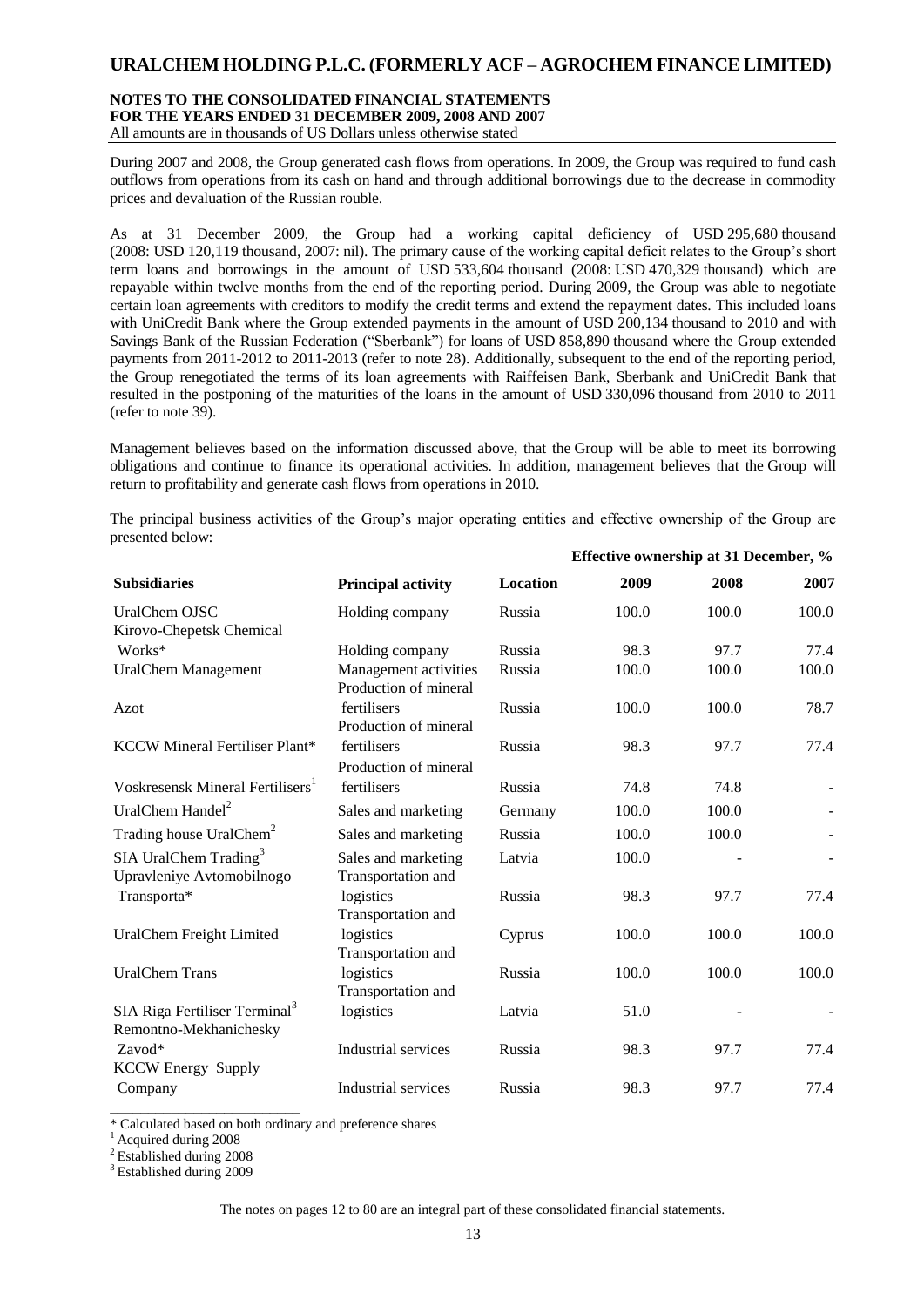### **NOTES TO THE CONSOLIDATED FINANCIAL STATEMENTS FOR THE YEARS ENDED 31 DECEMBER 2009, 2008 AND 2007** All amounts are in thousands of US Dollars unless otherwise stated

### **2. ADOPTION OF NEW AND REVISED STANDARDS**

### **Standards and Interpretations effective in the current period**

In the current year, the Group has adopted all revised and new Standards and Interpretations issued by the International Accounting Standards Board and International Financial Reporting Interpretations Committee that are mandatory for adoption in the annual periods beginning on 1 January 2009.

The following new and revised Standards and Interpretations effective for annual periods beginning on 1 January 2009 and adopted in these consolidated financial statements had a material impact on these consolidated financial statements.

### **IAS 1 Presentation of Financial Statements**

This revised standard has introduced terminology changes including revised titles for the financial statements and changes in the format and content of the financial statements. In addition, the standard introduces the statement of comprehensive income. All information presented in these consolidated financial statements complies with the requirements of the standard.

### **IFRS 8 Operating Segments**

This standard requires disclosure of financial information about the Group's operating segments based on the management reporting system and replaces the requirements to determine primary (business) and secondary (geographical) reporting segments of the Group. Adoption of this standard did not have any effect on the financial position or performance of the Group. Segment information presented in these consolidated financial statements was prepared to reflect the management reporting system, including comparative information for the years ended 31 December 2008 and 31 December 2007. Additional information and disclosures about each of the Group's operating segments are presented in note 6.

### **Standards and Interpretations adopted with no effect on the consolidated financial statements**

Amendments to IFRS 2 Share-based Payment Amendments to IFRS 7 Financial Instruments: Disclosures Amendments to IAS 1 Presentation of Financial Statements Amendments to IAS 16 Property, Plant, and Equipment Amendments to IAS 19 Employee Benefits Amendments to IAS 20 Accounting for Government Grants and Disclosure of Government Assistance Amendments to IAS 23 Borrowing Costs Amendments to IAS 27 Consolidated and Separate Financial Statements Amendments to IAS 28 Investments in Associates Amendments to IAS 32 Financial Instruments Presentation Amendments to IAS 36 Impairment of Assets Amendments to IAS 38 Intangible Assets Amendments to IAS 39 Financial Instruments: Recognition and Measurement Amendments to IAS 40 Investment Property IFRIC 13 Customer Loyalty Programmes IFRIC 15 Agreements for the Construction of Real Estate

IFRIC 16 Hedges of a Net Investment in a Foreign Operations

The adoption of other new and revised Standards and Interpretations effective on or after 1 January 2009 as listed above, had no material impact on these consolidated financial statements: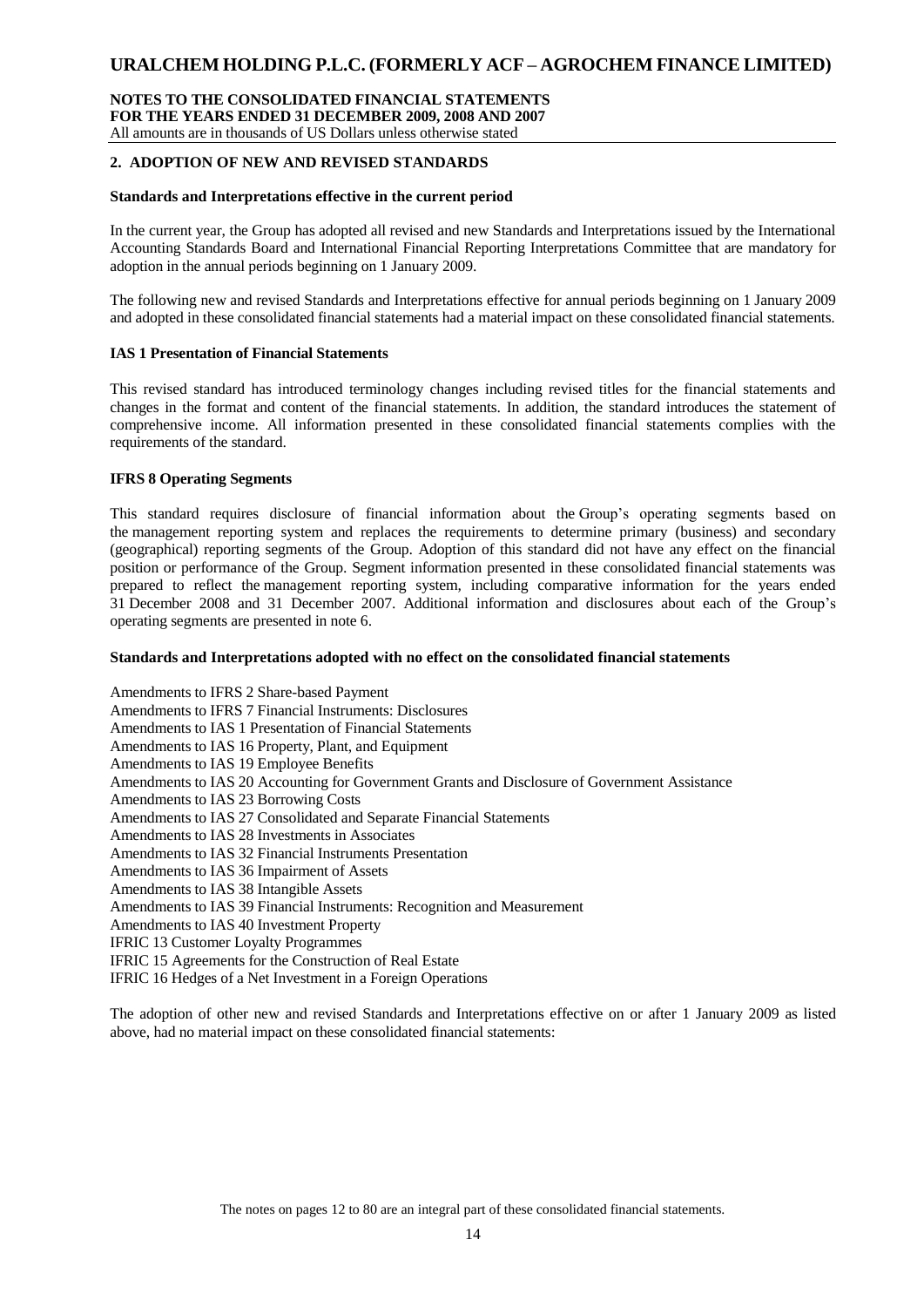### **NOTES TO THE CONSOLIDATED FINANCIAL STATEMENTS**

**FOR THE YEARS ENDED 31 DECEMBER 2009, 2008 AND 2007**

All amounts are in thousands of US Dollars unless otherwise stated

### **Standards and Interpretations in issue but not yet adopted**

At the date of authorisation of these consolidated financial statements, the following Standards and Interpretations were in issue but not yet effective:

|                                                                                  | Effective on or for<br>annual periods |
|----------------------------------------------------------------------------------|---------------------------------------|
| <b>Standards and Interpretations</b>                                             | beginning on or after                 |
|                                                                                  | 1 July 2009 and                       |
| IFRS 2 Share-Based Payment (amendments)                                          | 1 January 2010                        |
| IFRS 3 Business combinations (revised)                                           | 1 July 2009                           |
|                                                                                  | 1 July 2009 and                       |
| IFRS 5 Non-current Assets Held for Sale and Discontinued Operations (amendments) | 1 January 2010                        |
| IFRS 8 Operating Segments (amendments)                                           | 1 January 2010                        |
| <b>IFRS 9 Financial Instruments – Classification and Measurement</b>             | 1 January 2013                        |
| IAS 1 Presentation of Financial Statements (amendments)                          | 1 January 2010                        |
| IAS 7 Statement of Cash Flows (amendments)                                       | 1 January 2010                        |
| IAS 17 Leases (amendments)                                                       | 1 January 2010                        |
| IAS 24 Related Party Disclosures (revised)                                       | 1 January 2011                        |
| IAS 32 Financial Instruments: Presentation (amendments)                          | 1 February 2010                       |
| IAS 36 Impairment of Assets (amendments)                                         | 1 January 2010                        |
| IAS 38 Intangible Assets (amendments)                                            | 1 July 2009                           |
|                                                                                  | 1 July 2009 and                       |
| IAS 39 Financial Instruments: Recognition and Measurement                        | 1 January 2010                        |
| IFRIC 17 Distributions of Non-cash Assets to Owners                              | 1 July 2009                           |
| <b>IFRIC 18 Transfers of Assets from Customers</b>                               | 1 July 2009                           |
| <b>IFRIC 19 Extinguishing Financial Liabilities with Equity Instruments</b>      | 1 July 2010                           |

The impact of adoption of these Standards and Interpretations in the preparation of the consolidated financial statements in future periods is currently being assessed by management. Management anticipates that, except for IFRS 9 Financial Instruments - Classification and Measurement ("IFRS 9"), the adoption of these Standards and Interpretations will have no material impact on the consolidated financial statements of the Group in the period of initial adoption.

IFRS 9 introduces new requirements for the classification and measurement of financial assets. All recognised financial assets that are currently within the scope of IAS 39 Financial Instruments: Recognition and Measurement, will be measured at either amortised cost or fair value.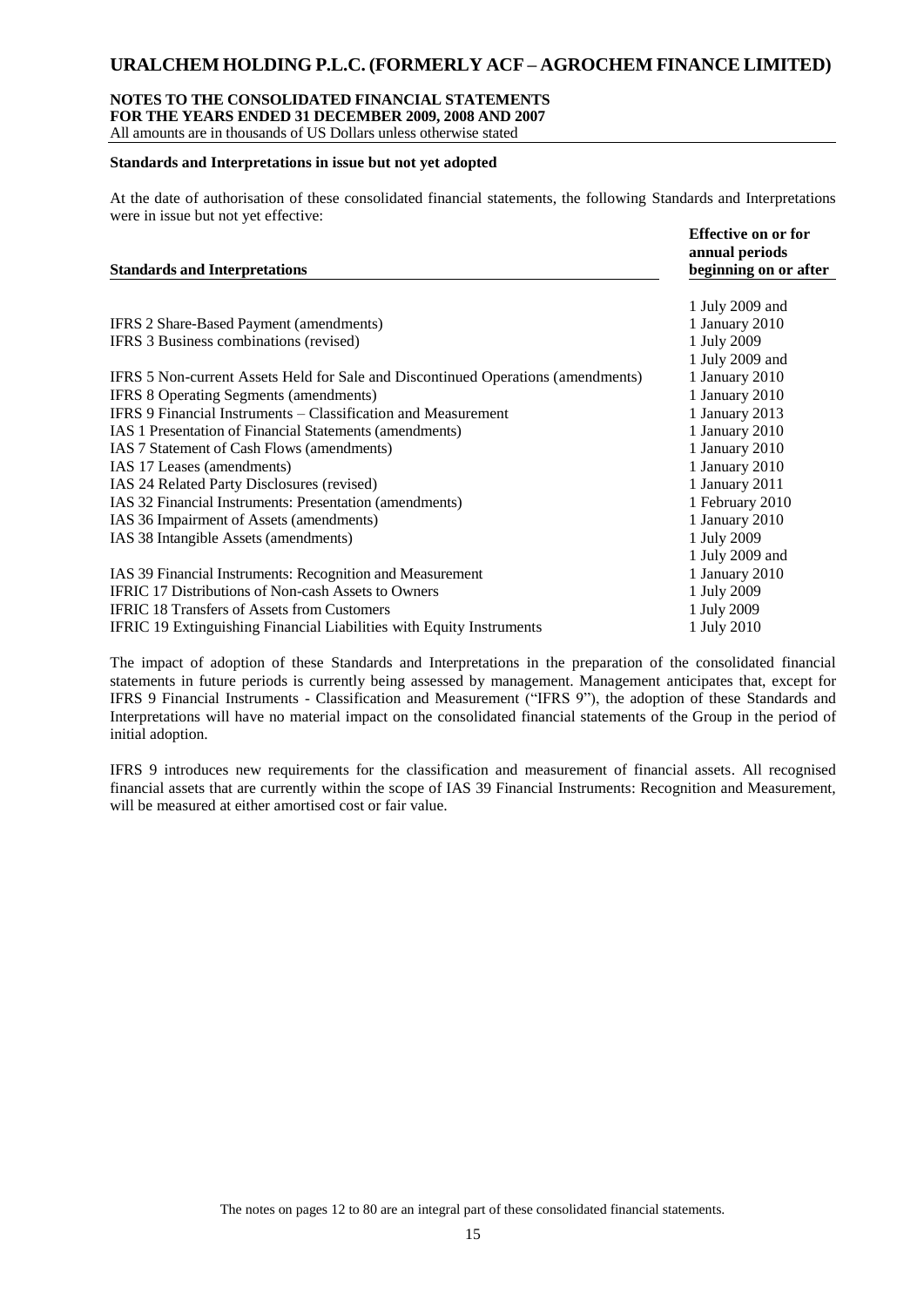### **NOTES TO THE CONSOLIDATED FINANCIAL STATEMENTS FOR THE YEARS ENDED 31 DECEMBER 2009, 2008 AND 2007** All amounts are in thousands of US Dollars unless otherwise stated

### **3. SIGNIFICANT ACCOUNTING POLICIES**

### **Statement of compliance**

The consolidated financial statements of the Group have been prepared in accordance with International Financial Reporting Standards, except for accounting for investments in associates (refer to note 19).

#### **Basis of preparation**

The consolidated financial statements have been prepared on the historical cost basis except for mark-to-market valuation of certain financial instruments, in accordance with IAS 39 Financial Instruments: Recognition and Measurement.

### **Basis of consolidation**

The consolidated financial statements incorporate financial statements of the Company and entities controlled by the Company (its subsidiaries). Control is achieved where the Company has the power to govern the financial and operating policies of an entity so as to obtain benefits from its activities.

Other than transactions which were part of the reorganisation of the Group, the results of subsidiaries acquired or disposed of during the year are included in the income statement from the effective date of acquisition or up to the effective date of disposal, as appropriate.

All intra-group transactions, balances, income and expenses are eliminated in full on consolidation.

Minority interests in the net assets (excluding goodwill) of consolidated subsidiaries are identified separately from the Group's equity therein. Minority interests consist of the amount of those interests at the date of the original business combination and the minority share of changes in net assets since the date of the business combination. Losses applicable to the minority in excess of the minority interest in the subsidiary's net assets are allocated against the interests of the Group except to the extent that the minority have a binding obligation and are able to make an additional investment to cover the losses.

Acquisitions of additional interests in subsidiaries from minority shareholders are accounted for as transactions between equity holders. Differences between the carrying value of the acquired minority interest and the consideration paid for such increases are recognised directly in retained earnings and gains or losses arising from the disposal of minority interests in subsidiaries of the Group are recognised in the income statement.

#### **Business combinations**

Acquisitions of subsidiaries and businesses, other than acquisitions from entities under common control, are accounted for using the purchase method. The cost of the business combination is measured as the aggregate of the fair values (at the date of exchange) of assets given, liabilities incurred or assumed, and equity instruments issued by the Group in exchange for control of the acquiree, plus any costs directly attributable to the business combination.

The acquiree's identifiable assets, liabilities and contingent liabilities that meet the conditions for recognition under IFRS 3 Business Combinations are recognised at their fair values at the acquisition date, except for non-current assets (or disposal groups) that are classified as held for sale in accordance with IFRS 5 Non-current Assets Held for Sale and Discontinued Operations, which are recognised and measured at fair value less costs to sell.

#### **Investments in associates**

An associate is an entity over which the Group has significant influence and that is neither a subsidiary nor an interest in a joint venture. Significant influence is the power to participate in the financial and operating policy decisions of the investee but is not control or joint control over those policies.

The results and assets and liabilities of associates are incorporated in the financial statements using the equity method of accounting, except when the investment is classified as held for sale, in which case it is accounted for in accordance with IFRS 5 Non-current Assets Held for Sale and Discontinued Operations. Under the equity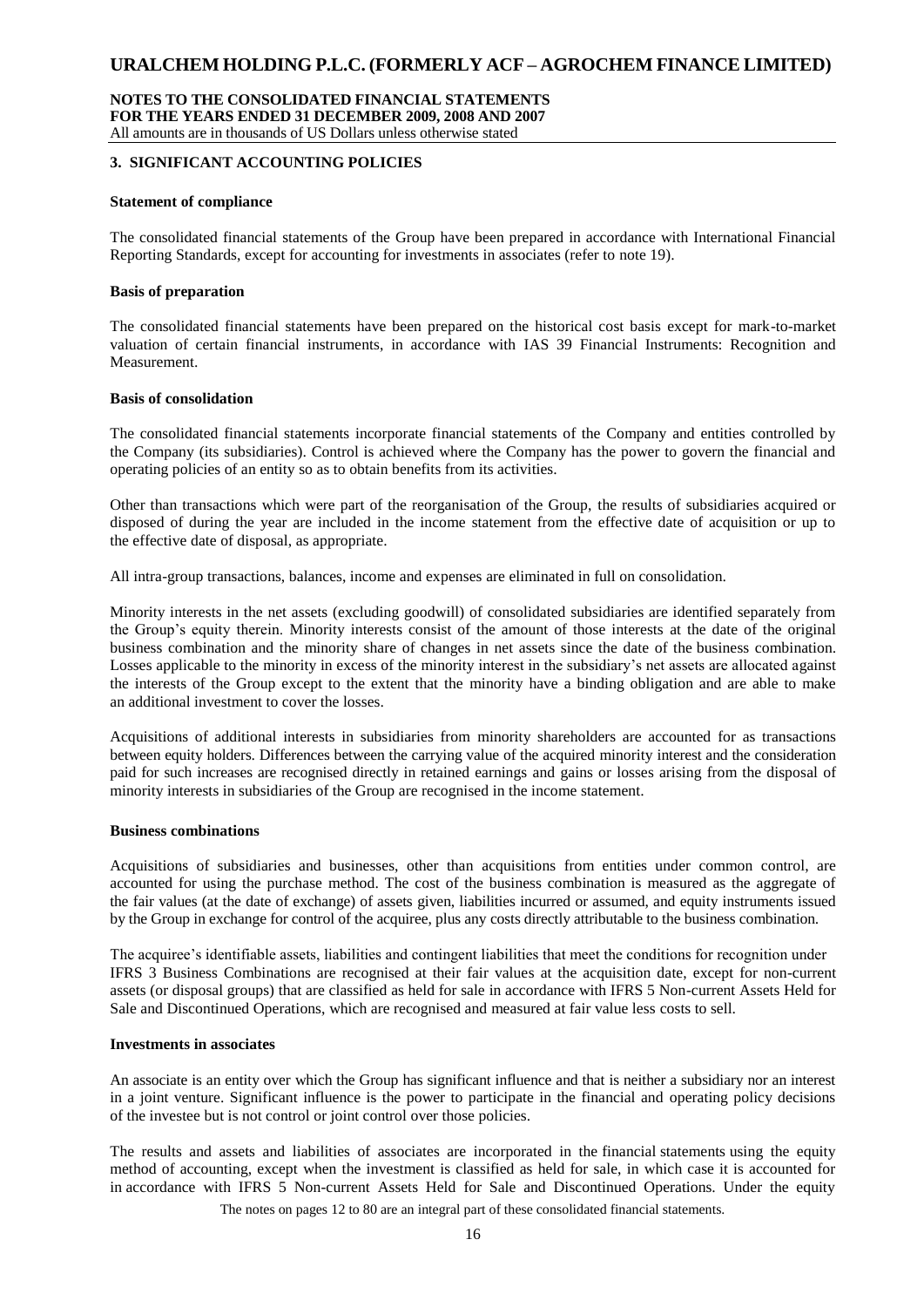#### **NOTES TO THE CONSOLIDATED FINANCIAL STATEMENTS FOR THE YEARS ENDED 31 DECEMBER 2009, 2008 AND 2007** All amounts are in thousands of US Dollars unless otherwise stated

method, investments in associates are carried in the consolidated statement of financial position at cost as adjusted for post-acquisition changes in the Group's share of the net assets of the associate, less any impairment in the value of individual investments. Losses of an associate in excess of the Group's interest in that associate (which includes any long-term interests that, in substance, form part of the Group's net investment in the associate) are recognised only to the extent that the Group has incurred legal or constructive obligations or made payments on behalf of the associate.

Any excess of the cost of acquisition over the Group's share of the net fair value of the identifiable assets, liabilities and contingent liabilities of the associate recognised at the date of acquisition is recognised as goodwill. The goodwill is included within the carrying amount of the investment and is assessed for impairment as part of that investment. Any excess of the Group's share of the net fair value of the identifiable assets, liabilities and contingent liabilities over the cost of acquisition, after reassessment, is recognised immediately in the income statement.

Where a Group entity transacts with an associate of the Group, profits and losses are eliminated to the extent of the Group's interest in the relevant associate.

### **Goodwill**

Goodwill arising on acquisition is recognised as an asset and initially measured at cost, being the excess of the cost of the business combination over the Group's interest in the net fair value of the identifiable assets, liabilities and contingent liabilities recognised. If, after reassessment, the Group's interest in the net fair value of the acquiree's identifiable assets, liabilities and contingent liabilities exceeds the cost of the business combination, the excess is recognised immediately in the income statement.

Goodwill is not amortised but is reviewed for impairment at least annually. For the purpose of impairment testing, goodwill is allocated to each of the Group's cash-generating units expected to benefit from the synergies of the combination. Cash-generating units to which goodwill has been allocated are tested for impairment annually, or more frequently when there is an indication that the unit may be impaired. If the recoverable amount of the cashgenerating unit is less than the carrying amount of the unit, the impairment loss is allocated first to reduce the carrying amount of any goodwill allocated to the unit and then to the other assets of the unit pro-rata on the basis of the carrying amount of each asset in the unit. An impairment loss recognised for goodwill is not reversed in a subsequent period.

On disposal of a subsidiary, the attributable amount of goodwill is included in the determination of the gain or loss on disposal.

### **Common control transactions**

The assets and liabilities of subsidiaries acquired from entities under common control are recorded at the carrying values recognised by the transferor. Any difference between the carrying value of the net assets of subsidiaries acquired, and the consideration paid by the Group is accounted for as an adjustment to shareholders' equity. The net assets of the subsidiaries and the results of their operations are recognised retrospectively from the date on which control over the subsidiaries was obtained by the transferor.

The cost of assets acquired from entities under common control is measured as the carrying value of the asset given up by the transferor at the date of the transaction. Any difference between the carrying value of the assets acquired, and the consideration paid by the Group is accounted for as an adjustment to shareholders' equity.

#### **Non-current assets held for sale**

Non-current assets and disposal groups are classified as held for sale if their carrying amount will be recovered principally through a sale transaction rather than through continuing use. This condition is regarded as met only when the sale is highly probable and the asset (or disposal group) is available for immediate sale in its present condition. Management must be committed to the sale, which should be expected to qualify for recognition as a completed sale within one year from the date of classification.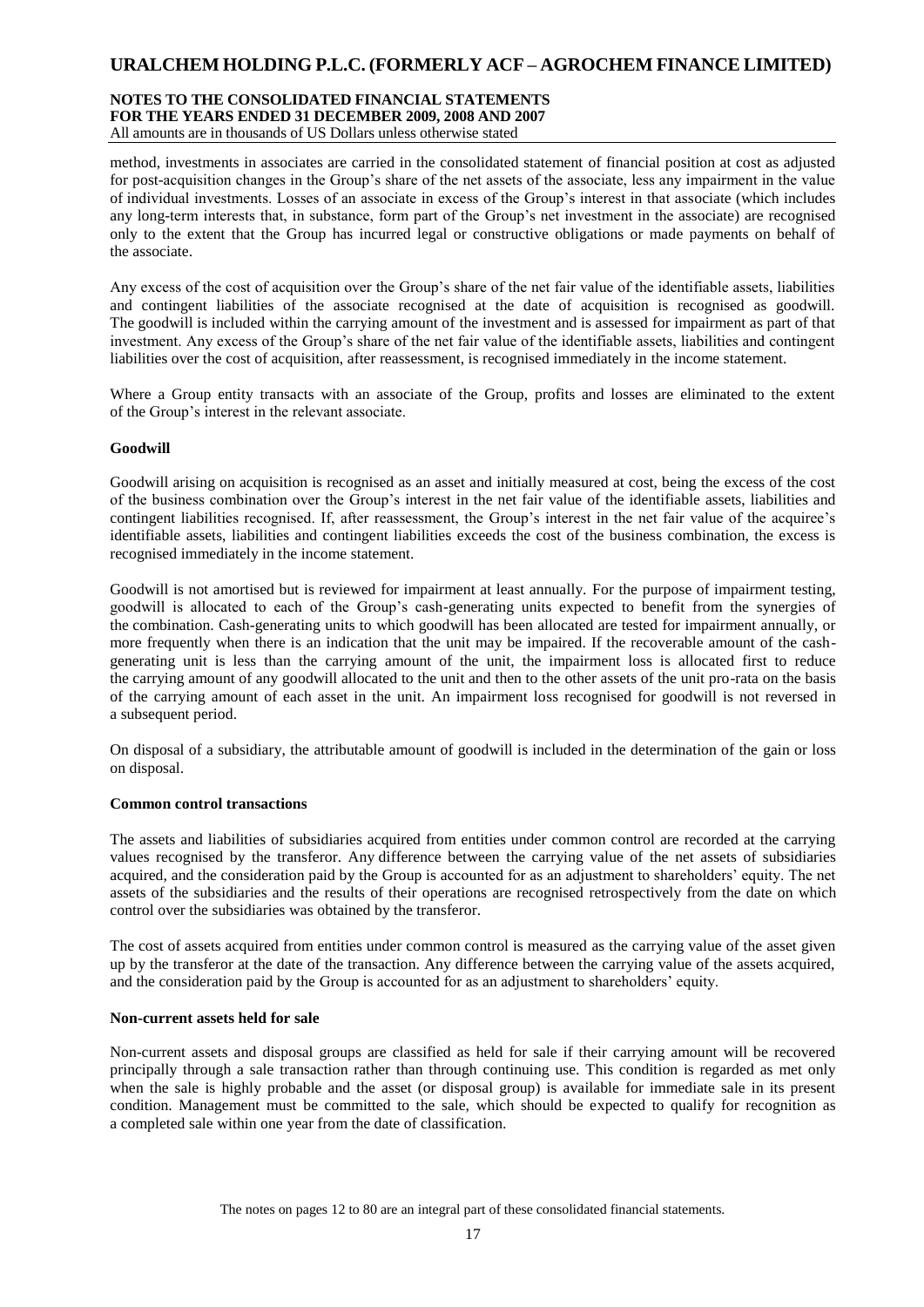### **NOTES TO THE CONSOLIDATED FINANCIAL STATEMENTS FOR THE YEARS ENDED 31 DECEMBER 2009, 2008 AND 2007**

All amounts are in thousands of US Dollars unless otherwise stated

When the Group is committed to a sale plan involving loss of control of a subsidiary, all of the assets and liabilities of that subsidiary are classified as held for sale when the criteria described above are met, regardless of whether the Group will retain a minority interest in its former subsidiary after the sale.

Non-current assets and disposal groups classified as held for sale are measured at the lower of their previous carrying amount and fair value less costs to sell.

#### **Discontinued operations**

A discontinued operation is a component of the Group's business that represents a separate major line of business or geographical area of operations that has been disposed of or is held for sale at the end of the reporting period. Classification as a discontinued operation occurs upon disposal or when the operation meets the criteria to be classified as held for sale, if earlier. When an operation is classified as a discontinued operation, the comparative income statement is restated as if the operation had been discontinued from the earliest period presented. The comparative statement of financial position is not restated for information related to discontinued operations.

Where the discontinued operations was disposed of through a distribution to an entity under common control and ownership, any difference between the consideration received and the carrying value of net assets disposed is recognised directly in equity.

### **Revenue recognition**

Revenue is measured at the fair value of the consideration received or receivable, excluding:

- value added tax;
- custom duties; and
- estimated customer returns, rebates and other similar allowances.

Revenue is recognised to the extent that it is probable that economic benefits will flow to the Group and the revenue and costs incurred or to be incurred in respect of the transaction can be reliably measured.

Cash received in advance from customers is not included in current year revenue, and is recognised within advances received.

#### *Sales of goods*

Revenue from sale of goods comprises sales of mineral fertilisers, ammonia, explosive grade ammonium nitrate, inorganic acids and other chemical products and is recognised when significant risks and rewards of ownership are transferred to the buyer in accordance with the shipping terms specified in the sales agreements.

#### *Other sales*

The Group provides the following principal types of services:

- supply of electricity and heat energy;
- construction, repairs and maintenance services; and
- transportation services.

Revenue from contracts to provide services is recognised when the services are rendered.

### **Dividend and interest income**

Dividend income from investments is recognised when the Group's right to receive payment has been established.

Interest income is accrued on a time basis, by reference to the principal outstanding and at the effective interest rate applicable, which is the rate that discounts estimated future cash receipts through the expected life of the financial asset to that asset's net carrying amount.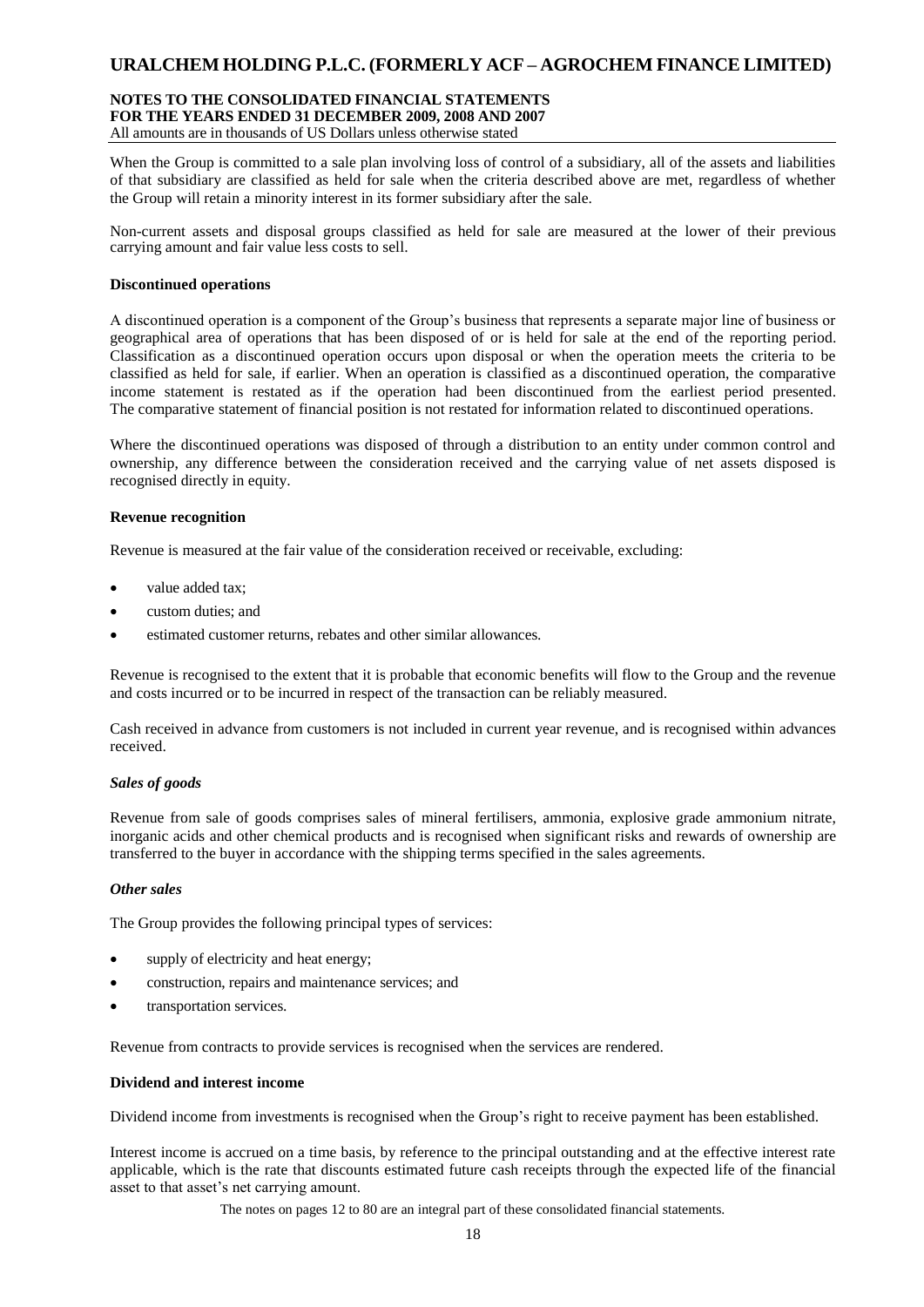### **NOTES TO THE CONSOLIDATED FINANCIAL STATEMENTS FOR THE YEARS ENDED 31 DECEMBER 2009, 2008 AND 2007**

All amounts are in thousands of US Dollars unless otherwise stated

### **Leasing – the Group as lessee**

Leases are classified as finance leases whenever the terms of the lease transfer substantially all the risks and rewards of ownership to the lessee. All other leases are classified as operating leases.

Assets held under finance leases are initially recognised as assets of the Group at their fair value at the inception of the lease or, if lower, at the present value of the minimum lease payments.

The corresponding liability to the lessor is included in the statement of financial position as a finance lease obligation. Lease payments are apportioned between finance charges and reduction of the lease obligation so as to achieve a constant rate of interest on the remaining balance of the liability. Finance charges are charged directly to the income statement, unless they are directly attributable to qualifying assets, in which case they are capitalised in accordance with the Group's general policy on borrowing costs (see below). Contingent rentals are recognised as expenses in the periods in which they are incurred. Operating lease payments are recognised as an expense on a straight-line basis over the lease term, except where another systematic basis is more representative of the time pattern in which economic benefits from the leased asset are consumed. Contingent rentals arising under operating leases are recognised as an expense in the period in which they are incurred.

### **Foreign currencies**

The individual financial statements of each Group entity are presented in the currency of the primary economic environment in which the entity operates (its functional currency), which reflects the economic substance of its operations. The functional currency of the Company and other subsidiaries, registered in Cyprus, is the US Dollar ("USD") or the Euro ("EUR"), while the functional currency of all subsidiaries registered in the Russian Federation is the Russian Rouble ("RUR") and the functional currency of subsidiaries registered in the European Union is EUR.

In preparing the financial statements of the individual entities, transactions in currencies other than the entity's functional currency (foreign currencies) are recorded at the rates of exchange prevailing at the dates of the transactions. At the end of each reporting date, monetary items denominated in foreign currencies are retranslated at the rates prevailing at that date. Non-monetary items carried at fair value that are denominated in foreign currencies are retranslated at the rates prevailing at the date when the fair value was determined. Non-monetary items that are measured in terms of historical cost in a foreign currency are not retranslated.

Exchange differences are recognised in the income statement in the period in which they arise, except for:

- exchange differences on foreign currency borrowings relating to assets under construction for future productive use, which are included in the cost of those assets where they are regarded as an adjustment to interest costs on those foreign currency borrowings; and
- exchange differences on monetary items receivable from or payable to a foreign operation for which settlement is neither planned nor likely to occur (therefore forming part of the net investment in the foreign operation), which are recognised initially in other comprehensive income and reclassified from equity to profit or loss on disposal or partial disposal of the net investment.

Management of the Group has chosen to present consolidated financial statements in USD for the convenience of the users of these consolidated financial statements.

The translation from functional currency into presentation currency is performed as follows:

- assets and liabilities are expressed in USD using exchange rates prevailing at the reporting date;
- income and expense items are translated at exchange rates that approximate the exchange rates at the dates of the transactions, unless exchange rates fluctuated significantly during that period, in which case the exchange rates at the dates of the transactions are used;
- exchange differences arising are recognised in the consolidated statement of comprehensive income; and
- in the consolidated statement of cash flows, cash balances at the beginning and end of each period presented are translated at exchange rates at the respective dates. All cash flows are translated at exchange rates that approximate the exchange rates at the dates of the transactions, unless exchange rates fluctuated significantly during that period, in which case the exchange rates at the dates of the transactions are used. Resulting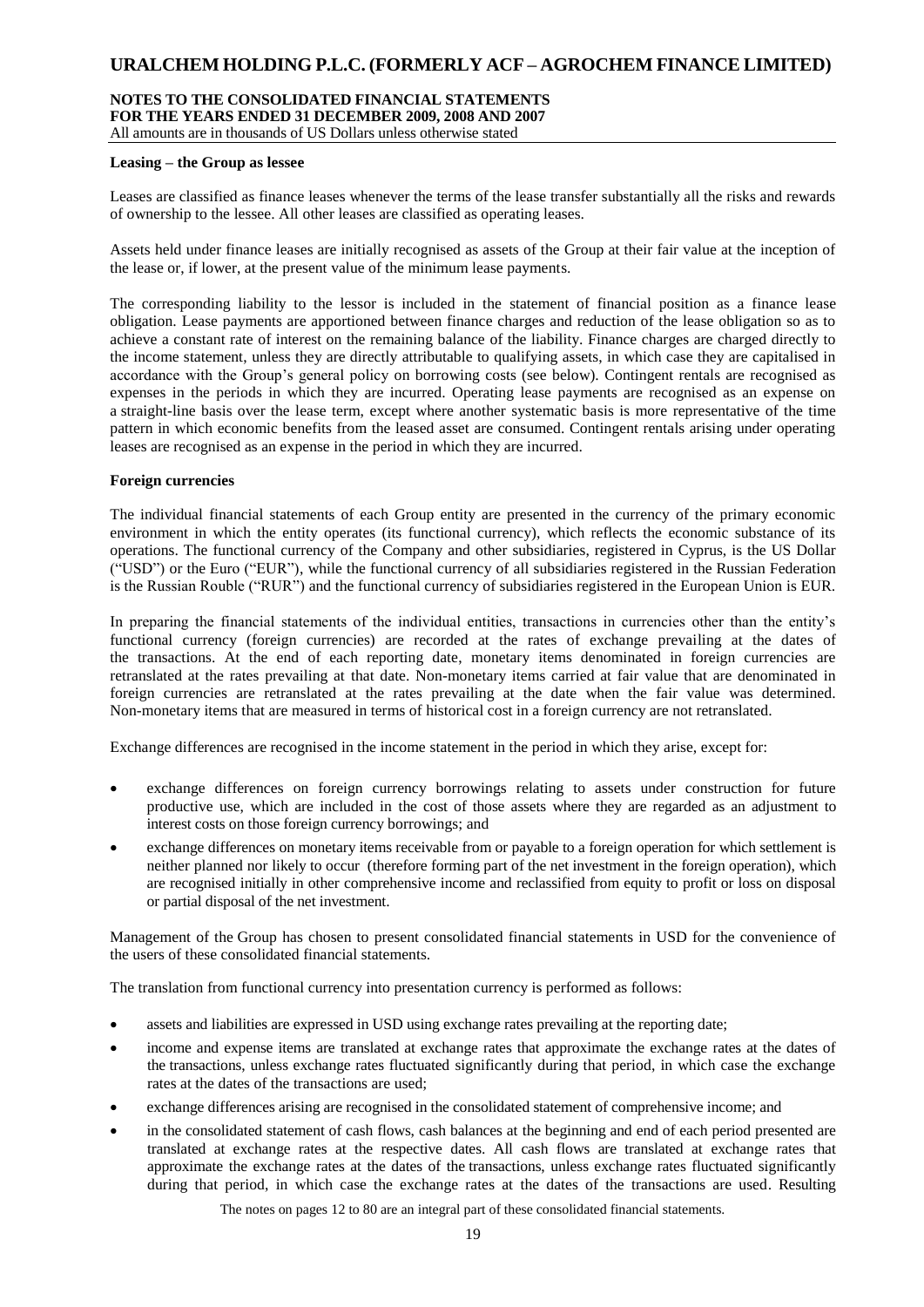### **NOTES TO THE CONSOLIDATED FINANCIAL STATEMENTS FOR THE YEARS ENDED 31 DECEMBER 2009, 2008 AND 2007**

All amounts are in thousands of US Dollars unless otherwise stated

exchange differences, if any, are presented as effect of exchange rate changes on the balance of cash held in foreign currencies.

On the disposal of a foreign operation (i.e. a disposal of the Group's entire interest in a foreign operation, or a disposal involving loss of control over a subsidiary that includes a foreign operation, loss of joint control over a jointly controlled entity that includes a foreign operation, or loss of significant influence over an associate that includes a foreign operation), all of the accumulated exchange differences in respect of that operation attributable to the Group are reclassified to the income statement. Any exchange differences that have previously been attributed to minority interests are derecognised, but they are not reclassified to the income statement.

In the case of a partial disposal (i.e. no loss of control) of a subsidiary that includes a foreign operation, the proportionate share of accumulated exchange differences are re-attributed to minority interests and are not recognised in the income statement. For all other partial disposals (i.e. of associates or jointly controlled entities not involving a change of accounting basis), the proportionate share of the accumulated exchange differences is reclassified to the income statement.

Goodwill and fair value adjustments arising on business combinations are treated as assets and liabilities of the respective operation and translated at the period-end rate.

### **Borrowing costs**

Borrowing costs directly attributable to the acquisition, construction or production of qualifying assets, which are assets that necessarily take a substantial period of time to get ready for their intended use or sale, are added to the cost of those assets, until such time when the assets are substantially ready for their intended use or sale. Investment income earned on temporary investment of specific borrowings pending their expenditure on qualifying assets is deducted from the borrowing costs eligible for capitalisation.

All other borrowing costs are recognised in the income statement in the period in which they are incurred.

#### **Income tax**

Income tax expense represents the sum of the tax currently payable and deferred tax.

#### *Current tax*

Current tax is based on taxable profit for the year. Taxable profit differs from profit as reported in the income statement because it excludes items of income or expense that are taxable or deductible in other years and it further excludes items that are never taxable or deductible. The Group's liability for current tax is calculated using tax rates that have been enacted or substantively enacted by the end of the reporting period.

### *Deferred tax*

Deferred tax is recognised on differences between the carrying amounts of assets and liabilities in the consolidated financial statements and the corresponding tax bases used in the computation of taxable profit. Deferred tax liabilities are recognised for all taxable temporary differences, and deferred tax assets are recognised for all deductible temporary differences to the extent that it is probable that taxable profits will be available against which those deductible temporary differences can be utilised. Such assets and liabilities are not recognised if the temporary difference arises from goodwill or from the initial recognition (other than in a business combination) of other assets and liabilities in a transaction that affects neither the taxable profit nor the accounting profit.

Deferred tax liabilities are recognised for taxable temporary differences associated with investments in subsidiaries and associates, except where the Group is able to control the reversal of the temporary difference and it is probable that the temporary difference will not reverse in the foreseeable future. Deferred tax assets arising from deductible temporary differences associated with such investments and interests are only recognised to the extent that it is probable that there will be sufficient taxable profits against which to utilise the benefits of the temporary differences and they are expected to reverse in the foreseeable future.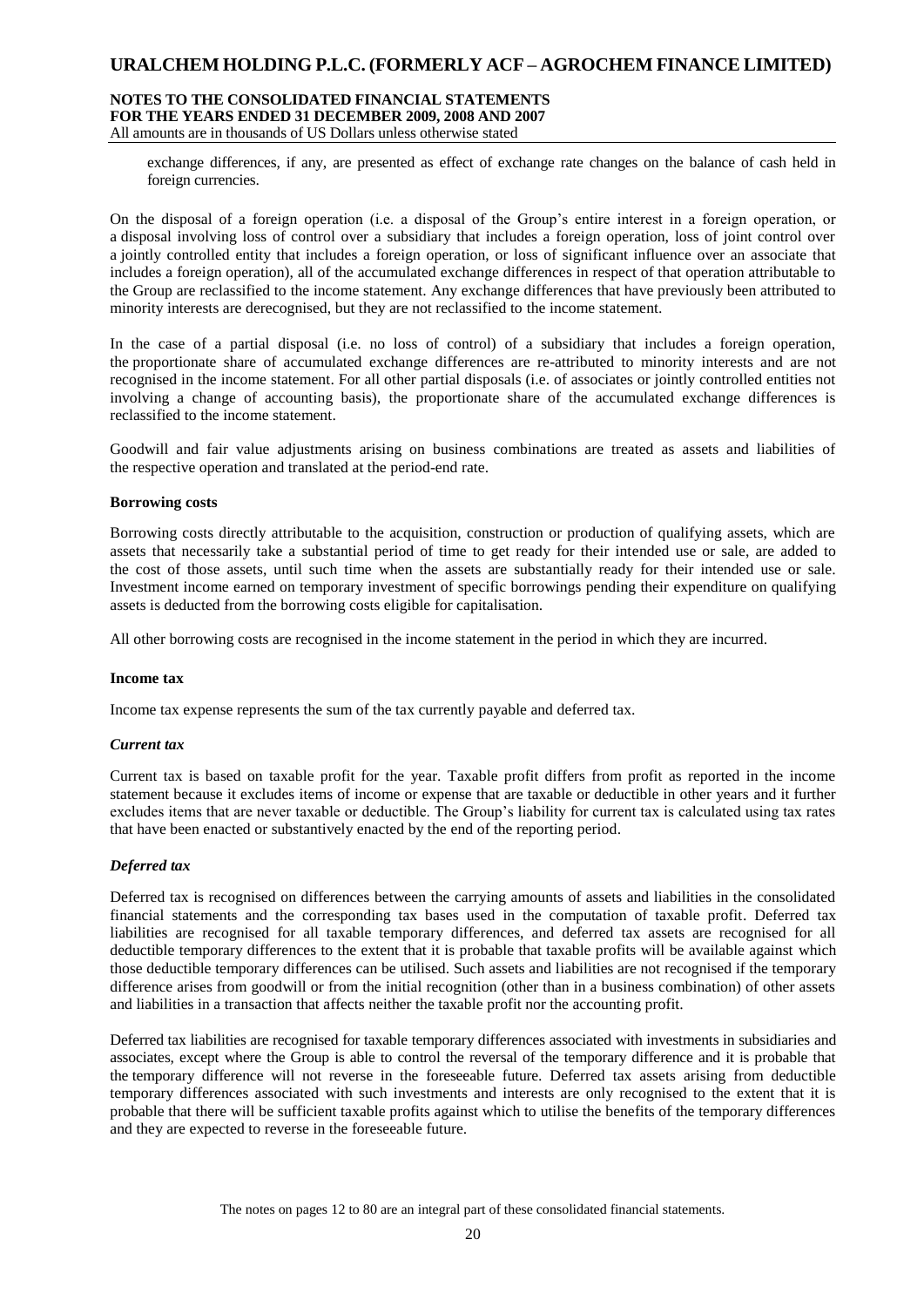#### **NOTES TO THE CONSOLIDATED FINANCIAL STATEMENTS FOR THE YEARS ENDED 31 DECEMBER 2009, 2008 AND 2007** All amounts are in thousands of US Dollars unless otherwise stated

The carrying amount of deferred tax assets is reviewed at the end of each reporting period and reduced to the extent that it is no longer probable that sufficient taxable profits will be available to allow all or part of the asset to be recovered.

The measurement of deferred tax liabilities and assets reflects the tax consequences that would follow from the manner in which the Group expects, at the end of the reporting period, to recover or settle the carrying amount of its assets and liabilities.

Deferred tax assets and liabilities are offset when there is a legally enforceable right to set off current tax assets against current tax liabilities and when they relate to income taxes levied by the same taxation authority and the Group intends to settle its current tax assets and liabilities on a net basis.

### **Property, plant and equipment**

Items of property, plant and equipment are stated at cost, less accumulated depreciation and impairment losses.

Where parts of an item of property, plant and equipment have different useful lives, they are accounted for as separate items of property, plant and equipment.

The Group recognises in the carrying amount of an item of property, plant and equipment the cost of replacing part of such an item if it is probable that the future economic benefits embodied with the item will flow to the Group and the cost of the item can be measured reliably. All other costs are recognised in the income statement as incurred.

The gain or loss arising on disposal or retirement of an item of property, plant and equipment is determined as the difference between the sales proceeds and the carrying amount of the asset and is recognised in the income statement.

### **Depreciation**

Depreciation is calculated on a straight-line basis over the estimated useful lives of each item of property, plant and equipment. Assets held under finance lease arrangements are depreciated over the shorter of their estimated useful lives and lease terms. If there is reasonable certainty that the lessee will obtain ownership by the end of the lease term, the period of expected use is the useful life of the asset. Land is not depreciated.

The estimated useful lives for the major classes of assets are as follows:

| Buildings and structures           | 15-60 years  |
|------------------------------------|--------------|
| Machinery, equipment and transport | $5-30$ years |
| Other                              | $2-10$ years |

The estimated useful lives are reviewed annually, with the effect of any changes in estimate being accounted for on a prospective basis.

### **Construction in-progress**

Construction in-progress comprises costs directly related to construction of property, plant and equipment including an appropriate allocation of directly attributable variable overheads that are incurred in construction as well as costs of purchase of other assets that require installation or preparation for their use. Depreciation of these assets, on the same basis as for other property assets, commences when the assets are put into operation. Construction in-progress is reviewed regularly to determine whether its carrying value is fairly stated and an appropriate provision for impairment is made, if necessary.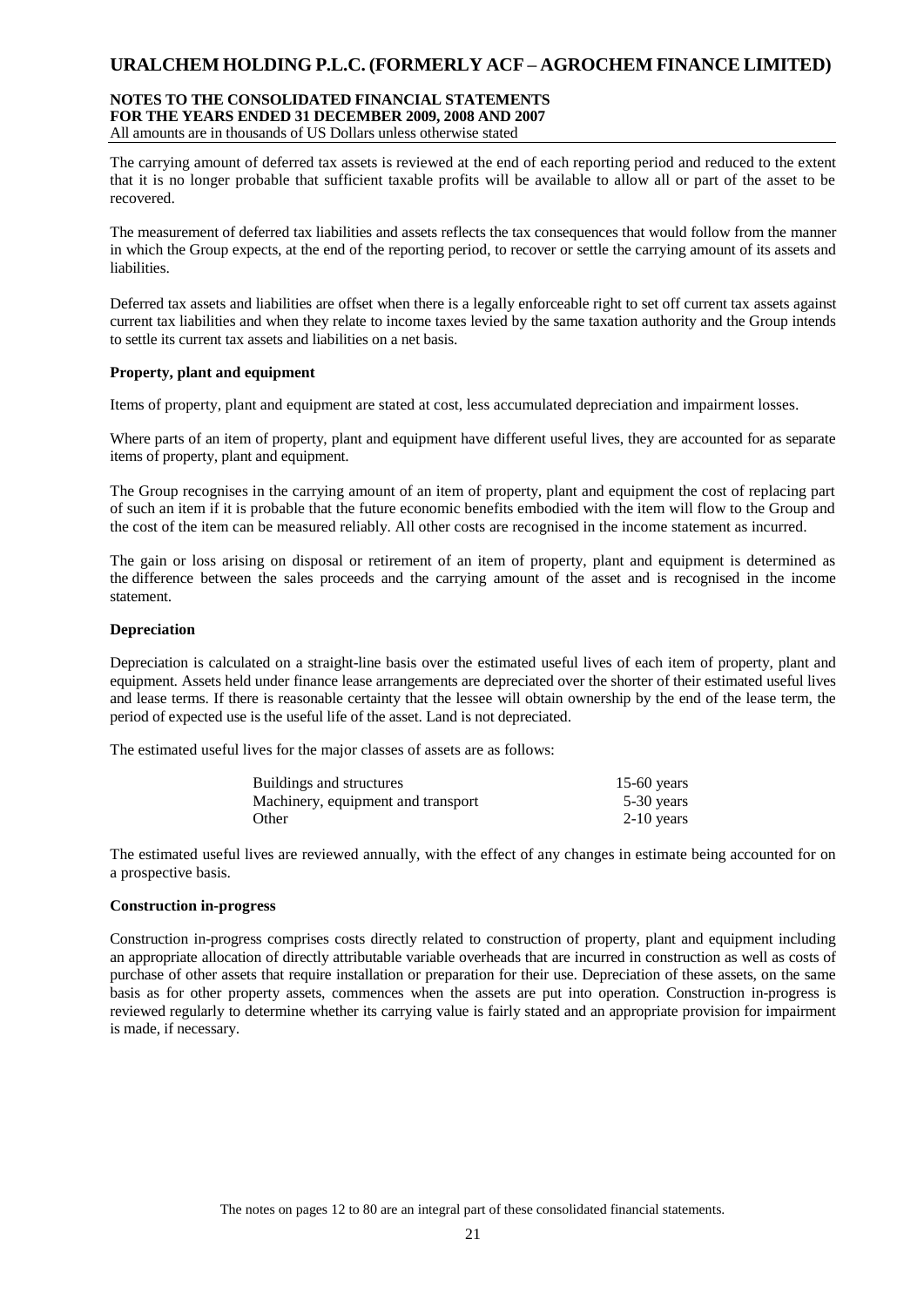### **NOTES TO THE CONSOLIDATED FINANCIAL STATEMENTS FOR THE YEARS ENDED 31 DECEMBER 2009, 2008 AND 2007** All amounts are in thousands of US Dollars unless otherwise stated

#### **Intangible assets**

Intangible assets, other than goodwill, are reported at cost less accumulated amortisation and impairment losses. Amortisation is charged on a straight-line basis over their estimated useful lives.

The estimated useful lives for the major classes of intangible assets are as follows:

| $1-5$ years  |
|--------------|
| $1-20$ years |
| $1-20$ years |
|              |

The estimated useful lives are reviewed annually, with the effect of any changes in estimate being accounted for on a prospective basis.

### **Impairment of tangible and intangible assets excluding goodwill**

At the end of each reporting period, the Group reviews the carrying amounts of its tangible and intangible assets to determine whether there is any indication that those assets have suffered an impairment loss. If any such indication exists, the recoverable amount of the asset is estimated in order to determine the extent of the impairment loss (if any). Where it is not possible to estimate the recoverable amount of an individual asset, the Group estimates the recoverable amount of the cash-generating unit to which the asset belongs. Where a reasonable and consistent basis of allocation can be identified, corporate assets are also allocated to individual cash-generating units, or otherwise they are allocated to the smallest group of cash-generating units for which a reasonable and consistent allocation basis can be identified.

Intangible assets with indefinite useful lives and intangible assets not yet available for use are tested for impairment annually, or more frequently when there is an indication that the asset may be impaired.

The recoverable amount is the higher of fair value less cost to sell and value in use. In assessing value in use, the estimated future cash flows are discounted to their present value using a pre-tax discount rate that reflects current market assessments of the time value of money and the risks specific to the asset.

If the recoverable amount of an asset (or cash-generating unit) is estimated to be less than its carrying amount, the carrying amount of the asset (cash-generating unit) is reduced to its recoverable amount. An impairment loss is recognised immediately in the income statement, unless the relevant asset is carried at a revalued amount, in which case the impairment loss is treated as a revaluation decrease.

Where an impairment loss subsequently reverses, the carrying amount of the asset (cash-generating unit) is increased to the revised estimate of its recoverable amount, but so that the increased carrying amount does not exceed the carrying amount that would have been determined had no impairment loss been recognised for the asset (cash-generating unit) in prior years. A reversal of an impairment loss is recognised immediately in the income statement unless the relevant asset is carried at a revalued amount, in which case the reversal of the impairment loss is treated as a revaluation increase.

#### **Financial assets**

Financial assets are recognised and derecognised on a trade date where the purchase or sale of an investment is under a contract whose terms require delivery of the investment within the timeframe established by the market concerned, and are initially measured at fair value, plus transaction costs, except for those financial assets classified as fair value through profit or loss, which are initially measured at fair value.

Financial assets are classified into the following specified categories:

- financial assets at fair value through profit or loss ("FVTPL");
- available-for-sale investments;
- held-to-maturity investments; and
- loans and receivables.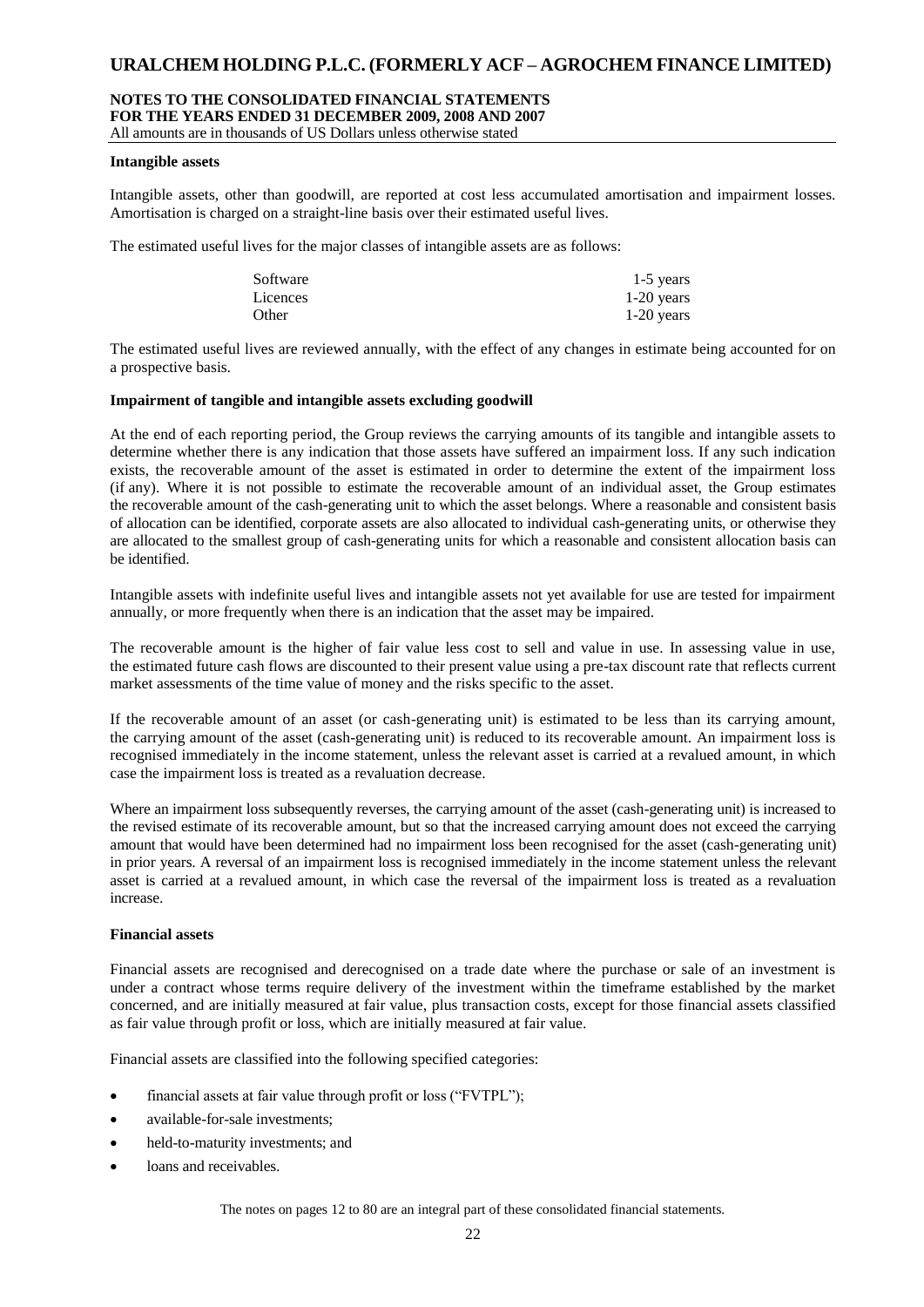### **NOTES TO THE CONSOLIDATED FINANCIAL STATEMENTS FOR THE YEARS ENDED 31 DECEMBER 2009, 2008 AND 2007**

All amounts are in thousands of US Dollars unless otherwise stated

The classification depends on the nature and purpose of the financial assets and is determined at the time of initial recognition.

### *Effective interest method*

The effective interest method is a method of calculating the amortised cost of a debt instrument and of allocating interest income over the relevant period. The effective interest rate is the rate that exactly discounts estimated future cash receipts (including all fees on points paid or received that form an integral part of the effective interest rate, transaction costs and other premiums or discounts) through the expected life of the debt instrument, or, where appropriate, a shorter period to the net carrying amount on initial recognition.

Income is recognised on an effective interest rate basis for debt instruments other than financial assets designated at FVTPL.

### *Financial assets at fair value through profit or loss*

Financial assets are classified as FVTPL where the financial asset is either held for trading or is designated at FVTPL.

A financial asset is classified as held for trading if:

- it has been acquired principally for the purpose of selling in the near future; or
- on initial recognition it is a part of a portfolio of identified financial instruments that the Group manages together and has a recent actual pattern of short-term profit-taking; or
- it is a derivative that is not designated and effective as a hedging instrument.

A financial asset other than a financial asset held for trading may be designated as FVTPL upon initial recognition if:

- such designation eliminates or significantly reduces a measurement or recognition inconsistency that would otherwise arise; or
- the financial asset forms part of a group of financial assets or financial liabilities or both, which is managed and the performance of which is evaluated on a fair value basis, in accordance with the Group's documented risk management or investment strategy, and information about the grouping is provided internally on that basis; or
- it forms part of a contract containing one or more embedded derivatives, and IAS 39 Financial Instruments: Recognition and Measurement permits the entire combined contract (asset or liability) to be designated at FVTPL.

Financial assets at FVTPL are stated at fair value, with any gain or loss resulting from re-measurement recognised in profit or loss. The net gain or loss recognised in profit or loss incorporates any dividend or interest earned on the financial asset. Fair value is determined in the manner described in note 37.

### *Available-for-sale ("AFS") financial assets*

Listed and unlisted shares and redeemable notes held by the Group that are traded in an active market are classified as being AFS and are stated at fair value, except for investments in shares for which there are no available market quotations and whose fair value cannot be reliably measured which are accounted at cost less any impairment. Fair value of AFS financial assets is determined as follows:

- the fair value of AFS financial assets with standard terms and conditions and traded on active markets is determined with reference to quoted market prices; and
- the fair value of other AFS financial assets is determined in accordance with generally accepted pricing model based on discounted cash flow analysis using prices from observable current market transactions.

The notes on pages 12 to 80 are an integral part of these consolidated financial statements. Gains and losses arising from changes in fair value are recognised in other comprehensive income and accumulated in the investments revaluation reserve with the exception of impairment losses, interest calculated using the effective interest rate method and foreign exchange gains and losses on monetary assets, which are recognised in profit or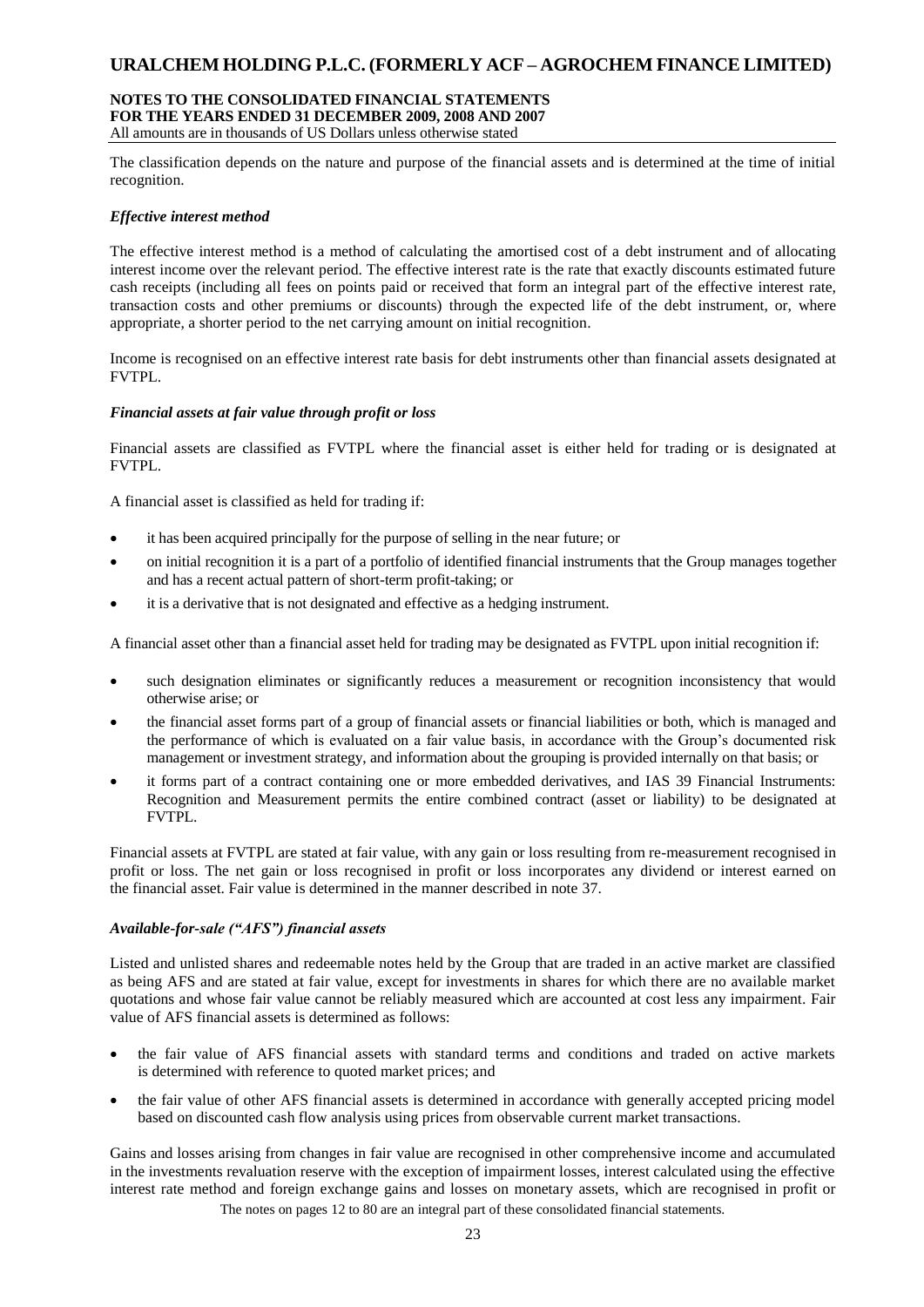### **NOTES TO THE CONSOLIDATED FINANCIAL STATEMENTS FOR THE YEARS ENDED 31 DECEMBER 2009, 2008 AND 2007** All amounts are in thousands of US Dollars unless otherwise stated

loss. Where the investment is disposed of or is determined to be impaired, the cumulative gain or loss previously accumulated in the investments revaluation reserve is reclassified to profit or loss. If, in a subsequent period, the amount of the impairment loss attributable to AFS financial assets decreases and the decrease can be related objectively to an event occurring after the impairment was recognised, the previously recognised impairment loss is reversed through other comprehensive income and presented in the investment revaluation reserve as an increase in fair value of AFS financial assets.

Dividends on AFS equity instruments are recognised in profit or loss when the Group's right to receive payments is established.

The fair value of AFS monetary assets denominated in a foreign currency is determined in that foreign currency and translated at the exchange rate at the end of each reporting period. The foreign exchange gains and losses that are recognised in profit or loss are determined based on the amortised cost of the monetary asset. Other foreign exchange gains and losses are recognised in other comprehensive income.

### *Held-to-maturity investments*

Promissory notes and debentures with fixed or determinable payments and fixed maturity dates which the Group has the positive intent and ability to hold to maturity are classified as held-to-maturity investments. Held-to-maturity investments are recorded at amortised cost less impairment, if any. Interest income is recognised using the effective interest method.

### *Loans and receivables*

Trade receivables, loans issued, and other receivables that have fixed or determinable payments that are not quoted in an active market are classified as loans and receivables. Loans and receivables are measured at amortised cost using the effective interest method less any impairment. Interest income is recognised by applying the effective interest rate, except for short-term receivables when the recognition of interest would be immaterial.

### *Impairment of financial assets*

Financial assets, other than those at FVTPL, are assessed for indicators of impairment at the end of each reporting period. Financial assets are impaired where there is objective evidence that, as a result of one or more events that occurred after the initial recognition of the financial asset, the estimated future cash flows of the investment have been affected. For financial assets carried at amortised cost, the amount of the impairment is the difference between the asset's carrying amount and the present value of estimated future cash flows, discounted at the financial asset's original effective interest rate.

The carrying amount of the financial asset is reduced by the impairment loss directly for all financial assets with the exception of trade and other receivables where the carrying amount is reduced through the use of an allowance account. When a trade or other receivable is considered uncollectible, it is written-off against the allowance account. Subsequent recoveries of amounts previously written-off are credited against the allowance account. Changes in the carrying amount of the allowance account are recognised in profit or loss.

With an exception of AFS equity instruments, if in a subsequent period the amount of the impairment loss decreases and the decrease can be related objectively to an event occurring after the impairment was recognised, the previously recognised impairment loss is reversed through profit or loss to the extent that the carrying amount of the investment at the date the impairment is reversed does not exceed what the amortised cost would have been had the impairment not been recognised. In respect of AFS equity securities, impairment losses previously recognised through profit and loss are not reversed through profit or loss. Any increase in fair value subsequent to impairment loss is recognised in other comprehensive income. Impairment losses on AFS equity instruments accounted for at cost are not reversed.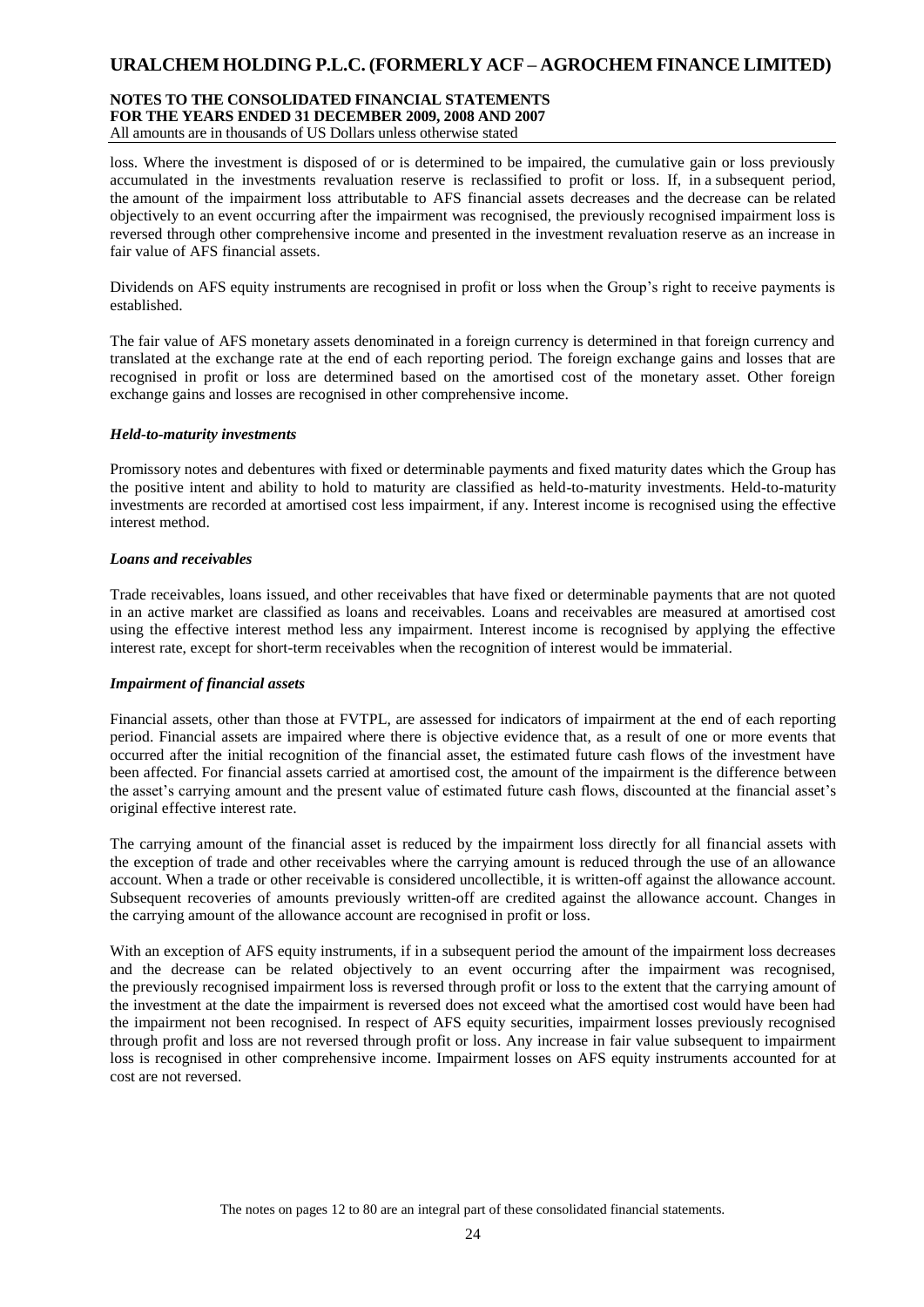### **NOTES TO THE CONSOLIDATED FINANCIAL STATEMENTS FOR THE YEARS ENDED 31 DECEMBER 2009, 2008 AND 2007**

All amounts are in thousands of US Dollars unless otherwise stated

#### *Derecognition of financial assets*

The Group derecognises a financial asset only when the contractual rights to the cash flows from the asset expire; or it transfers the financial asset and substantially all the risks and rewards of ownership of the asset to another entity. If the Group neither transfers nor retains substantially all the risks and rewards of ownership and continues to control the transferred asset, the Group recognises its retained interest in the asset and an associated liability for amounts it may have to pay. If the Group retains substantially all the risks and rewards of ownership of a transferred financial asset, the Group continues to recognise the financial asset and also recognises a collateralised borrowing for the proceeds received.

### **Inventories**

Inventories are stated at the lower of cost and net realisable value. Cost is determined by using the weighted average method. The cost of finished goods and work in progress includes direct cost and the allocation of related production overheads. Net realisable value represents the estimated selling price for inventories less all estimated costs of completion and costs necessary to make the sale.

### **Cash and cash equivalents**

Cash and cash equivalents comprise cash in hand, current accounts and cash deposits with banks and highly liquid investments with original maturities of three months or less, that are readily convertible to known amounts of cash and are subject to an insignificant risk of changes in value.

### **Financial liabilities**

Financial liabilities are classified into the following specified categories:

- financial guarantee contract liabilities; and
- other financial liabilities.

#### *Financial guarantee contract liabilities*

Financial guarantee contract liabilities are measured initially at their fair values and are subsequently measured at the higher of:

- the amount of the obligation under the contract, as determined in accordance with IAS 37 Provisions, Contingent Liabilities and Contingent Assets; and
- the amount initially recognised less, where appropriate, cumulative amortisation recognised in accordance with the revenue recognition policies set out above.

#### *Other financial liabilities*

Other financial liabilities, including loans and borrowings, are initially measured at fair value, net of transaction costs. Financial liabilities are subsequently measured at amortised cost using the effective interest method, with interest expense recognised on an effective interest basis.

#### **Provisions and accruals**

Provisions are recognised when the Group has a present obligation (legal or constructive) as a result of a past event, it is probable that the Group will be required to settle the obligation, and a reliable estimate can be made of the amount of the obligation.

The amount recognised as a provision is the best estimate of the consideration required to settle the present obligation at the end of each reporting period, taking into account the risks and uncertainties surrounding the obligation. Where a provision is measured using the cash flows estimated to settle the present obligation, its carrying amount is the present value of those cash flows.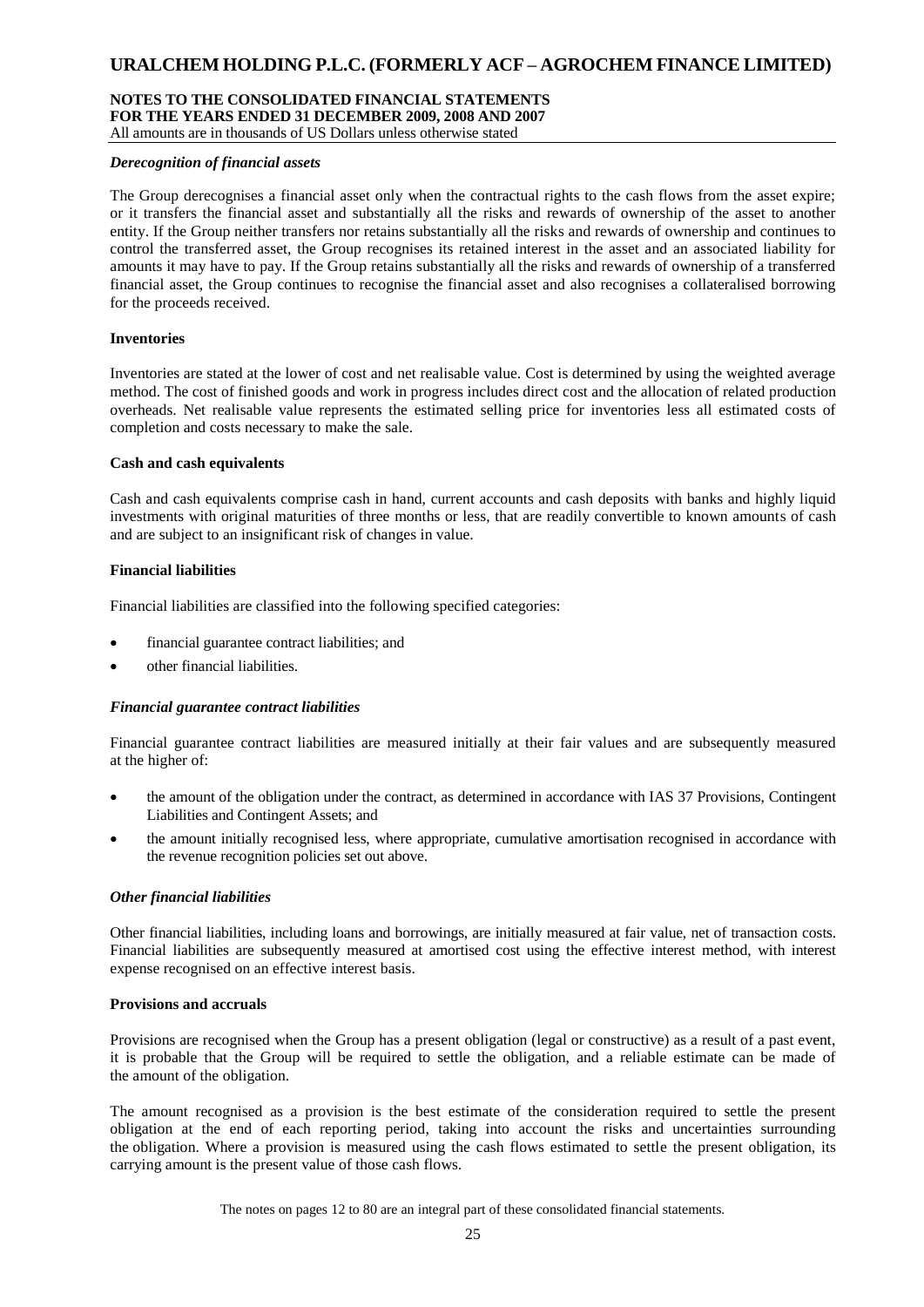### **NOTES TO THE CONSOLIDATED FINANCIAL STATEMENTS FOR THE YEARS ENDED 31 DECEMBER 2009, 2008 AND 2007**

All amounts are in thousands of US Dollars unless otherwise stated

When some or all of the economic benefits required to settle a provision are expected to be recovered from a third party, the receivable is recognised as an asset if it is virtually certain that reimbursement will be received and the amount of the receivable can be measured reliably.

### **Employee benefit obligations**

Remuneration to employees in respect of services rendered during the reporting period, including accrual for unused vacation and bonuses and related unified social tax ("UST"), is recognised as an expense in the period when it is earned.

### *Defined contribution plan*

Subsidiaries registered in the Russian Federation are legally obliged to make defined contributions to the State Pension Fund. This defined contribution plan is financed on a pay-as-you-earn basis.

In the Russian Federation all obligatory social contributions, including contributions to the State Pension Fund, are collected through UST calculated by the application of a regressive rate varying from 26.0% to 2.0% of the annual gross remuneration of each employee. UST is allocated to three state social funds, including the State Pension Fund at rates varying from 14.0% to 1.0% of the annual gross remuneration of each employee.

### *Defined benefit plans*

For defined benefit retirement plans, the cost of providing benefits is determined using the Projected Unit Credit Method, with actuarial valuations being carried out at the end of each reporting period and with immediate recognition of all actuarial gains and losses in the income statement. Past service cost is amortised on a straight-line basis over the average period until the benefits become vested.

The retirement benefit obligation recognised in the statement of financial position represents the present value of the defined benefit obligation as adjusted for unrecognised past service cost.

### **4. CRITICAL ACCOUNTING JUDGEMENTS AND KEY SOURCES OF ESTIMATION UNCERTAINTY**

In the application of the Group's accounting policies, described in note 3, management is required to make judgements, estimates and assumptions about the carrying amounts of assets and liabilities and recognised amounts of income and expenses that are not readily apparent from other sources. The estimates and associated assumptions are based on historical experience and other factors that are considered to be relevant. Actual results may differ from these estimates.

The estimates and underlying assumptions are reviewed on an ongoing basis. Revisions to accounting estimates are recognised in the period in which the estimate is revised if the revision affects only that period or in the period of the revision and future periods if the revision affects both current and future periods.

The most significant areas requiring the use of management estimates and assumptions relate to:

- impairment of assets;
- impairment of goodwill;
- allowances for doubtful receivables;
- obsolete and slow-moving raw materials;
- employee benefit obligations; and
- taxation.

#### **Impairment of fixed assets and intangible assets excluding goodwill**

Tangible fixed assets and intangible assets are reported at cost, less accumulated depreciation and impairment losses. At the end of each reporting period, the Group determines whether any indicators of impairment exist. If there are any such indicators, the recoverable amount of the assets is calculated and compared to the carrying amount. The excess of the carrying amount over the recoverable amount is recognised as an impairment.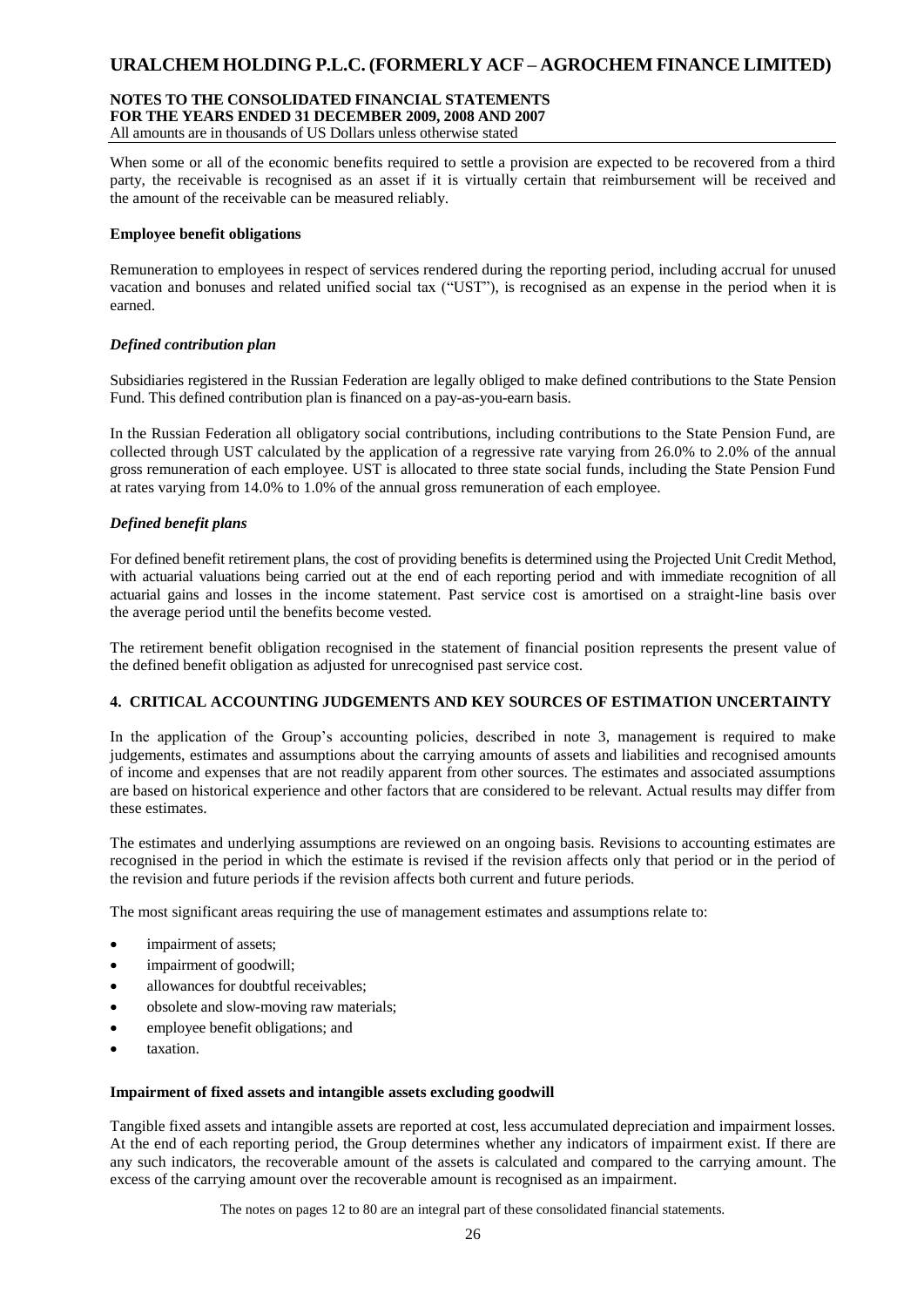### **NOTES TO THE CONSOLIDATED FINANCIAL STATEMENTS FOR THE YEARS ENDED 31 DECEMBER 2009, 2008 AND 2007** All amounts are in thousands of US Dollars unless otherwise stated

The recoverable amount is calculated as the higher of an asset's or cash-generating unit's fair value less costs to sell and its value in use. The calculation of value in use requires the Group to make estimates regarding the Group's future cash flows. The estimation of future cash flows involves significant estimates and assumptions regarding the market growth, market demand for the products, profitability of products and discount rates. A critical estimate in the Group's cash flow model is the expected increase in the price of natural gas on the territory of the Russian Federation which is based on the announced government policy on natural gas prices.

### **Impairment of goodwill**

Goodwill is tested for impairment annually, or more frequently when there is an indication that a cash generating unit may be impaired, by comparing the carrying amount of the goodwill to its estimated recoverable amount. An impairment is recorded if the carrying amount exceeds the recoverable amount. The recoverable amount is the higher of fair value less cost to sell and value in use. Value in use is determined using discounted cash flow models involving several assumptions. The key assumptions include (i) present value factors used in determining the fair value of the cash-generating units; (ii) projected average revenue growth rates used in the cash-generating unit cash flow model; (iii) projected long-term growth rates used in the derivation of terminal year values; and (iv) the exchange rate used in the cash-generating unit cash flow model. These and other assumptions are impacted by economic conditions and expectations of management and will change in the future based on period specific facts and circumstances. Changes in the management's assumptions could materially impact the fair value estimates.

### **Allowances for doubtful receivables**

Accounts receivable are stated at amortised cost after deducting an allowance for doubtful receivables. The allowance for doubtful receivables is the Group's best estimate of probable credit losses in the Group's existing accounts receivable balances. When evaluating the adequacy of the allowance for doubtful receivables, management bases its estimates on the current overall economic conditions, the ageing of accounts receivable balances, historical write-off experience, customer creditworthiness and changes in payment terms.

Uncertainties regarding changes in the financial condition of customers, either adverse or positive, could impact the amount and timing of allowances for doubtful receivables that may be required.

#### **Obsolete and slow-moving raw materials**

Inventories are stated at the lower of cost or net realisable value. Cost is determined by using the weighted average method of accounting. Reserves for excess or obsolete inventory are recorded based on a variety of factors, including product changes and improvements, changes in raw material availability, new product introductions, estimated future demand and market conditions.

In addition, certain finished goods and raw materials of the Group are carried at net realisable value. Estimates of net realisable value of inventories are based on the most reliable evidence available at the time the estimates are made. These estimates take into consideration fluctuations of prices or costs directly relating to events occurring subsequent to the reporting date to the extent that such events confirm conditions existing at the end of the reporting period. The adequacy of the Group's reserves could be materially affected by changes in the supply and demand for products, subsequent changes to prices or costs or regulatory actions.

#### **Employee benefit obligations**

The Group's employees participate in pension benefit plans. The costs of pension benefits and related liabilities with respect to the Group's employees participating in defined-benefit plans have been determined based upon actuarial computations. The Group records the unfunded status associated with these plans in accordance with the requirements of IAS 19 Employee Benefits and records the actuarially determined pension costs during each period. Pension costs in respect of defined-benefit pension plans primarily represent the increase in the actuarial present value of the obligation for pension benefits based on employee service during the year and the interest on this obligation in respect of employee service in previous years.

In calculating the obligation and expense, the Group is required to select certain actuarial assumptions. These assumptions include discount rate, expected salary and pension increases and mortality projection. The assumptions are determined based on current market conditions, historical information and consultation with and input from the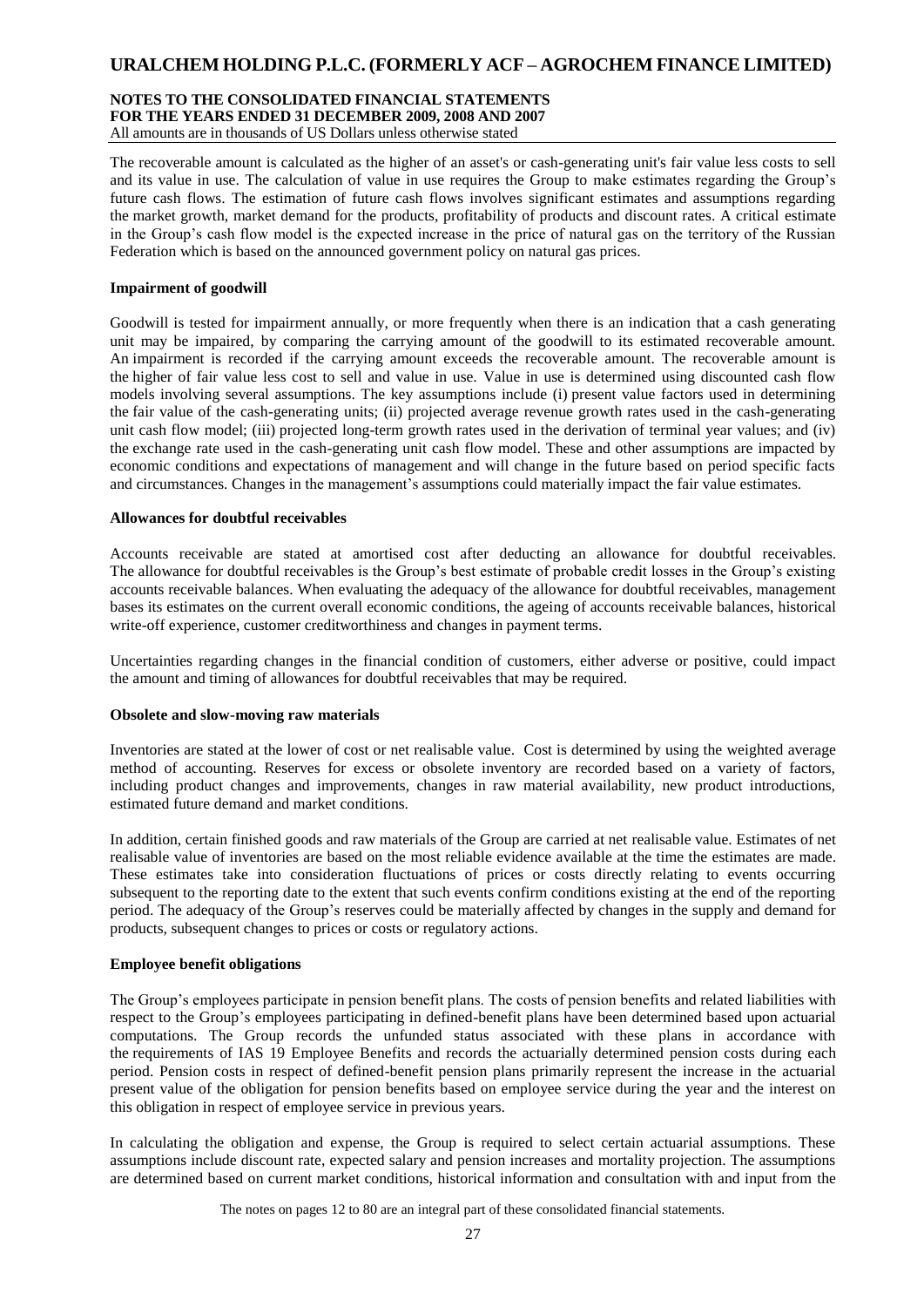#### **NOTES TO THE CONSOLIDATED FINANCIAL STATEMENTS FOR THE YEARS ENDED 31 DECEMBER 2009, 2008 AND 2007** All amounts are in thousands of US Dollars unless otherwise stated

Group's actuaries. Changes in the key assumptions can have a significant impact on the projected benefit obligations, funding requirements and periodic pension cost incurred.

### **Taxation**

The Group is primarily subject to income taxes in the Russian Federation. Russian tax, currency and customs legislation is subject to varying interpretations. The Group recognises liabilities for anticipated additional tax assessments as a result of tax audits based on estimates of whether it is probable that additional taxes will be due. Where the final tax outcome of these matters is different from the amounts that were initially recorded, such differences will impact the income tax provisions in the period in which such determinations are made.

Deferred tax assets are reviewed at the end of each reporting period and are reduced to the extent that it is not probable that sufficient taxable profit will be available to allow all or part of the deferred tax assets to be utilised. Various factors are considered in assessing the probability of the future utilisation of deferred tax assets, including past operating results, operatnal plans, expiration of tax losses carried forward, and tax planning strategies. If actual results differ from these estimates or if these estimates must be adjusted in future periods, the financial position, results of operations and cash flows may be negatively affected. Due to a change in estimate, in 2009 the Group recognised a deferred tax asset in the amount of USD 29,573 thousand in respect of tax losses from prior years, which was not recognised in 2008, as the Group did not believe it would be able to offset it in future periods.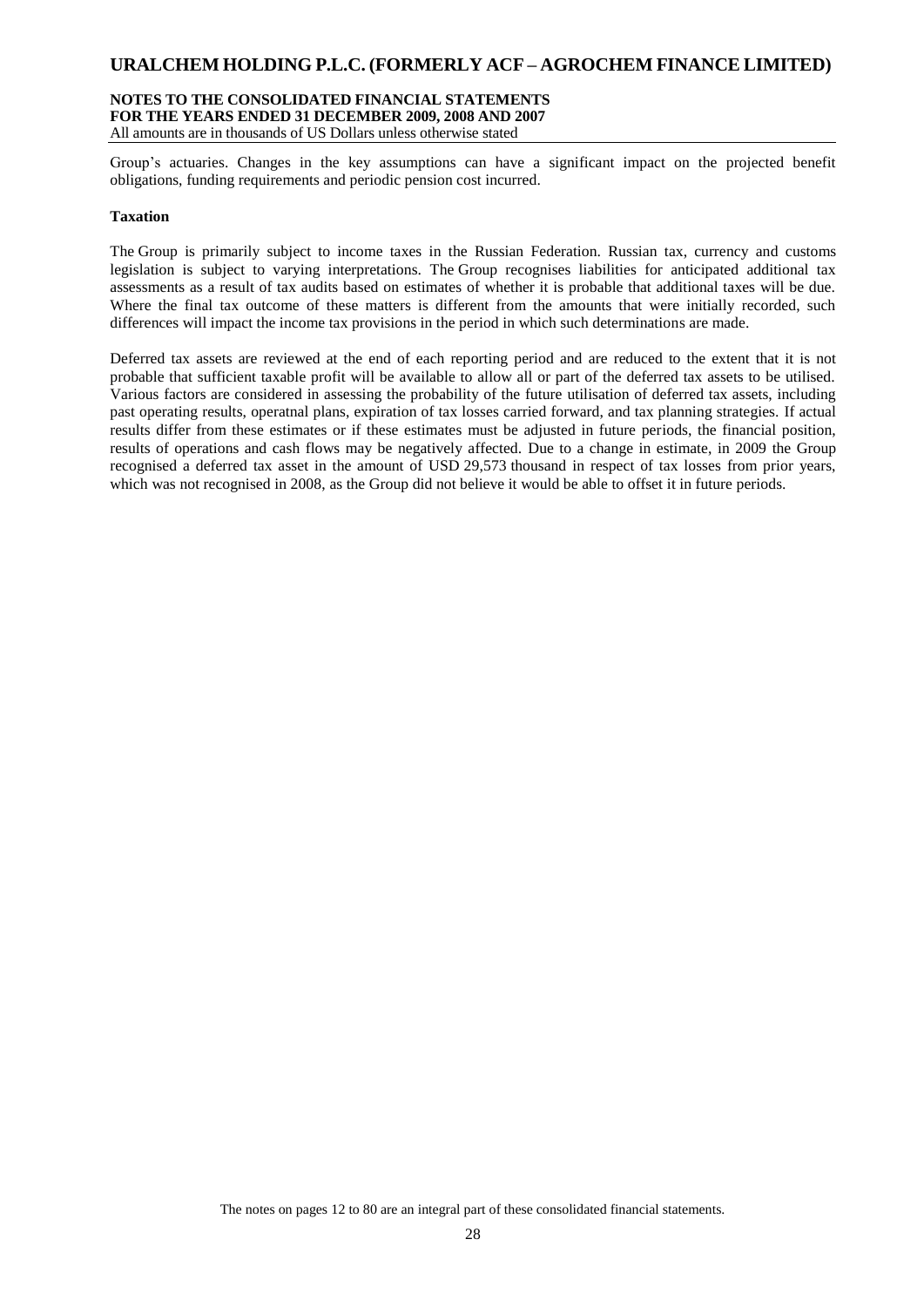#### **NOTES TO THE CONSOLIDATED FINANCIAL STATEMENTS FOR THE YEARS ENDED 31 DECEMBER 2009, 2008 AND 2007** All amounts are in thousands of US Dollars unless otherwise stated

### **5. BUSINESS COMBINATIONS**

### **Open Joint Stock Company Voskresensk Mineral Fertilisers ("VMF")**

#### *Acquisition of controlling interest in VMF in 2008 by the Group*

On 6 June 2008, the Group entered into an agreement to acquire 437,115,724 or 71.7% of the total outstanding ordinary shares of VMF for an aggregate purchase price of USD 380,537 thousand. VMF is an unlisted company, specialising in the production of phosphate based mineral fertilisers, sulphuric and phosphoric acids and other chemical products with its main production facilities located in Voskresensk, Moscow region of the Russian Federation. VMF's output is intended both for the domestic and export markets. The main products (monoammonium phosphate and diammonium phosphate) are primarily sold in export markets. Other phosphate based fertilisers and chemical products are primarily sold in the domestic market.

The fair values of VMF's assets, liabilities and contingent liabilities as at 6 June 2008, were as follows:

|                                                                 | Fair value at the<br>date of acquisition |
|-----------------------------------------------------------------|------------------------------------------|
| <b>ASSETS</b>                                                   |                                          |
| Property, plant and equipment                                   | 325,123                                  |
| Intangible assets                                               | 354                                      |
| Inventories                                                     | 42,554                                   |
| Other financial assets                                          | 2,516                                    |
| Trade and other receivables                                     | 17,838                                   |
| Advances paid and prepaid expenses                              | 24,444                                   |
| Income tax receivable                                           | 5,803                                    |
| Other taxes receivable                                          | 27,998                                   |
| Cash and cash equivalents                                       | 26,010                                   |
| <b>Total assets</b>                                             | 472,640                                  |
| <b>LIABILITIES</b>                                              |                                          |
| Loans and borrowings                                            | 29,412                                   |
| Retirement benefit obligations                                  | 3,845                                    |
| Deferred tax liabilities                                        | 70,770                                   |
| Trade and other payables                                        | 18,923                                   |
| Advances received                                               | 5,014                                    |
| Income tax payable                                              | 8,628                                    |
| Other taxes payable                                             | 3,583                                    |
| <b>Total liabilities</b>                                        | 140,175                                  |
| Net assets at the date of acquisition                           | 332,465                                  |
| Less: Share of net assets attributable to minority shareholders | (99,095)                                 |
| Group's share of net assets acquired                            | 233,370                                  |
| Add: Goodwill arising on acquisition                            | 147,167                                  |
| <b>Total consideration</b>                                      | 380,537                                  |
| Net cash flow arising on acquisition:                           |                                          |
| Cash consideration                                              | (380, 537)                               |
| Cash and cash equivalents acquired                              | 26,010                                   |
| Net cash outflow on acquisition of subsidiary                   | (354, 527)                               |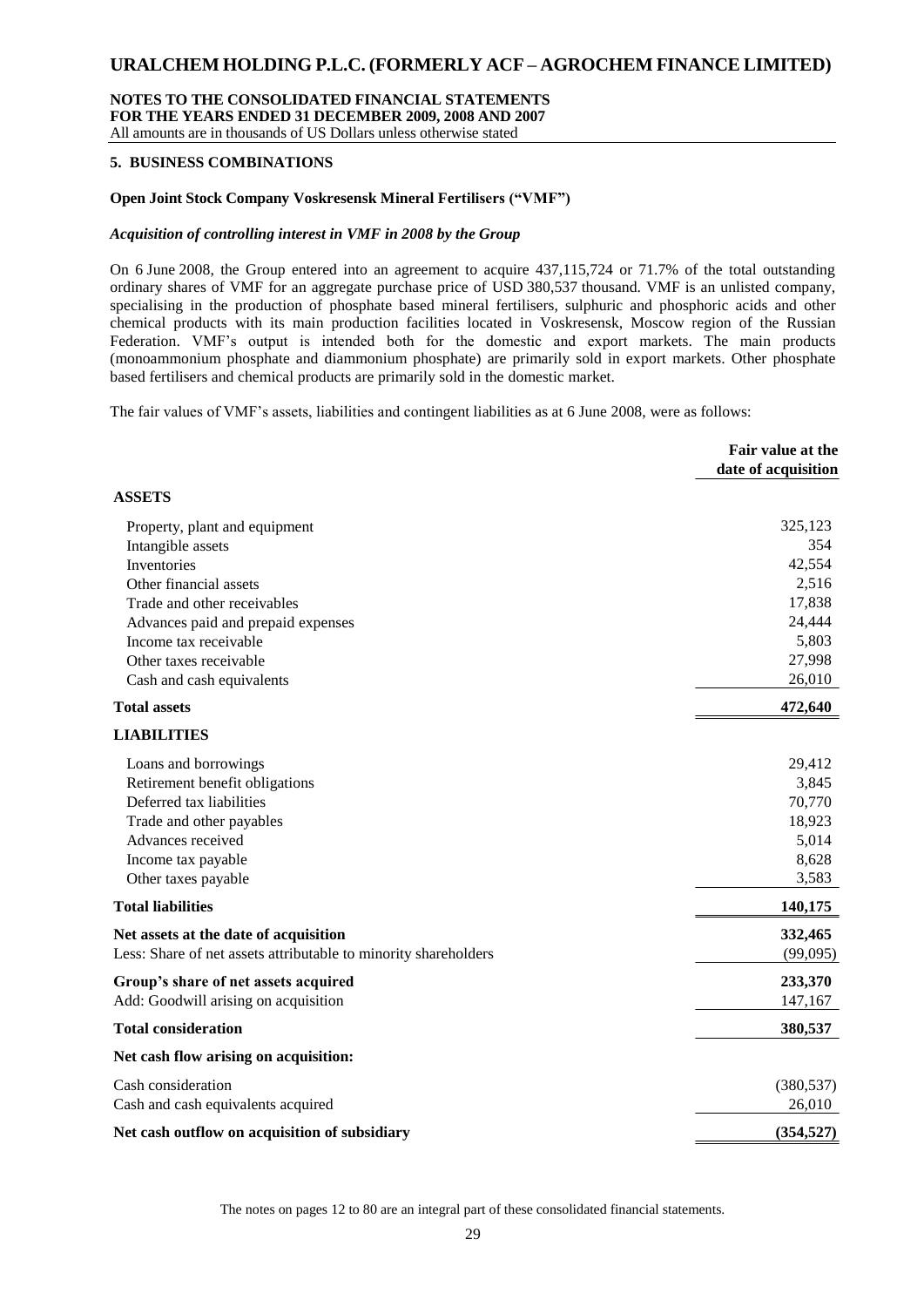### **NOTES TO THE CONSOLIDATED FINANCIAL STATEMENTS FOR THE YEARS ENDED 31 DECEMBER 2009, 2008 AND 2007** All amounts are in thousands of US Dollars unless otherwise stated

At the date of acquisition VMF did not prepare consolidated financial statements in accordance with IFRS. Thus, it was not practicable to determine the carrying amounts of the acquired assets, liabilities and contingent liabilities in accordance with IFRS immediately before the acquisition, and they were not presented in these consolidated financial statements.

VMF and its subsidiaries contributed USD 240,841 thousand of revenue and USD 9,508 thousand of loss for the period from 6 June 2008 to 31 December 2008.

Goodwill arising on the acquisition of VMF relates to the benefits of expected synergy, revenue growth and cost saving, future market development and the assembled workforces of the acquired entities. These benefits are not recognised separately from goodwill as the future economic benefits arising from them cannot be reliably measured.

### **Pro-forma condensed consolidated income statement data (unaudited)**

The potential effect of the acquisition of VMF on the results of the Group's operations, as if this subsidiary was acquired on 1 January 2008, is analysed as follows:

|                                                | <b>Year ended</b><br>31 December 2008 |
|------------------------------------------------|---------------------------------------|
|                                                | (unaudited)                           |
| Revenue from continuing operations             | 1,919,776                             |
| Profit before tax from continuing operations   | 183,654                               |
| Profit for the year from continuing operations | 91.500                                |

These unaudited pro-forma amounts are provided for illustrative purposes only and do not present the results of operations of the Group had the transactions assumed therein occurred on or as at the date indicated, nor is it necessarily indicative of the results of operations which may be achieved in the future. This pro-forma information does not present the actual result of operations of the Group.

In determining the pro-forma revenue and profit for the year of the Group had VMF been acquired on 1 January 2008, the Group has calculated depreciation of property, plant and equipment acquired on the basis of the fair values arising from the initial accounting for the business combination.

### *Increase of ownership interest in VMF in 2008 by the Group*

During the period since 6 June 2008 to 31 December 2008, the Group acquired, through a number of transactions with minority shareholders, an additional 3.1% of VMF's shares for a total cash consideration of USD 14,073 thousand, increasing its ownership in the company to 74.8%. The carrying value of VMF's net assets as at the dates when the shares were acquired ranged from USD 262,975 thousand to USD 323,107 thousand. As a result of these transactions, the Group recognised a decrease in net assets attributable to minority interest in the amount of USD 9,136 thousand. The excess of the consideration paid over the Group's share in net assets acquired of USD 4,937 thousand was recognised directly in the statement of changes in equity as a decrease in retained earnings.

### *Increase of ownership interest in VMF in 2009 by the Group*

During the year ended 31 December 2009, the Group acquired, through a number of transactions with minority shareholders, an additional 0.005% of VMF's shares for a total cash consideration of USD 64 thousand, increasing its ownership in the company to 74.8%. The carrying value of VMF's net assets at the dates when the shares were acquired ranged from USD 192,787 thousand to USD 194,688 thousand. As a result of these transactions, the Group recognised a decrease in net assets attributable to minority interest in the amount of USD 14 thousand. The excess of the consideration paid over the Group's share in net assets acquired of USD 50 thousand was recognised directly in the statement of changes in equity as a decrease in retained earnings.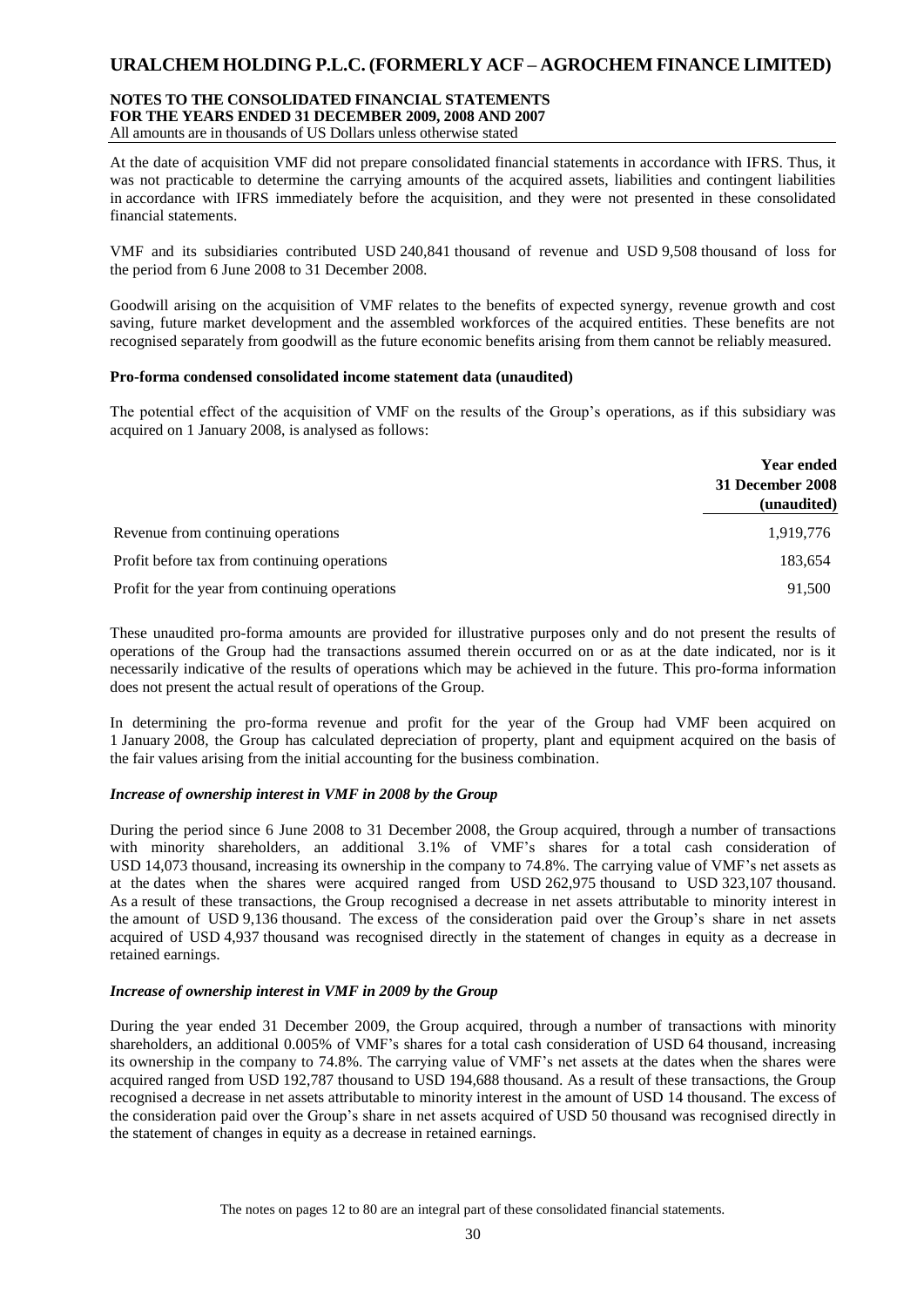### **NOTES TO THE CONSOLIDATED FINANCIAL STATEMENTS FOR THE YEARS ENDED 31 DECEMBER 2009, 2008 AND 2007**

All amounts are in thousands of US Dollars unless otherwise stated

### *Additional share issue by VMF in 2009*

During the year ended 31 December 2009, VMF issued additional ordinary shares in the amount of USD 99,647 thousand. The Company purchased additional shares in proportion to its existing shareholding in VMF in the amount of USD 74,100 thousand. The proportion of the share issue that was purchased by new investors in the amount of USD 25,547 thousand was accounted for as an increase in minority interest in these consolidated financial statements.

### **Open Joint Stock Company Kirovo-Chepetsk Chemical Works ("KCCW")**

### *Acquisition of controlling interest in KCCW in 2006 and 2007 by CI-Chemical Invest Limited*

The share capital of KCCW was initially acquired by CI-Chemical Invest Limited through a number of transactions presented as follows:

|                                     | Date of<br>acquisition | Percentage<br>of shares<br>acquired, % | Cost of<br>acquisition |
|-------------------------------------|------------------------|----------------------------------------|------------------------|
| Period ended 31 December 2006       |                        |                                        |                        |
| Acquisition of controlling interest | December 2006          | 55.0                                   | 123,225                |
|                                     |                        | 55.0                                   | 123,225                |
| <b>Year ended 31 December 2007</b>  |                        |                                        |                        |
| Increase of ownership interest      | January 2007           | 5.0                                    | 12,000                 |
| Increase of ownership interest      | <b>July 2007</b>       | 1.3                                    | 5,203                  |
| Increase of ownership interest      | October 2007           | 16.0                                   | 21,000                 |
|                                     |                        | 22.3                                   | 38,203                 |
|                                     |                        | 77.3                                   | 161,428                |
|                                     |                        |                                        |                        |

On 29 December 2006, CI-Chemical Invest Limited acquired 55.0% of the share capital of KCCW for a cash consideration of USD 123,225 thousand. KCCW is an unlisted holding company which owned 100% of the share capital of KCCW Mineral Fertiliser Plant ("KCCW MFP") and Polymer Plant at the date it was acquired by CI-Chemical Invest Limited. KCCW's production subsidiaries specialised in the production of fertilisers, polymers and fluoroplastics and also provided production services to the other Group entities. The production facilities of KCCW MFP and Polymer Plant are located in the Kirov region of the Russian Federation.

### *Transfer of KCCW's shares from CI-Chemical Invest Limited to the Company in 2007*

As a result of additional acquisitions during 2007, CI-Chemical Invest Limited accumulated a 77.3% interest in KCCW at 1 November 2007. During the period from November to December 2007, CI-Chemical Invest Limited transferred its 77.3% interest in KCCW to the Group, as follows:

- 44.6% was contributed in exchange for shares of the Company and was presented in the statement of financial position of the Group as at 31 December 2006; and
- 32.7% was sold to the Group on 17 December 2007 for a cash consideration of USD 155,860 thousand, of which USD 23,302 thousand was presented as deferred consideration in the statement of financial position of the Group as at 31 December 2006.

As at 17 December 2007, the carrying value of KCCW's net assets amounted to USD 208,180 thousand. As a result of this transaction, the Group recognised:

 decrease in net assets attributable to minority interest in the amount of USD 46,424 thousand. The excess of the consideration paid over the Group's share in the net assets acquired of USD 85,327 thousand was recognised directly in the statement of changes in equity as return of capital to the shareholders; and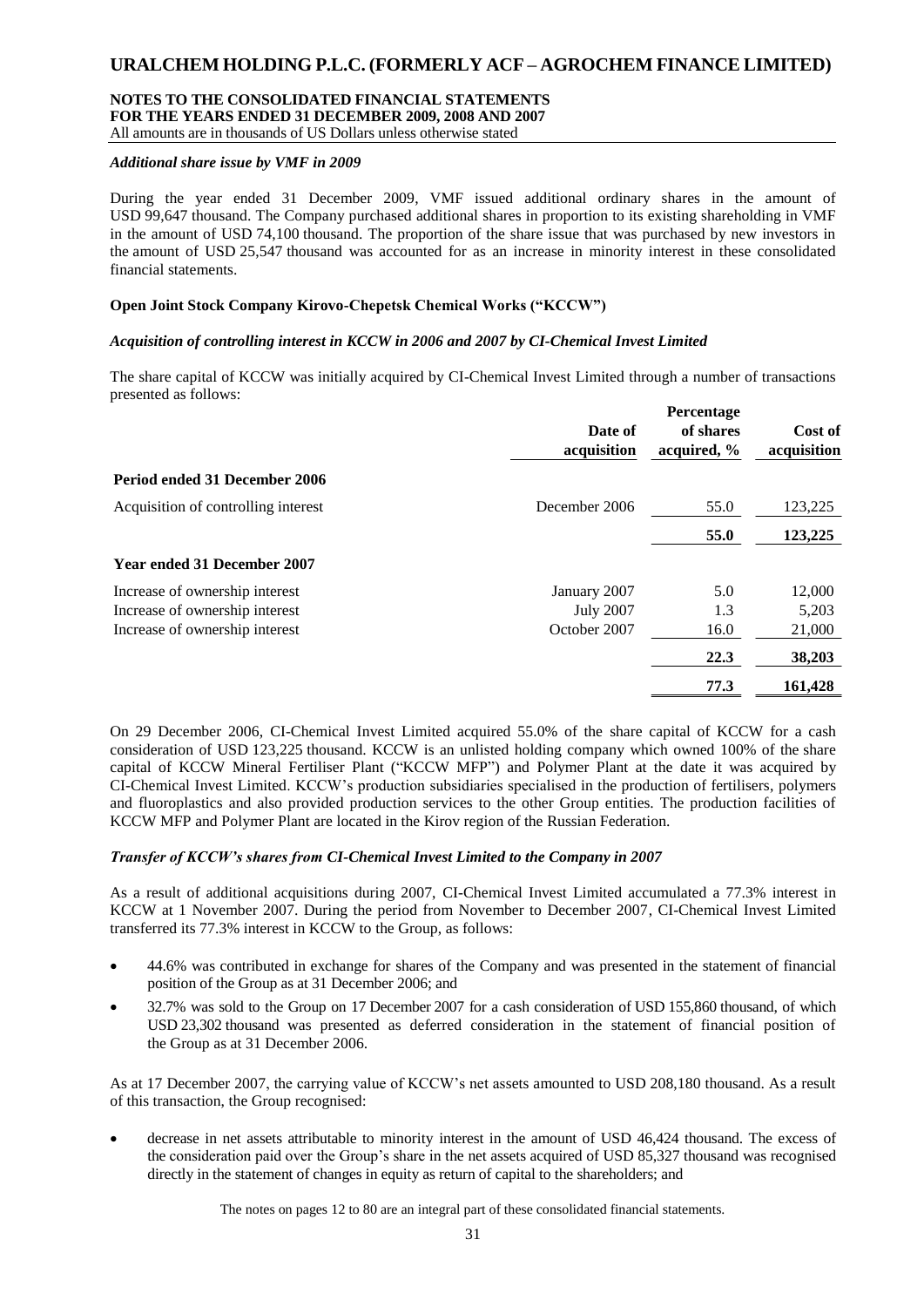### **NOTES TO THE CONSOLIDATED FINANCIAL STATEMENTS FOR THE YEARS ENDED 31 DECEMBER 2009, 2008 AND 2007** All amounts are in thousands of US Dollars unless otherwise stated

 settlement of deferred consideration for 10.4% of the share capital of KCCW, presented in the consolidated financial statements of the Group as at 31 December 2006 in the amount of USD 24,109 thousand (of which, USD 807 thousand relates to effect of translation to presentation currency).

The Company has retrospectively consolidated KCCW from 29 December 2006, the date on which CI-Chemical Invest Limited obtained control over KCCW (refer to note 3 for the Group's accounting policy for common control transactions).

KCCW's net assets recognised in the consolidated financial statements of the Group on 29 December 2006 were as follows:

|                                                                             | <b>Carrying value</b> |
|-----------------------------------------------------------------------------|-----------------------|
| <b>ASSETS</b>                                                               |                       |
| Property, plant and equipment                                               | 244,020               |
| Intangible assets                                                           | 1,188                 |
| Inventories                                                                 | 64,288                |
| Other financial assets                                                      | 73                    |
| Trade and other receivables                                                 | 51,577                |
| Advances and prepaid expenses                                               | 11,930                |
| Income tax receivable                                                       | 357                   |
| Other taxes receivable                                                      | 23,317                |
| Cash and cash equivalents                                                   | 768                   |
| <b>Total assets</b>                                                         | 397,518               |
| <b>LIABILITIES</b>                                                          |                       |
| Loans and borrowings                                                        | 154,859               |
| Retirement benefit obligations                                              | 1,903                 |
| Deferred tax liabilities                                                    | 35,390                |
| Trade and other payables                                                    | 17,747                |
| Advances received                                                           | 4,894                 |
| Income tax payable                                                          | 1,753                 |
| Other taxes payable                                                         | 5,291                 |
| <b>Total liabilities</b>                                                    | 221,837               |
| Net assets at the date of acquisition                                       | 175,681               |
| Less: Share of net assets attributable to minority shareholders             | (79,056)              |
| Group's share of net assets acquired                                        | 96,625                |
| Add: Goodwill arising on acquisition                                        | 26,600                |
| <b>Total KCCW net assets transferred</b>                                    | 123,225               |
| <b>Consideration paid by the Company for KCCW</b>                           |                       |
| Deferred cash consideration (refer to below)                                | (23, 302)             |
| Satisfied in the form of contribution in exchange for shares of the Company |                       |
| (refer to below)                                                            | (99, 923)             |
| <b>Total</b>                                                                | (123, 225)            |
| Net cash flow arising on acquisition:                                       |                       |
| Cash and cash equivalents acquired                                          | 768                   |
| Net cash inflow on acquisition of subsidiary                                | 768                   |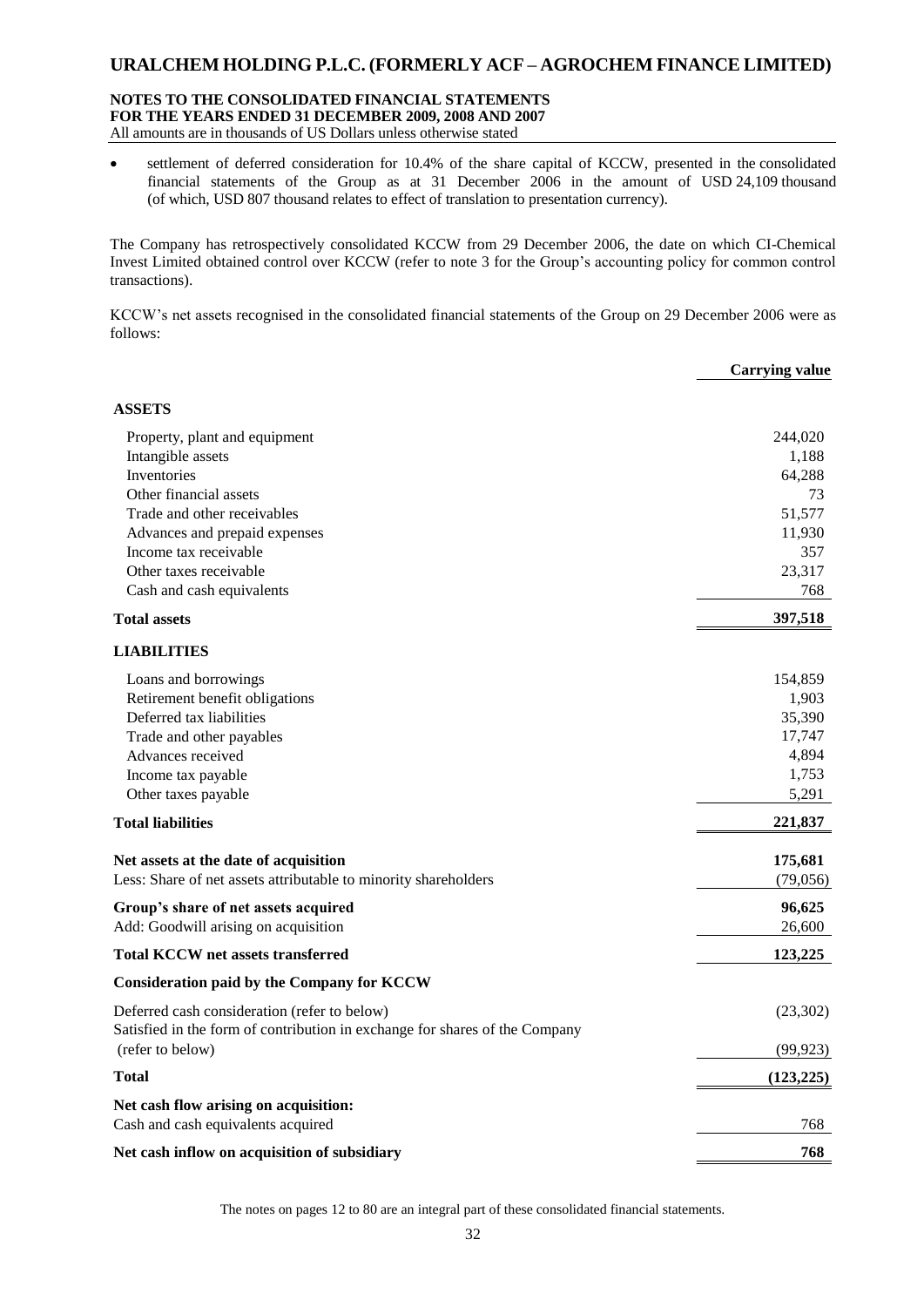### **NOTES TO THE CONSOLIDATED FINANCIAL STATEMENTS FOR THE YEARS ENDED 31 DECEMBER 2009, 2008 AND 2007** All amounts are in thousands of US Dollars unless otherwise stated

The acquisition of a 55.0% interest in KCCW for a cash consideration of USD 123,225 thousand, which was unpaid at 31 December 2006, was presented in these consolidated financial statements, as follows:

- portion of the consideration attributable to 44.6% of the share capital of KCCW which was contributed in exchange for shares of the Company was presented as a contribution from shareholders to the share capital of the Company in the amount of USD 17 thousand. The difference between the cash consideration attributable to 44.6% of the share capital of KCCW and the contribution to the share capital of the Company in the amount of USD 99,906 thousand was presented as additional paid-in capital; and
- portion of the consideration attributable to 10.4% of the share capital of KCCW in the amount of USD 23,302 thousand was presented as deferred consideration, which was settled in cash upon completion of the formation of the Group in December 2007.

### *Increase of ownership interest in KCCW in 2007 by the Group*

On 31 October 2007, the Group acquired from minority shareholders an additional 0.1% interest in KCCW for a total cash consideration of USD 445 thousand, increasing its ownership in the company to 77.4%. The carrying value of KCCW's net assets at the date of acquisition amounted to USD 208,024 thousand. As a result of this transaction, the Group recognised a decrease in net assets attributable to minority interest in the amount of USD 250 thousand. The excess of the consideration paid over the Group's share in the net assets acquired of USD 195 thousand was recognised directly in the statement of changes in equity as a decrease in retained earnings.

### *Increase of ownership interest in KCCW in 2008 by the Group*

During the year ended 31 December 2008, the Group acquired, through a number of transactions with minority shareholders, an additional 20.3% of KCCW's shares for a total cash consideration of USD 90,635 thousand, increasing its ownership in the company to 97.7%. The carrying value of KCCW's net assets as at the dates when the shares were acquired ranged from USD 287,839 thousand to USD 402,875 thousand. As a result of these transactions, the Group recognised a decrease in net assets attributable to minority interest in the amount of USD 71,252 thousand. The excess of the consideration paid over the Group's share in net assets acquired of USD 19,383 thousand was recognised directly in the statement of changes in equity as a decrease in retained earnings.

### *Increase of ownership interest in KCCW in 2009 by the Group*

During the year ended 31 December 2009, the Group acquired, through a number of transactions with minority shareholders, an additional 0.6% of KCCW's shares for a total cash consideration of USD 722 thousand, increasing its ownership in the company to 98.3%. The carrying value of KCCW's net assets at the dates when the shares were acquired ranged from USD 104,153 thousand to USD 152,414 thousand. As a result of these transactions, the Group recognised a decrease in net assets attributable to minority interest in the amount of USD 865 thousand. The excess of the Group's share in net assets acquired over the consideration paid of USD 143 thousand was recognised directly in the statement of changes in equity as an increase in retained earnings.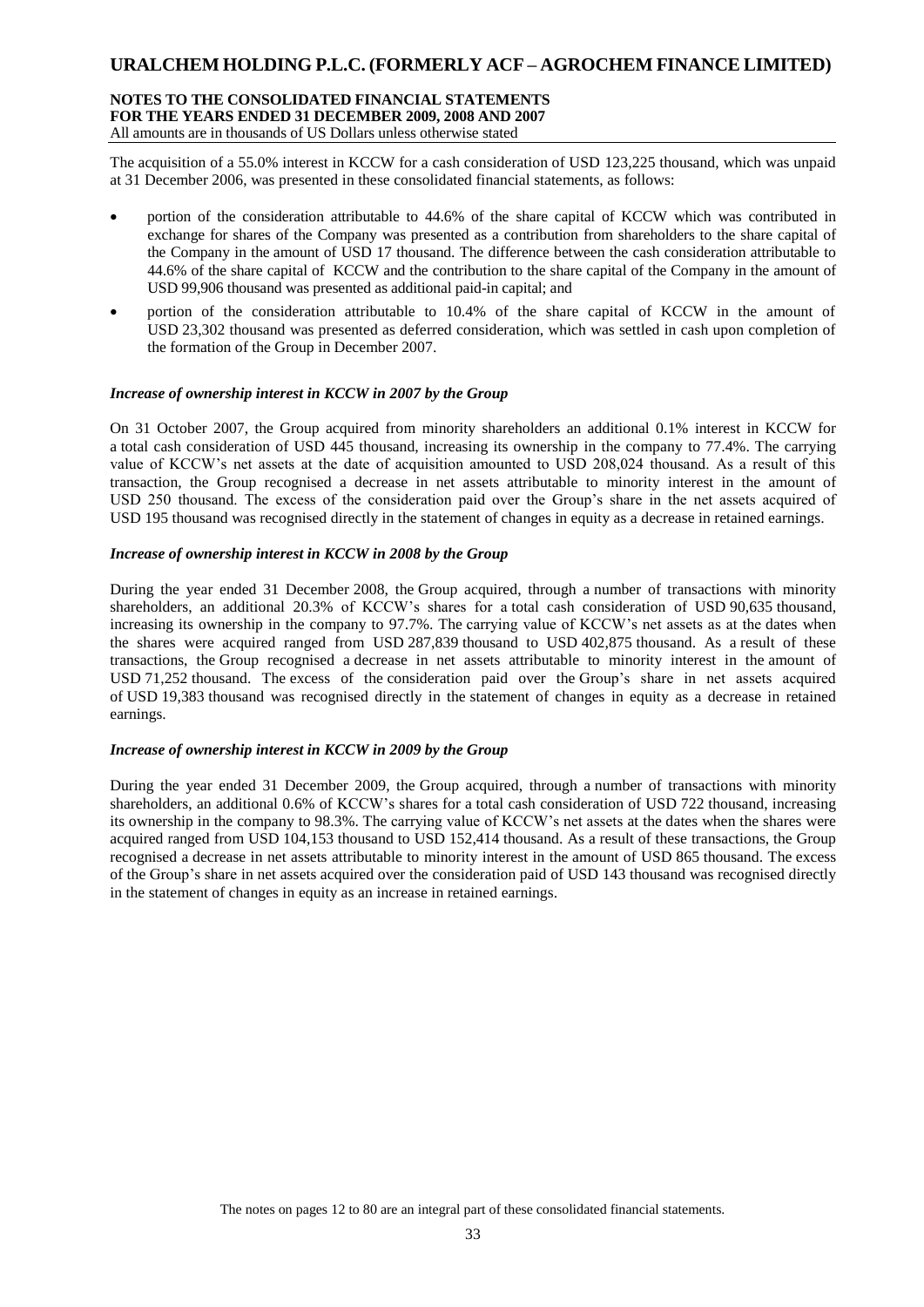#### **NOTES TO THE CONSOLIDATED FINANCIAL STATEMENTS FOR THE YEARS ENDED 31 DECEMBER 2009, 2008 AND 2007** All amounts are in thousands of US Dollars unless otherwise stated

### **Open Joint Stock Company Azot, Berezniki ("Azot")**

### *Acquisition of controlling interest in Azot in 2007 by CI-Chemical Invest Limited*

On 18 July 2007 and 1 August 2007, CI-Chemical Invest Limited acquired 77.7% of the share capital of Azot for a total consideration of USD 272,934 thousand through the following transactions:

- 25.1% of Azot's shares were contributed to the share capital of CI-Chemical Invest Limited by its shareholders; after completion of this transaction CI-Chemical Invest Limited contributed 25.1% of the share capital of Azot in exchange for shares issued by UralChem Management, which was established on 9 July 2007 as a 100% subsidiary of CI-Chemical Invest Limited. The fair value of the contribution, which was determined by an independent appraiser at the date of the transaction amounted to USD 85,000 thousand; and
- 52.6% of Azot's shares were purchased by UralChem Management from third parties for a cash consideration of USD 187,934 thousand, increasing UralChem Management's ownership in the share capital of Azot to 77.7%.

Azot is an unlisted company, specialising in the production of nitrogen based fertilisers with its main production facilities located in Berezniki, Perm region of the Russian Federation.

#### *Transfer of Azot's shares from CI-Chemical Invest Limited to the Company in 2007*

In November 2007, CI-Chemical Invest Limited contributed 100% of the share capital of UralChem Management to the Company in exchange for shares of the Company. As at the date of the transfer, UralChem Management controlled 77.7% of the share capital of Azot. The Company has retrospectively consolidated UralChem Management from 9 July 2007, the date on which CI-Chemical Invest Limited obtained control over UralChem Management (refer to note 3 for the Group's accounting policy for common control transactions). The operations of Azot have been reflected in the consolidated financial statements of the Group as at 1 August 2007, the date on which UralChem Management obtained control over Azot.

On 1 August 2007, the carrying value of the assets and liabilities of UralChem Management amounted to USD 85,000 thousand, and were recorded directly in the statement of changes in equity as additional paid-in capital.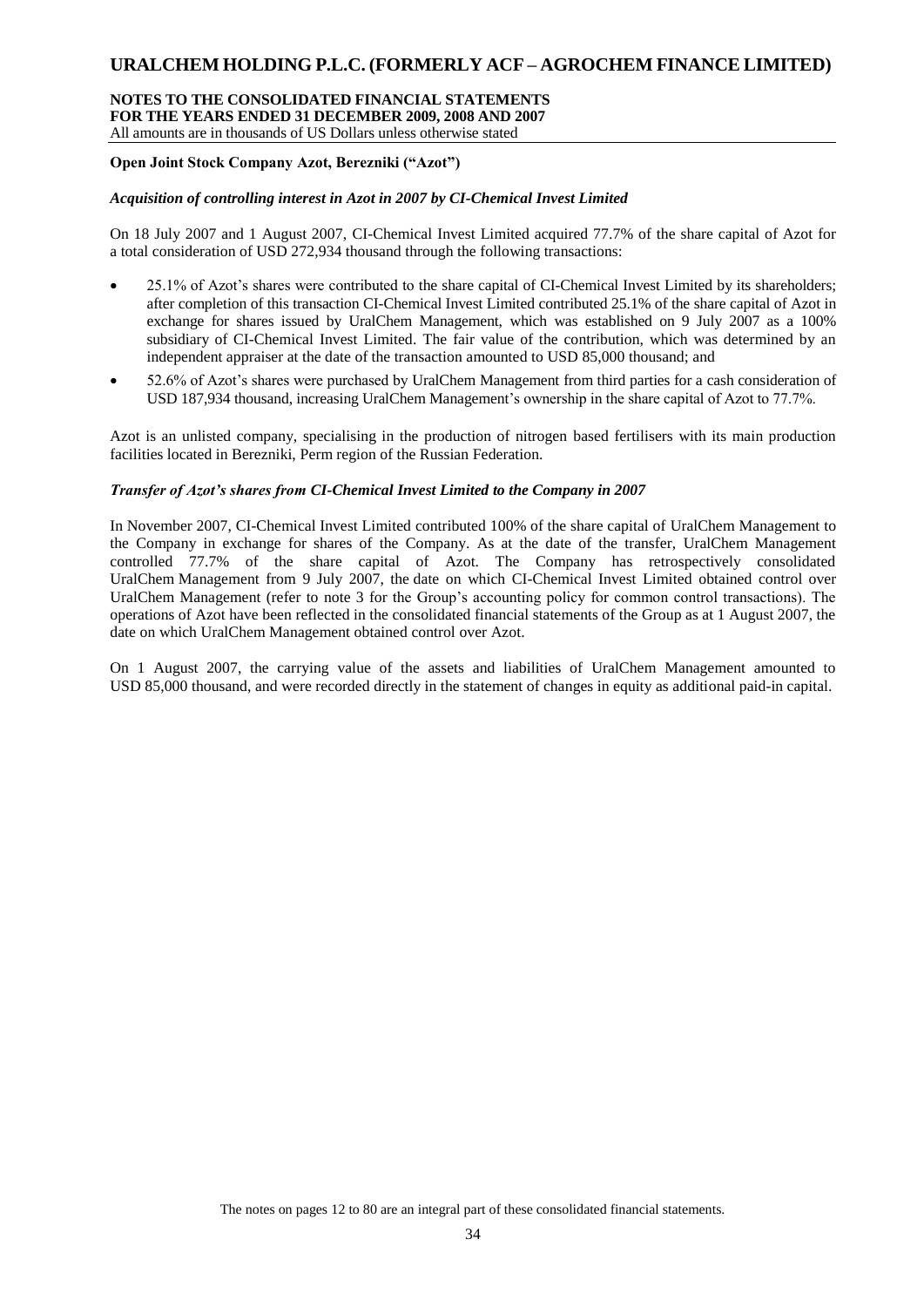### **NOTES TO THE CONSOLIDATED FINANCIAL STATEMENTS**

**FOR THE YEARS ENDED 31 DECEMBER 2009, 2008 AND 2007**

All amounts are in thousands of US Dollars unless otherwise stated

Azot's net assets recognised in the consolidated financial statements of the Group on 1 August 2007 were as follows:

|                                                                                     | <b>Carrying value</b> |
|-------------------------------------------------------------------------------------|-----------------------|
| <b>ASSETS</b>                                                                       |                       |
| Property, plant and equipment                                                       | 250,445               |
| Inventories                                                                         | 32,750                |
| Other financial assets                                                              | 2,114                 |
| Trade and other receivables                                                         | 6,592                 |
| Advances paid and prepaid expenses                                                  | 4,943                 |
| Other taxes receivable                                                              | 10,197                |
| Cash and cash equivalents                                                           | 4,356                 |
| <b>Total assets</b>                                                                 | 311,397               |
| <b>LIABILITIES</b>                                                                  |                       |
| Loans and borrowings                                                                | 2,007                 |
| Retirement benefit obligations                                                      | 5,533                 |
| Deferred tax liabilities                                                            | 35,685                |
| Trade and other payables                                                            | 15,175                |
| Advances received                                                                   | 10,981                |
| Income tax payable                                                                  | 485                   |
| Other taxes payable                                                                 | 860                   |
| <b>Total liabilities</b>                                                            | 70,726                |
| Net assets at the date of acquisition                                               | 240,671               |
| Less: Share of net assets attributable to minority shareholders                     | (53, 678)             |
| Group's share of net assets acquired                                                | 186,993               |
| Add: Goodwill arising on acquisition                                                | 85,941                |
| <b>Total Azot net assets transferred</b>                                            | 272,934               |
| <b>Consideration paid by the Group for Azot</b>                                     |                       |
| Paid in cash by UralChem Management                                                 | (187, 934)            |
| Satisfied in the form of contribution in exchange for shares of UralChem Management | (85,000)              |
| Net cash flow arising on acquisition:                                               |                       |
| Cash consideration                                                                  | (187, 934)            |
| Cash and cash equivalents acquired                                                  | 4,356                 |
| Net cash outflow on acquisition of subsidiary                                       | (183, 578)            |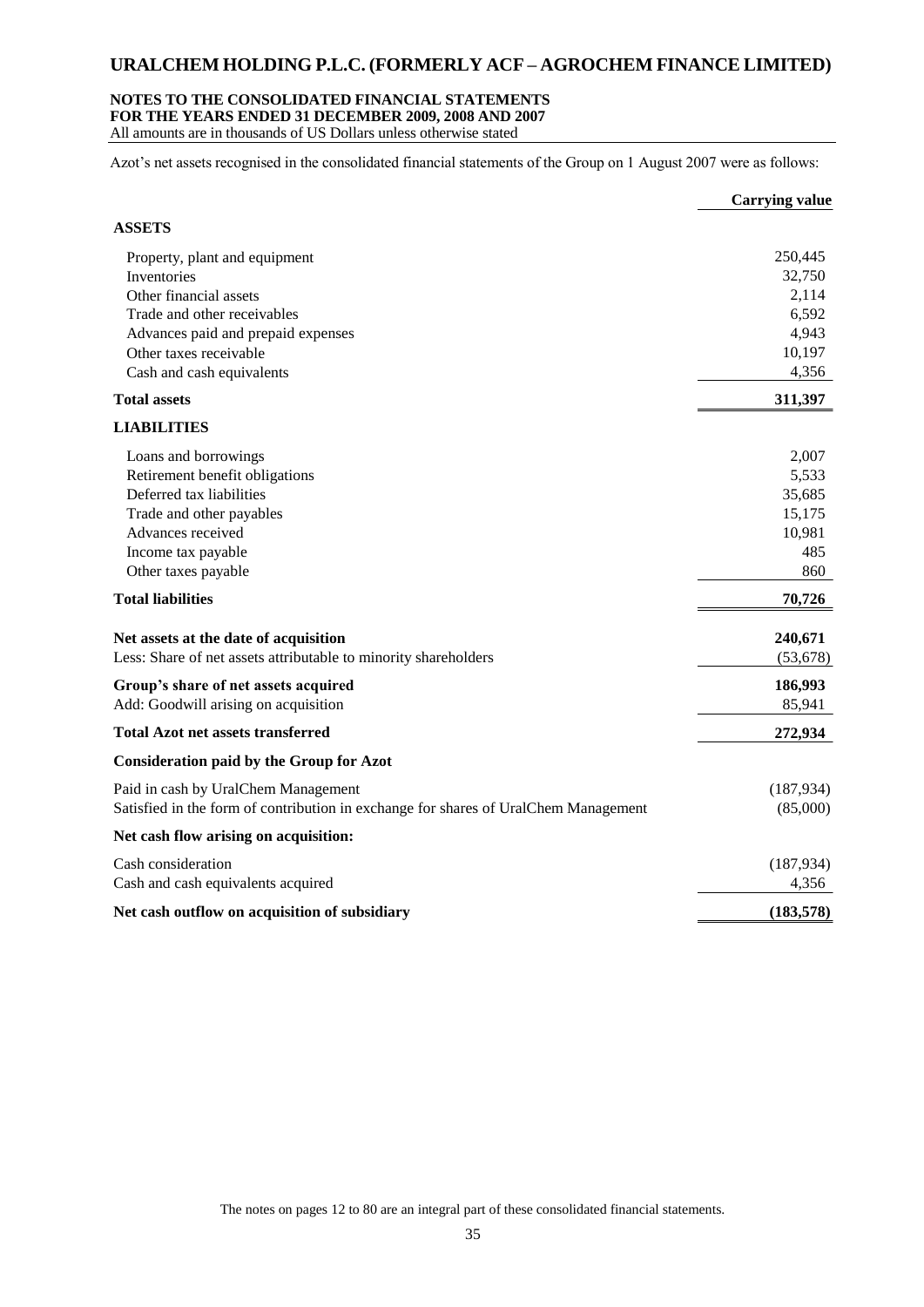### **NOTES TO THE CONSOLIDATED FINANCIAL STATEMENTS FOR THE YEARS ENDED 31 DECEMBER 2009, 2008 AND 2007**

All amounts are in thousands of US Dollars unless otherwise stated

Azot and its subsidiaries contributed USD 150,547 thousand of revenue and USD 30,263 thousand of profit for the period from 1 August 2007 to 31 December 2007.

#### **Pro-forma condensed consolidated income statement data (unaudited)**

The potential effect of the acquisition of Azot on the results of the Group's operations, as if this subsidiary was acquired on 1 January 2007, is analysed as follows:

|                                                | <b>Year ended</b><br>31 December 2007<br>(unaudited) |
|------------------------------------------------|------------------------------------------------------|
| Revenue from continuing operations             | 700,018                                              |
| Profit before tax from continuing operations   | 114,860                                              |
| Profit for the year from continuing operations | 90.591                                               |

These unaudited pro-forma amounts are provided for illustrative purposes only and do not present the results of operations of the Group had the transactions assumed therein occurred on or as at the date indicated, nor is it necessarily indicative of the results of operations which may be achieved in the future. This pro-forma information does not present the actual result of operations of the Group.

In determining the pro-forma revenue and profit for the year of the Group had Azot been acquired on 1 January 2007, the Group has calculated depreciation of property, plant and equipment acquired on the basis of the fair values arising from the initial accounting for the business combination rather than the carrying amounts recognised in the financial statements of the acquired businesses.

#### *Increase of ownership interest in Azot in 2007 by the Group*

During the fourth quarter of 2007, the Group acquired through a transaction with minority shareholders an additional 1.0% of Azot's shares for a total cash consideration of USD 3,673 thousand, increasing its ownership in Azot to 78.7%. The carrying value of Azot's net assets at the date of the transaction was USD 281,264 thousand. As a result of this transaction, the Group recognised a decrease in net assets attributable to minority interest in the amount of USD 2,813 thousand. The excess of the consideration paid over the Group's share in the net assets acquired of USD 860 thousand was recognised directly in the statement of changes in equity as a decrease in retained earnings.

#### *Increase of ownership interest in Azot in 2008 by the Group*

During the year ended 31 December 2008, the Group acquired, through a number of transactions with minority shareholders, an additional 21.3% of Azot's shares for a total cash consideration of USD 81,151 thousand, increasing its ownership in the company to 100.0%. The carrying value of Azot's net assets as at the dates when the shares were acquired ranged from USD 281,264 thousand to USD 429,078 thousand. As a result of these transactions, the Group recognised a decrease in net assets attributable to minority interest in the amount of USD 78,880 thousand. The excess of the consideration paid over the Group's share in net assets acquired of USD 2,271 thousand was recognised directly in the statement of changes in equity as a decrease in retained earnings.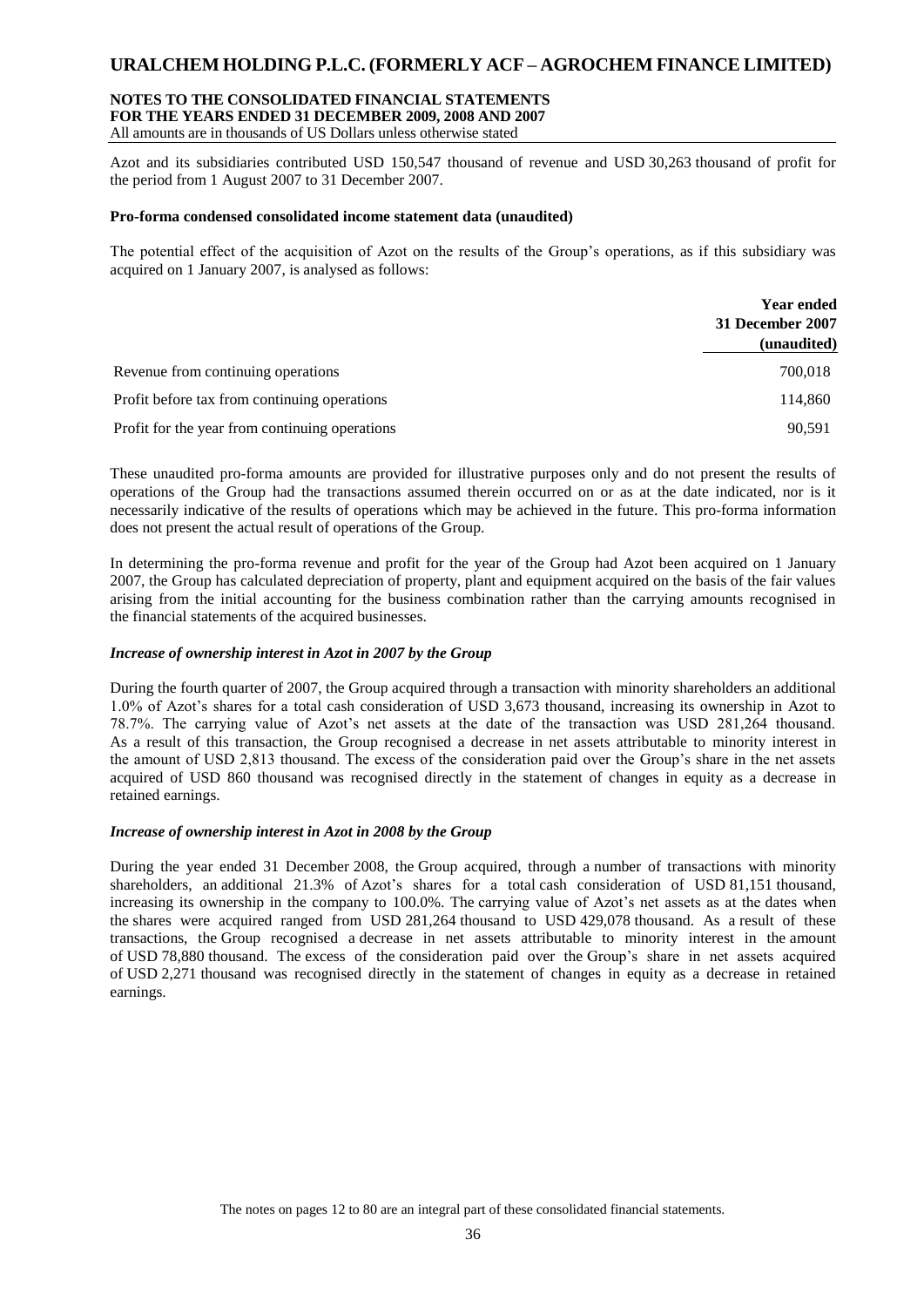#### **NOTES TO THE CONSOLIDATED FINANCIAL STATEMENTS FOR THE YEARS ENDED 31 DECEMBER 2009, 2008 AND 2007** All amounts are in thousands of US Dollars unless otherwise stated

#### **Other acquisitions in 2008**

During the year ended 31 December 2008, the Group acquired 100.0% of Kamskiy mining-and-processing plant from an entity under common control and 100.0% of Limited Liability Company ChemProject from a third party for a total cash consideration of USD 764 thousand. As a result of these transactions, the Group recognised goodwill of USD 632 thousand carried over from the transaction with the entity under common control, and goodwill of USD 142 thousand relating to the acquisition of Limited Liability Company ChemProject from third parties. The difference between the cash consideration paid and the net liabilities assumed as a result of the transaction with the entity under common control of USD 1,605 thousand was recognised as a decrease in retained (refer to note 3 for the Group's accounting policy for common control transactions).

#### **Goodwill assumed on transfer of subsidiaries from entities under common control**

Goodwill arising on the acquisitions of Kamskiy mining-and-processing plant, KCCW and Azot by CI–Chemical Invest Limited relates to benefits of expected synergy, revenue growth and cost saving, future market development and the assembled workforces of the acquired entities. These benefits are not recognised separately from goodwill as the future economic benefits arising from them cannot be reliably measured.

#### **6. SEGMENT INFORMATION**

For management purposes the Group is organised into two segments, Nitrogen Fertilisers and Phosphate Fertilisers. Reports reviewed by the Chief Executive Officer (the "chief operating decision maker") that are used to assess performance and allocate resources are prepared on the same basis.

- Nitrogen Fertilisers: The nitrogen fertilisers segment comprises subsidiaries engaged in the production of nitrogen based fertilisers, complex fertilisers, ammonia, inorganic acids and other chemical products. The major subsidiaries allocated to the nitrogen fertilisers segment are KCCW, located in the Kirov region of the Russian Federation, and Azot, located in the Perm region of the Russian Federation; and
- Phosphate Fertilisers: The phosphate fertilisers segment comprises subsidiaries engaged in the production of phosphate based fertilisers, complex fertilisers, ammonia and inorganic acids. The major subsidiary allocated to the phosphate fertilisers segment is VMF, located in the Moscow region of the Russian Federation.

The chief operating decision maker does not regularly review the operating results of other operations, and these operations are not reported as separate operating segments. These other operations contain smaller subsidiaries which are engaged in a variety of businesses, for example electricity and heat energy generation, construction, repairs and maintenance and processing of waste water.

The profitability of the two operating segments is primarily measured based on OIBDA, which the Group defines as operating profit adjusted for depreciation and amortisation. Since this term is not a standard IFRS measure, the Group's definition of OIBDA may differ from that of other companies. Costs and assets of subsidiaries of the Group engaged in transportation, sales and marketing activities are allocated (pro rata volume of services rendered by these companies to the operating segments) to operating segments within management reports reviewed by the chief operating decision maker.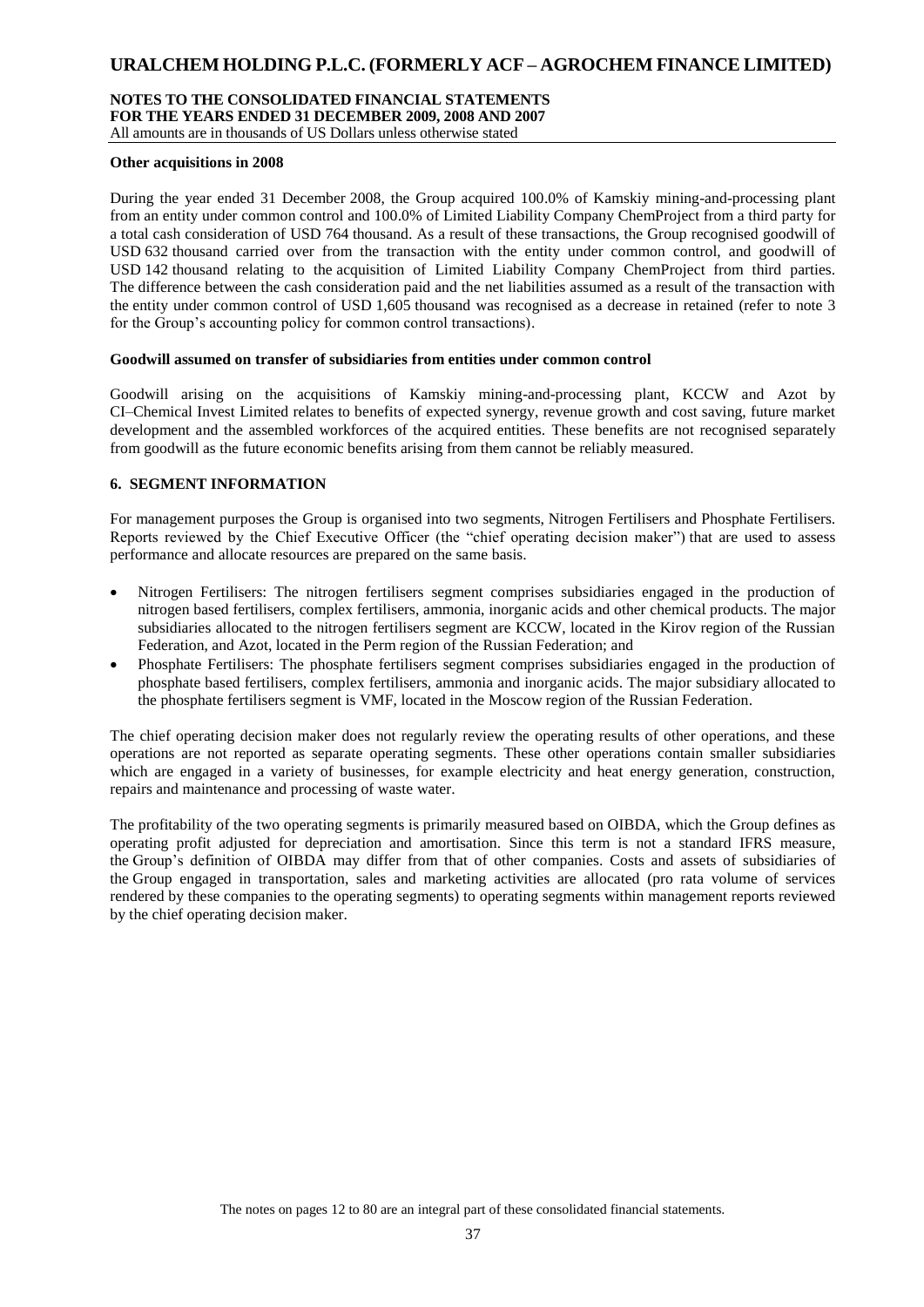### **NOTES TO THE CONSOLIDATED FINANCIAL STATEMENTS FOR THE YEARS ENDED 31 DECEMBER 2009, 2008 AND 2007**

All amounts are in thousands of US Dollars unless otherwise stated

Segment information provided to the chief operating decision maker for the reportable segments for the years ended 31 December 2009, 2008 and 2007 is as follows:

| Year ended 31 December 2009        | Nitrogen<br>fertilisers | Phosphate<br>fertilisers | <b>Total</b> |
|------------------------------------|-------------------------|--------------------------|--------------|
| Revenue from external customers    | 775,583                 | 116,142                  | 891,725      |
| Inter-segment revenue              | 1,673                   | 2,807                    | 4,480        |
| <b>Total segment revenue</b>       | 777,256                 | 118,949                  | 896,205      |
| <b>OIBDA</b>                       | 178,083                 | (34,518)                 | 143,565      |
| Interest income                    | 19,489                  | 3,508                    | 22,997       |
| Interest expense                   | (38, 199)               | (5,085)                  | (43, 284)    |
| Net loss from derivative           |                         |                          |              |
| financial instruments              | (15, 657)               |                          | (15, 657)    |
| Depreciation and amortisation      | (51, 814)               | (44,095)                 | (95,909)     |
| Income tax (expense)/benefit       | (16, 831)               | 15,021                   | (1, 810)     |
|                                    | <b>Nitrogen</b>         | Phosphate                |              |
| <b>Year ended 31 December 2008</b> | fertilisers             | fertilisers              | <b>Total</b> |
| Revenue from external customers    | 1,379,546               | 230,227                  | 1,609,773    |
| <b>Total segment revenue</b>       | 1,379,546               | 230,227                  | 1,609,773    |
| <b>OIBDA</b>                       | 609,897                 | 15,460                   | 625,357      |
| Interest income                    | 42,042                  | 285                      | 42,327       |
| Interest expense                   | (30, 812)               | (2,500)                  | (33,312)     |
| Net loss from derivative           |                         |                          |              |
| financial instruments              | (60, 793)               |                          | (60, 793)    |
| Depreciation and amortisation      | (57,310)                | (30,098)                 | (87, 408)    |
| Income tax (expense)/benefit       | (92, 691)               | 14,332                   | (78, 359)    |
|                                    | Nitrogen                | Phosphate                |              |
| <b>Year ended 31 December 2007</b> | fertilisers             | fertilisers              | <b>Total</b> |
| Revenue from external customers    | 486,207                 |                          | 486,207      |
| <b>Total segment revenue</b>       | 486,207                 |                          | 486,207      |
| <b>OIBDA</b>                       | 130,334                 |                          | 130,334      |
| Interest income                    | 1,892                   |                          | 1,892        |
| Interest expense                   | (15, 913)               |                          | (15, 913)    |
| Net gain from derivative           |                         |                          |              |
| financial instruments              | 1,936                   |                          | 1,936        |
| Depreciation and amortisation      | (29,311)                |                          | (29,311)     |
| Income tax expense                 | (18, 873)               |                          | (18, 873)    |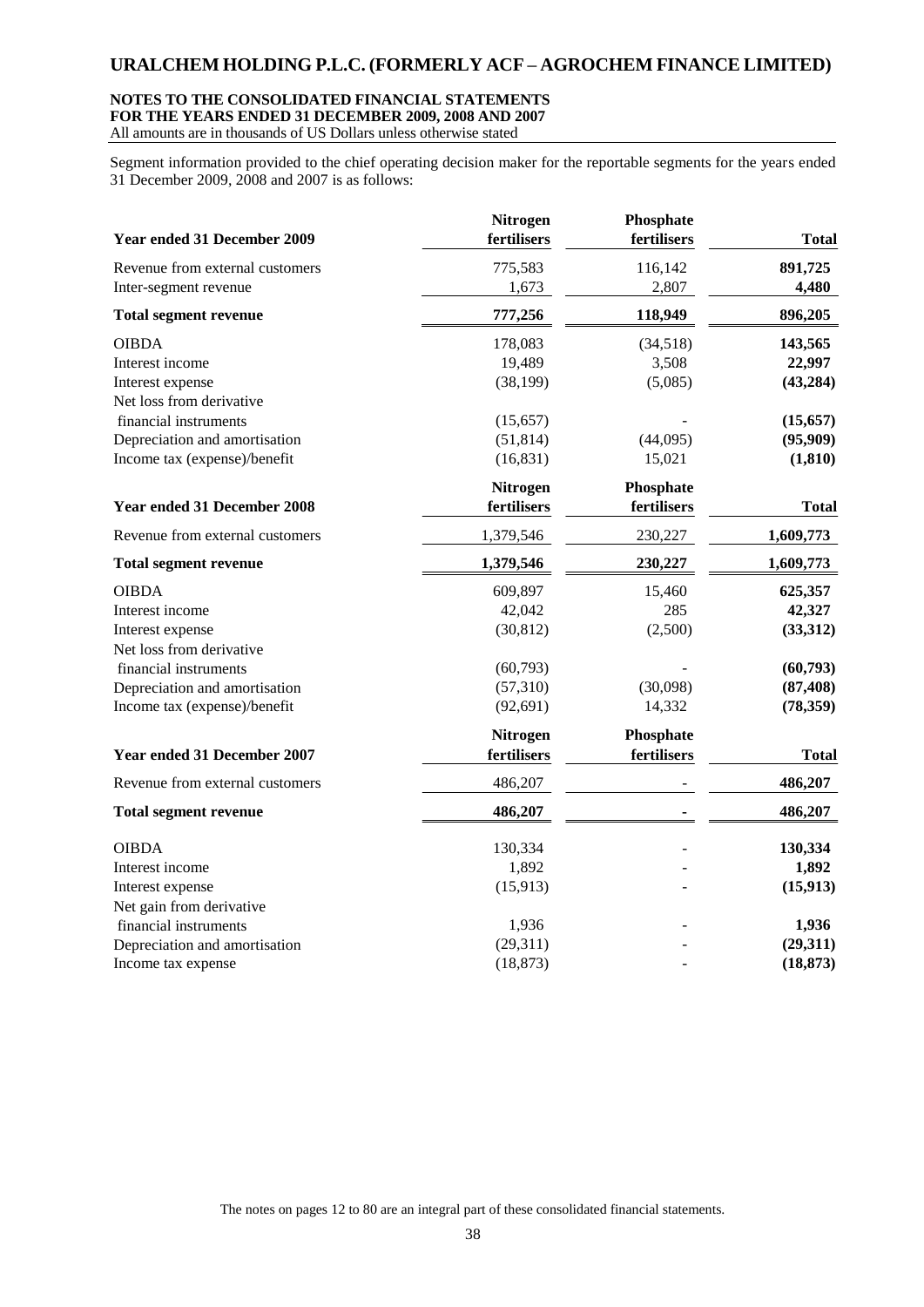#### **NOTES TO THE CONSOLIDATED FINANCIAL STATEMENTS FOR THE YEARS ENDED 31 DECEMBER 2009, 2008 AND 2007**

All amounts are in thousands of US Dollars unless otherwise stated

The total reportable segment revenue is reconciled to consolidated revenue as follows:

|                                    | <b>Nitrogen</b> | Phosphate   |              |
|------------------------------------|-----------------|-------------|--------------|
| Year ended 31 December 2009        | fertilisers     | fertilisers | <b>Total</b> |
| Total segment revenue              | 777,256         | 118,949     | 896,205      |
| Inter-segment revenue              | (1,673)         | (2,807)     | (4,480)      |
| Other revenue                      |                 |             | 57,348       |
| <b>Total consolidated revenue</b>  |                 |             | 949,073      |
|                                    | <b>Nitrogen</b> | Phosphate   |              |
| Year ended 31 December 2008        | fertilisers     | fertilisers | <b>Total</b> |
| Total segment revenue              | 1,379,546       | 230,227     | 1,609,773    |
| Other revenue                      |                 |             | 87,080       |
| <b>Total consolidated revenue</b>  |                 |             | 1,696,853    |
|                                    | <b>Nitrogen</b> | Phosphate   |              |
| <b>Year ended 31 December 2007</b> | fertilisers     | fertilisers | <b>Total</b> |
| Total segment revenue              | 486,207         |             | 486,207      |
| Other revenue                      |                 |             | 51,247       |
| <b>Total consolidated revenue</b>  |                 |             | 537,454      |

During the year ended 31 December 2009, there was no single customer which constituted more than 10.0% of the Group's consolidated revenue.

During the year ended 31 December 2008, the Nitrogen Fertilisers segment earned approximately USD 196,011 thousand (2007: USD 191,892 thousand) of revenue from operations with a single customer, which constituted more than 10.0% of the Group's consolidated revenue.

The total reportable segment OIBDA is reconciled to consolidated (loss)/profit before tax as follows:

| Year ended 31 December 2009                                                                 | <b>Nitrogen</b><br>fertilisers | Phosphate<br>fertilisers | <b>Total</b>                                  |
|---------------------------------------------------------------------------------------------|--------------------------------|--------------------------|-----------------------------------------------|
| Segment OIBDA                                                                               | 178,083                        | (34,518)                 | 143,565                                       |
| Unallocated operating activity                                                              |                                |                          |                                               |
| Depreciation and amortisation<br>Corporate overheads<br>Other<br>Inter-segment operations   |                                |                          | (100, 441)<br>(40, 230)<br>(38,995)<br>26,848 |
| <b>Group operating loss</b>                                                                 |                                |                          | (9,253)                                       |
| Interest income<br>Interest expense<br>Share of loss of associates<br>Foreign exchange loss |                                |                          | 39,198<br>(156,995)<br>(1,040)                |
| from financing activities                                                                   |                                |                          | (18, 128)<br>(146, 218)                       |
| Group loss before tax                                                                       |                                |                          |                                               |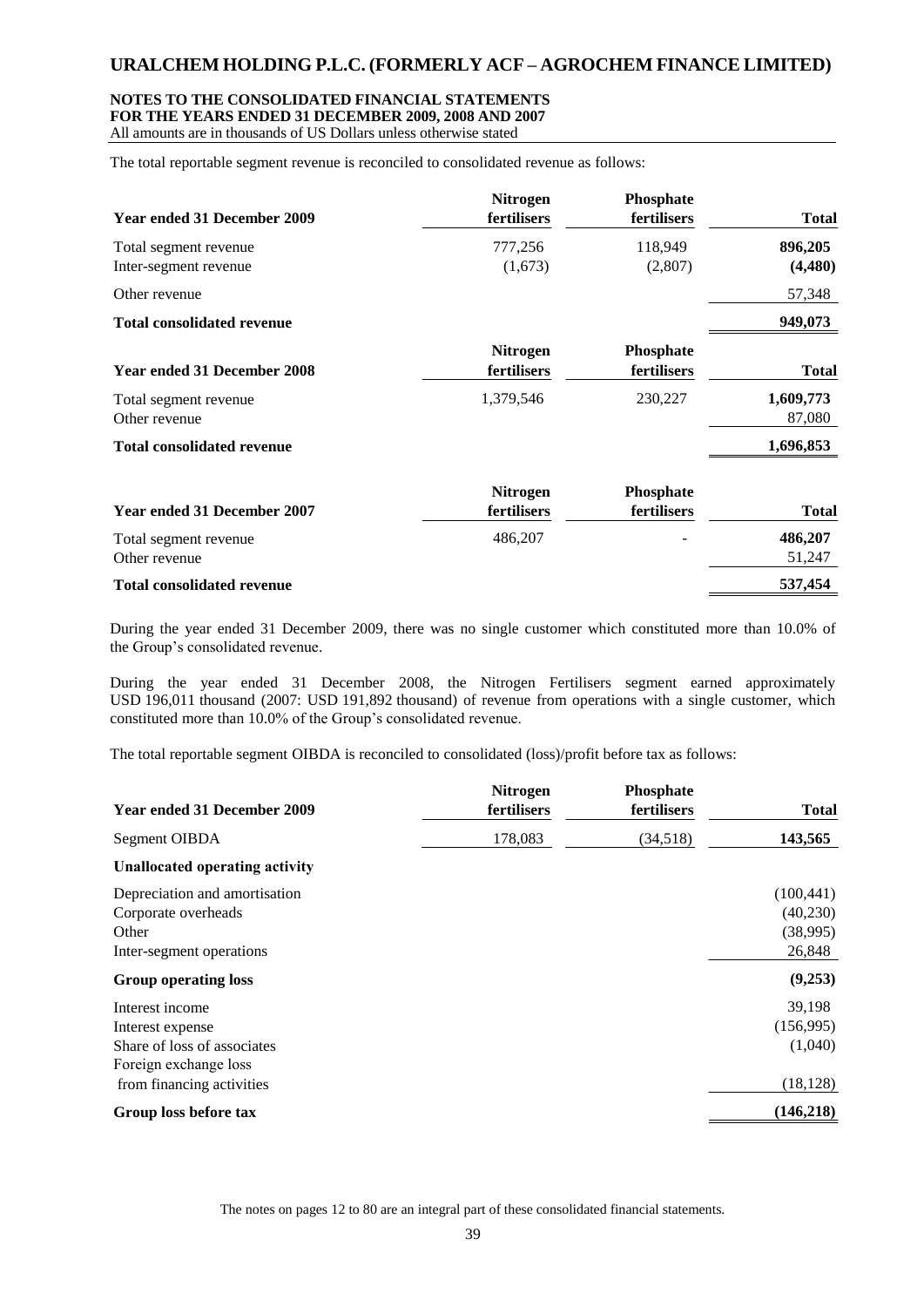#### **NOTES TO THE CONSOLIDATED FINANCIAL STATEMENTS**

**FOR THE YEARS ENDED 31 DECEMBER 2009, 2008 AND 2007**

All amounts are in thousands of US Dollars unless otherwise stated

| 609,897<br>15,460<br><b>Segment OIBDA</b><br><b>Unallocated operating activity</b><br>Depreciation and amortisation   | 625,357<br>(93, 685)<br>(86, 747)<br>(11,999) |
|-----------------------------------------------------------------------------------------------------------------------|-----------------------------------------------|
|                                                                                                                       |                                               |
|                                                                                                                       |                                               |
| Corporate overheads<br>Other<br>Inter-segment operations                                                              | 32,351                                        |
| Group operating profit                                                                                                | 465,277                                       |
| Interest income<br>Interest expense<br>Impairment of goodwill<br>Share of loss of associates<br>Foreign exchange loss | 15,988<br>(92, 841)<br>(40, 240)<br>(131)     |
| from financing activities                                                                                             | (189, 756)                                    |
| Group profit before tax                                                                                               | 158,297                                       |
| Phosphate<br><b>Nitrogen</b><br>Year ended 31 December 2007<br>fertilisers<br>fertilisers                             | <b>Total</b>                                  |
| 130,334<br>Segment OIBDA                                                                                              | 130,334                                       |
| <b>Unallocated operating activity</b>                                                                                 |                                               |
| Depreciation and amortisation<br>Corporate overheads<br>Other<br>Inter-segment operations                             | (31, 880)<br>(6,654)<br>(29, 174)<br>30,909   |
| Group operating profit                                                                                                | 93,535                                        |
| Interest income<br>Interest expense<br>Foreign exchange gain                                                          | 6,940<br>(29, 295)                            |
| from financing activities<br>Group profit before tax                                                                  | 5,812<br>76,992                               |

Refer to note 18 for details of impairment of goodwill associated with the Phosphate Fertilisers segment.

Sales between segments are carried out at market prices. The revenue from external parties reported to the chief operating decision maker is measured in a manner consistent with that in the income statement.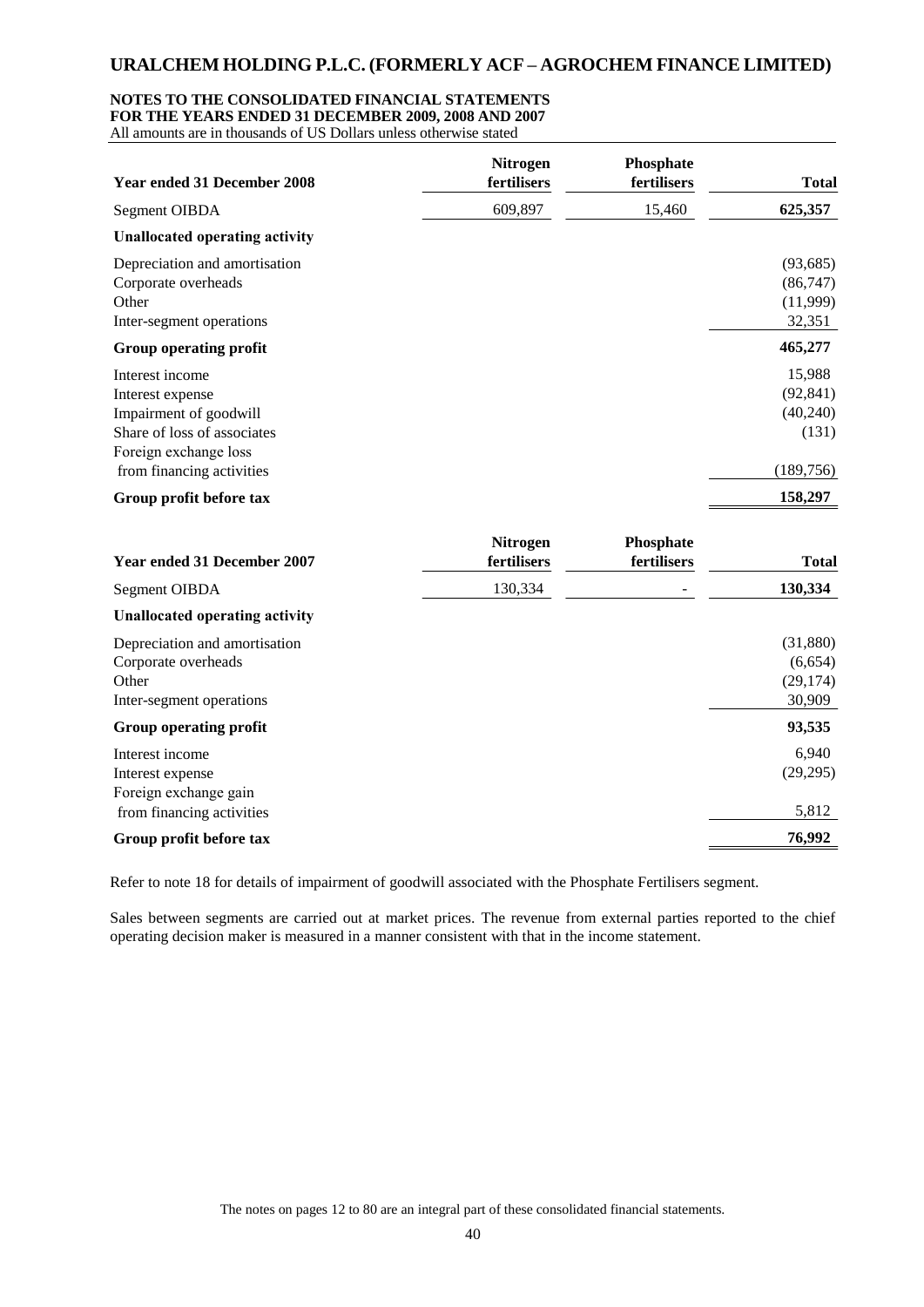#### **NOTES TO THE CONSOLIDATED FINANCIAL STATEMENTS FOR THE YEARS ENDED 31 DECEMBER 2009, 2008 AND 2007**

All amounts are in thousands of US Dollars unless otherwise stated

Total reportable segment assets are reconciled to consolidated assets as follows:

| As of 31 December 2009           | <b>Nitrogen</b><br>fertilisers | Phosphate<br>fertilisers | <b>Total</b> |
|----------------------------------|--------------------------------|--------------------------|--------------|
| <b>Total segment assets</b>      | 806,213                        | 377,758                  | 1,183,971    |
| Deferred tax assets              |                                |                          | 55,153       |
| Current tax assets               |                                |                          | 10,119       |
| Corporate assets                 |                                |                          | 265,845      |
| Other                            |                                |                          | 95,396       |
| Inter-segment assets             |                                |                          | (37, 417)    |
| <b>Total consolidated assets</b> |                                |                          | 1,573,067    |
| As of 31 December 2008           | <b>Nitrogen</b><br>fertilisers | Phosphate<br>fertilisers | <b>Total</b> |
| <b>Total segment assets</b>      | 1,294,010                      | 436,983                  | 1,730,993    |
| Deferred tax assets              |                                |                          | 4,838        |
| Current tax assets               |                                |                          | 14,985       |
| Corporate assets                 |                                |                          | 409,536      |
| Other                            |                                |                          | 42,111       |
| Inter-segment assets             |                                |                          | (397, 625)   |
| <b>Total consolidated assets</b> |                                |                          | 1,804,838    |
|                                  | <b>Nitrogen</b>                | Phosphate                |              |
| As of 31 December 2007           | fertilisers                    | fertilisers              | <b>Total</b> |
| <b>Total segment assets</b>      | 1,030,843                      |                          | 1,030,843    |
| Deferred tax assets              |                                |                          | 1,915        |
| Current tax assets               |                                |                          | 255          |
| Corporate assets                 |                                |                          | 21,886       |
| Other                            |                                |                          | 38,888       |
| Inter-segment assets             |                                |                          | (185,006)    |
| <b>Total consolidated assets</b> |                                |                          | 908,781      |

The amounts provided to the chief operating decision maker with respect to total assets are measured in a manner consistent with that in the financial statements. These assets are allocated based on the operations of the segment.

Investments in shares (classified as available-for-sale financial assets or investments in associates) held by the Group are not considered to be segment assets but are rather managed at the corporate headquarters by the strategic investment function.

The interest-bearing liabilities of the Group's companies involved in other operations, which were received to finance the acquisitions of subsidiaries and other investments, are not considered to be segment liabilities but are rather managed at the corporate headquarters by the treasury function.

Additions to non-current assets excluding deferred tax assets, financial instruments and post-employment benefits are as follows:

|                             | <b>Nitrogen</b>    | <b>Phosphate</b> |              |
|-----------------------------|--------------------|------------------|--------------|
|                             | <b>fertilisers</b> | fertilisers      | <b>Total</b> |
| Year ended 31 December 2009 | 44.367             | 12.214           | 56,581       |
| Year ended 31 December 2008 | 179.101            | 25.143           | 204,244      |
| Year ended 31 December 2007 | 46.287             | -                | 46,287       |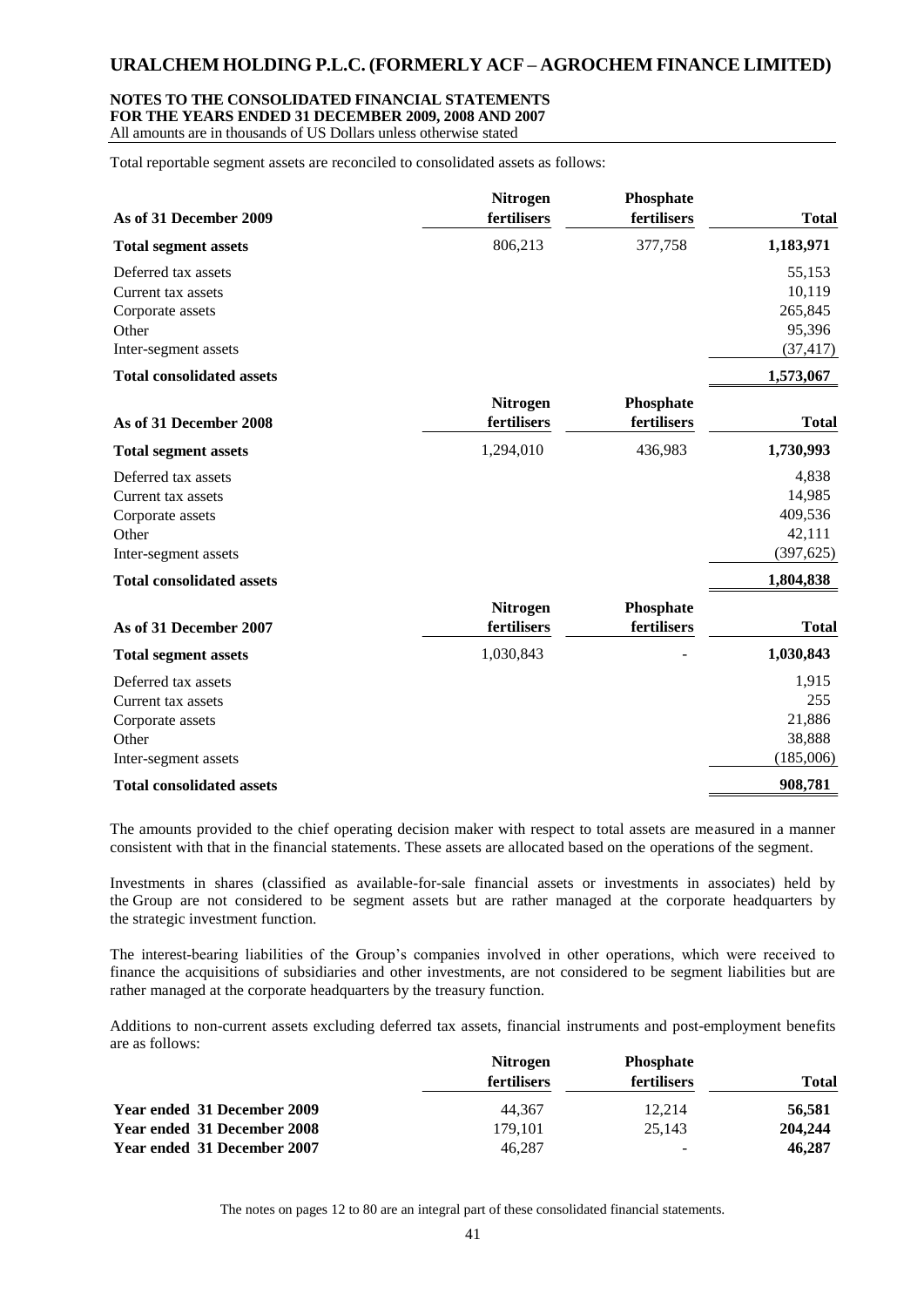### **NOTES TO THE CONSOLIDATED FINANCIAL STATEMENTS FOR THE YEARS ENDED 31 DECEMBER 2009, 2008 AND 2007**

All amounts are in thousands of US Dollars unless otherwise stated

Non-current assets other than financial instruments and deferred tax assets are located primarily in the Russian Federation, the location of the Group's major production facilities. The total of non-current assets located in other countries, including Cyprus, are not significant.

Information about the revenue from external customers attributed to individual countries is not available as the cost to develop it would be excessive. Therefore this information is not disclosed in these consolidated financial statements.

### **7. SALES OF GOODS**

| <b>Year ended 31 December 2009</b> | <b>Total</b> | <b>Export</b> | <b>Russian</b><br>Federation | <b>Other CIS</b><br>countries |
|------------------------------------|--------------|---------------|------------------------------|-------------------------------|
| Mineral fertilisers                |              |               |                              |                               |
| Nitrogen based fertilisers         | 506,472      | 376,073       | 89,305                       | 41,094                        |
| Complex fertilisers                | 154,552      | 114,267       | 27,361                       | 12,924                        |
| Phosphate based fertilisers        | 51,773       | 40,116        | 11,598                       | 59                            |
| Ammonia                            | 93,835       | 89,611        | 3,657                        | 567                           |
| Explosive grade ammonium nitrate   | 43,646       | 12,366        | 27,737                       | 3,543                         |
| Inorganic acids                    | 17,248       |               | 17,167                       | 81                            |
| Other chemical products            | 24,199       | 352           | 23,157                       | 690                           |
| <b>Total</b>                       | 891,725      | 632,785       | 199,982                      | 58,958                        |
| <b>Year ended 31 December 2008</b> |              |               |                              |                               |
| Mineral fertilisers                |              |               |                              |                               |
| Nitrogen based fertilisers         | 837,235      | 618,790       | 163,472                      | 54,973                        |
| Complex fertilisers                | 235,919      | 220,925       | 14,401                       | 593                           |
| Phosphate based fertilisers        | 179,754      | 130,975       | 3,543                        | 45,236                        |
| Ammonia                            | 227,189      | 216,756       | 5,454                        | 4,979                         |
| Inorganic acids                    | 48,229       | 20            | 47,843                       | 366                           |
| Explosive grade ammonium nitrate   | 47,547       | 17,031        | 27,378                       | 3,138                         |
| Other chemical products            | 33,900       | 916           | 31,146                       | 1,838                         |
| <b>Total</b>                       | 1,609,773    | 1,205,413     | 293,237                      | 111,123                       |
| <b>Year ended 31 December 2007</b> |              |               |                              |                               |
| Mineral fertilisers                |              |               |                              |                               |
| Nitrogen based fertilisers         | 299,636      | 212,810       | 65,831                       | 20,995                        |
| Complex fertilisers                | 75,219       | 61,667        | 13,552                       |                               |
| Ammonia                            | 82,659       | 78,451        | 3,187                        | 1,021                         |
| Explosive grade ammonium nitrate   | 12,138       | 3,599         | 8,031                        | 508                           |
| Inorganic acids                    | 6,977        |               | 6,961                        | 16                            |
| Other chemical products            | 9,578        | 478           | 8,736                        | 364                           |
| <b>Total</b>                       | 486,207      | 357,005       | 106,298                      | 22,904                        |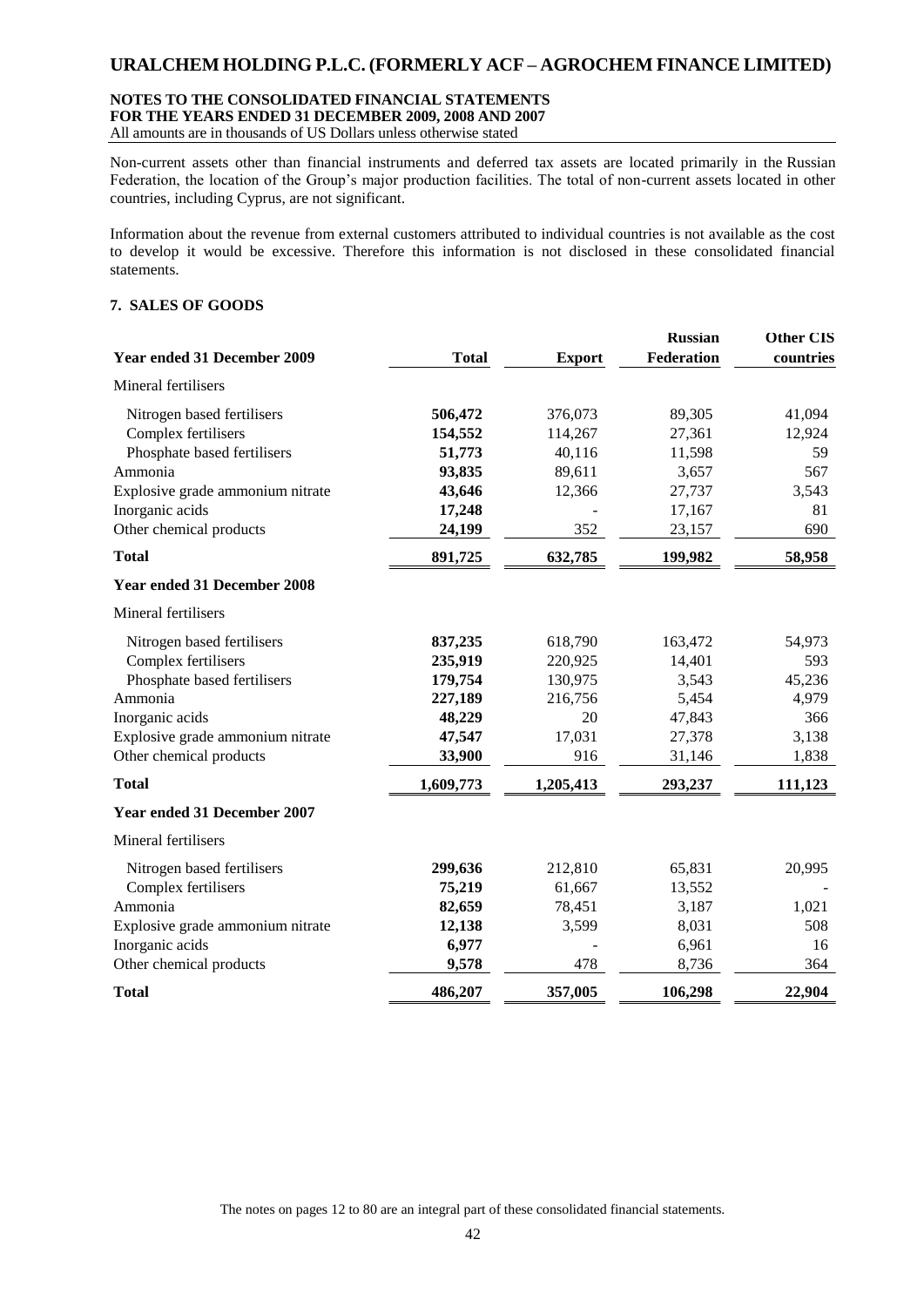#### **NOTES TO THE CONSOLIDATED FINANCIAL STATEMENTS FOR THE YEARS ENDED 31 DECEMBER 2009, 2008 AND 2007**

All amounts are in thousands of US Dollars unless otherwise stated

#### **8. OTHER SALES**

|                                                | <b>Year ended</b><br>31 December 2009 | <b>Year ended</b><br>31 December 2008 | Year ended<br>31 December 2007 |
|------------------------------------------------|---------------------------------------|---------------------------------------|--------------------------------|
| Electricity and heat energy                    | 27,775                                | 43.999                                | 31,715                         |
| Construction, repairs and maintenance services | 5,973                                 | 7,606                                 | 3,861                          |
| Transportation                                 | 4,916                                 | 7,633                                 | 5,877                          |
| Processing of waste water                      | 3,811                                 | 3,647                                 | 1,790                          |
| Other                                          | 14,873                                | 24,195                                | 8,004                          |
| <b>Total</b>                                   | 57,348                                | 87,080                                | 51,247                         |

Substantially all other sales were made on the territory of the Russian Federation.

### **9. COST OF SALES**

|                                             | <b>Year ended</b> | <b>Year ended</b> | <b>Year ended</b> |
|---------------------------------------------|-------------------|-------------------|-------------------|
|                                             | 31 December 2009  | 31 December 2008  | 31 December 2007  |
| Raw materials, including:                   |                   |                   |                   |
| Natural gas                                 | 188,631           | 215,222           | 112,375           |
| Apatite                                     | 50,193            | 117,946           | 10,863            |
| Potassium chloride                          | 24,336            | 11,886            | 7,771             |
| Sulphur                                     | 4,317             | 38,691            |                   |
| Other raw materials                         | 48,769            | 86,186            | 26,362            |
| Energy and utilities                        | 83,024            | 104,640           | 63,628            |
| Depreciation                                | 79,022            | 73,799            | 27,190            |
| Wages and salaries                          | 59,354            | 70,970            | 34,370            |
| Unified social tax                          | 14,071            | 17,183            | 8,335             |
| Repairs and maintenance                     | 4,740             | 9,994             | 6,637             |
| Decrease/(increase) in inventory balance of |                   |                   |                   |
| work in progress and finished goods         | 5,092             | (34, 399)         | (8, 561)          |
| Other                                       | 17,551            | 21,683            | 13,575            |
| <b>Total</b>                                | 579,100           | 733,801           | 302,545           |

#### **10. SELLING AND DISTRIBUTION EXPENSES**

|                               | <b>Year ended</b><br>31 December 2009 | <b>Year ended</b><br>31 December 2008 | <b>Year ended</b><br>31 December 2007 |
|-------------------------------|---------------------------------------|---------------------------------------|---------------------------------------|
| Transportation, including:    |                                       |                                       |                                       |
| Railway tariff                | 103,552                               | 105,328                               | 64,064                                |
| Freight and transshipment     | 73,509                                | 105,164                               | 5,529                                 |
| Rail cars rent expenses       | 21,101                                | 22,981                                | 15,214                                |
| Other transportation expenses | 19,622                                | 13,706                                | 698                                   |
| Advertising and marketing     | 11,140                                | 3,328                                 | 617                                   |
| Depreciation                  | 10,140                                | 9,635                                 |                                       |
| Wages and salaries            | 9.713                                 | 7,709                                 | 1,085                                 |
| Customs clearance charges     | 3,120                                 | 6,427                                 | 5,347                                 |
| Unified social tax            | 1,770                                 | 1,425                                 | 155                                   |
| Commissions and agent fees    | 437                                   | 1,328                                 | 1,913                                 |
| Other                         | 6,401                                 | 5,565                                 | 8,028                                 |
| <b>Total</b>                  | 260,505                               | 282,596                               | 102,650                               |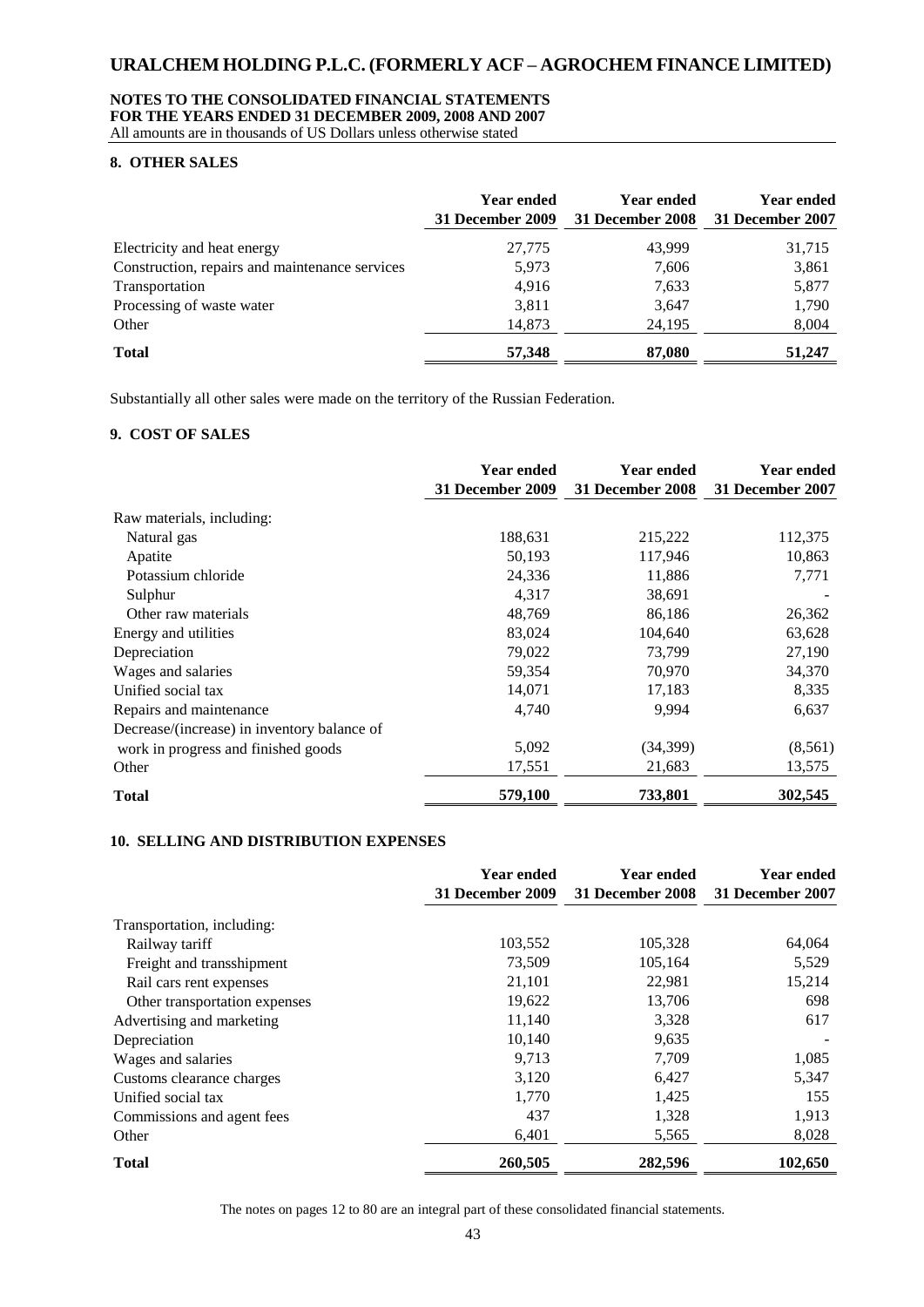### **NOTES TO THE CONSOLIDATED FINANCIAL STATEMENTS FOR THE YEARS ENDED 31 DECEMBER 2009, 2008 AND 2007**

All amounts are in thousands of US Dollars unless otherwise stated

### **11. GENERAL AND ADMINISTRATIVE EXPENSES**

|                                      | <b>Year ended</b> | <b>Year ended</b> | <b>Year ended</b> |
|--------------------------------------|-------------------|-------------------|-------------------|
|                                      | 31 December 2009  | 31 December 2008  | 31 December 2007  |
| Wages and salaries                   | 43,298            | 96,708            | 13,104            |
| Depreciation                         | 8,835             | 9,067             | 4,328             |
| Audit, legal and consulting services | 7,792             | 9,169             | 2,653             |
| Unified social tax                   | 6,375             | 6,911             | 1,321             |
| Bank charges                         | 4,084             | 6,275             | 1,769             |
| Security                             | 3,641             | 5,488             | 1,036             |
| Rent                                 | 3,135             | 4,622             | 1,736             |
| Fines and penalties                  | 2,862             | 3,757             | 2,236             |
| Pension (income)/costs               | (154)             | (365)             | 191               |
| Other                                | 21,549            | 21,249            | 10,154            |
| <b>Total</b>                         | 101,417           | 162,881           | 38,528            |

### **12. OTHER OPERATING INCOME AND EXPENSES**

|                                               | Year ended       | <b>Year ended</b>       | <b>Year ended</b> |
|-----------------------------------------------|------------------|-------------------------|-------------------|
|                                               | 31 December 2009 | <b>31 December 2008</b> | 31 December 2007  |
| Other operating income                        |                  |                         |                   |
| Foreign exchange gain on operating activities | 8,165            | 16,391                  |                   |
| Gain on disposal of assets                    |                  | 1,013                   | 2,814             |
| Other                                         | 3,520            | 1,845                   | 925               |
| <b>Total</b>                                  | 11,685           | 19,249                  | 3,739             |
| Other operating expenses                      |                  |                         |                   |
| Research expenses                             | 4,992            |                         |                   |
| Impairment of non-current assets              | 3,622            | 2,655                   |                   |
| Loss on disposal of assets                    | 2,451            | 4,089                   |                   |
| Foreign exchange loss on operating activities |                  |                         | 4,961             |
| Other                                         | 2,267            | 4,010                   | 910               |
| <b>Total</b>                                  | 13,332           | 10,754                  | 5,871             |

#### **13. INTEREST INCOME**

|                                                                                                                      | <b>Year ended</b><br>31 December 2009 | <b>Year ended</b><br>31 December 2008 | <b>Year ended</b><br>31 December 2007 |
|----------------------------------------------------------------------------------------------------------------------|---------------------------------------|---------------------------------------|---------------------------------------|
| Interest on loans issued and deposits<br>Effect of change in finance lease rates                                     | 20,704                                | 13,456                                | 6,332                                 |
| (refer to note 29)                                                                                                   | 14,833                                |                                       |                                       |
| Effect of discounting of long-term<br>accounts payable (refer to note 30)<br>Unwinding of discount on deferred sales | 3,661                                 |                                       |                                       |
| proceeds on disposal of subsidiaries                                                                                 |                                       | 2,532                                 | 608                                   |
| <b>Total</b>                                                                                                         | 39,198                                | 15,988                                | 6,940                                 |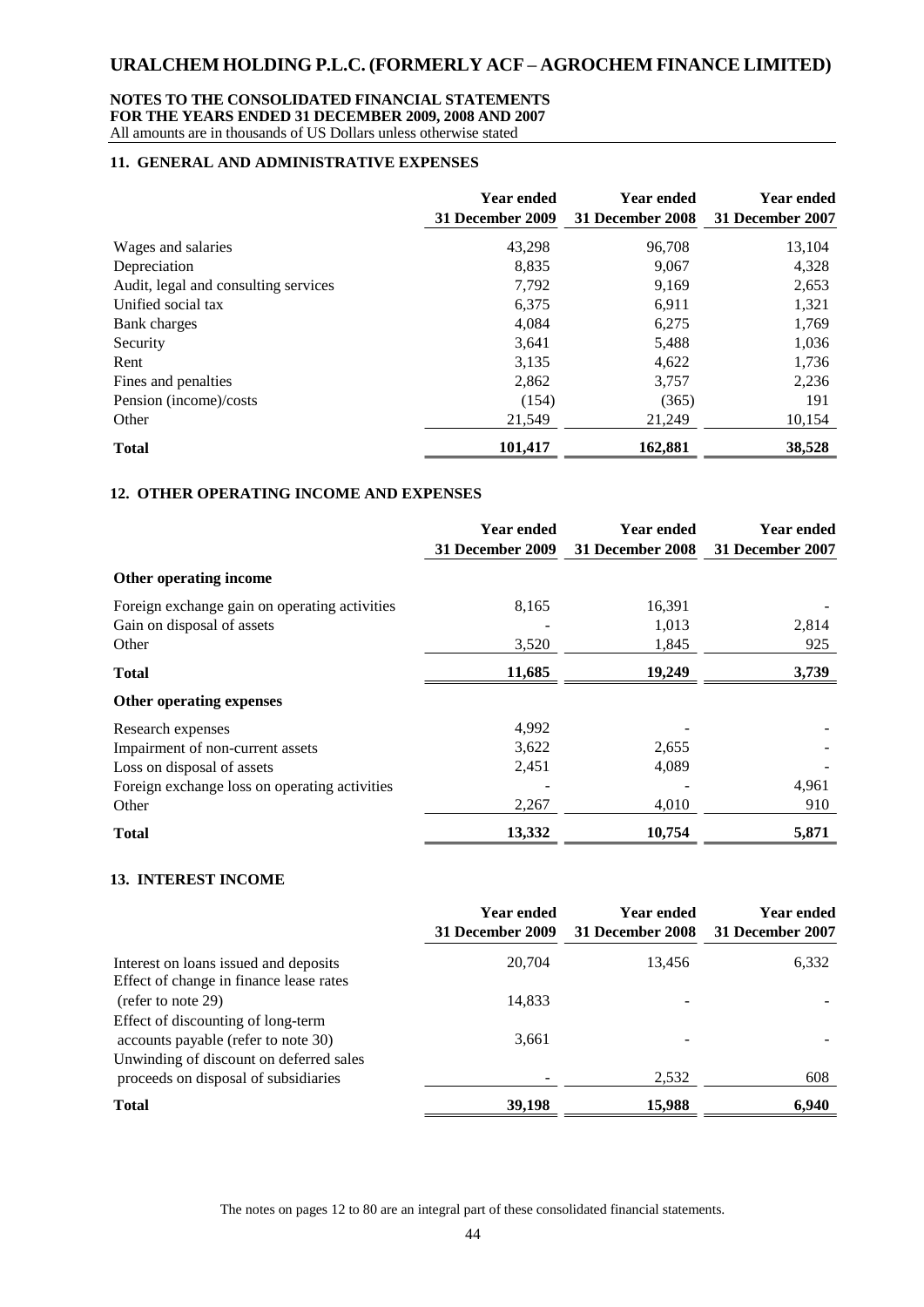#### **NOTES TO THE CONSOLIDATED FINANCIAL STATEMENTS FOR THE YEARS ENDED 31 DECEMBER 2009, 2008 AND 2007**

All amounts are in thousands of US Dollars unless otherwise stated

#### **14. INTEREST EXPENSE**

|                                              | <b>Year ended</b><br>31 December 2009 | Year ended<br>31 December 2008 31 December 2007 | <b>Year ended</b> |
|----------------------------------------------|---------------------------------------|-------------------------------------------------|-------------------|
| Interest on loans and borrowings             | 150,440                               | 87.536                                          | 29,165            |
| Interest on obligations under finance leases | 6,555                                 | 5,305                                           | 130               |
| <b>Total</b>                                 | 156,995                               | 92,841                                          | 29,295            |

#### **15. INCOME TAX**

|                                       | <b>Year ended</b><br>31 December 2009 | <b>Year ended</b><br>31 December 2008 31 December 2007 | <b>Year ended</b> |
|---------------------------------------|---------------------------------------|--------------------------------------------------------|-------------------|
| Current income tax expense            | 14,613                                | 130,189                                                | 19,595            |
| Deferred tax benefit                  | (63, 787)                             | (31,963)                                               | (2,595)           |
| Effect of changes in income tax rates |                                       | (16, 153)                                              |                   |
| <b>Total</b>                          | (49, 174)                             | 82,073                                                 | 17,000            |

During the years ended 31 December 2009, 2008 and 2007 the corporate income tax rate applicable to the Company, which is registered in Cyprus, was 10.0%. The corporate income tax rates applicable to the Group's subsidiaries incorporated in the Russian Federation, the primary location of the Group's production entities, varied from 15.5% to 20.0% during the year ended 31 December 2009, and varied from 20.0% to 24.0% during the years ended 31 December 2008 and 2007.

In 2008, the Government of the Russian Federation enacted a change in the Russian corporate income tax rate from 24.0% to 20.0% (and from 20.0% to 15.5% in some regions of the Russian Federation). The new corporate income tax rates became effective from 1 January 2009, and deferred tax balances of all of the Group's subsidiaries registered on the territory of the Russian Federation have been re-measured as of 31 December 2008, accordingly.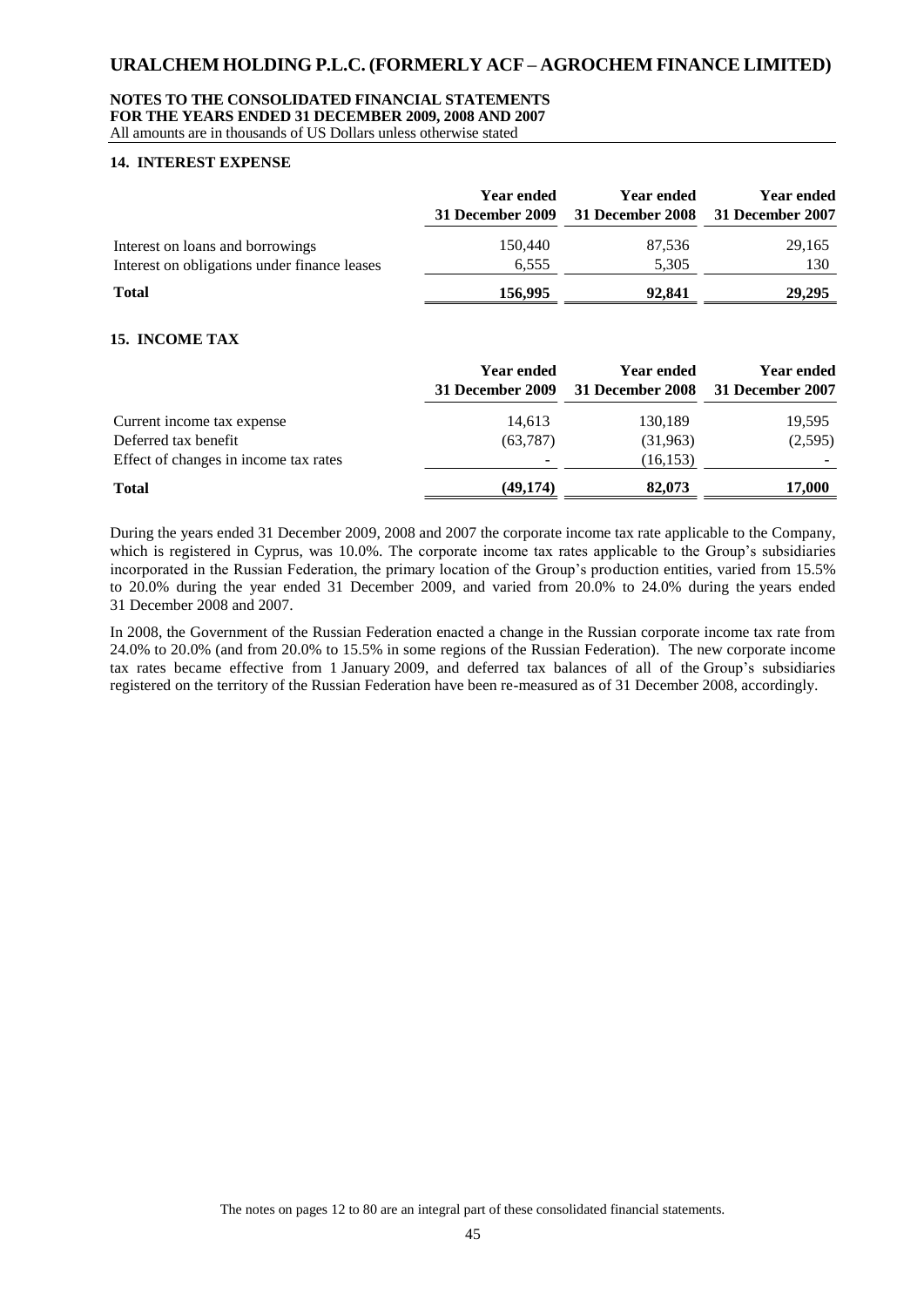### **NOTES TO THE CONSOLIDATED FINANCIAL STATEMENTS FOR THE YEARS ENDED 31 DECEMBER 2009, 2008 AND 2007**

All amounts are in thousands of US Dollars unless otherwise stated

A reconciliation of the statutory income tax, calculated at the rate effective in Cyprus, where the Company is located, to the amount of actual income tax expense is as follows:

|                                                                                                                          | <b>Year ended</b><br><b>31 December 2009</b> | <b>Year ended</b><br><b>31 December 2008</b> | <b>Year ended</b><br>31 December 2007 |
|--------------------------------------------------------------------------------------------------------------------------|----------------------------------------------|----------------------------------------------|---------------------------------------|
| (Loss)/profit before tax from<br>continuing operations<br>Loss before tax from discontinued operations                   | (146, 218)                                   | 158,297                                      | 76,992<br>(7, 855)                    |
| (Loss)/profit before tax                                                                                                 | (146,218)                                    | 158,297                                      | 69,137                                |
| Income tax calculated at 10%<br>Effect of different tax rates of subsidiaries                                            | (14,622)                                     | 15,830                                       | 6,914                                 |
| operating in other jurisdictions<br>Tax effect of bonuses, interest expenses and                                         | (18,982)                                     | 15,420                                       | 9,371                                 |
| other expenses that are non-deductible<br>Effect of previously unrecognised and<br>unutilised tax losses and tax offsets | 14,003                                       | 16,078                                       | 198                                   |
| now recognised as deferred tax assets<br>Impact of change in income tax rate in                                          | (29, 573)                                    |                                              | (1, 353)                              |
| the Russian Federation<br>Effect of unused tax losses and tax offsets                                                    |                                              | (16, 153)                                    |                                       |
| not recognised as deferred tax assets<br>Tax effect of goodwill impairment                                               |                                              | 41,240<br>9,658                              |                                       |
| Income tax at effective income tax rate of 34%<br>$(2008: 52\%, 2007: 22\%)$                                             | (49, 174)                                    | 82,073                                       | 15,130                                |
| Income tax benefit attributable to<br>discontinued operations                                                            |                                              |                                              | (1,870)                               |
| Income tax attributable to<br>continuing operations                                                                      | (49, 174)                                    | 82,073                                       | 17,000                                |

#### **16. DISCONTINUED OPERATIONS**

On 31 March 2007, the shareholders of the Group approved a plan to dispose of the Group's investments in Polymer Plant and TLC KCCW which represented the polymers and fluoroplastics business of CI-Chemical Invest Limited.

At 31 October 2007, the Group sold 100.0% of Polymer Plant and 100.0% of TLC KCCW to CI-Chemical Invest Limited for USD 55,290 thousand. As this was a transaction with the parent company of the Group, the difference between the consideration received and the carrying amount of the net assets disposed of in the amount of USD 8,271 thousand was recognised in the statement of changes in equity as a distribution to the shareholders of the Group.

The disposal of the Group's polymers operations is consistent with the Group's policy to focus its activities primarily on the production of fertilisers. The transaction was completed on 31 October 2007. Details of the assets and liabilities disposed of are disclosed below.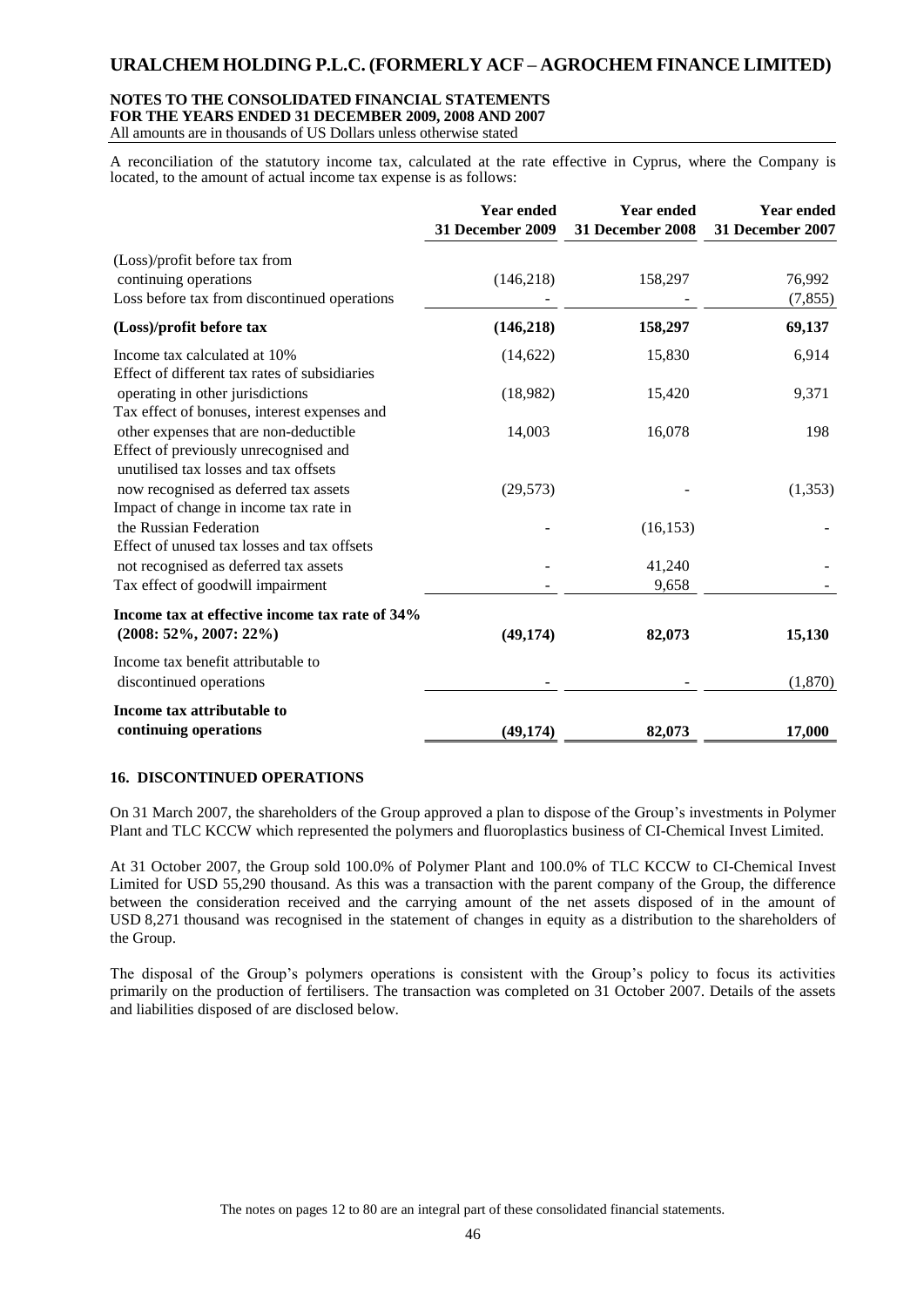#### **NOTES TO THE CONSOLIDATED FINANCIAL STATEMENTS**

**FOR THE YEARS ENDED 31 DECEMBER 2009, 2008 AND 2007**

All amounts are in thousands of US Dollars unless otherwise stated

#### **Assets and liabilities of discontinued operations**

Major classes of assets and liabilities as at 31 October 2007, the date of disposal, were as follows:

|                                              | 31 October 2007 |
|----------------------------------------------|-----------------|
| <b>ASSETS</b>                                |                 |
| Property, plant and equipment                | 76,846          |
| Goodwill                                     | 4,340           |
| Intangible assets                            | 340             |
| Inventories                                  | 23,888          |
| Trade and other receivables                  | 21,324          |
| Advances paid and prepaid expenses           | 4,424           |
| Income tax receivable                        | 44              |
| Other taxes receivable                       | 3,347           |
| Cash and cash equivalents                    | 225             |
| <b>Total assets</b>                          | 134,778         |
| <b>LIABILITIES</b>                           |                 |
| Loans and borrowings                         | 34,994          |
| Obligations under finance leases             | 14,215          |
| Retirement benefit obligations               | 1,426           |
| Deferred tax liabilities                     | 5,320           |
| Trade and other payables                     | 10,409          |
| Advances received                            | 2,955           |
| Income tax payable                           | 28              |
| Other taxes payable                          | 1,870           |
| <b>Total liabilities</b>                     | 71,217          |
| Group's share of net assets disposed of      | 63,561          |
| Less: Loss on disposal                       | (8,271)         |
| Total net assets distributed to shareholders | 55,290          |
| Deferred sales proceeds on disposal          | (55,290)        |
| Net cash flow arising on disposal            |                 |
| Cash and cash equivalents disposed of        | (225)           |
| Net cash outflow on disposal                 | (225)           |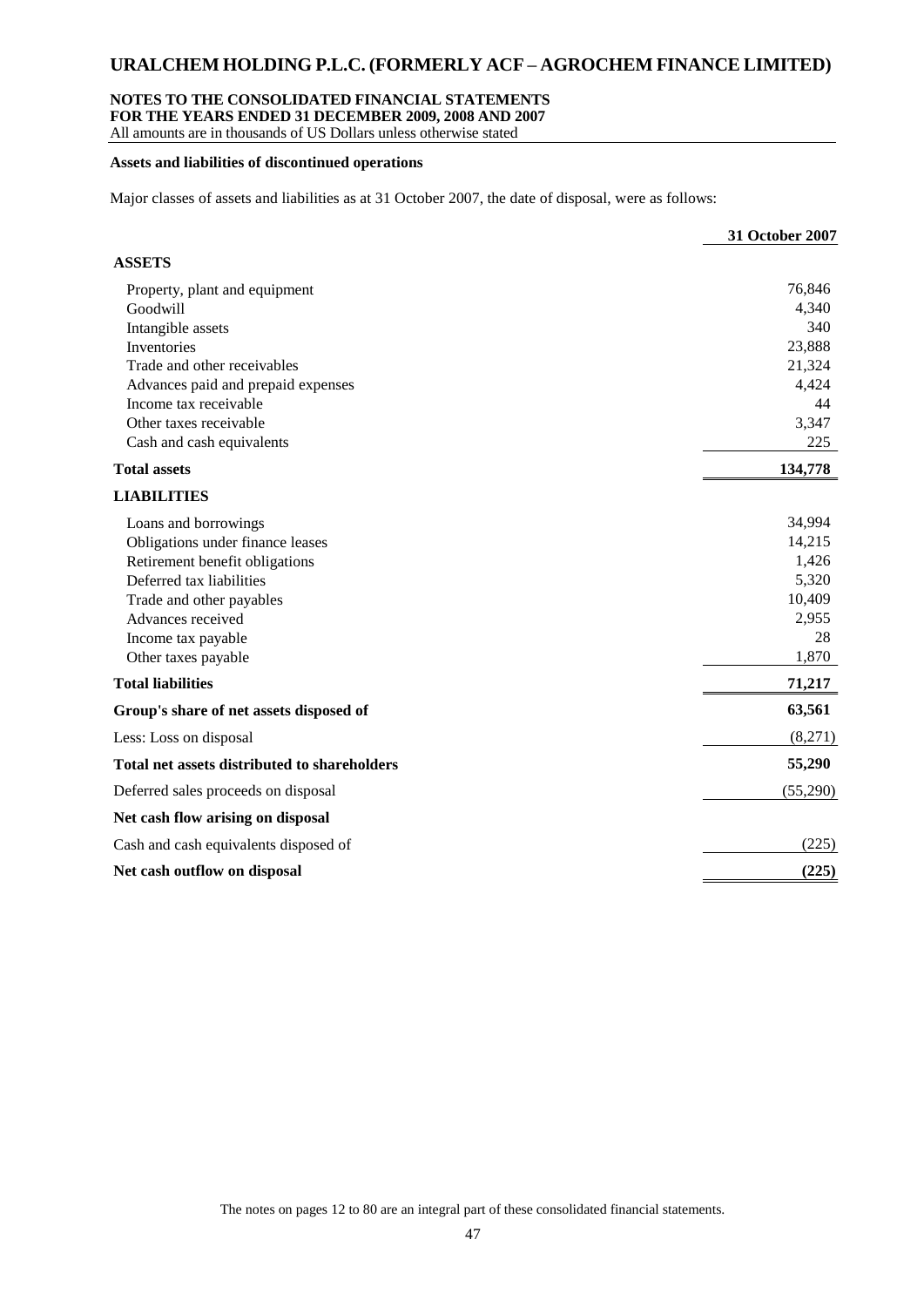#### **NOTES TO THE CONSOLIDATED FINANCIAL STATEMENTS**

**FOR THE YEARS ENDED 31 DECEMBER 2009, 2008 AND 2007**

All amounts are in thousands of US Dollars unless otherwise stated

#### **Cash flows from discontinued operations**

The results of discontinued operations included in the cash flow statement were as follows:

|                                                    | 10 months ended<br>31 October 2007 |
|----------------------------------------------------|------------------------------------|
| Net cash flows used in operating activities        | (4,697)                            |
| Net cash flows generated from investing activities | 5,135                              |
| Net cash flows used in financing activities        | (368)                              |
| Net cash flows                                     | 70                                 |

During the ten months ended 31 October 2007, the Group acquired property, plant and equipment attributable to discontinued operations in the amount of USD 8,353 thousand.

#### **Loss for the period from discontinued operations**

The results of discontinued operations included in the income statement were as follows:

|                                                                                                                                | 10 months ended<br>31 October 2007     |
|--------------------------------------------------------------------------------------------------------------------------------|----------------------------------------|
| <b>Revenue</b>                                                                                                                 |                                        |
| Sales of goods<br>Other sales                                                                                                  | 87,731<br>22,300                       |
| <b>Total revenue</b>                                                                                                           | 110,031                                |
| Cost of sales                                                                                                                  | (106, 237)                             |
| <b>Gross profit</b>                                                                                                            | 3,794                                  |
| Selling and distribution expenses<br>General and administrative expenses<br>Other operating income<br>Other operating expenses | (2,582)<br>(9,739)<br>2,043<br>(2,727) |
| <b>Operating loss</b>                                                                                                          | (9,211)                                |
| Interest income<br>Interest expense<br>Foreign exchange gain from financing activities                                         | 758<br>(2,744)<br>1,472                |
| Loss before tax                                                                                                                | (9,725)                                |
| Income tax benefit                                                                                                             | 1,870                                  |
| Loss for the period from discontinued operations                                                                               | (7, 855)                               |
| Basic and diluted earnings per share from discontinued operations (US dollars per share)                                       | (592.7)                                |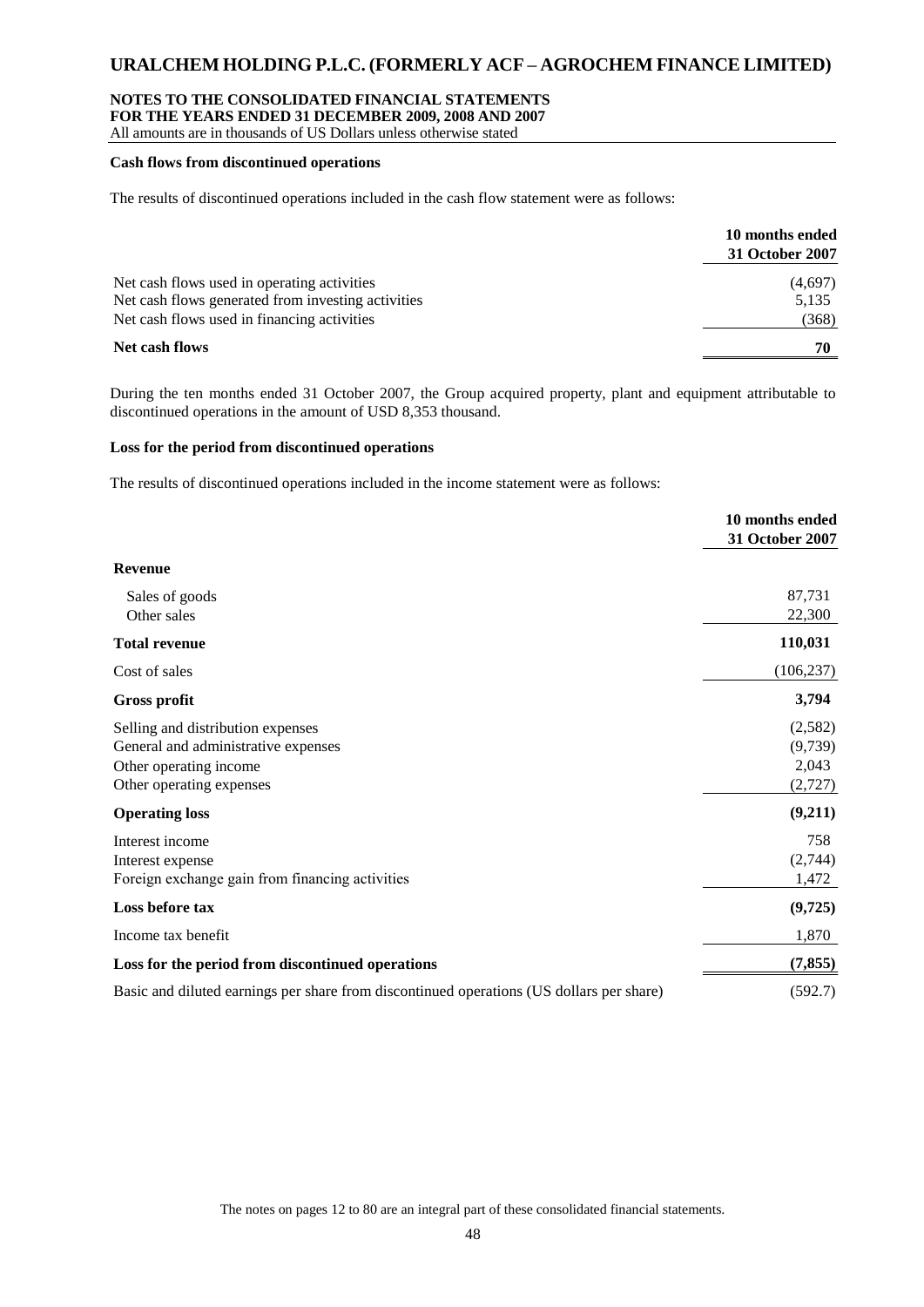#### **NOTES TO THE CONSOLIDATED FINANCIAL STATEMENTS**

**FOR THE YEARS ENDED 31 DECEMBER 2009, 2008 AND 2007**

All amounts are in thousands of US Dollars unless otherwise stated

#### **Deferred proceeds on disposal of subsidiaries**

Movement in deferred sales proceeds on disposal of subsidiaries was as follows:

|                                                              | 31 December 2008 | 31 December 2007 |
|--------------------------------------------------------------|------------------|------------------|
| Balance at the beginning of the year                         | 56,533           |                  |
| Unwinding of discount on deferred sales proceeds on disposal |                  |                  |
| of subsidiaries                                              | 2.532            | 608              |
| Recognised on disposal of subsidiaries                       | -                | 55,290           |
| Settlement of deferred sales proceeds                        | (61,796)         |                  |
| Effect of translation to presentation currency               | 2,731            | 635              |
| Balance at the end of the year                               | ۰                | 56,533           |

The settlement of deferred sales proceeds during the year ended 31 December 2008 was performed as follows: USD 43,424 thousand was offset against promissory notes held by the purchaser; USD 8,012 thousand was received in promissory notes issued by related parties; USD 6,553 thousand was offset against accounts payable to the purchaser and USD 3,807 thousand was received in cash.

Due to the early settlement of the deferred sales proceeds, the difference between the amount of the consideration received from the shareholders and the carrying value of the deferred sales proceeds on the date of settlement in the amount of USD 1,167 thousand was recognised in the income statement as interest income.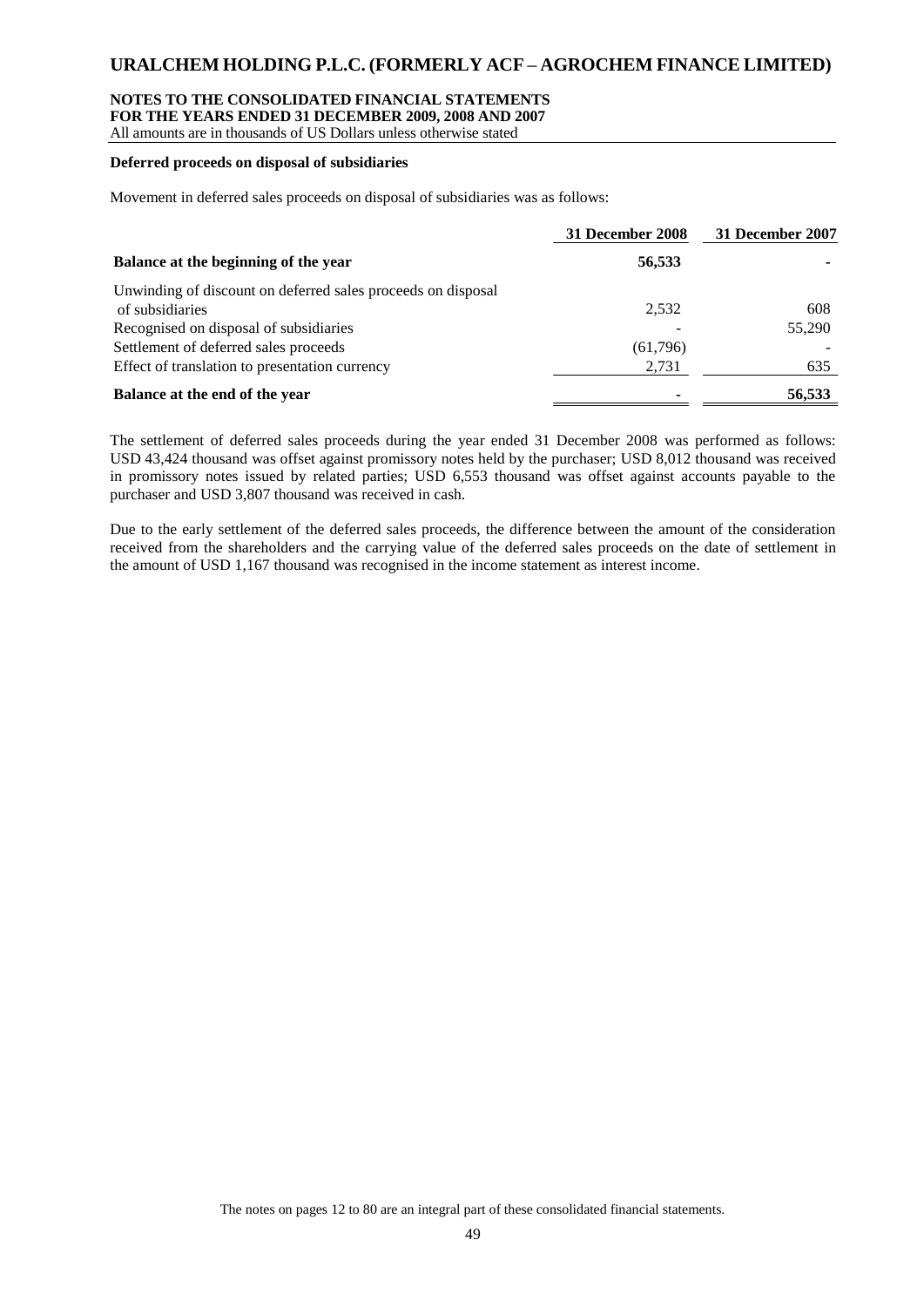#### **NOTES TO THE CONSOLIDATED FINANCIAL STATEMENTS FOR THE YEARS ENDED 31 DECEMBER 2009, 2008 AND 2007** All amounts are in thousands of US Dollars unless otherwise stated

#### **17. PROPERTY, PLANT AND EQUIPMENT**

|                                    |                      | Machinery,    |              |              |              |
|------------------------------------|----------------------|---------------|--------------|--------------|--------------|
|                                    | <b>Buildings and</b> | equipment     |              | Construction |              |
|                                    | structures           | and transport | <b>Other</b> | in-progress  | <b>Total</b> |
| Cost                               |                      |               |              |              |              |
| <b>Balance at 1 January 2007</b>   | 122,471              | 99,547        | 2,432        | 19,462       | 243,912      |
| <b>Additions</b>                   | 2,913                | 27,631        | 889          | 37,862       | 69,295       |
| Acquisitions through business      |                      |               |              |              |              |
| combinations                       | 49,859               | 183,647       | 3,143        | 13,796       | 250,445      |
| <b>Transfers</b>                   | 3,958                | 36,783        | 315          | (41,056)     |              |
| Disposals                          | (867)                | (1,890)       | (586)        | (1,504)      | (4, 847)     |
| Disposal of subsidiaries           | (28, 279)            | (48,902)      | (298)        | (7,051)      | (84, 530)    |
| Effect of translation to           |                      |               |              |              |              |
| presentation currency              | 10,982               | 16,982        | 329          | 1,801        | 30,094       |
| <b>Balance at 31 December 2007</b> | 161,037              | 313,798       | 6,224        | 23,310       | 504,369      |
| <b>Additions</b>                   | 16,378               | 113,015       | 9,735        | 79,149       | 218,277      |
| Acquisitions through business      |                      |               |              |              |              |
| combinations                       | 178,041              | 125,133       | 18,050       | 4,136        | 325,360      |
| Transfers                          | 2,351                | 28,201        | 4,532        | (35,084)     |              |
| Disposals                          | (402)                | (6,034)       | (4,032)      | (2,820)      | (13,288)     |
| Disposal of subsidiaries           |                      |               | (199)        | (6)          | (205)        |
| Effect of translation to           |                      |               |              |              |              |
| presentation currency              | (62, 920)            | (95, 351)     | (5,589)      | (12,743)     | (176, 603)   |
| <b>Balance at 31 December 2008</b> | 294,485              | 478,762       | 28,721       | 55,942       | 857,910      |
| <b>Additions</b>                   | 5,544                | 8,727         | 2,301        | 82,792       | 99,364       |
| Transfers                          | 4,973                | 13,391        | 3,076        | (21, 440)    |              |
| Disposals                          | (853)                | (1,881)       | (1,140)      | (4,852)      | (8, 726)     |
| Effect of translation to           |                      |               |              |              |              |
| presentation currency              | (7,898)              | (12,690)      | (658)        | (1,063)      | (22,309)     |
| <b>Balance at 31 December 2009</b> | 296,251              | 486,309       | 32,300       | 111,379      | 926,239      |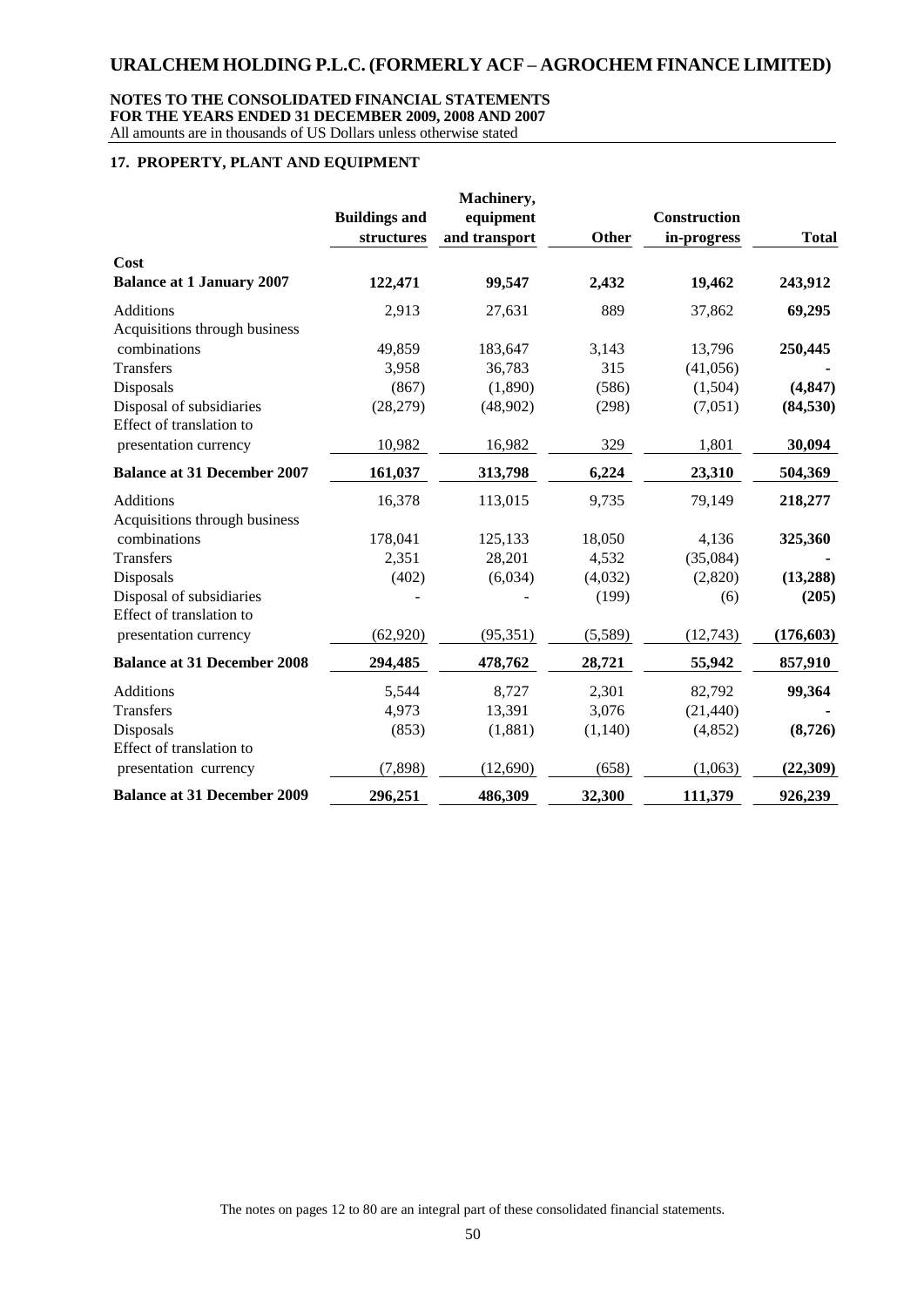#### **NOTES TO THE CONSOLIDATED FINANCIAL STATEMENTS**

**FOR THE YEARS ENDED 31 DECEMBER 2009, 2008 AND 2007**

All amounts are in thousands of US Dollars unless otherwise stated

|                                                      |                      | Machinery,    |         |                     |              |
|------------------------------------------------------|----------------------|---------------|---------|---------------------|--------------|
|                                                      | <b>Buildings and</b> | equipment     |         | <b>Construction</b> |              |
|                                                      | structures           | and transport | Other   | in-progress         | <b>Total</b> |
| <b>Accumulated depreciation</b>                      |                      |               |         |                     |              |
| <b>Balance at 1 January 2007</b>                     |                      |               |         |                     |              |
| Charge for the year                                  | (10, 476)            | (28, 103)     | (413)   |                     | (38,992)     |
| Disposals                                            | 106                  | 443           | 26      |                     | 575          |
| Disposal of subsidiaries<br>Effect of translation to | 1,770                | 5,878         | 36      |                     | 7,684        |
| presentation currency                                | (423)                | (1, 119)      | (1)     |                     | (1,543)      |
| <b>Balance at 31 December 2007</b>                   | (9,023)              | (22,901)      | (352)   |                     | (32, 276)    |
| Charge for the year                                  | (22, 977)            | (67, 255)     | (2,269) |                     | (92, 501)    |
| Disposals                                            | 155                  | 1,503         | 94      |                     | 1,752        |
| Disposal of subsidiaries<br>Effect of translation to |                      |               | 117     |                     | 117          |
| presentation currency                                | 4,845                | 13,063        | 302     |                     | 18,210       |
| <b>Balance at 31 December 2008</b>                   | (27,000)             | (75,590)      | (2,108) |                     | (104, 698)   |
| Charge for the year                                  | (25, 853)            | (68,920)      | (3,224) |                     | (97, 997)    |
| Disposals<br>Effect of translation to                | 245                  | 709           | 167     |                     | 1,121        |
| presentation currency                                | (480)                | (1, 164)      | (83)    |                     | (1,727)      |
| <b>Balance at 31 December 2009</b>                   | (53,088)             | (144, 965)    | (5,248) |                     | (203, 301)   |
| <b>Carrying value</b>                                |                      |               |         |                     |              |
| At 31 December 2007                                  | 152,014              | 290,897       | 5,872   | 23,310              | 472,093      |
| At 31 December 2008                                  | 267,485              | 403,172       | 26,613  | 55,942              | 753,212      |
| At 31 December 2009                                  | 243,163              | 341,344       | 27,052  | 111,379             | 722,938      |

During December 2009, the Group acquired commercial real estate property, which is in the final stage of construction, from an entity under common control with the Group for a cash consideration of USD 109,421 thousand. The commercial real estate property represents two floors in an office building located in Moscow.

The commercial real estate property was recorded at cost, which was measured as the carrying value at which the commercial real estate property was recorded by the transferor at the date of the transaction which amounted to USD 45,390 thousand. The carrying value of the commercial real estate property for the transferor comprised historical cost of USD 109,421 thousand less accumulated impairment loss of USD 64,031 thousand. The difference between the cash consideration and the carrying value in the amount of USD 64,031 thousand was recorded in the statement of changes in equity as a distribution to shareholders in accordance with the Group's accounting policy for transactions with entities under common control (refer to note 35).

As at 31 December 2009, property, plant and equipment included advances paid for acquisition of the property, plant and equipment in the amount of USD 55,110 thousand (2008: USD 18,436 thousand; 2007: USD 5,612 thousand).

Depreciation charge recognised in the income statement for the year ended 31 December 2007 consisted of USD 31,518 thousand related to continuing operations and USD 7,474 thousand related to discontinued operations.

The Group leases certain items of machinery, equipment and transport under a number of finance lease agreements with third parties. As at 31 December 2009, the net book value of leased machinery, equipment and transport was USD 53,542 thousand (2008: USD 62,357 thousand; 2007: USD 1,685 thousand).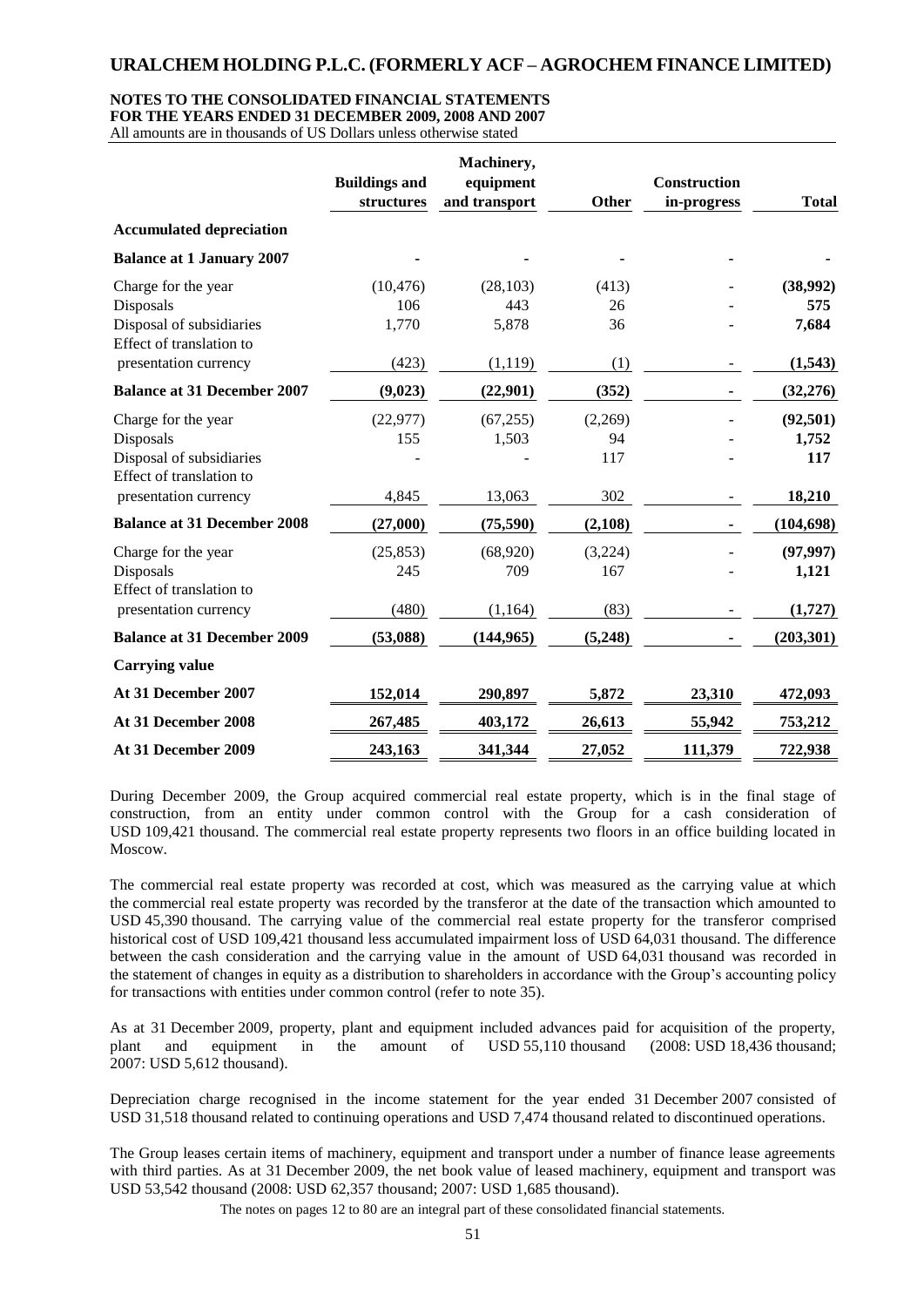#### **NOTES TO THE CONSOLIDATED FINANCIAL STATEMENTS**

**FOR THE YEARS ENDED 31 DECEMBER 2009, 2008 AND 2007**

All amounts are in thousands of US Dollars unless otherwise stated

#### **Assets pledged as collateral**

The carrying values of property, plant and equipment pledged to secure loans and borrowings granted to the Group were as follows (refer to note 28):

|                                    |         | 31 December 2009 31 December 2008 31 December 2007 |         |
|------------------------------------|---------|----------------------------------------------------|---------|
| Machinery, equipment and transport | 183,973 | 111,597                                            | 72.599  |
| Buildings and structures           | 49,723  | 1.117                                              | 76,182  |
| Other                              | 1,563   | 493                                                | 36      |
| <b>Total</b>                       | 235,259 | 113,207                                            | 148,817 |

#### **18. GOODWILL**

| Cost                                                                                                                              | <b>31 December 2009</b> | 31 December 2008    | 31 December 2007  |
|-----------------------------------------------------------------------------------------------------------------------------------|-------------------------|---------------------|-------------------|
| Balance at the beginning of the year                                                                                              | 214,851                 | 113,844             | 26,600            |
| Additional amounts recognised from business<br>combinations occurring during the year<br>Derecognised on disposal of subsidiaries |                         | 147.941             | 85,941<br>(4,340) |
| Effect of translation to presentation currency<br>Balance at the end of the year                                                  | (6,136)<br>208,715      | (46,934)<br>214,851 | 5,643<br>113,844  |
| <b>Accumulated impairment losses</b>                                                                                              |                         |                     |                   |
| Balance at the beginning of the year                                                                                              | (40,240)                |                     |                   |
| Impairment losses recognised in the year<br>Effect of translation to presentation currency                                        | 1,149                   | (40,240)            |                   |
| Balance at the end of the year                                                                                                    | (39,091)                | (40,240)            |                   |
| <b>Carrying amount</b>                                                                                                            |                         |                     |                   |
| At the beginning of the year                                                                                                      | 174,611                 | 113,844             | 26,600            |
| At the end of the year                                                                                                            | 169,624                 | 174,611             | 113,844           |

The sale of the Group's polymers and fluoroplastics business to CI-Chemical Invest Limited was completed on 31 October 2007 (refer to note 16), and goodwill in the amount of USD 4,340 thousand was included in determination of the net result from the disposal of the polymers and fluoroplastics business.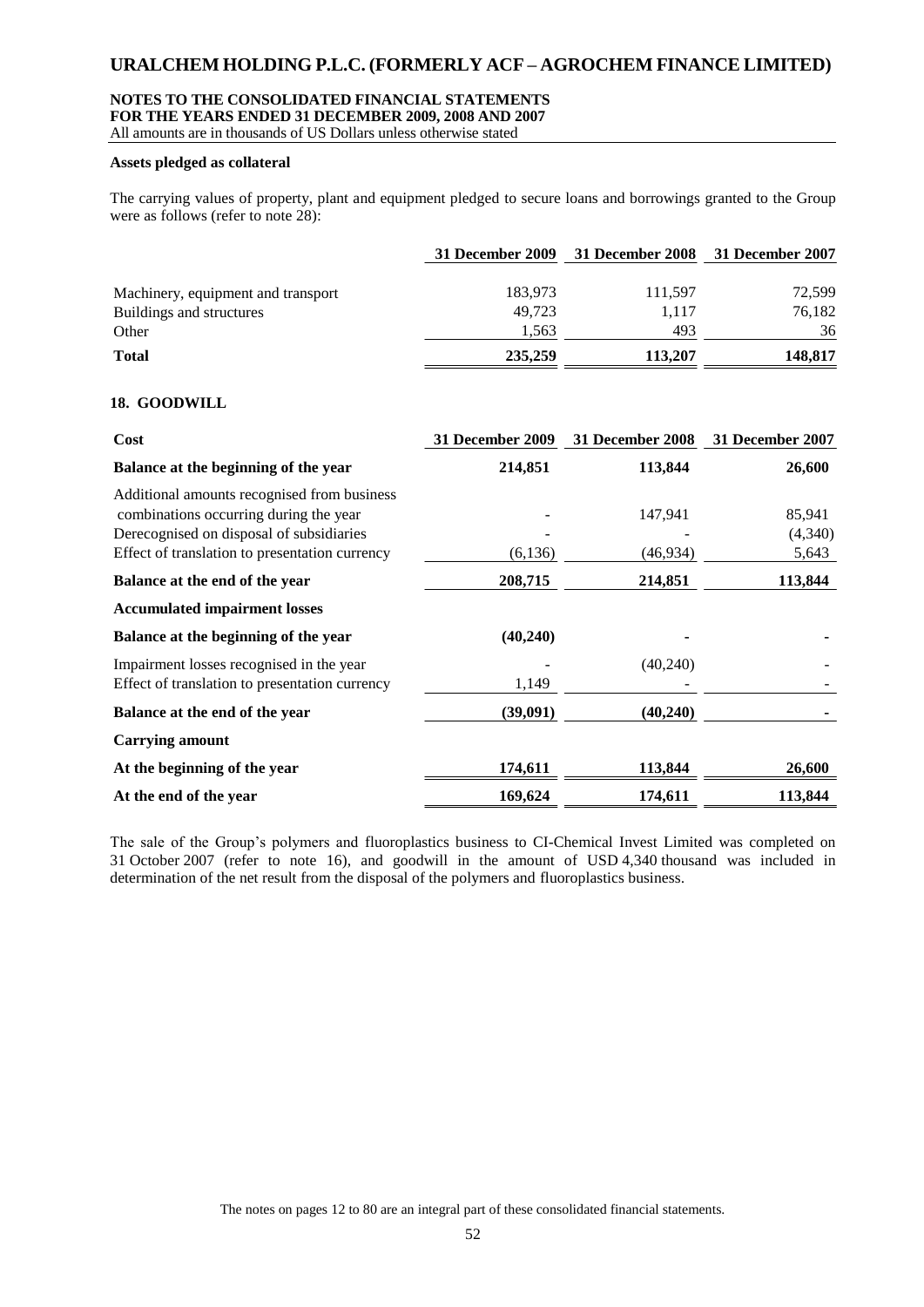#### **NOTES TO THE CONSOLIDATED FINANCIAL STATEMENTS**

**FOR THE YEARS ENDED 31 DECEMBER 2009, 2008 AND 2007**

All amounts are in thousands of US Dollars unless otherwise stated

#### **Allocation of goodwill to cash-generating units**

The carrying amount of goodwill was allocated to the following cash-generating units:

|                              | 31 December 2009 | 31 December 2008 31 December 2007 |         |
|------------------------------|------------------|-----------------------------------|---------|
| <b>Phosphate Fertilisers</b> | 76,775           | 79,033                            |         |
| Nitrogen Fertilisers         | 92.197           | 94.908                            | 113.844 |
| Other                        | 652              | 670                               |         |
| <b>Total</b>                 | 169.624          | 174,611                           | 113,844 |

#### **Annual test for impairment**

For the purpose of impairment testing, the recoverable amount of the relevant cash-generating unit was assessed by reference to value in use. These calculations use pre-tax cash flow projections based on budgets approved by the Group and covering a five-year period. Cash flows beyond the five-year period are extrapolated by using the expected forecasts stated below. The key assumptions used by management for value in use determination are as follows:

|                               |                | 31 December 2009 31 December 2008 31 December 2007 |            |
|-------------------------------|----------------|----------------------------------------------------|------------|
| Gross margin                  | 15.0-20.0%     | 20.0-35.0%                                         | 44.0-59.0% |
| Growth rate                   | 3.0%           | 3.0%                                               | 3.0%       |
| Discount rate                 | 14.7%          | 17.3%                                              | 12.0%      |
| Raw materials price inflation | $3.0 - 18.0\%$ | 2.0-18.0%                                          | 9.0-18.0%  |
| Exchange rate (RUR to 1 USD)  | 32.2           | 36.9                                               | 27.7       |

These assumptions have been used for analysis of each cash-generating unit within the Group's nitrogen and phosphate fertilisers segments.

Management determined budgeted gross margin based on past performance and its expectation of the current market development. The gross margin and raw material price inflation ranges relate to a variety of products produced and raw materials consumed by the cash-generating unit, respectively. The weighted average growth rates used are consistent with the forecast included in industry reports.

During the year ended 31 December 2008, the Group determined that goodwill associated with VMF was impaired by USD 40,240 thousand. The main factor contributing to the impairment of the cash generating unit was a decrease in Russian and international phosphate based fertiliser prices by approximately 60.0% during the fourth quarter of 2008. Goodwill associated with VMF is included in the Phosphate Fertilisers segment in note 6.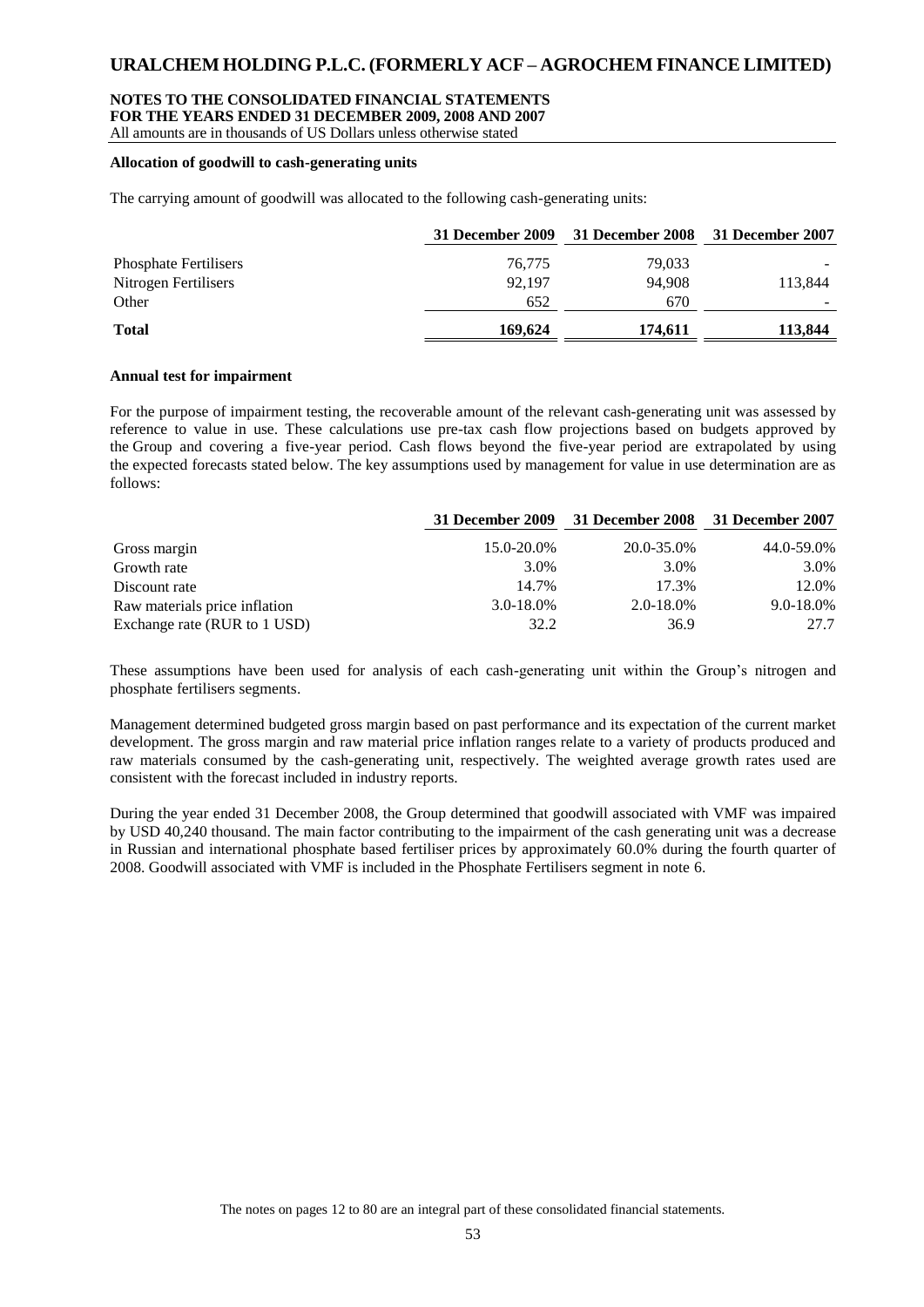# **NOTES TO THE CONSOLIDATED FINANCIAL STATEMENTS**

**FOR THE YEARS ENDED 31 DECEMBER 2009, 2008 AND 2007**

# All amounts are in thousands of US Dollars unless otherwise stated

### **19. INVESTMENTS IN ASSOCIATES**

Details of the Group's associates are as follows:

|                                                          |                                      |                  |                  | Effective ownership, % |
|----------------------------------------------------------|--------------------------------------|------------------|------------------|------------------------|
| <b>Principal activity</b><br>Name of associate           | 31 December 2009                     | 31 December 2008 | 31 December 2007 |                        |
| Perm Mineral<br><b>Fertilisers</b><br><b>NPK Karbon-</b> | Production of mineral<br>fertilisers | 46.5             | 2.2              |                        |
| Shungit                                                  | Mining and processing                | 49.7             | 49.7             |                        |
| ZhDTsekh                                                 | Other services                       | 50.0             | 50.0             | ۰                      |

Movements in the carrying amount of investments in associates were as follows:

|                                                |         | 31 December 2009 31 December 2008 31 December 2007 |  |
|------------------------------------------------|---------|----------------------------------------------------|--|
| Investments in associates – equity method      |         |                                                    |  |
| Balance at beginning of the year               | 15,892  |                                                    |  |
| Acquisitions                                   |         | 18,015                                             |  |
| Impairment                                     | (3,622) |                                                    |  |
| Share of post-acquisition losses               | (1,040) | (131)                                              |  |
| Effect of translation to presentation currency | (504)   | (1,992)                                            |  |
| Balance at the end of the year                 | 10,726  | 15,892                                             |  |
| Investments in associates – at cost            |         |                                                    |  |
| Balance at beginning of the year               |         |                                                    |  |
| Reclassification from AFS                      |         |                                                    |  |
| due to increase in ownership                   | 4.977   |                                                    |  |
| Acquisitions                                   | 19,951  |                                                    |  |
| Effect of translation to presentation currency | (350)   |                                                    |  |
| Balance at end of the year                     | 24,578  |                                                    |  |
| <b>Total</b>                                   | 35,304  | 15,892                                             |  |

#### **Investments in associates – equity method**

During the year ended 31 December 2009, the Group recognised an impairment loss on its investment in NPK Karbon-Shungit in the amount of USD 3,622 thousand (2008: nil). The impairment loss is due to a decrease in NPK Karbon-Shungit's manufacturing output and a decrease in shungit prices during 2009. The amount of the impairment loss was measured as the difference between the carrying amount of the investment and the present value of estimated future cash flows discounted at the rate of 17.3%.

Summarised financial information in respect of the Group's associates accounted for under the equity method:

|                                           | 31 December 2009 | 31 December 2008 31 December 2007 |  |
|-------------------------------------------|------------------|-----------------------------------|--|
| Total assets                              | 28,037           | 39.591                            |  |
| Total liabilities                         | (6,329)          | (7, 344)                          |  |
| <b>Net assets</b>                         | 21,708           | 32,247                            |  |
| Group's share of net assets of associates | 10.726           | 15,892                            |  |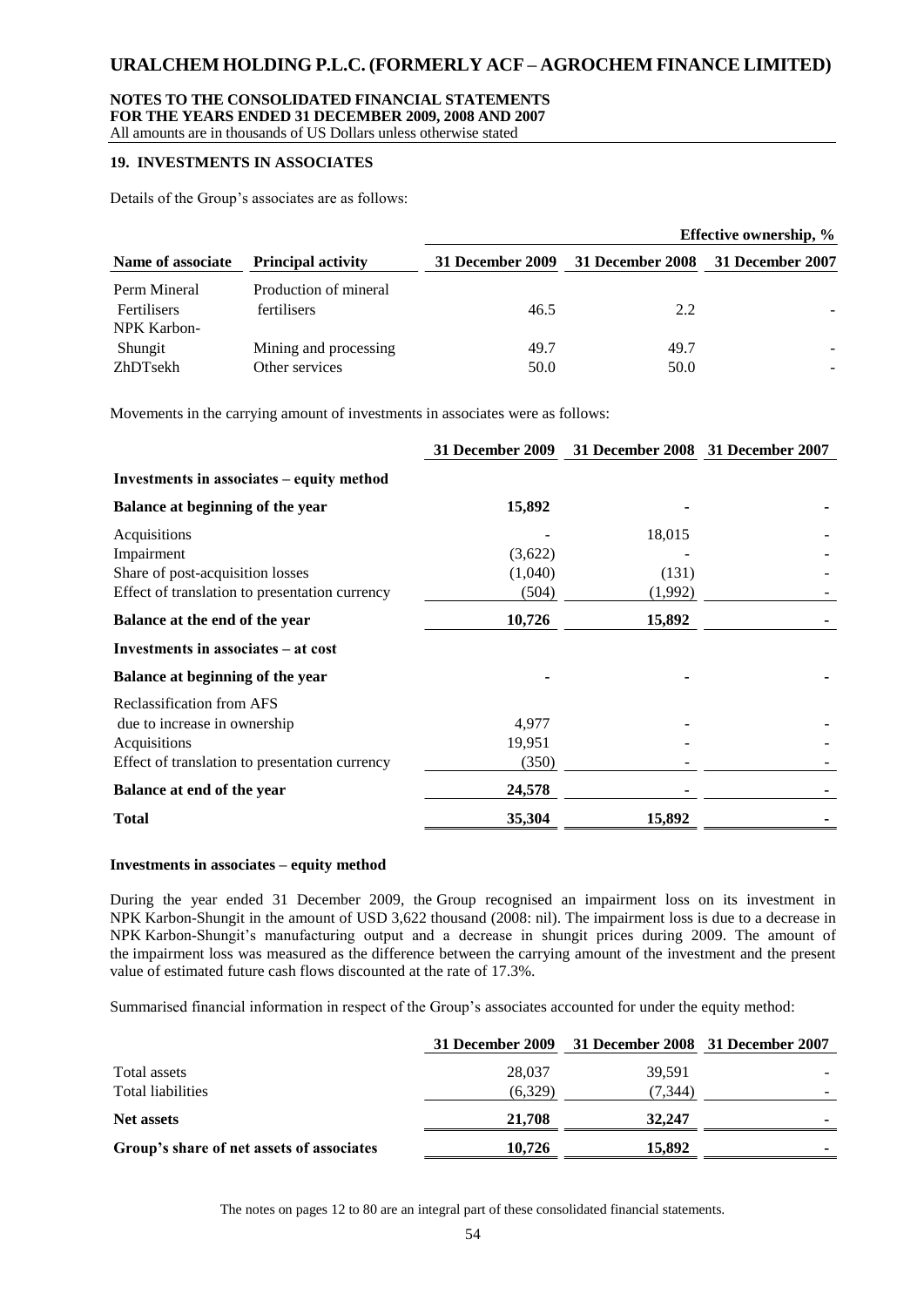#### **NOTES TO THE CONSOLIDATED FINANCIAL STATEMENTS**

**FOR THE YEARS ENDED 31 DECEMBER 2009, 2008 AND 2007**

All amounts are in thousands of US Dollars unless otherwise stated

|                              | <b>Year ended</b><br><b>31 December 2009</b> | Year ended<br>31 December 2008 31 December 2007 | <b>Year ended</b> |
|------------------------------|----------------------------------------------|-------------------------------------------------|-------------------|
| Revenue                      | 2.863                                        | 6,658                                           |                   |
| (Loss)/profit for the period | (2,090)                                      | 429                                             |                   |
| Share of loss of associates  | (1.040)                                      | (131)                                           |                   |

#### **Investments in associates – at cost**

During the year ended 31 December 2008, the Group acquired 2.2% of Open Joint Stock Company Perm Mineral Fertilisers ("PMF"), which was recorded as an available-for-sale investment.

On 30 December 2009, the Group acquired an additional 44.3% interest in PMF from an entity under common control with the Group for a consideration of USD 162,000 thousand, increasing its ownership in PMF to 46.5%. The additional investment was recorded at historic cost, which was measured as the carrying value at which the investment was recorded by the transferor at the date of the transaction which was USD 19,951 thousand. The difference between the consideration and the carrying value was recorded in the statement of changes in equity in accordance with the Group's accounting policy for transactions with entities under common control (refer to note 35).

The Group does not have any information related to the financial position of PMF as at 31 December 2009 and its financial results for the year then ended. Thus, it is impracticable for the Group to account for this investment applying equity method and the Group has continued to account for this investment at cost. As at 31 December 2008, the investment in PMF was classified in these consolidated financial statements as available-for-sale (refer to note 21).

PMF is a Russian-based company engaged in the production of nitrogen based mineral fertilisers, whose main operating facilities are located in the Perm region of the Russian Federation.

#### **20. INVENTORIES**

|                                                                   | <b>31 December 2009</b> | 31 December 2008 | 31 December 2007 |
|-------------------------------------------------------------------|-------------------------|------------------|------------------|
| Inventories expected to be recovered after<br>twelve months       |                         |                  |                  |
| Catalytic agents                                                  | 25,583                  | 26,272           | 32,949           |
| Mercury and other inventories                                     | 4,022                   | 5,116            | 2,842            |
|                                                                   | 29,605                  | 31,388           | 35,791           |
| Inventories expected to be recovered in<br>the next twelve months |                         |                  |                  |
| Raw materials, net of allowance for                               |                         |                  |                  |
| obsolescence                                                      | 48,552                  | 57,505           | 24,304           |
| Finished goods                                                    | 37,456                  | 51,905           | 24,223           |
| Work in-progress                                                  | 10,311                  | 7,059            | 5,073            |
| Goods for resale                                                  | 5,183                   | 1,041            | 237              |
|                                                                   | 101,502                 | 117,510          | 53,837           |
| <b>Total</b>                                                      | 131,107                 | 148,898          | 89,628           |

During the year ended 31 December 2009, the Group recognised a write down of USD 3,965 thousand to reduce the carrying amount of inventories to net realisable value (2008: USD 26,032 thousand; 2007: nil). At 31 December 2009, inventories in the amount of USD 18,784 thousand were stated at net realisable value (2008: USD 37,973 thousand; 2007: nil).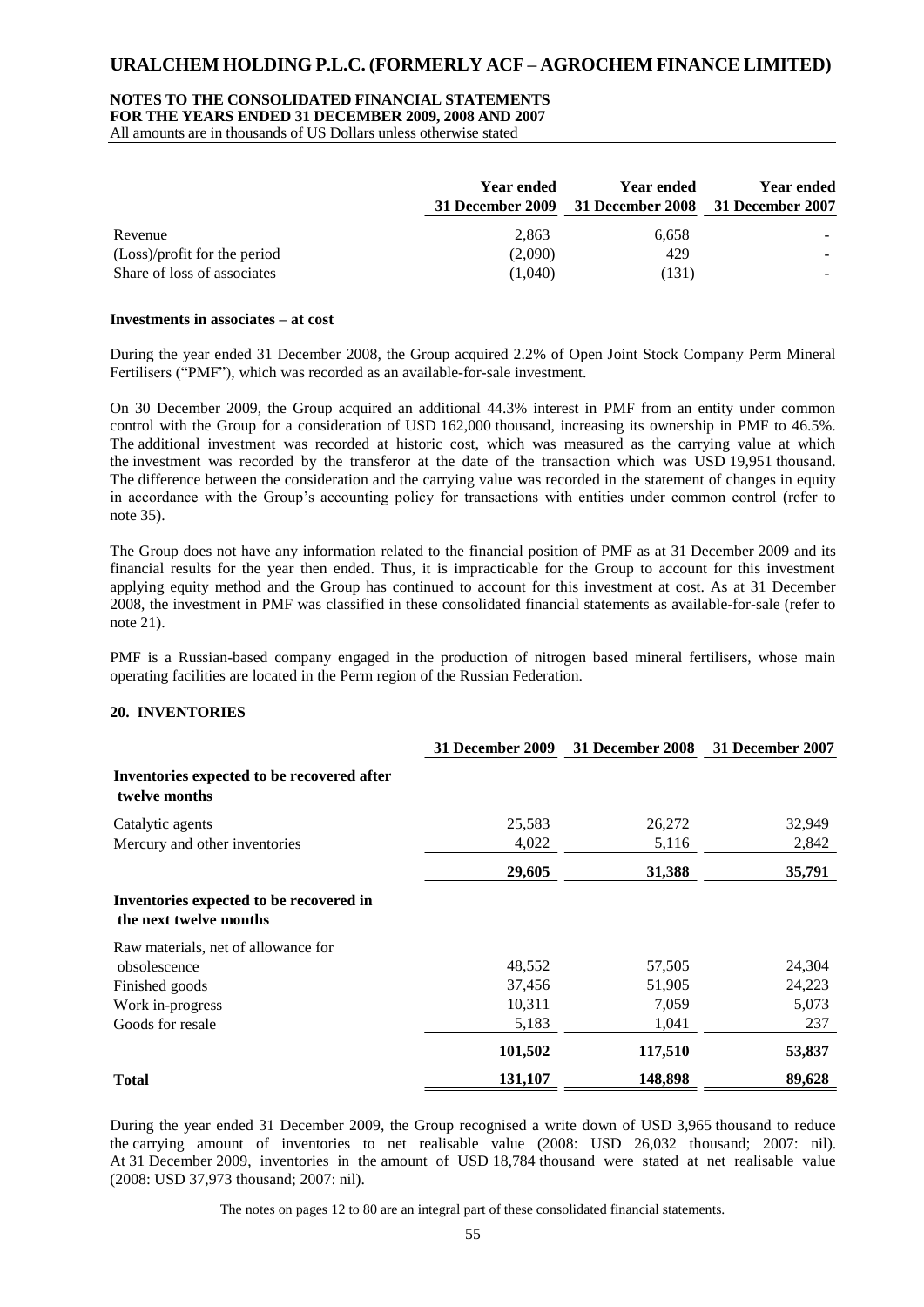#### **NOTES TO THE CONSOLIDATED FINANCIAL STATEMENTS FOR THE YEARS ENDED 31 DECEMBER 2009, 2008 AND 2007** All amounts are in thousands of US Dollars unless otherwise stated

At 31 December 2009, raw materials were presented net of allowance for obsolescence of USD 4,902 thousand (2008: USD 5,415 thousand; 2007: USD 8,155 thousand). During the year ended 31 December 2009, the Group recognised USD 281 thousand (2008: USD 1,828 thousand; 2007: USD 1,498 thousand) and released USD 794 thousand (2008: USD 3,325 thousand; 2007: USD 39 thousand) of allowance for obsolescence of raw materials.

Certain inventories were pledged to secure bank loans and borrowings granted to the Group, as follows:

|                                       |        | 31 December 2009 31 December 2008 31 December 2008 |        |
|---------------------------------------|--------|----------------------------------------------------|--------|
| Carrying value of pledged inventories |        |                                                    |        |
| (refer to note 28)                    | 58.492 | 83.256                                             | 27.583 |

#### **21. AVAILABLE-FOR-SALE INVESTMENTS**

At 31 December 2009, available-for-sale investments represent a 9.7% investment in Open Joint Stock Company Togliattiazot ("Togliattiazot") of USD 177,779 thousand (2008: USD 182,938 thousand; 2007: nil) and other available-for-sale investments of USD 58 thousand (2008: USD 82 thousand; 2007: USD 106 thousand). The available-for-sale investment in Togliattiazot is accounted for at cost as the fair value of the investment cannot be reliably measured.

In December 2008, the Group acquired 2.2% interest in PMF from an entity under common control with the Group for a consideration of USD 5,918 thousand. The investment was recorded at cost which was measured as the carrying value at which the investment was recorded by the transferor at the date of the transaction which amounted to USD 7,632 thousand. The difference between the consideration and the carrying value of USD 1,714 thousand was recorded in the statement of changes in equity in accordance with the Group's accounting policy for transactions with entities under common control.

At 31 December 2008, the available-for-sale investment in PMF of USD 4,977 thousand (2007: nil) was accounted for at cost as the fair value of the investment could not be reliably estimated.

During the year ended 31 December 2008, the Group recognised an impairment loss on its investment in PMF in the amount of USD 2,655 thousand. The impairment loss is due to a decrease in PMF's manufacturing output and a decrease in Russian and international fertiliser prices. The amount of the impairment loss was measured as the difference between the carrying amount of the investment and the present value of estimated future cash flows discounted at a rate of 17.3%.

On 30 December 2009, the Group acquired 44.3% of PMF from an entity under common control. At the date of the transaction, the Group reclassified the 2.2% available-for-sale investment in PMF to investments in associates (refer to note 19).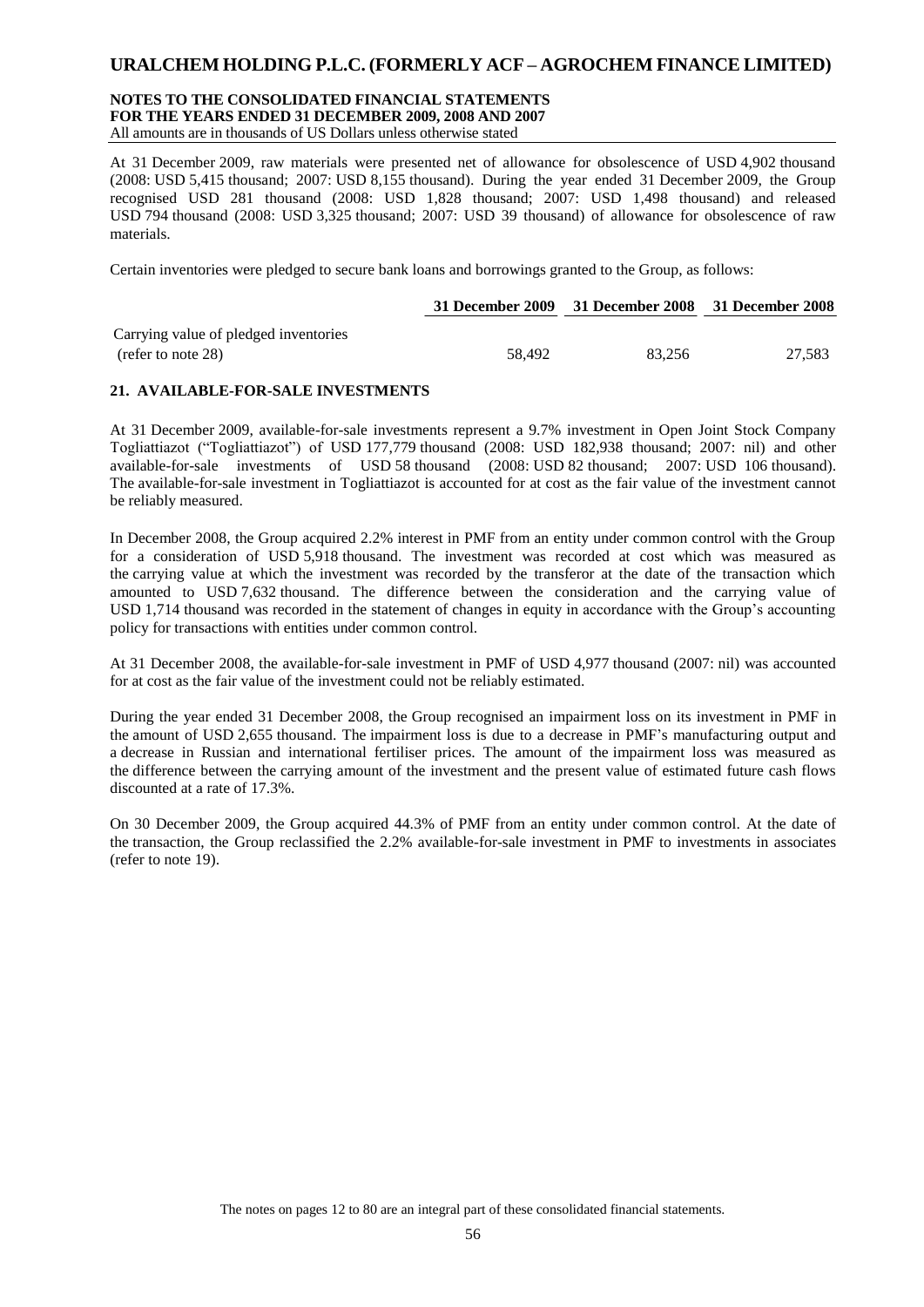### **NOTES TO THE CONSOLIDATED FINANCIAL STATEMENTS**

**FOR THE YEARS ENDED 31 DECEMBER 2009, 2008 AND 2007**

All amounts are in thousands of US Dollars unless otherwise stated

### **22. OTHER FINANCIAL ASSETS**

|                                              | 31 December 2009 |         | 31 December 2008 31 December 2007 |
|----------------------------------------------|------------------|---------|-----------------------------------|
| <b>Non-current</b>                           |                  |         |                                   |
| Loans issued, at amortised cost              | 7,359            | 142,631 |                                   |
| Promissory notes of related parties,         |                  |         |                                   |
| at amortised cost                            |                  |         | 988                               |
| Foreign currency forward contracts, at FVTPL |                  |         | 862                               |
| Other financial assets                       |                  | 255     | 243                               |
|                                              | 7,359            | 142,886 | 2,093                             |
| <b>Current</b>                               |                  |         |                                   |
| Loans issued, at amortised cost              | 35,931           | 41,718  | 26,156                            |
| Promissory notes of related parties,         |                  |         |                                   |
| at amortised cost                            | 351              | 7,086   |                                   |
| Promissory notes, at amortised cost          | 326              | 128     |                                   |
| Foreign currency forward contracts, at FVTPL |                  |         | 1,155                             |
| Other financial assets                       | 365              | 249     | 15                                |
|                                              | 36,973           | 49,181  | 27,326                            |
| <b>Total</b>                                 | 44,332           | 192,067 | 29,419                            |

As at 31 December 2009, interest rates on loans issued varied from 5.0% to 19.5% (2008: from 6.0% to 14.0%; 2007: from 10.4% to 11.5%). The majority of loans issued were unsecured, USD-denominated and receivable from related parties (refer to note 35).

#### **23. TRADE AND OTHER RECEIVABLES**

|                                          | 31 December 2009 | 31 December 2008 | 31 December 2007 |
|------------------------------------------|------------------|------------------|------------------|
| Trade receivables                        | 33,890           | 24,102           | 16,729           |
| Other receivables                        | 9,953            | 9,465            | 3,743            |
|                                          | 43,843           | 33,567           | 20,472           |
| Less: allowance for doubtful receivables | (3,260)          | (3,740)          | (440)            |
| <b>Total</b>                             | 40,583           | 29,827           | 20,032           |

The average credit period for the Group's customers varies from 60 to 90 days. During this period no interest is charged on the outstanding balances. The Group has provided fully for all receivables over 360 days because historical experience is such that receivables that are outstanding beyond 360 days are generally not recoverable. Before accepting a new customer, the Group uses an internal credit system to assess the potential customer's credit quality and defines credit limits separately for each individual customer. Credit limits available to customers are reviewed on an annual basis. As at 31 December 2009, the Group's five largest debtors (individually exceeding more than 4.2% (2008: 2.9%; 2007: 3.0%) of the total current receivables balance) represented 39.9% (2008: 34.8%; 2007: 48.0%) of the outstanding balance of accounts receivable.

Included in the Group's receivables balance at 31 December 2009 are debtors of USD 7,810 thousand (2008: USD 6,492 thousand; 2007: USD 1,291 thousand) which were past due but not impaired. The Group did not hold any collateral over these outstanding balances. The weighted average age of these receivables is 348 days (2008: 176 days; 2007: 155 days).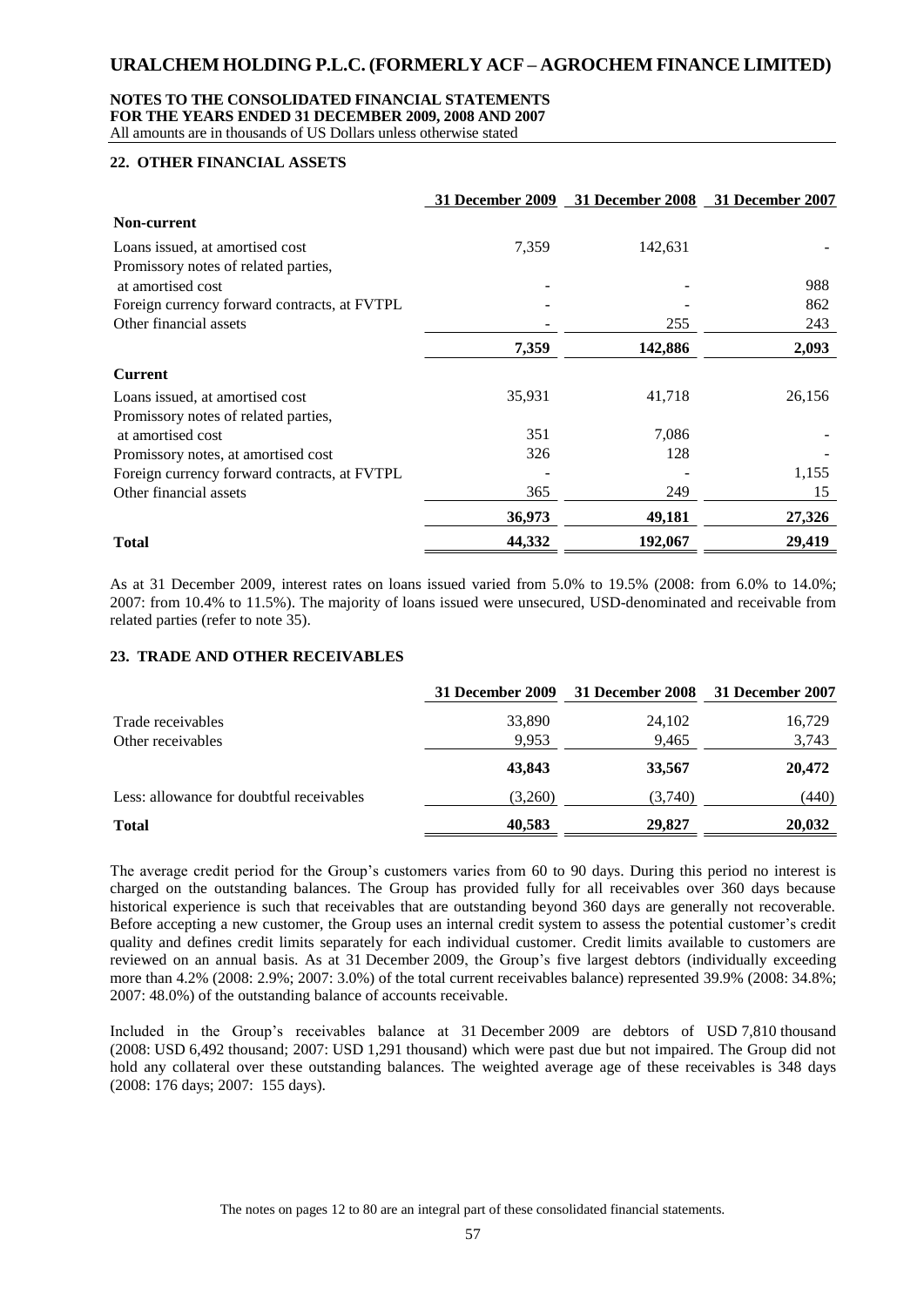#### **NOTES TO THE CONSOLIDATED FINANCIAL STATEMENTS FOR THE YEARS ENDED 31 DECEMBER 2009, 2008 AND 2007**

All amounts are in thousands of US Dollars unless otherwise stated

Movements in the allowance for doubtful receivables were as follows:

|                                                | <b>Year ended</b><br>31 December 2009 | <b>Year ended</b><br>31 December 2008 | <b>Year ended</b><br>31 December 2007 |
|------------------------------------------------|---------------------------------------|---------------------------------------|---------------------------------------|
| Balance at the beginning of the year           | 3,740                                 | 440                                   | 1,156                                 |
| Eliminated on disposal of subsidiaries         |                                       |                                       | (166)                                 |
| Recognised in the income statement             | 1,498                                 | 4.414                                 | 83                                    |
| Amounts written-off                            | (1,862)                               | (824)                                 | (172)                                 |
| Amounts recovered during the year              | (63)                                  | (88)                                  | (518)                                 |
| Effect of translation to presentation currency | (53)                                  | (202)                                 | 57                                    |
| Balance at the end of the year                 | 3,260                                 | 3,740                                 | 440                                   |

#### **24. ADVANCES PAID AND PREPAID EXPENSES**

|                                         | 31 December 2009 | 31 December 2008 31 December 2007 |        |
|-----------------------------------------|------------------|-----------------------------------|--------|
| Advances paid for supply of natural gas | 11,522           | 15.949                            | 24,656 |
| Advances for transportation services    | 3.034            | 16.012                            | 16,678 |
| Other advances and prepaid expenses     | 14.392           | 14.305                            | 13,872 |
| <b>Total</b>                            | 28,948           | 46.266                            | 55,206 |

### **25. OTHER TAXES RECEIVABLE**

|                              |        | 31 December 2009 31 December 2008 31 December 2007 |        |
|------------------------------|--------|----------------------------------------------------|--------|
| Value added tax reimbursable | 94.234 | 105.559                                            | 39,106 |
| Other taxes                  | 1.072  | 9.827                                              | 237    |
| <b>Total</b>                 | 95,306 | 115.386                                            | 39.343 |

#### **26. CASH AND CASH EQUIVALENTS**

|                                             | 31 December 2009 | 31 December 2008 | 31 December 2007 |
|---------------------------------------------|------------------|------------------|------------------|
| Current accounts, including:                |                  |                  |                  |
| USD-denominated                             | 25,886           | 23,284           | 3,491            |
| EUR-denominated                             | 8,660            | 6,886            |                  |
| RUR-denominated                             | 3,378            | 20.473           | 14,968           |
| Bank deposits maturing within three months: |                  |                  |                  |
| RUR-denominated                             | 15,616           | 6,586            |                  |
| USD-denominated                             | 65               | 61,000           | 10,407           |
| Other cash and cash equivalents             | 53               | 72               | 42               |
| <b>Total</b>                                | 53,658           | 118,301          | 28,908           |

At 31 December 2009, interest rates on deposits at HSBC bank, Sberbank and VTB bank varied from 0.5% to 4.8% (2008: 1.0% to 16.5%; 2007: 3.0% to 4.0%).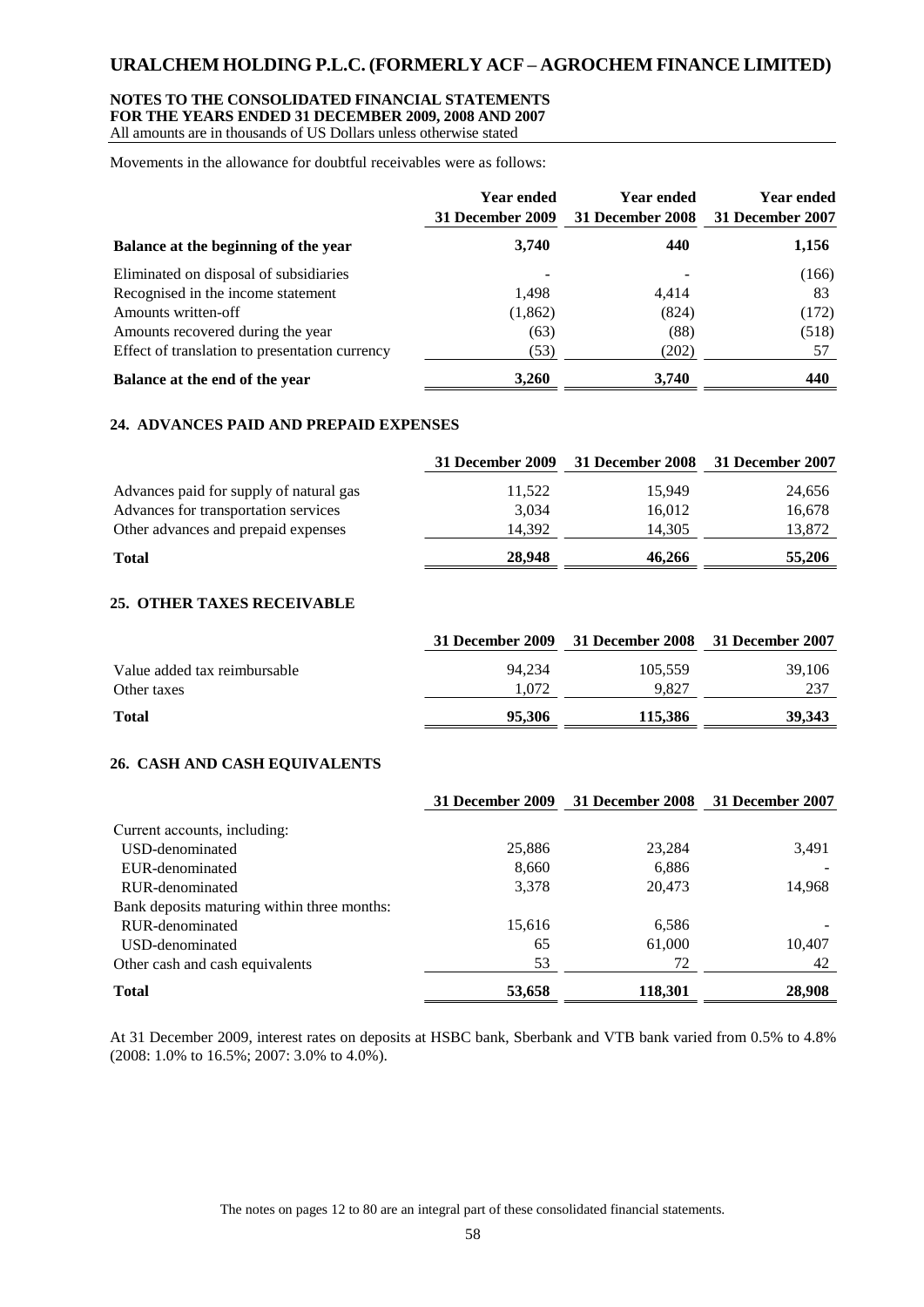#### **NOTES TO THE CONSOLIDATED FINANCIAL STATEMENTS FOR THE YEARS ENDED 31 DECEMBER 2009, 2008 AND 2007**

All amounts are in thousands of US Dollars unless otherwise stated

#### **27. SHARE CAPITAL**

|                                                                                                                                                                                                                |                | <b>Number of authorised</b><br>ordinary shares |                | <b>Number of issued</b><br>ordinary shares |               |
|----------------------------------------------------------------------------------------------------------------------------------------------------------------------------------------------------------------|----------------|------------------------------------------------|----------------|--------------------------------------------|---------------|
|                                                                                                                                                                                                                | <b>Class A</b> | <b>Class B</b>                                 | <b>Class A</b> | <b>Class B</b>                             | Share capital |
| <b>Balance at 1 January 2007</b>                                                                                                                                                                               | 3,000          |                                                | 3,000          |                                            | 7             |
| Issue of ordinary shares on<br>16 October 2007 with par value of<br>CY£ 1 each - to be paid in cash<br>Issue of ordinary shares on<br>16 October 2007 with par value of<br>CY£ 1 each - in exchange for shares | 100            |                                                | 100            |                                            |               |
| in subsidiaries                                                                                                                                                                                                | 7,000          |                                                | 7,000          |                                            | 17            |
| <b>Balance at 31 December 2007</b>                                                                                                                                                                             | 10,100         |                                                | 10,100         |                                            | 24            |
| Issue of ordinary shares on<br>7 July 2008 with par value of<br>EUR 1.71 each at premium of<br>EUR 12.720 each (total premium of<br>USD 200 thousand) - paid in cash                                           | 10             |                                                | 10             |                                            |               |
| <b>Balance at 31 December 2008</b>                                                                                                                                                                             | 10,110         |                                                | 10,110         |                                            | 24            |
| Increase of authorised share capital<br>on 21 October 2009<br>Issue of ordinary shares on<br>16 November 2009 with par value of                                                                                |                | 249,989,890                                    |                |                                            |               |
| EUR 0.00515 each - in exchange for<br>shares in subsidiaries<br>Issue of ordinary shares on<br>17 November 2009 with par value of                                                                              |                |                                                |                | 164,639,890                                | 1,270         |
| EUR 0.00515 each - partly paid<br>in cash<br>Increase of authorised share capital<br>on 20 November 2009                                                                                                       |                | 110,000,000                                    |                | 10,350,000                                 | 80            |
| <b>Balance at 31 December 2009</b>                                                                                                                                                                             | 10,110         | 359,989,890                                    | 10,110         | 174,989,890                                | 1,374         |
|                                                                                                                                                                                                                |                |                                                |                |                                            |               |

Shareholders of Class A and Class B ordinary shares have the same rights, voting powers, preferences and restrictions. Class A ordinary shares have a par value of EUR 1.71 each and Class B ordinary shares have a par value of EUR 0.00515 each. At 1 January 2008, Cyprus changed its national currency to the EUR, at a fixed exchange rate of EUR 1.71 to CY € 1.

At 31 December 2009, share capital in the amount of USD 18 thousand (31 December 2008 and 2007: USD 7 thousand) related to 100 Class A shares and 7,848,751 Class B shares (31 December 2008 and 2007: 3,100 Class A shares) remained unpaid.

On 16 November 2009, the Company issued 164,639,890 class B ordinary shares in exchange for 1.0% of UralChem OJSC's ordinary shares which was owned by an entity under common control with the Group. The change in the Company's ownership in UralChem OJSC has been accounted for retrospectively from the date of incorporation of the Company.

The 7,000 shares issued on 16 October 2007 are accounted for as if they were in issue at 29 December 2006, the date from which the Group accounted for the acquisition of KCCW in these consolidated financial statements (refer to note 5).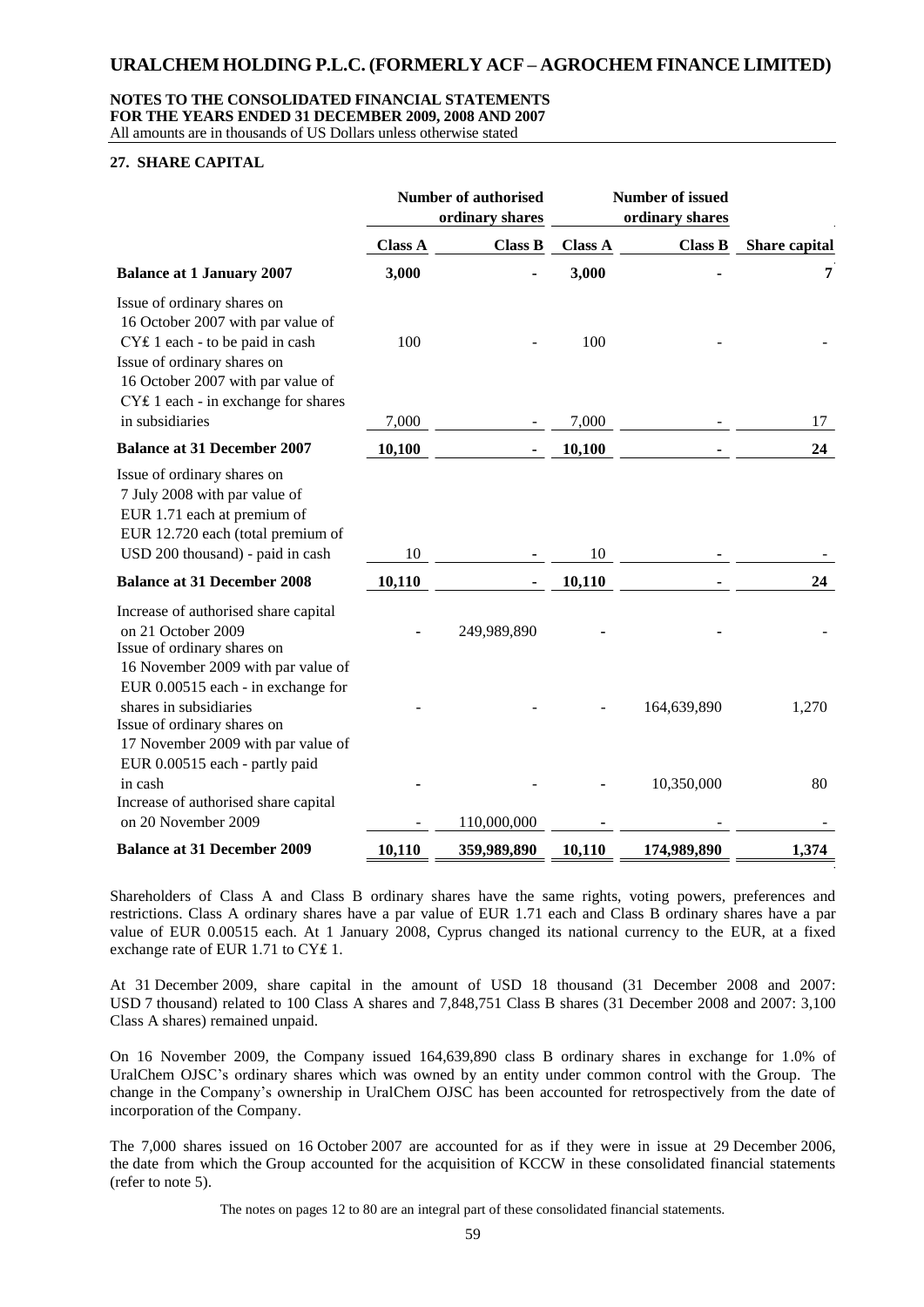#### **NOTES TO THE CONSOLIDATED FINANCIAL STATEMENTS FOR THE YEARS ENDED 31 DECEMBER 2009, 2008 AND 2007**

All amounts are in thousands of US Dollars unless otherwise stated

#### **Retained earnings and dividends**

The statutory financial statements of the Group entities are the basis for the profit distribution and other appropriations.

KCCW, a subsidiary of the Company, declared a dividend of USD 182,348 thousand, which was approved at the annual general shareholder meeting on 31 December 2008, of which USD 5,025 thousand was attributable to minority shareholders.

#### **Earnings/(loss) per share**

Earnings/(loss) per share were calculated by dividing net profit/(loss) attributable to shareholders of the Company for the years ended 31 December 2009, 2008 and 2007 by the weighted average number of ordinary shares in issue during the respective year.

#### **28. LOANS AND BORROWINGS**

|                                                                                             | 31 December 2009 | 31 December 2008 | 31 December 2007 |
|---------------------------------------------------------------------------------------------|------------------|------------------|------------------|
| Loans denominated in USD                                                                    | 1,149,585        | 1,063,657        | 182,622          |
| Loans denominated in RUR                                                                    | 262,955          | 252,230          | 235,381          |
| Loans denominated in EUR                                                                    | 8,165            | 288              | 881              |
| Promissory notes                                                                            | 265              | 275              | 41,858           |
| <b>Total</b>                                                                                | 1,420,970        | 1,316,450        | 460,742          |
| Less: current portion repayable within twelve<br>months and shown under current liabilities | (533,604)        | (470, 329)       | (148, 818)       |
| Long-term portion of loans and borrowings                                                   | 887,366          | 846,121          | 311,924          |

#### **Loans denominated in USD**

Loans denominated in USD were obtained from a variety of lenders. During the year ended 31 December 2008 the Group entered into loan agreements to fund its acquisition of VMF of USD 380,537 thousand, share in PMF of USD 7,426 thousand, an available-for-sale investment in Togliattiazot of USD 225,535 thousand and to fund the increase in ownership of subsidiaries as well as other investing activities of the Group.

In March 2009, the Group reached an agreement with UniCredit Bank to extend the repayment of short-term loans and borrowings in the amount of USD 200,134 thousand to 2010. This modification has been treated as a debt extinguishment and new loans for accounting purposes, and as a result the Group wrote off the remaining unamortised debt issuance costs associated with these loans of USD 294 thousand. In addition, the Group expensed the costs associated with modifying this agreement of USD 6,037 thousand. The total of these costs are included in interest expense in the consolidated income statement. This modification also resulted in an increase in the weighted average annual interest rate on these borrowings from 5.3% to 6.4%.

In November 2009, the Group entered into a REPO agreement with Sberbank. The Group sold 9,452,561 shares of Togliattiazot, which represent 9.7% of the investee's share capital, to the bank for a cash consideration of USD 75,750 thousand payable under a repurchase agreement and agreed to buy the shares back not later than 15 November 2010. The repurchase obligation bears interest at 8.0% per annum. The REPO agreement by substance represents secured debt financing, and it was accounted for accordingly in these consolidated financial statements. As at 31 December 2009, the repurchase obligation with accrued interest amounted to USD 75,914 thousand and was included in current loans and borrowings in the consolidated statement of financial position.

In November 2009, the Group reached an agreement with Sberbank to extend the repayment of the current portion of a long-term loan as of the date of the agreement in the amount of USD 99,933 thousand to 2011, and to extend the repayment of the long-term portion of the same loan in the amount of USD 600,000 thousand from 2011 - 2012 to 2012 - 2013. Related to this refinancing was a decrease in the annual interest rate on this borrowing from 11.5% to 9.0%. The commission for loan restructuring was USD 30,000 thousand and was capitalised as an offset to the principal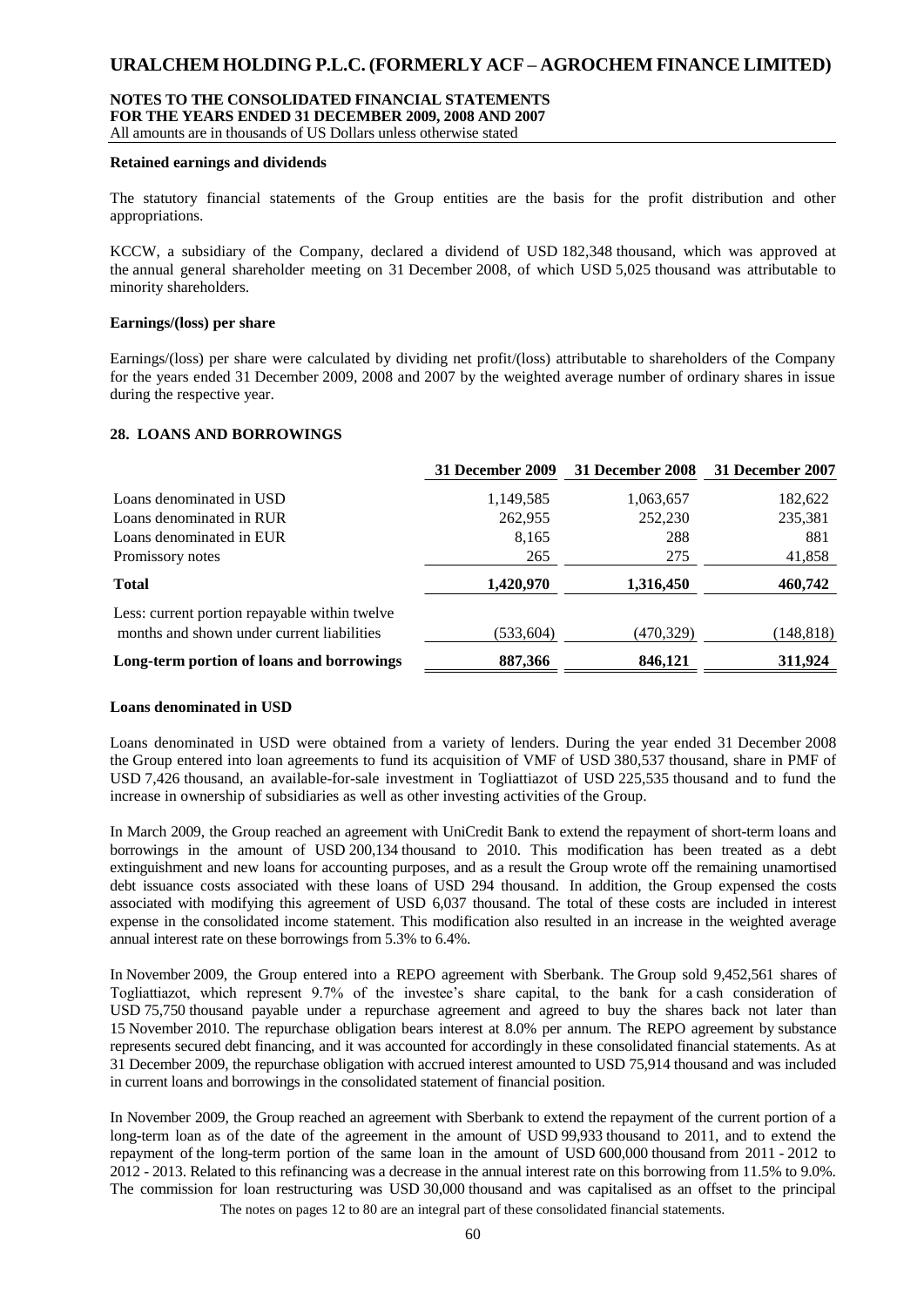#### **NOTES TO THE CONSOLIDATED FINANCIAL STATEMENTS FOR THE YEARS ENDED 31 DECEMBER 2009, 2008 AND 2007** All amounts are in thousands of US Dollars unless otherwise stated

amount of the loan. The agreement includes a new covenant, that requires the proceeds from an Initial Public Offering to be used for repayment of bank loans and borrowings, and also introduces a number of less significant changes to the existing covenants.

The loans denominated in USD had a weighted average annual interest rate of 9.7% during the year ended 31 December 2009 (2008:10.0%; 2007: 10.1%) and included the following borrowings:

- USD 795,354 thousand (2008: USD 714,309 thousand; 2007: USD 117,415 thousand) at fixed rates varying from 7.0% to 11.5% (2008: from 9.4% to 12.0%; 2007: from 8.0% to 12.0%) per annum;
- USD 260,225 thousand (2008: USD 345,680 thousand; 2007: USD 65,207 thousand) at floating rates linked to Libor 1m, Libor 3m and Libor 6m, varying from 5.2% to 9.2% (2008: from 5.6% to 9.4%; 2007: 8.9% to 10.1%);
- USD 18,092 thousand (2008: USD 3,668 thousand, 2007: nil) at the floating BNPP rate (linked to Libor), varying from 2.6% to 2.7% which were secured by trade receivables; and
- USD 75,914 thousand (2008: nil, 2007: nil) at a fixed REPO rate of 8.0%.

The loans denominated in USD are due in the years 2010 to 2013. USD-denominated loans in the amount of USD 1,048,268 thousand (2008: USD 880,029 thousand; 2007: USD 182,537 thousand) are secured by 100% (2008: 14.9%; 2007: nil) of Azot's shares, 62.4% (2008: 87.4%; 2007: 25%+1) of KCCW's shares, 74.8% of VMF's shares (2008: nil; 2007: nil), 100% (2008: 100%; 2007: nil) of KCCW MFP's shares and 44.3% (2008: nil; 2007: nil) of PMF's shares held by the Group and certain fixed assets and inventories (refer to notes 17 and 20).

#### **Loans denominated in RUR**

In March 2009, the Group reached an agreement with Sberbank to extend the repayment of the current portion of a longterm loan as of the date of the agreement in the amount of USD 63,328 thousand to 2010. The Group expensed the costs associated with modifying this agreement of USD 591 thousand which were included in interest expense in the consolidated income statement. Related to this refinancing was an increase in the annual interest rate on this borrowing from 12.0% to 18.0%.

In November 2009, the Group reached an agreement with Sberbank to extend the repayment of the current portion of a long-term loan as of the date of the agreement in the amount of USD 68,443 thousand to 2011, and to extend the repayment of the long term portion of the same loan in the amount of USD 90,514 thousand from 2011 - 2012 to 2012 - 2013. Related to this refinancing was a decrease in the annual interest rate on this borrowing from 18.0% to 16.0%.

Loans denominated in RUR consist of a loan of USD 159,375 thousand (2008: USD 164,123 thousand; 2007: USD 195,458 thousand) that bears interest at a fixed rate of 16.0% (2008: 12.0%; 2007: 10.0%) per annum and is repayable in quarterly instalments starting from 24 March 2011 with the final instalment due on 24 June 2013 and other loans of USD 103,580 thousand (2008: USD 88,107 thousand; 2007: USD 39,923 thousand) that bear interest at fixed rates varying from 14.5% to 16.0% (2008: from 11.3% to 15.5%; 2007: from 7.4% to 11.0%) per annum and are due in 2010 to 2011. The majority of loans are secured by 100% (2008: 77.0%; 2007: 77.7% (of which 45.1% belong to the Group)) of Azot's shares, 62.4% (2008: 87.4%; 2007: 25%+1) of KCCW's shares, 74.8% of VMF's shares (2008: nil; 2007: nil), 100% (2008: 100%; 2007: nil) of KCCW MFP's shares and 44.3% (2008: nil; 2007: nil) of PMF's shares held by the Group and certain fixed assets and inventories (refer to notes 17 and 20).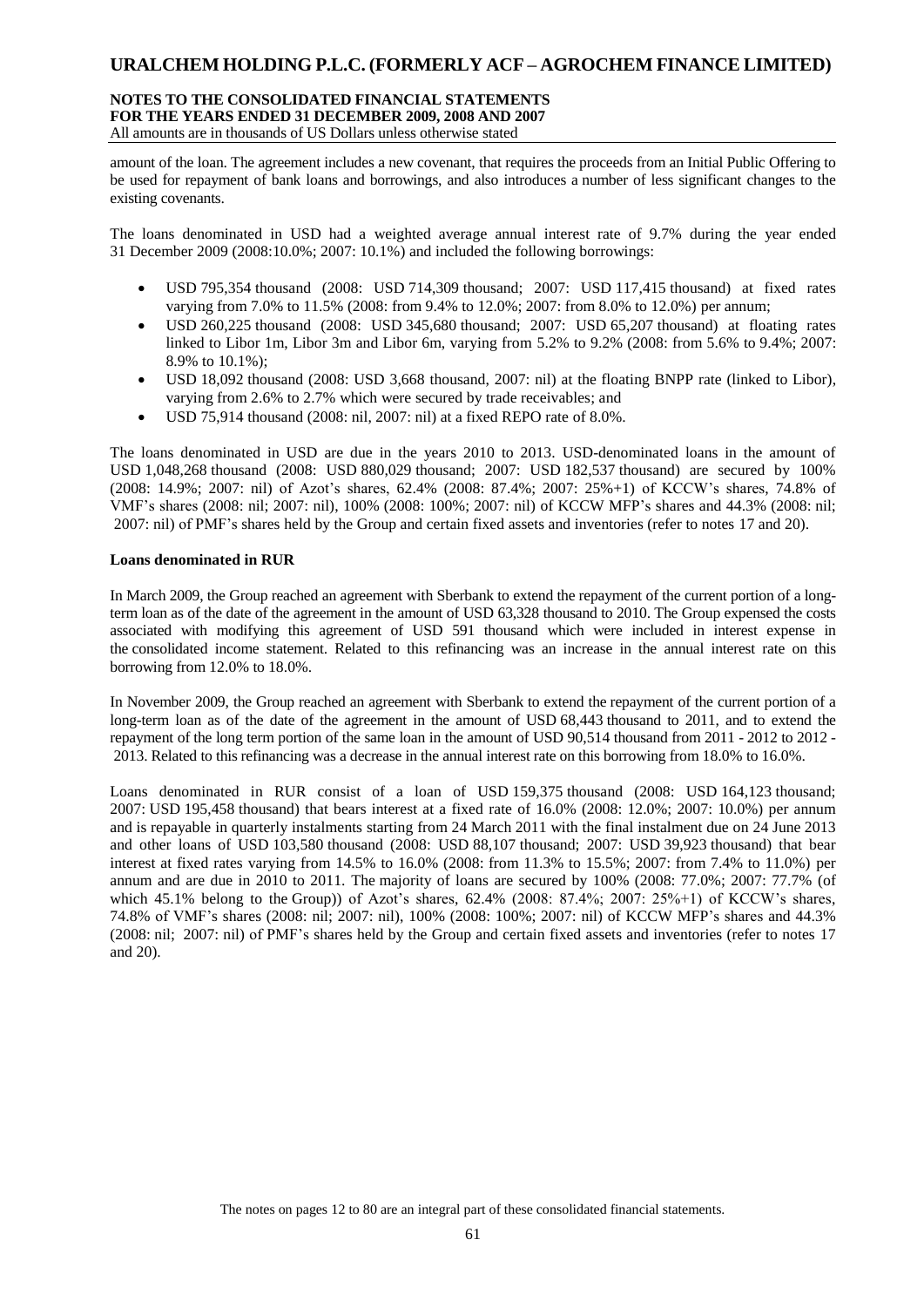### **NOTES TO THE CONSOLIDATED FINANCIAL STATEMENTS**

**FOR THE YEARS ENDED 31 DECEMBER 2009, 2008 AND 2007**

All amounts are in thousands of US Dollars unless otherwise stated

Total loans and borrowings were repayable as follows:

|                                                         | 31 December 2009 | 31 December 2008 | 31 December 2007 |
|---------------------------------------------------------|------------------|------------------|------------------|
| Due within three months                                 | 166,150          | 69,901           | 28,066           |
| Due from three to six months                            | 190.792          | 145,655          | 21,642           |
| Due from six to twelve months                           | 176,662          | 254,773          | 99,110           |
| Total current portion repayable within<br>twelve months | 533,604          | 470,329          | 148,818          |
| Due in the second year                                  | 199,867          | 191,421          | 160,369          |
| Due in the third year                                   | 317,142          | 295,227          | 85,842           |
| Due in the fourth year                                  | 370,357          | 359,473          | 54,038           |
| Due in the fifth year                                   |                  |                  | 11,675           |
| Total long-term portion of loans and                    |                  |                  |                  |
| borrowings                                              | 887,366          | 846,121          | 311,924          |

As at 31 December 2009 the Group's bank loans are subject to restrictive covenants, including but not limited to:

- set-up limits for the total amount of borrowings of certain Group subsidiaries;
- bank approval for any transfer of pledged property;
- set-up limits for the amount of cash collections of certain Group subsidiaries that have to be transferred to the accounts at defined banks;
- proceeds from an Initial Public Offering are required to be used for repayment of bank loans and borrowings; and
- set-up limits for disposal of assets with a carrying value of more than USD 3,306 thousand for two of the Company's subsidiaries, UralChem OJSC and UralChem Management.

All loan agreements have acceleration clauses, allowing the creditors to request early repayment of outstanding amounts in case of non-compliance with these covenants.

The Group breached the covenant stipulated in the loan agreements with one of the banks as at 31 December 2009. The amount of loans outstanding as at 31 December 2009 under these agreements was USD 200,134 thousand and was payable within one year. As of 31 December 2009, the lender waived his right to request accelerated repayment of the loans. The Group's covenant is waived until the next covenant test date, 31 December 2010. Furthermore, the terms of these loans were renegotiated in February 2010 (refer to note 39).

### **29. OBLIGATIONS UNDER FINANCE LEASES**

The Group leases certain items of machinery, equipment and transport under a number of finance lease agreements (refer to note 17). The average lease term is 109 months. For the year ended 31 December 2009 the weighted average effective annual interest rate was 11.7% (2008: 12.0%; 2007: 10.3%). All leases are on a fixed repayment basis and are predominantly denominated in USD; insignificant part of leases is RUR-denominated. In January and July 2009, the Group amended its finance lease agreements with Brunswick Rail Leasing, reducing the minimum daily lease rates which resulted in a reduction of the carrying amount of the finance lease liabilities. The Group recognised interest income in the amount of USD 14,833 thousand (refer to note 13) as a result of the reduction in the finance lease liabilities.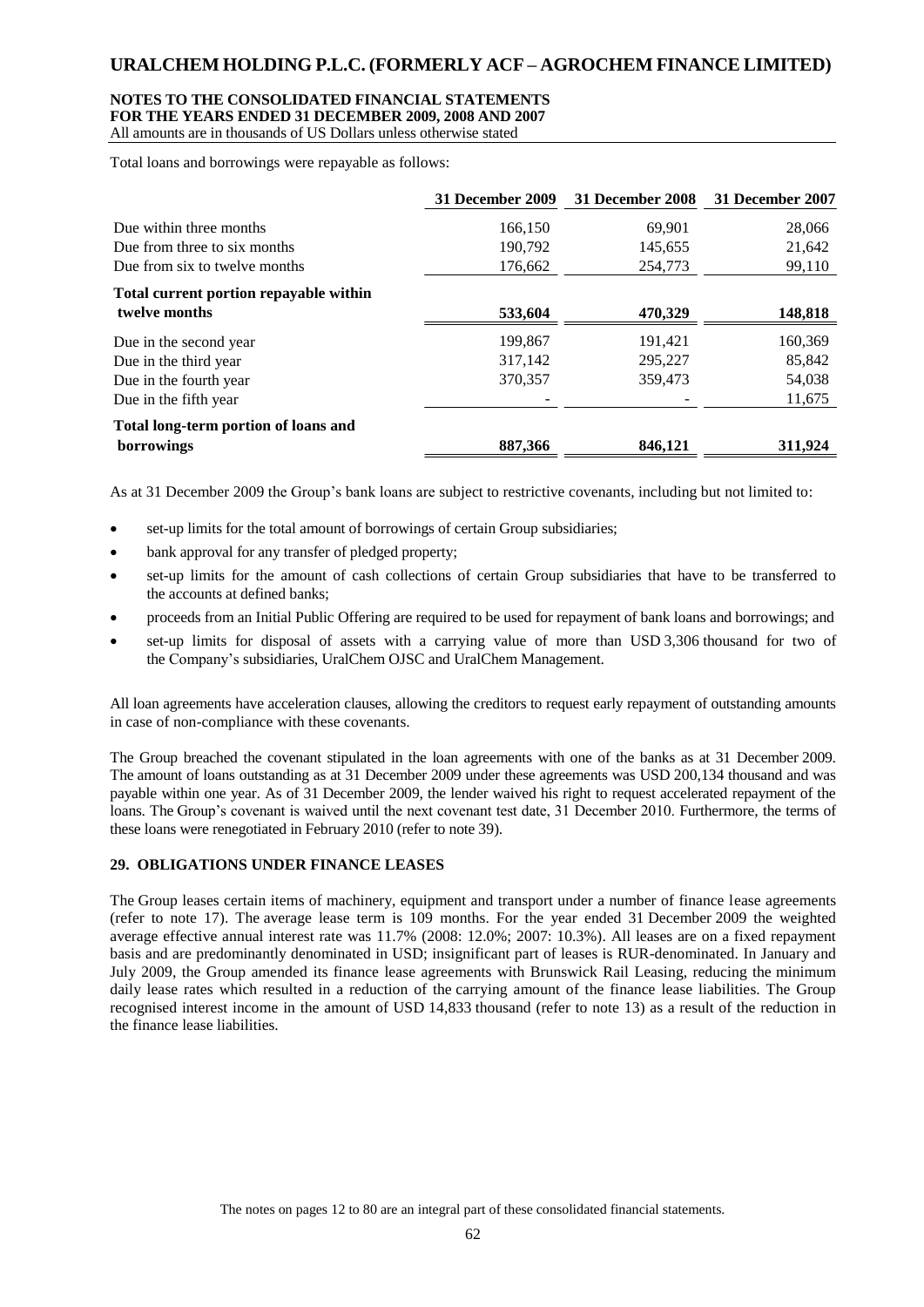#### **NOTES TO THE CONSOLIDATED FINANCIAL STATEMENTS**

**FOR THE YEARS ENDED 31 DECEMBER 2009, 2008 AND 2007**

All amounts are in thousands of US Dollars unless otherwise stated

|                                                                                        | <b>Minimum lease payments</b> |                  |             |                         | <b>Present value of minimum</b><br>lease payments |       |  |
|----------------------------------------------------------------------------------------|-------------------------------|------------------|-------------|-------------------------|---------------------------------------------------|-------|--|
|                                                                                        |                               |                  | 31 December | 31 December             |                                                   |       |  |
|                                                                                        | 2009                          | 2008             | 2007        | 2009                    | 2008                                              | 2007  |  |
| Due within one year                                                                    | 12,264                        | 14,159           | 785         | 11,500                  | 12,152                                            | 713   |  |
| Due from two to five years                                                             | 43,351                        | 58,431           | 339         | 31,451                  | 38,263                                            | 300   |  |
| Due thereafter                                                                         | 25,513                        | 49,058           | 5           | 11,643                  | 25,408                                            |       |  |
|                                                                                        | 81,128                        | 121,648          | 1,129       | 54,594                  | 75,823                                            | 1,013 |  |
| Less: future finance charges                                                           | (26, 534)                     | (45, 825)        | (116)       |                         |                                                   |       |  |
| <b>Present value of lease liabilities</b>                                              | 54,594                        | 75,823           | 1,013       | 54,594                  | 75,823                                            | 1,013 |  |
| Less: amount due for settlement within one<br>year and shown under current liabilities |                               |                  |             | (11,500)                | (12, 152)                                         | (713) |  |
| <b>Total non-current finance lease liabilities</b>                                     |                               |                  |             | 43,094                  | 63,671                                            | 300   |  |
| 30. TRADE AND OTHER PAYABLES                                                           |                               |                  |             |                         |                                                   |       |  |
|                                                                                        |                               | 31 December 2009 |             | <b>31 December 2008</b> | 31 December 2007                                  |       |  |
| Long-term trade and other payables                                                     |                               |                  |             |                         |                                                   |       |  |
| Other accounts payable                                                                 |                               | 17,628           |             |                         |                                                   |       |  |
|                                                                                        |                               | 17,628           |             |                         |                                                   |       |  |
| Short-term trade and other payables                                                    |                               |                  |             |                         |                                                   |       |  |

The average credit period on the purchase of inventories and services in the Russian Federation is 59 days (2008: 19 days; 2007: 30 days).

**Total 86,930 51,248 37,081**

**69,302 51,248 37,081**

Trade accounts payable 14,961 19,512 13,392 Other accounts payable 38,302 9,774 10,203 Provision for unused vacation and the contract of the contract of the contract of the contract of the contract of the contract of the contract of the contract of the contract of the contract of the contract of the contract Unpaid salaries 6,478 6,478 6,478 6,478 6,478 6,478 6,478 6,478 6,478 6,478 6,478 6,478 6,478 6,478 6,478 6,478 6,478 6,478 6,478 6,478 6,478 6,478 6,478 6,478 6,478 6,478 6,478 6,478 6,478 6,478 6,478 6,478 6,478 6,478 6, Payables for property, plant and equipment 3,627 6,814 1,559 Accrued expenses 454 1,927 2,561

Long term other accounts payable represent the amounts payable to the parent company and are repayable in two installments of USD 8,692 thousand due within two years and USD 8,936 due within three years. Short term other accounts payable include the amounts payable to the parent company of USD 30,000 thousand which is due from six to twelve months.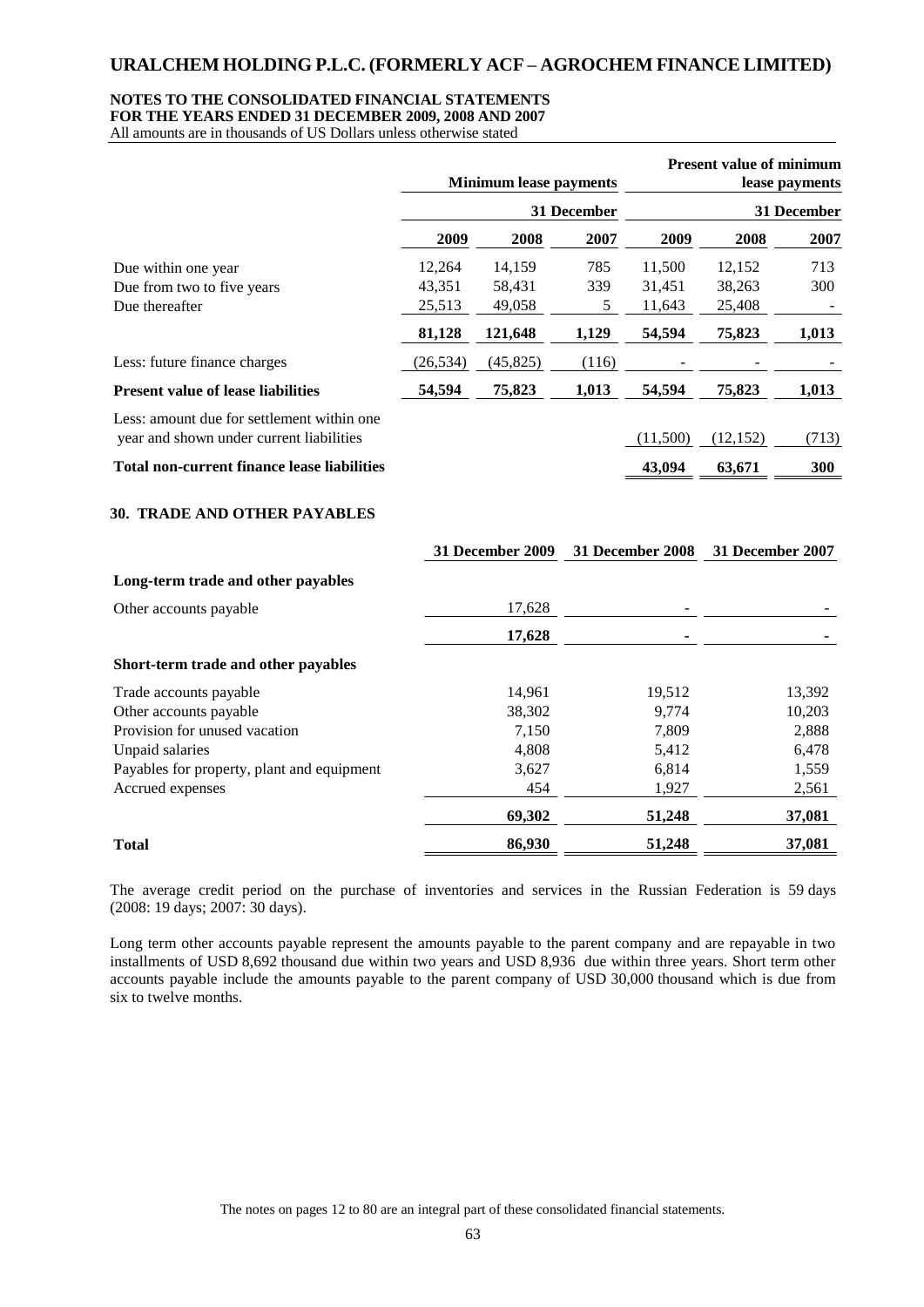#### **NOTES TO THE CONSOLIDATED FINANCIAL STATEMENTS FOR THE YEARS ENDED 31 DECEMBER 2009, 2008 AND 2007**

All amounts are in thousands of US Dollars unless otherwise stated

The table below summarises the maturity profile of the Group's trade accounts payable and payables for property, plant and equipment based on undiscounted contractual payments:

|                               | 31 December 2009 | 31 December 2008 31 December 2007 |        |
|-------------------------------|------------------|-----------------------------------|--------|
| Due within three months       | 16.782           | 12.948                            | 12.934 |
| Due from three to six months  | 67               | 2,248                             |        |
| Due from six to twelve months | 1.739            | 11.130                            | 2,017  |
| <b>Total</b>                  | 18.588           | 26.326                            | 14.951 |

#### **31. RETIREMENT BENEFIT OBLIGATIONS**

#### **Defined contribution plan**

Unified social tax for the year ended 31 December 2009 included contributions to the State Pension Fund in the amount of USD 16,120 thousand (2008: USD 18,936 thousand; 2007: USD 11,607 thousand, of which USD 3,356 thousand related to discontinued operations).

At 31 December 2009, outstanding contributions to the State Pension Fund amounted to USD 806 thousand (2008: USD 961 thousand; 2007: USD 1,140 thousand).

#### **Defined benefit plans**

The Group operates a number of unfunded defined benefit plans for qualifying employees of subsidiaries located in the Russian Federation. The actuarial valuation of the Group's defined benefit obligations as at 31 December 2009, 2008 and 2007 was performed by an independent actuary.

Under these plans a retired employee (or his/her family members) is entitled to the following payments:

- *one-time payment on retirement* varying from USD 16 (2008: USD 17; 2007: USD 20) to six monthly salaries, depending on the seniority of employee;
- *quarterly allowance* varying from USD 7 to USD 12 (2008: from USD 9 to USD 16; 2007: from USD 9 to USD 16) for the rest of his/her life;
- *one-time payment upon death* varying from USD 139 to ten official minimum monthly salaries (as at 31 December 2009 the official minimum monthly salary was USD 144 (2008: USD 147; 2007: USD 98)); and
- other payments stipulated in labour agreements such as anniversary payments, disability compensation, etc.

The principal assumptions used for the purposes of the actuarial valuations were as follows:

|                                         | <b>31 December 2009</b> | 31 December 2008 | 31 December 2007 |
|-----------------------------------------|-------------------------|------------------|------------------|
| Discount rate                           | 9.5%                    | 9.0%             | 6.6%             |
| Expected salary increase                | 9.7%                    | 10.2%            | 9.2%             |
| Expected pension increase               | 5.5%                    | $6.0\%$          | 5.0%             |
| Employee turnover rate                  | 5.0%                    | 5.0%             | 5.0%             |
| Age of retirement                       |                         |                  |                  |
| Male                                    | 53 years                | 53 years         | 53 years         |
| Female                                  | 50 years                | 50 years         | 50 years         |
| Average life expectancy of members from |                         |                  |                  |
| date of retirement                      |                         |                  |                  |
| Male                                    | 20 years                | 20 years         | 20 years         |
| Female                                  | 31 years                | 31 years         | 31 years         |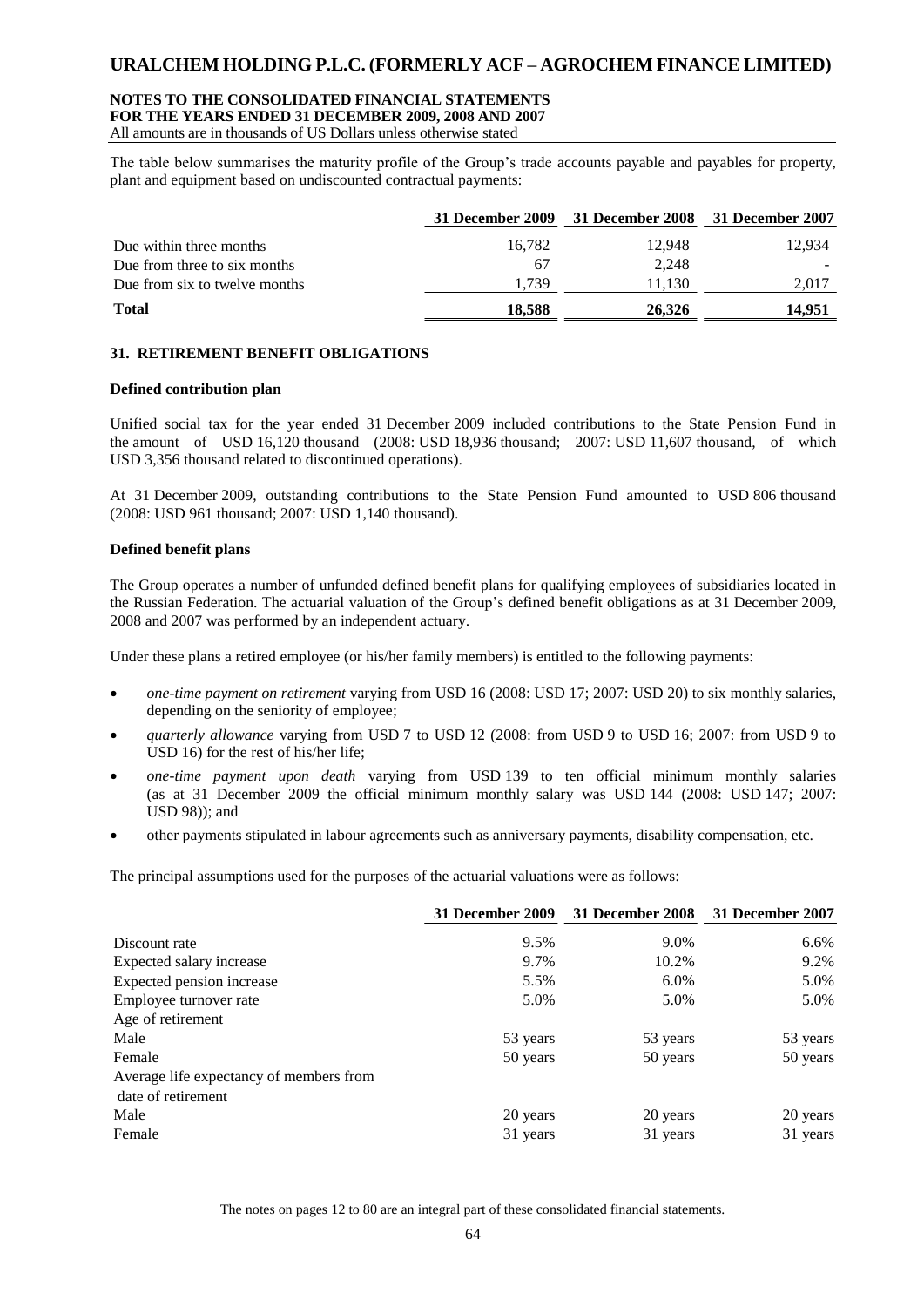#### **NOTES TO THE CONSOLIDATED FINANCIAL STATEMENTS FOR THE YEARS ENDED 31 DECEMBER 2009, 2008 AND 2007**

All amounts are in thousands of US Dollars unless otherwise stated

Amounts recognised in the income statement in respect of these defined benefit plans were as follows:

|                                                                    | <b>Year ended</b><br>31 December 2009 | <b>Year ended</b><br>31 December 2008 | <b>Year ended</b><br>31 December 2007 |
|--------------------------------------------------------------------|---------------------------------------|---------------------------------------|---------------------------------------|
| Actuarial (gain)/loss recognised in the year                       | (1,599)                               | (2,755)                               | 1,628                                 |
| Interest expense                                                   | 716                                   | 767                                   | 276                                   |
| Gain on settlements                                                |                                       | (419)                                 |                                       |
| Current service cost                                               | 247                                   | 312                                   | 129                                   |
| Total pension (income)/costs recognised in<br>the income statement | (636)                                 | (2,095)                               | 2,033                                 |
| Pension (income)/costs included in<br>continuing operations        | (636)                                 | (2,095)                               | 1,287                                 |
| <b>Pension costs included in</b><br>discontinued operations        |                                       |                                       | 746                                   |

Amounts included in the statement of financial position in respect of defined benefit plans were as follows:

|                                           |       | 31 December 2009 31 December 2008 31 December 2007 |       |
|-------------------------------------------|-------|----------------------------------------------------|-------|
| Present value of unfunded defined benefit |       |                                                    |       |
| obligations                               | 7.635 | 8.798                                              | 8.385 |

Movements in the present value of the unfunded defined benefit obligations were as follows:

|                                                | <b>Year ended</b><br>31 December 2009 | <b>Year ended</b><br>31 December 2008 | <b>Year ended</b><br>31 December 2007 |
|------------------------------------------------|---------------------------------------|---------------------------------------|---------------------------------------|
| Balance at the beginning of the year           | 8,798                                 | 8,385                                 | 1,903                                 |
| Actuarial (gain)/loss recognised in the year   | (1,599)                               | (2,755)                               | 1,628                                 |
| Interest expense                               | 716                                   | 767                                   | 276                                   |
| Current service cost                           | 247                                   | 312                                   | 129                                   |
| Benefits paid                                  | (233)                                 | (277)                                 | (93)                                  |
| Liabilities assumed in business combinations   |                                       | 3,845                                 | 5,533                                 |
| Liabilities assumed in other transactions      |                                       | 867                                   |                                       |
| Liabilities eliminated on disposal             |                                       |                                       |                                       |
| of subsidiaries                                |                                       |                                       | (1,426)                               |
| Gain on settlements                            |                                       | (419)                                 |                                       |
| Effect of translation to presentation currency | (294)                                 | (1,927)                               | 435                                   |
| Balance at the end of the year                 | 7,635                                 | 8,798                                 | 8,385                                 |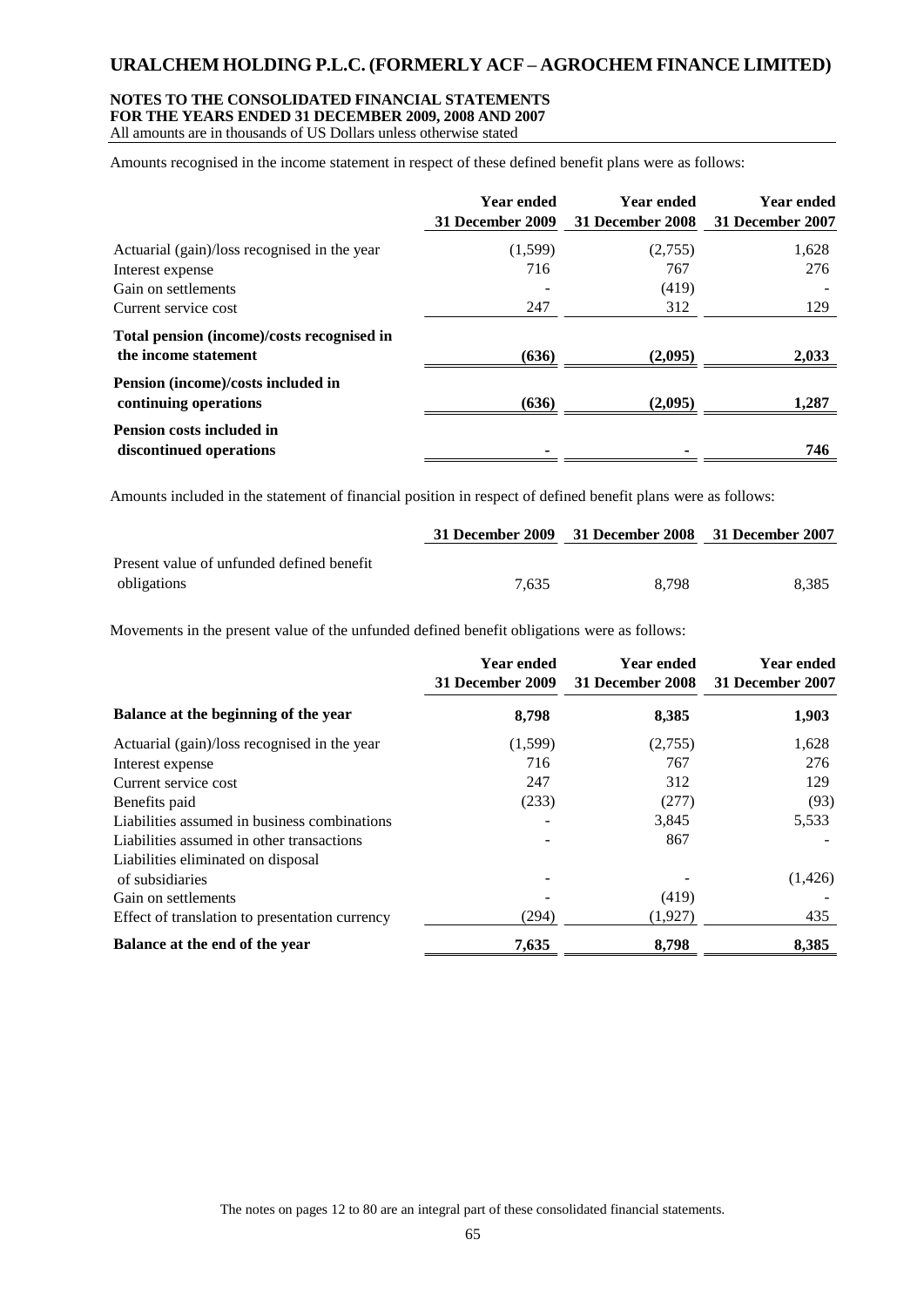#### **NOTES TO THE CONSOLIDATED FINANCIAL STATEMENTS FOR THE YEARS ENDED 31 DECEMBER 2009, 2008 AND 2007**

All amounts are in thousands of US Dollars unless otherwise stated

#### **32. DEFERRED TAXES**

|                                               | 1 January<br>2009 | (Charged)<br>credited to<br>the income<br>statement | <b>Effect of</b><br>translation to<br>presentation<br>currency | 31 December<br>2009 |
|-----------------------------------------------|-------------------|-----------------------------------------------------|----------------------------------------------------------------|---------------------|
| Property, plant and equipment                 | (88,218)          | 12,363                                              | 3,124                                                          | (72, 731)           |
| Inventories                                   | (609)             | (3,644)                                             | (162)                                                          | (4, 415)            |
| Trade and other receivables                   | (105)             | 726                                                 | 39                                                             | 660                 |
| Trade and other payables                      | 385               | (501)                                               | (35)                                                           | (151)               |
| Obligations under finance leases              | 15,040            | (3,551)                                             | (602)                                                          | 10,887              |
| Foreign currency forward and option contracts | 6,820             | (6,316)                                             | (504)                                                          |                     |
| Tax loss carried forward                      | 4.477             | 61,458                                              | 2,876                                                          | 68,811              |
| Provisions for deferred tax assets            | (4,796)           | 1,895                                               | 230                                                            | (2,671)             |
| Other                                         | (552)             | 1,357                                               | 79                                                             | 884                 |
|                                               | (67, 558)         | 63,787                                              | 5,045                                                          | 1,274               |

|                          | 1 January<br>2008 | <b>Acquired</b><br>through<br><b>business</b><br>combina-<br>tions | (Charged)/<br>credited to<br>the income<br>statement | <b>Effect of</b><br>translation to<br>presentation<br>currency | 31 December<br>2008 |
|--------------------------|-------------------|--------------------------------------------------------------------|------------------------------------------------------|----------------------------------------------------------------|---------------------|
| Property, plant and      |                   |                                                                    |                                                      |                                                                |                     |
| equipment                | (58, 578)         | (66, 106)                                                          | 12,890                                               | 23,576                                                         | (88, 218)           |
| Inventories              | (4,490)           | (5,923)                                                            | 9,485                                                | 319                                                            | (609)               |
| Trade and                |                   |                                                                    |                                                      |                                                                |                     |
| other receivables        | (592)             | (505)                                                              | (722)                                                | 1,714                                                          | (105)               |
| Trade and other          |                   |                                                                    |                                                      |                                                                |                     |
| payables                 | 695               |                                                                    | (248)                                                | (62)                                                           | 385                 |
| Obligations under        |                   |                                                                    |                                                      |                                                                |                     |
| finance leases           | 6                 |                                                                    | 18,327                                               | (3,293)                                                        | 15,040              |
| Foreign currency         |                   |                                                                    |                                                      |                                                                |                     |
| forward and option       |                   |                                                                    |                                                      |                                                                |                     |
| contracts                | (419)             |                                                                    | 7,853                                                | (614)                                                          | 6,820               |
| Tax loss carried forward | 4,942             |                                                                    | 2,479                                                | (2,944)                                                        | 4,477               |
| Provisions for           |                   |                                                                    |                                                      |                                                                |                     |
| deferred tax assets      | (6,101)           |                                                                    | 387                                                  | 918                                                            | (4,796)             |
| Other                    | 195               | 1,764                                                              | (2, 335)                                             | (176)                                                          | (552)               |
|                          | (64, 342)         | (70, 770)                                                          | 48,116                                               | 19,438                                                         | (67, 558)           |

Amounts recognised in the income statement for the year ended 31 December 2008 included USD 16,153 thousand related to the effect of the change in the Russian statutory income tax rate (refer to note 15).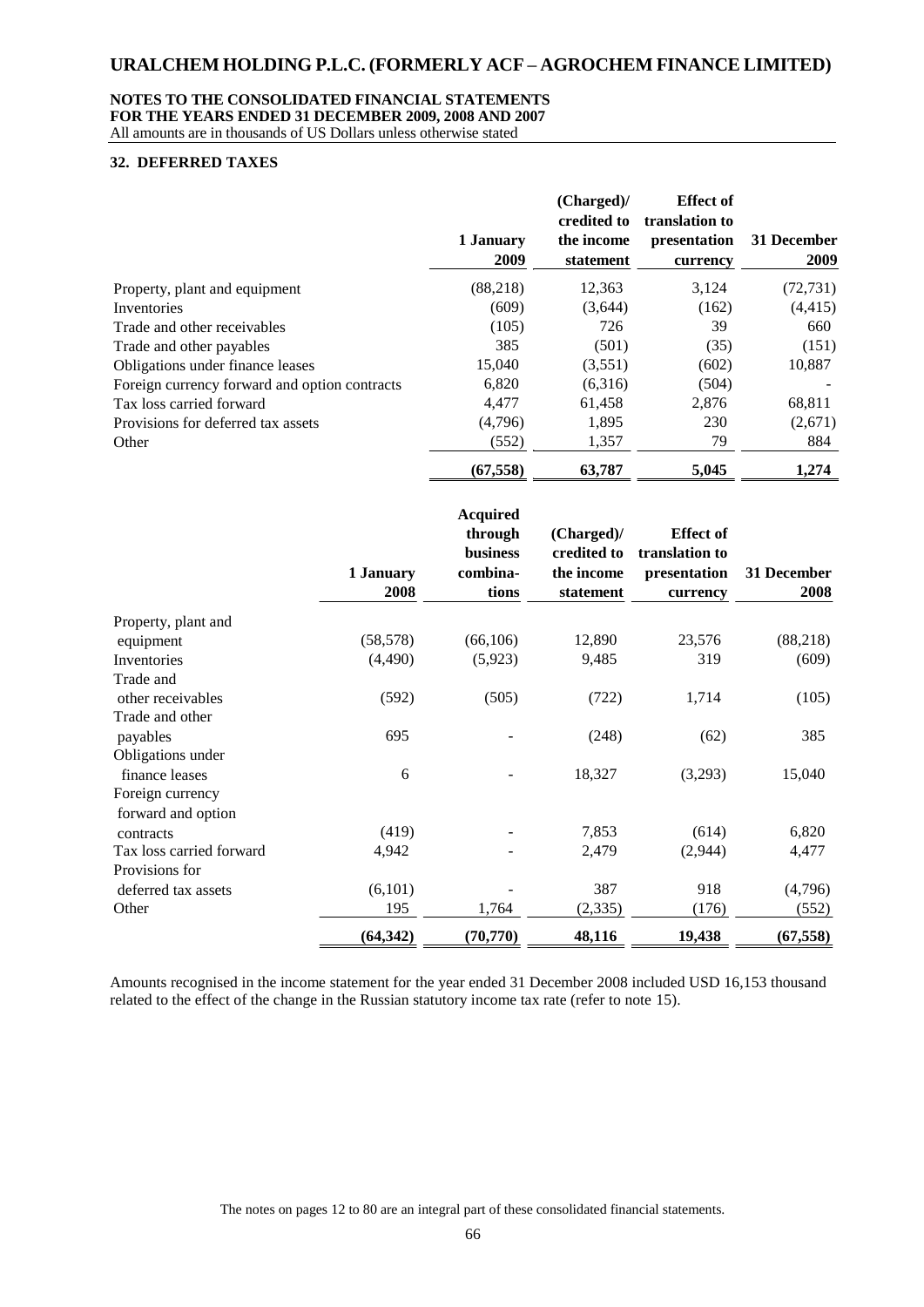#### **NOTES TO THE CONSOLIDATED FINANCIAL STATEMENTS**

**FOR THE YEARS ENDED 31 DECEMBER 2009, 2008 AND 2007**

All amounts are in thousands of US Dollars unless otherwise stated

|                     | 1 January | <b>Acquired</b><br>through<br>business | <b>Eliminated</b><br>on disposal<br>of subsidia- | (Charged)/<br>credited to<br>the income | <b>Effect of</b><br>translation<br>to<br>presentation | 31 December |
|---------------------|-----------|----------------------------------------|--------------------------------------------------|-----------------------------------------|-------------------------------------------------------|-------------|
|                     | 2007      | combinations                           | ries                                             | statement                               | currency                                              | 2007        |
| Property, plant and |           |                                        |                                                  |                                         |                                                       |             |
| equipment           | (28, 216) | (34, 803)                              | 5,243                                            | 1,926                                   | (2,728)                                               | (58, 578)   |
| Inventories         | (5,408)   | (1,656)                                | 1,499                                            | 1,464                                   | (389)                                                 | (4,490)     |
| Trade and other     |           |                                        |                                                  |                                         |                                                       |             |
| receivables         | 267       | 518                                    |                                                  | (1,361)                                 | (16)                                                  | (592)       |
| Trade and other     |           |                                        |                                                  |                                         |                                                       |             |
| payables            | (264)     | (1)                                    |                                                  | 940                                     | 20                                                    | 695         |
| Obligations under   |           |                                        |                                                  |                                         |                                                       |             |
| finance leases      |           |                                        |                                                  | 6                                       |                                                       | 6           |
| Foreign currency    |           |                                        |                                                  |                                         |                                                       |             |
| forward and option  |           |                                        |                                                  |                                         |                                                       |             |
| contracts           |           |                                        |                                                  | (402)                                   | (17)                                                  | (419)       |
| Tax loss            |           |                                        |                                                  |                                         |                                                       |             |
| carried forward     | 3,875     |                                        | (1, 422)                                         | 2,128                                   | 361                                                   | 4,942       |
| Provisions for      |           |                                        |                                                  |                                         |                                                       |             |
| deferred tax assets | (7,003)   |                                        |                                                  | 1,353                                   | (451)                                                 | (6,101)     |
| Other               | 1,359     | 257                                    |                                                  | (1, 468)                                | 47                                                    | 195         |
|                     | (35,390)  | (35, 685)                              | 5,320                                            | 4,586                                   | (3, 173)                                              | (64, 342)   |

Amounts recognised in the income statement for the year ended 31 December 2007 included USD 2,595 thousand related to continuing operations and USD 1,991 thousand related to discontinued operations.

Certain deferred tax assets and liabilities were offset by jurisdiction, where the subsidiaries of the Group have a legally enforceable right to offset related taxes. The deferred tax balances (after offset) recorded in the statement of financial position were as follows:

|                          |          | 31 December 2009 31 December 2008 31 December 2007 |          |
|--------------------------|----------|----------------------------------------------------|----------|
| Deferred tax assets      | 55.153   | 4.838                                              | 1.915    |
| Deferred tax liabilities | (53.879) | (72.396)                                           | (66,257) |
|                          | 1.274    | (67.558)                                           | (64,342) |

Taxable temporary differences in relation to investments in subsidiaries for which deferred tax assets have not been recognised are attributable to the following:

|                      |         | 31 December 2009 31 December 2008 31 December 2007 |         |
|----------------------|---------|----------------------------------------------------|---------|
| Russian subsidiaries | 676.394 | 395,920                                            | 183.357 |
| Other subsidiaries   | (9.584) | (824)                                              | l.036   |
|                      | 666,810 | 395,096                                            | 184,393 |

At 31 December 2009, the Group had unused tax losses of USD 68,811 thousand (2008: USD 4,477 thousand; 2007: USD 4,942 thousand) available for offset against future profits. During the year ended 31 December 2008, the Group did not recognise deferred tax assets for unused tax losses of USD 41,240 thousand (2007: nil). During the year ended 31 December 2009, the Group recognised deferred tax assets for previously unrecognised tax losses based on changes in its estimates of whether the Group will be able to utilise such losses to offset future profits or that it has tax planning strategies that will allow it to utilise the losses. The majority of tax losses will expire in 2018 and 2019.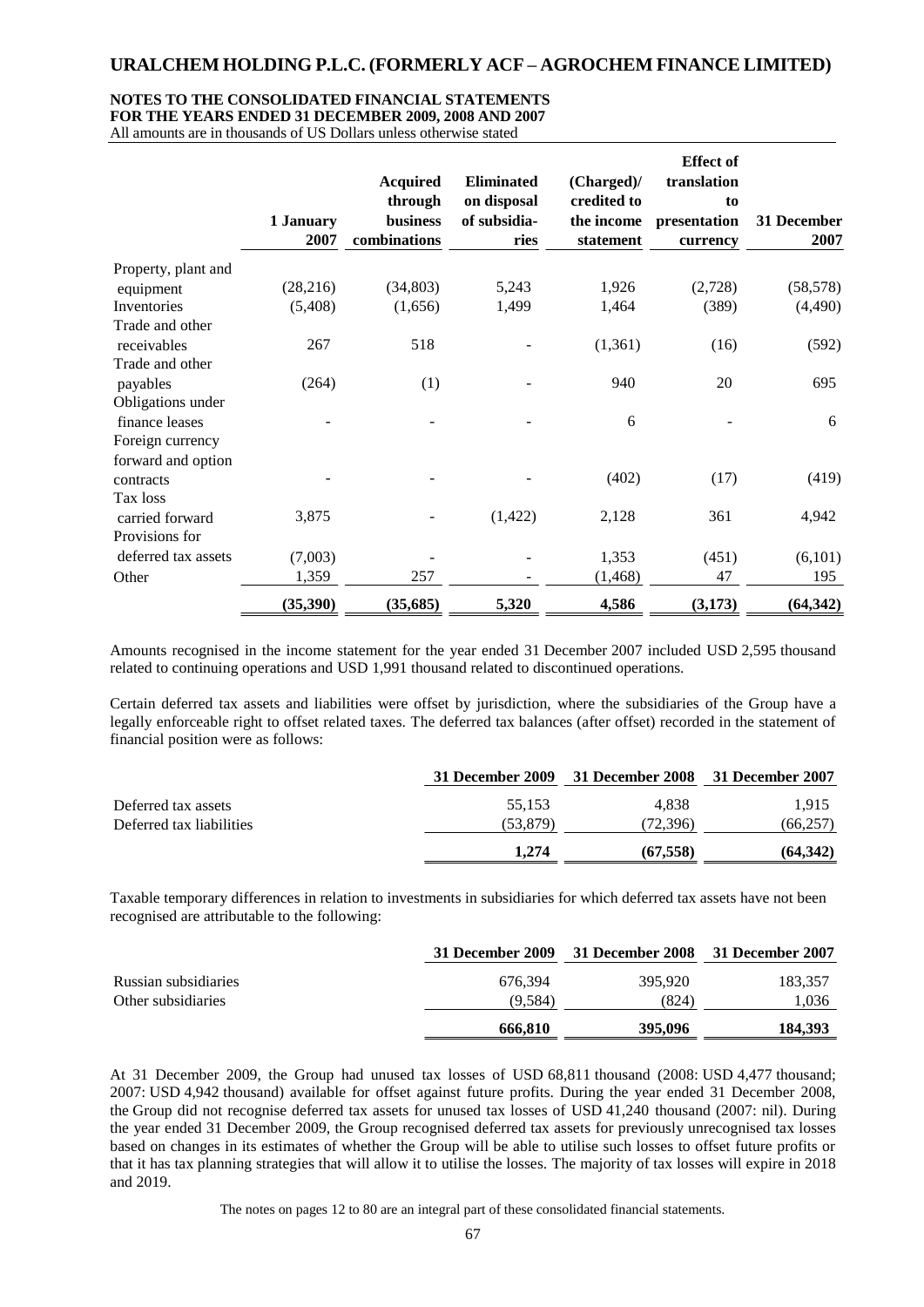#### **NOTES TO THE CONSOLIDATED FINANCIAL STATEMENTS FOR THE YEARS ENDED 31 DECEMBER 2009, 2008 AND 2007** All amounts are in thousands of US Dollars unless otherwise stated

#### **33. DERIVATIVE FINANCIAL OBLIGATIONS**

|                                                                                              | 31 December 2009 31 December 2008 | 31 December 2007 |
|----------------------------------------------------------------------------------------------|-----------------------------------|------------------|
| Foreign currency forward contracts, at FVTPL<br>Foreign currency collar contracts, at FVTPL, | 21.572                            |                  |
| including:                                                                                   |                                   |                  |
| call options sold<br>put options bought                                                      | 19.588                            |                  |
| <b>Total</b>                                                                                 | 41,157                            |                  |

During the year ended 31 December 2008 and 2007, the Group entered into foreign currency forward and option contracts to hedge risks arising from exchange rate fluctuations from its export sales pertaining to US Dollar cash receipts (refer to note 38), all of which expired during the year ended 31 December 2009.

#### **34. OTHER TAXES PAYABLE**

|                    | 31 December 2009 | <b>31 December 2008</b> | 31 December 2007 |
|--------------------|------------------|-------------------------|------------------|
| Value added tax    | 1.925            | 4,195                   | 1,984            |
| Property tax       | 1,088            | 1,445                   | 911              |
| Unified social tax | 948              | 1.214                   | 1,481            |
| Other taxes        | 2,679            | 2,074                   | 1,681            |
| <b>Total</b>       | 6,640            | 8.928                   | 6,057            |

### **35. RELATED PARTIES TRANSACTIONS AND OUTSTANDING BALANCES**

Related parties include shareholders, entities under common ownership and control with the Group and members of key management personnel. The Group enters into transactions with related parties in the ordinary course of business for the purchase and sale of goods and services and in relation to the provision of financing arrangements to and from its parent entity or entities under common ownership.

The Group had the following outstanding balances with related parties:

|                                                               | <b>31 December 2009</b> | <b>31 December 2008</b> | 31 December 2007 |
|---------------------------------------------------------------|-------------------------|-------------------------|------------------|
| <b>Parent company</b>                                         |                         |                         |                  |
| Loans issued, at amortised cost                               | 35,116                  | 174,307                 | 20,286           |
| Loans and borrowings                                          | (1,087)                 | (3,109)                 |                  |
| Other payables                                                | (47, 628)               |                         |                  |
| Entities under common ownership and control<br>with the Group |                         |                         |                  |
| Trade and other receivables                                   | 4,277                   | 4,571                   | 11,864           |
| Deferred sales proceeds on                                    |                         |                         |                  |
| disposal of subsidiaries                                      |                         |                         | 56,533           |
| Loans issued, at amortised cost                               | 1,781                   | 6,769                   | 6,327            |
| Promissory notes of related parties,                          |                         |                         |                  |
| at amortised cost                                             | 351                     | 7,086                   | 988              |
| Other financial assets                                        |                         | 63                      |                  |
| Loans and borrowings                                          |                         |                         | (41, 544)        |
| Trade and other payables                                      | (2,816)                 | (3,118)                 | (9,824)          |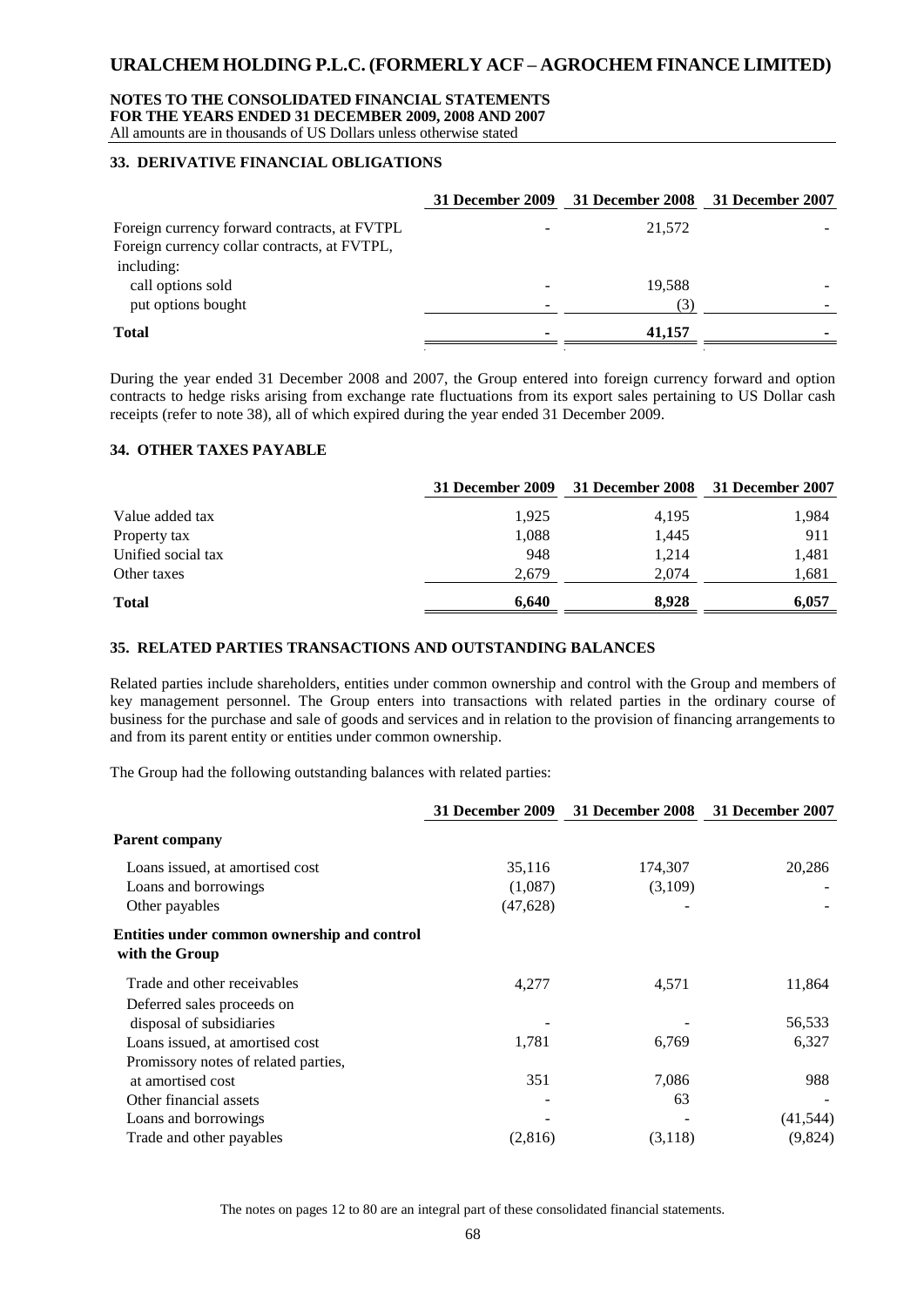### **NOTES TO THE CONSOLIDATED FINANCIAL STATEMENTS FOR THE YEARS ENDED 31 DECEMBER 2009, 2008 AND 2007**

All amounts are in thousands of US Dollars unless otherwise stated

The Group entered into the following transactions with related parties:

|                                                               | <b>Year ended</b><br>31 December 2009 | <b>Year ended</b><br>31 December 2008 | <b>Year ended</b><br>31 December 2007 |
|---------------------------------------------------------------|---------------------------------------|---------------------------------------|---------------------------------------|
| <b>Parent company</b>                                         |                                       |                                       |                                       |
| Loans issued                                                  | (112, 878)                            | (187,270)                             | (19,400)                              |
| Settlement of loans issued                                    | 156,223                               | 40,732                                |                                       |
| Interest income                                               | 19,576                                | 9,771                                 |                                       |
| Other (expense)/income                                        | (41)                                  | 315                                   |                                       |
| Entities under common ownership and control<br>with the Group |                                       |                                       |                                       |
| Sales of goods and services                                   | 31,932                                | 55,587                                | 77,589                                |
| Purchases of goods and services                               | (12,511)                              | (21, 392)                             | (28, 462)                             |
| Loans issued                                                  | (5,832)                               | (16, 383)                             | (8,597)                               |
| Proceeds from repayment of loans issued                       | 7,020                                 | 14,540                                | 3,284                                 |
| Interest income                                               | 235                                   | 377                                   | 11                                    |
| Interest expense                                              | (18)                                  | (591)                                 | (4,008)                               |
| Other income                                                  | 3,246                                 | 5,489                                 |                                       |

Included in the Group's receivables balance at 31 December 2009 are amounts receivable from related parties of USD 2,472 thousand which were past due but not impaired (2008: USD 2,856 thousand; 2007: nil).

#### **Transactions with related parties**

#### *Sale and purchases of goods*

Sales of goods to related parties were made on terms similar to those that were used in transactions with third parties, including average discounts of 3.0% to 5.0% applicable to the Group's largest customers. Sales of services, which mainly consisted of sales of electricity and heat energy, were made at prices established by the Federal Utility Committee, a government regulator responsible for establishing and monitoring the prices on the utility market in the Russian Federation.

Purchases from related parties which primarily included purchases of inventories for production of nitrogen fertilisers and re-charges of transport bills from Open Joint Stock Company Russian Railways and other independent carriers were made at market prices plus an insignificant premium of 1.0% to 2.0% as reimbursement for operating expenses of those entities.

#### *Loans issued to related parties*

The loans issued to related parties are primarily loans issued to the parent company of the Group for financing of its investing activities.

As at 31 December 2009, loans issued to related parties included an amount of USD 35,116 thousand denominated in USD (2008: USD 177,604 thousand; 2007: USD 21,043 thousand). These loans bear interest at a fixed rate of 12.0% (2008: varying from 6.0% to 12.0%; 2007: varying from 10.0% to 11.0%). As at 31 December 2009, loans issued to related parties included an amount of USD 1,781 thousand denominated in RUR (2008: USD 3,472 thousand; 2007: USD 5,570 thousand). These loans bear interest at a fixed rate of 11.0% (2008: varying from 6.0% to 12.0%; 2007: varying from 10.0% to 11.0%).

#### *Settlement of loans to related parties*

During the year ended 31 December 2009, the Group entered into an agreement with its parent company to settle amounts due to the Group through a series of transactions. This agreement included transfers of commercial real estate property and a 44.3% investment in PMF to the Group. The total value assigned to these assets in settling the loans was USD 271,421 thousand, which comprised of USD 109,421 thousand related to the commercial real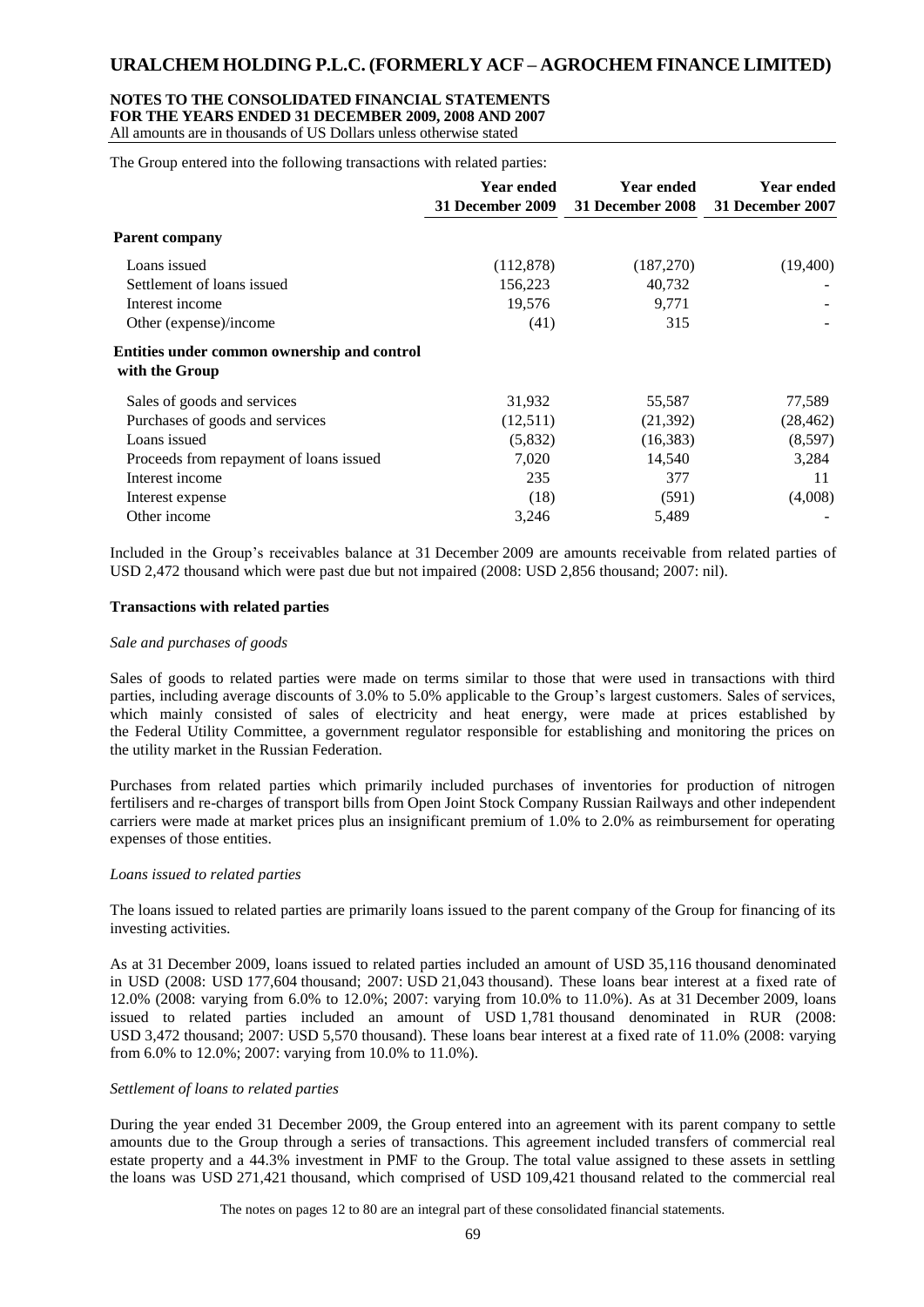#### **NOTES TO THE CONSOLIDATED FINANCIAL STATEMENTS FOR THE YEARS ENDED 31 DECEMBER 2009, 2008 AND 2007** All amounts are in thousands of US Dollars unless otherwise stated

estate property which was based on the original price paid by the parent company of the Group when the commercial real estate property was acquired and USD 162,000 thousand related to PMF which was the parent company's estimate of fair value.

These assets have been recorded based on the historical carrying value in accordance with the Group's accounting policy for transactions with entities under common control. The difference between the carrying value of the above assets and the amount settled by the Group was treated as a distribution to shareholders and was recorded in the statement of changes in equity as a decrease in retained earnings in the amount of USD 206,080 thousand. The net effect of the above transactions is accounts payable to the parent company of the Group of USD 47,628 thousand. This amount has been recorded in trade and other payables (refer to note 30).

#### **Compensation of key management personnel**

The compensation of key management personnel of the Group for the year ended 31 December 2009 comprised salaries, cash bonuses and share based payments in the amount of USD 4,506 thousand (2008: USD 51,638 thousand; 2007: USD 5,168 thousand), including unified social tax in the amount of USD 419 thousand (2008: USD 538 thousand; 2007: USD 1,066 thousand).

|                                 | 31 December 2009 | 31 December 2008 | 31 December 2007 |
|---------------------------------|------------------|------------------|------------------|
| Short term benefits, including: |                  |                  |                  |
| Salaries                        | 3,088            | 4,320            | 3,349            |
| Cash bonuses                    | 1,418            | 26,618           | 1,819            |
|                                 | 4,506            | 30,938           | 5,168            |
| Share based payments            |                  | 20,700           |                  |
| <b>Total</b>                    | 4,506            | 51,638           | 5,168            |

On 28 December 2008, the controlling shareholder of the Group entered into agreements with members of key management of the Group to pay bonuses in the amount of USD 24,595 thousand to them. The payment of the bonuses by the controlling shareholder to members of key management of the Group was recognised directly in the statement of changes in equity as additional paid-in capital.

On 31 December 2008, the controlling shareholder of the Group entered into agreements with members of key management of the Group to transfer 4.14% of the Company`s ordinary shares to them as an additional bonus for services provided to the Group. At the date of the agreements, the fair value of the shares to be transferred by the controlling shareholder of the Group to members of key management of Group was USD 20,700 thousand and was recognised directly in the statement of changes in equity as additional paid-in capital. The fair value of the Company`s shares was determined by comparing the Company to similar public traded companies. The transfer of 4.14% of the Company`s ordinary shares to members of key management of the Group was completed during the year ended 31 December 2009.

The total amount of compensation of key management personnel was included as wages and salaries in note 11.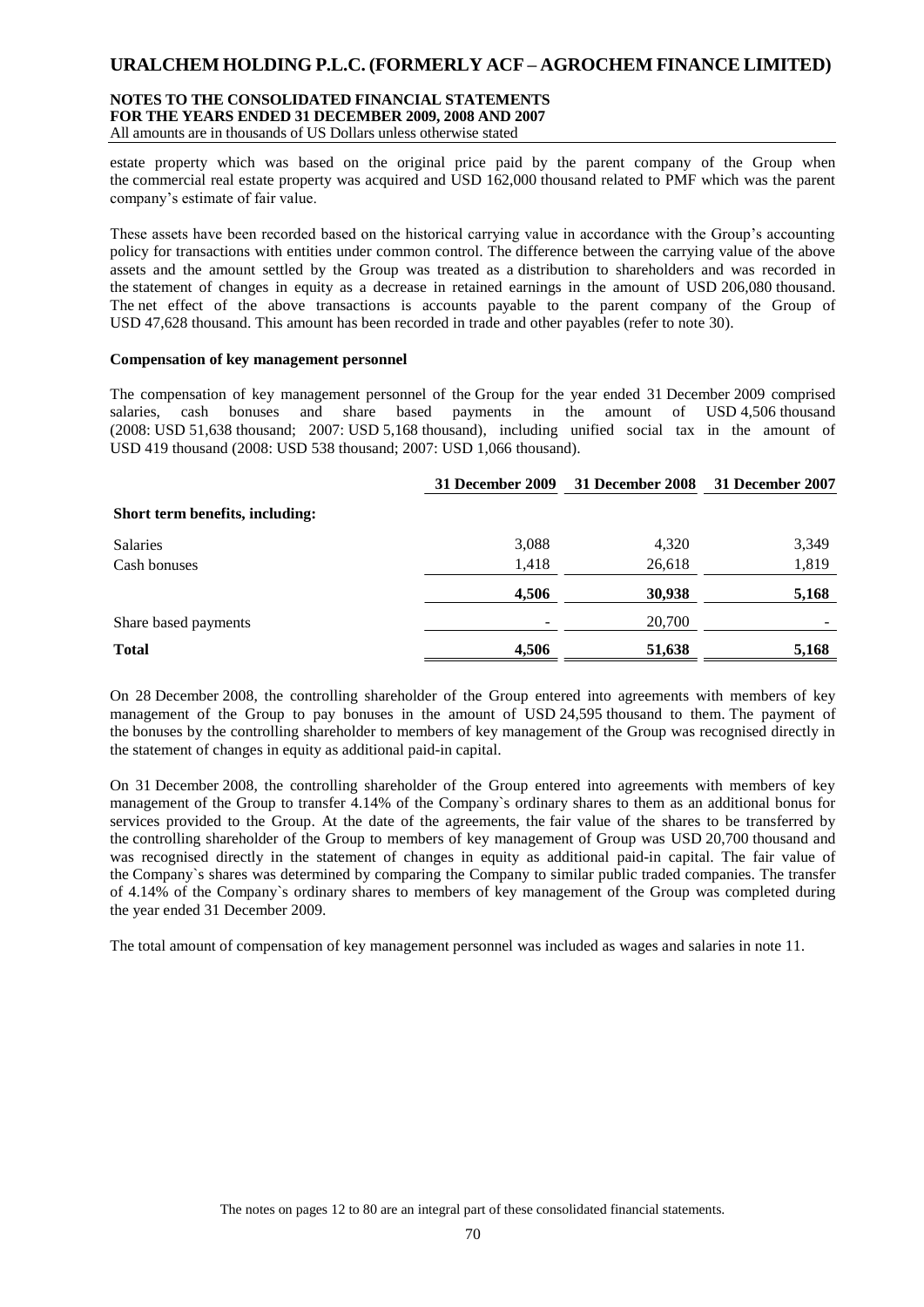### **NOTES TO THE CONSOLIDATED FINANCIAL STATEMENTS FOR THE YEARS ENDED 31 DECEMBER 2009, 2008 AND 2007** All amounts are in thousands of US Dollars unless otherwise stated

**36. COMMITMENTS AND CONTINGENCIES**

**Purchase of natural gas**

In December 2007, the Group entered into binding purchase agreements with Gazprom and Novatek, to purchase defined volumes of natural gas.

Future minimum costs under non-cancellable purchase agreements were as follows:

|                            | 31 December 2009 | 31 December 2008 31 December 2007 |         |
|----------------------------|------------------|-----------------------------------|---------|
| Due in one year            | 238,856          | 187.249                           | 163,253 |
| Due from two to five years | 436.738          | 658.955                           | 760,378 |
| <b>Total</b>               | 675,594          | 846,204                           | 923,631 |

#### **Capital commitments**

The Group's contractual capital commitments for acquisition of property, plant and equipment and fulfillment of certain finance lease agreements were as follows:

|                                              |        | 31 December 2009 31 December 2008 31 December 2007 |       |
|----------------------------------------------|--------|----------------------------------------------------|-------|
| Acquisition of property, plant and equipment | 13.250 | 27.328                                             | 6,295 |
| Fulfilment of finance lease agreements       |        | -                                                  | 2,176 |
| <b>Total</b>                                 | 13.250 | 27,328                                             | 8.471 |

## **Operating leases: Group as a lessee**

The Group leases certain machinery, equipment and office premises. The respective lease agreements have an average life of one to five years with no renewal option at the end of the lease term.

Future minimum rental expenses under non-cancellable operating leases were as follows:

|                            |        | 31 December 2009 31 December 2008 31 December 2007 |     |
|----------------------------|--------|----------------------------------------------------|-----|
| Due in one year            | 18.748 | 13,685                                             | 381 |
| Due from two to five years | 46,840 | 34.648                                             |     |
| <b>Total</b>               | 65,588 | 48,333                                             | 496 |

#### **Guarantees issued**

As at 31 December 2009, 2008 and 2007, the Group issued financial guarantees in respect of loans obtained by related and third parties. The total amount of outstanding guarantees issued by the Group was as follows:

|                 |       | 31 December 2009 31 December 2008 31 December 2007 |        |
|-----------------|-------|----------------------------------------------------|--------|
| Related parties | 6.723 | 28.270                                             | 52,528 |
| Third parties   | 13    | 28                                                 | 28     |
| <b>Total</b>    | 6.736 | 28,298                                             | 52,556 |

The Group's maximum exposure to credit risk in the event of non-performance by parties to these financial guarantees is limited to the contractual amounts disclosed above. At 31 December 2009, 2008 and 2007, management assessed the risk of non-performance by parties to these financial guarantees as remote.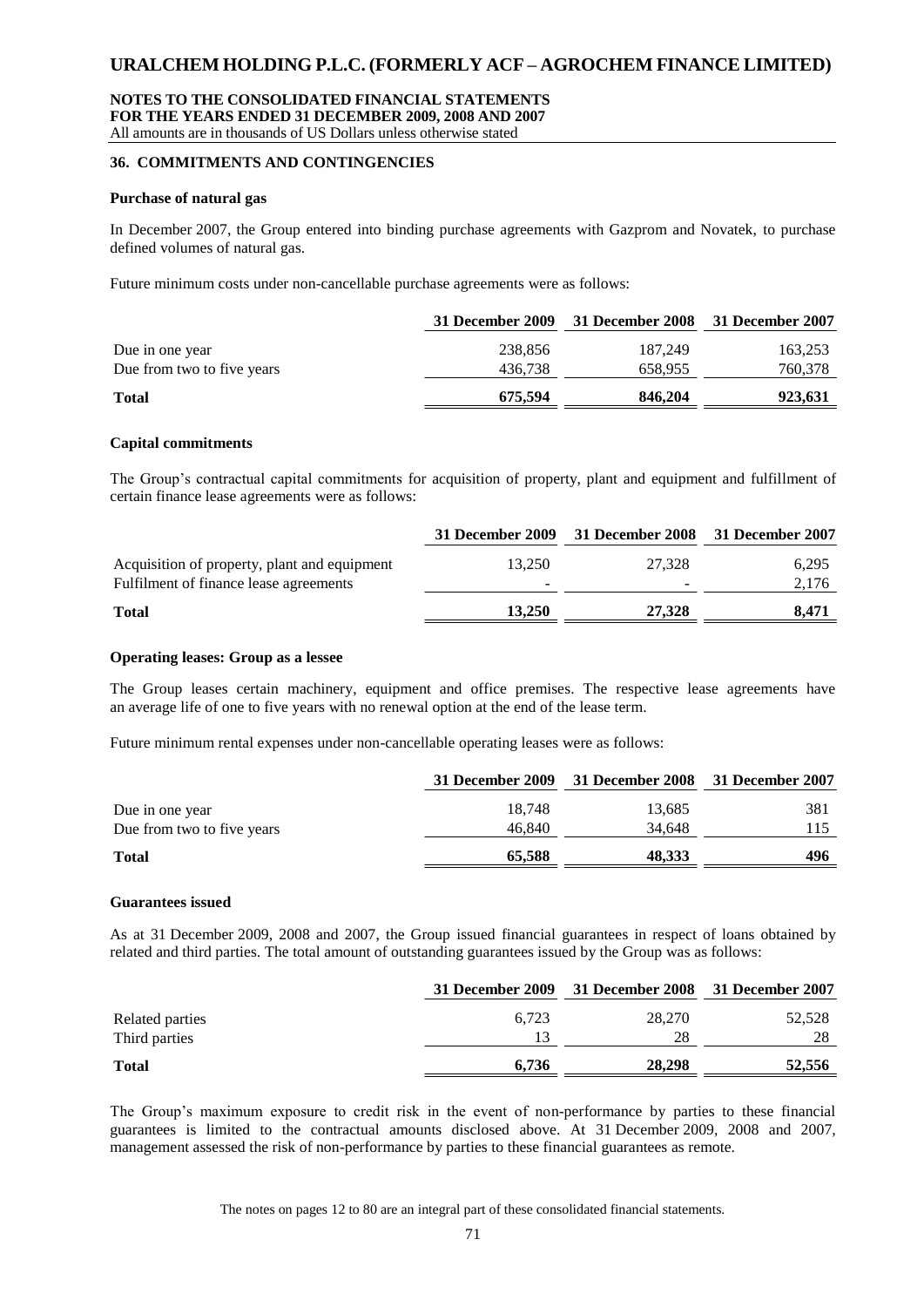### **NOTES TO THE CONSOLIDATED FINANCIAL STATEMENTS FOR THE YEARS ENDED 31 DECEMBER 2009, 2008 AND 2007** All amounts are in thousands of US Dollars unless otherwise stated

The loans subject to guarantees have maturities due in June, August and October 2010. Management believes that these loans will be refunded by the borrowers in due course.

## **Litigation**

The Group has a number of claims and litigations relating to sales and purchases. Management believes that none of these claims, individually or in aggregate, will have a material adverse impact on the Group.

In 2008, after the acquisition of the controlling interest in VMF, the Group made a mandatory tender offer for the buyout of the minority share in VMF. One of the minority shareholders of VMF claimed that his rights in respect of this buyout were breached and filed a claim against Sberbank, who provided a bank guarantee to secure the offer. In case the court rules in favour of the claimant, the Group will become obliged to reimburse the incurred expenses to Sberbank in full. Management believes that the unfavorable outcome of the case is unlikely.

#### **Taxation contingencies in the Russian Federation**

The Russian Federation currently has a number of laws related to various taxes imposed by both federal and regional governmental authorities. Applicable taxes include VAT, corporate income tax, UST, together with others. Laws related to these taxes have not been in force for significant periods, in contrast to more developed market economies; therefore, the government's implementation of these regulations is often inconsistent or nonexistent. Accordingly, few precedents with regard to tax rulings have been established. Tax declarations, together with other legal compliance areas (for example, customs and currency control matters), are subject to review and investigation by a number of authorities, which are enabled by law to impose severe fines, penalties and interest charges. These facts create tax risks in Russia that are more significant than typically found in countries with more developed tax systems. Generally, tax declarations remain open and subject to inspection for a period of three years following the tax year.

While management believes that it has adequately provided for tax liabilities based on its interpretation of current and previous legislation, the risk remains that tax authorities in the Russian Federation could take different positions with regard to interpretive issues. This uncertainty may expose the Group to additional taxation, fines and penalties that could be significant.

#### **Environmental matters**

The Group is subject to extensive federal, state and local environmental controls and regulations in the regions of the Russian Federation in which it operates. The Group's operations involve the discharge of materials, contaminants and waste water into the environment that could potentially impact on flora and fauna, and give rise to other environmental concerns.

The Group's management believes that its production facilities are in compliance with all current existing environmental legislation in the regions in which it operates. However, environmental laws and regulations continue to evolve.

The Group is unable to predict the timing or extent to which those laws and regulations may change. Such change, if it occurs, may require that the Group modernise technology and upgrade production equipment to meet more stringent standards.

Management of the Group regularly reassesses environmental obligations related to its operations. Estimates are based on management's understanding of current legal requirements and the terms of licence agreements. Should the requirements of applicable environmental legislation change or be clarified and amended, the Group may incur additional environmental obligations.

# **Russian Federation risk**

The economy of the Russian Federation, while deemed to be of market status, continues to display certain traits consistent with that of an emerging market. These characteristics have in the past included higher than normal inflation, insufficient liquidity of the capital markets, and the existence of currency controls. The continued success and stability of the Russian economy will be subject to their government's continued actions with regard to supervisory, legal and economic reforms.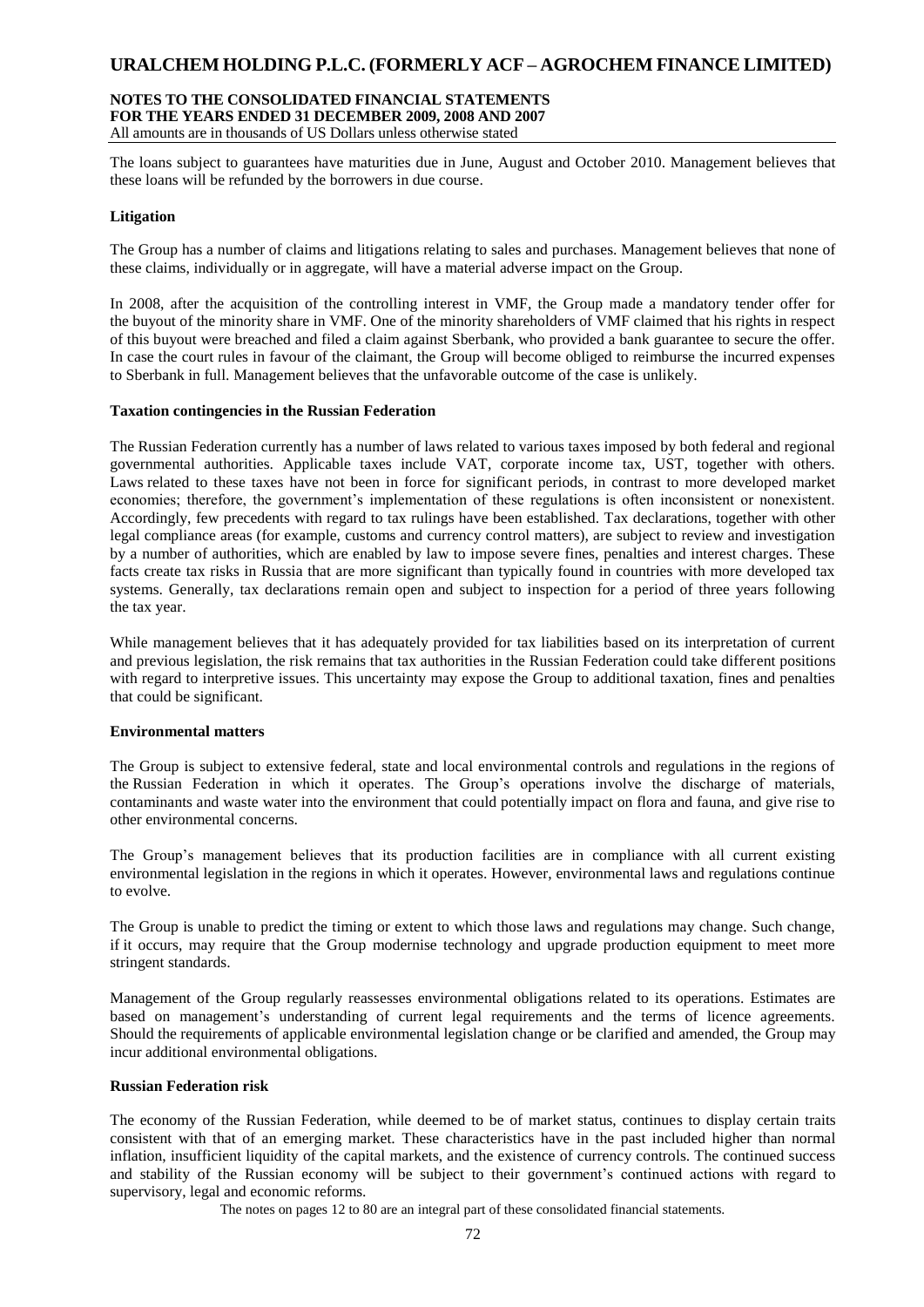### **NOTES TO THE CONSOLIDATED FINANCIAL STATEMENTS FOR THE YEARS ENDED 31 DECEMBER 2009, 2008 AND 2007** All amounts are in thousands of US Dollars unless otherwise stated

# **37. FAIR VALUE OF FINANCIAL INSTRUMENTS**

The fair value of financial assets and liabilities is determined as follows:

- the fair value of financial assets and financial liabilities with standard terms and conditions and traded on active liquid markets are determined with reference to quoted market prices; and
- the fair value of other financial assets and financial liabilities are determined in accordance with generally accepted pricing models based on discounted cash flow analysis using prices from observable current market transactions.

As at 31 December 2009, management believes that the carrying value of financial assets and liabilities approximated their fair values due to (i) their short term nature for current financial assets and liabilities, (ii) the fact that interest rates on loans receivable approximate current market rates for similar debt instruments, and (iii) the fact that the interest rates on long term liabilities approximate the current market rates for similar instruments given that of the majority of loans and borrowings were renegotiated in 2009 (refer to note 28).

As at 31 December 2008, management believes that the carrying values of all significant financial assets and financial liabilities recorded at amortised cost in the consolidated financial statements approximated their fair value, except for the following borrowings:

|                                 |                       |                   | 31 December 2008  |
|---------------------------------|-----------------------|-------------------|-------------------|
|                                 | <b>Carrying value</b> | <b>Fair value</b> | <b>Difference</b> |
| <b>Financial assets</b>         |                       |                   |                   |
| Loans issued, at amortised cost | 184,349               | 194,055           | (9,706)           |
| <b>Total assets</b>             | 184,349               | 194,055           | (9,706)           |
| <b>Financial liabilities</b>    |                       |                   |                   |
| Loans denominated in USD        | 1,063,657             | 1,054,464         | 9,193             |
| Loans denominated in RUR        | 252,230               | 241,541           | 10,689            |
| <b>Total liabilities</b>        | 1,315,887             | 1,296,005         | 19,882            |

As at 31 December 2007, management believes that the carrying value of financial assets and liabilities approximated their fair values due to the fact that the interest rates on such instruments approximated current market rates for similar instruments.

# **38. FINANCIAL RISK MANAGEMENT**

#### **Capital risk management**

The Group manages its capital to ensure that entities of the Group will be able to continue as a going concern while maximising the return to the shareholders through the optimisation of the Group's debt to equity ratio. Management of the Group reviews the capital structure on a regular basis. Based on the results of this review, the Group takes steps to balance its overall capital structure through the payment of dividends, new share issues as well as the issue of new debt or the redemption of existing debt.

### **Major categories of financial instruments**

The Group's principal financial liabilities comprise loans and borrowings and trade payables. The main purpose of these financial instruments is to raise finance for the Group's operations. The Group has various financial assets such as available-for-sale investments, trade and other receivables and loans issued, cash and cash equivalents, promissory notes, foreign currency forward and option contracts.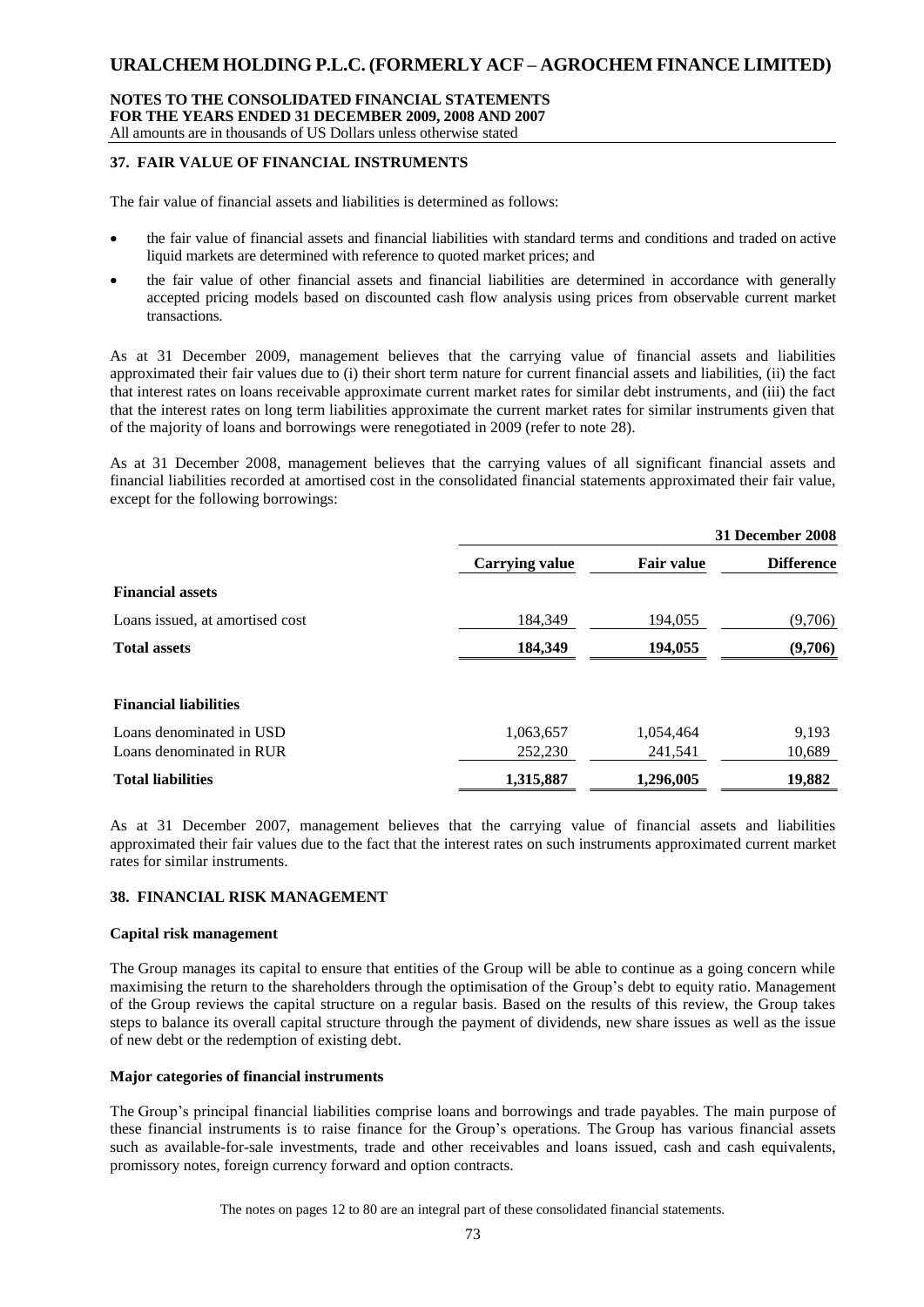# **NOTES TO THE CONSOLIDATED FINANCIAL STATEMENTS**

**FOR THE YEARS ENDED 31 DECEMBER 2009, 2008 AND 2007**

All amounts are in thousands of US Dollars unless otherwise stated

|                                              | <b>31 December 2009</b> | 31 December 2008 | 31 December 2007 |
|----------------------------------------------|-------------------------|------------------|------------------|
| <b>Financial assets</b>                      |                         |                  |                  |
| Loans issued and accounts receivable,        |                         |                  |                  |
| including deferred proceeds on disposal      |                         |                  |                  |
| of subsidiaries                              | 83,873                  | 207,712          | 102,721          |
| AFS investments                              | 177,837                 | 187,997          | 106              |
| Cash and cash equivalents                    | 53,658                  | 118,301          | 28,908           |
| Promissory notes held by related parties,    |                         |                  |                  |
| at amortised cost                            | 351                     | 7,086            | 988              |
| Promissory notes of third parties,           |                         |                  |                  |
| at amortised cost                            | 326                     | 128              |                  |
| Other financial assets                       | 365                     | 504              | 258              |
| Foreign currency forward contracts, at FVTPL |                         |                  | 2,017            |
| <b>Total financial assets</b>                | 316,410                 | 521,728          | 134,998          |
| <b>Financial liabilities</b>                 |                         |                  |                  |
| Loans and borrowings                         | 1,420,970               | 1,316,450        | 460,742          |
| Obligations under finance leases             | 54,594                  | 75,823           | 1,013            |
| Foreign currency forward contracts, at FVTPL |                         | 21,572           |                  |
| Foreign currency collar contracts, at FVTPL  |                         | 19,585           |                  |
| Trade and other payables                     | 74,518                  | 36,100           | 25,154           |
| <b>Total financial liabilities</b>           | 1,550,082               | 1,469,530        | 486,909          |

The main risks arising from the Group's financial instruments are foreign currency, interest rate, credit and liquidity risks.

# **Foreign currency risk**

Currency risk is the risk that the financial results of the Group will be adversely impacted by changes in exchange rates to which the Group is exposed. The Group undertakes certain transactions denominated in foreign currencies. During the years ended 31 December 2008 and 2007, the Group entered into foreign currency forward and option contracts to manage its foreign currency risk exposure (see below).

The carrying amounts of the Group's foreign currency denominated monetary assets and liabilities as at 31 December 2009, 2008 and 2007 were as follows:

|                             |             |         | <b>USD-denominated</b> |        | <b>EUR-denominated</b> |      |  |
|-----------------------------|-------------|---------|------------------------|--------|------------------------|------|--|
|                             | 31 December |         |                        |        | 31 December            |      |  |
|                             | 2009        | 2008    | 2007                   | 2009   | 2008                   | 2007 |  |
| <b>Assets</b>               |             |         |                        |        |                        |      |  |
| Trade and other receivables | 9.092       | 2.799   | 7.254                  | 3,588  | 6,804                  |      |  |
| Other financial assets      | 35,116      | 174,307 |                        |        |                        |      |  |
| Cash and cash equivalents   | 25,881      | 84,050  | 13,842                 | 7,892  | 6,886                  |      |  |
| <b>Total assets</b>         | 70,089      | 261,156 | 21,096                 | 11,480 | 13,690                 |      |  |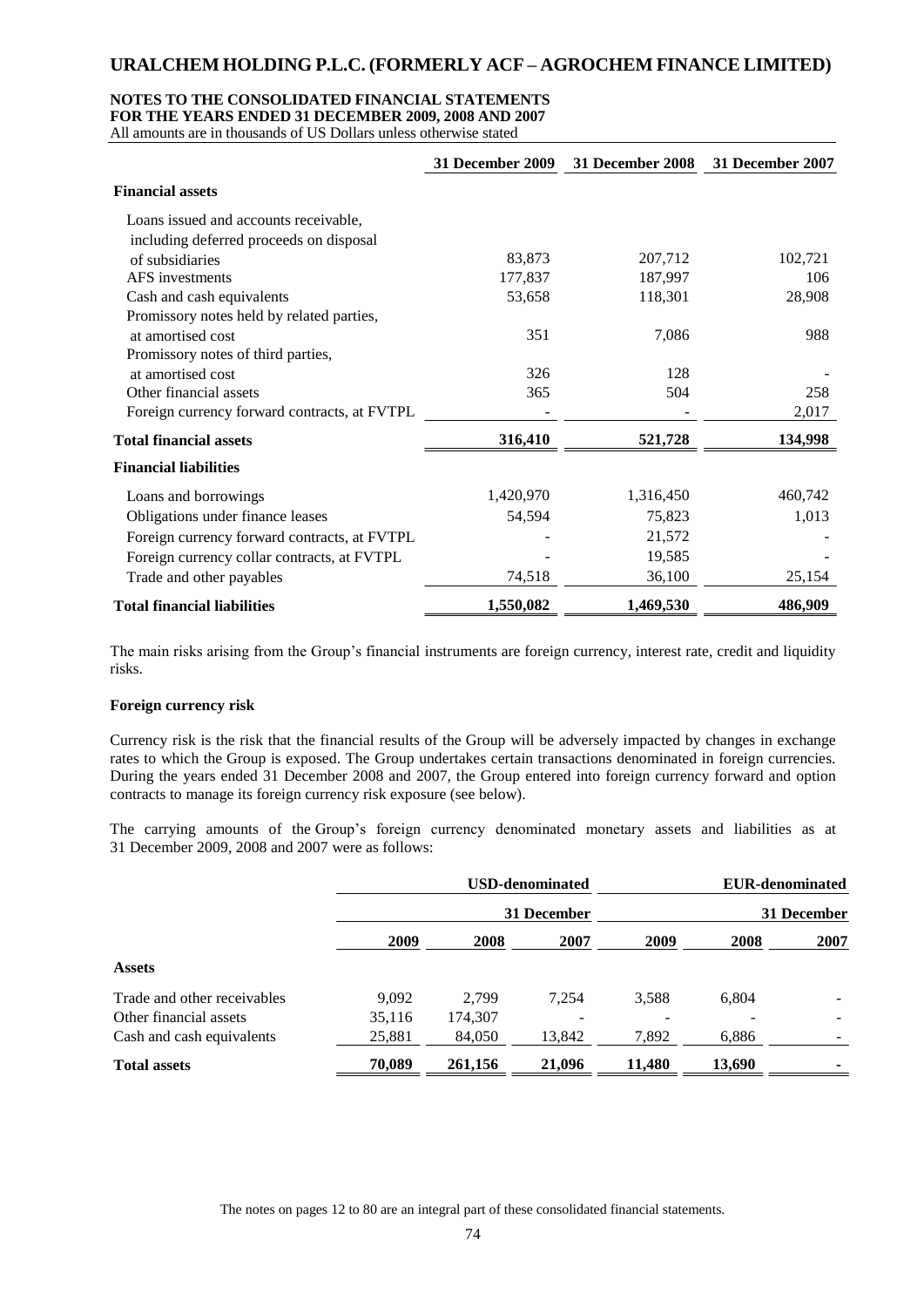# **NOTES TO THE CONSOLIDATED FINANCIAL STATEMENTS**

**FOR THE YEARS ENDED 31 DECEMBER 2009, 2008 AND 2007**

All amounts are in thousands of US Dollars unless otherwise stated

|                                                                                                                                                                                                                                                                                                                                                                                                                                             |                     |                     | <b>USD-denominated</b> |       | <b>EUR-denominated</b> |                   |  |
|---------------------------------------------------------------------------------------------------------------------------------------------------------------------------------------------------------------------------------------------------------------------------------------------------------------------------------------------------------------------------------------------------------------------------------------------|---------------------|---------------------|------------------------|-------|------------------------|-------------------|--|
|                                                                                                                                                                                                                                                                                                                                                                                                                                             |                     |                     | 31 December            |       |                        | 31 December       |  |
|                                                                                                                                                                                                                                                                                                                                                                                                                                             | 2009                | 2008                | 2007                   | 2009  | 2008                   | 2007              |  |
| <b>Liabilities</b>                                                                                                                                                                                                                                                                                                                                                                                                                          |                     |                     |                        |       |                        |                   |  |
| Loans and borrowings<br>Obligations under finance leases                                                                                                                                                                                                                                                                                                                                                                                    | 1,148,367<br>53,808 | 1,060,738<br>74,522 | 191,574                | 8,165 | 289                    | 602               |  |
| Trade and other payables                                                                                                                                                                                                                                                                                                                                                                                                                    | 47,842              | 616                 | 9,498                  | 811   | 578                    | 365               |  |
| <b>Total liabilities</b>                                                                                                                                                                                                                                                                                                                                                                                                                    | 1,250,017           | 1,135,876           | 201,072                | 8,976 | 867                    | 967               |  |
| Total net (liabilities)/assets                                                                                                                                                                                                                                                                                                                                                                                                              | (1,179,928)         | (874, 720)          | (179, 976)             | 2,504 | 12,823                 | (967)             |  |
| <b>Sensitivity analysis</b>                                                                                                                                                                                                                                                                                                                                                                                                                 |                     |                     |                        |       |                        |                   |  |
| The table below details the Group's sensitivity to the strengthening of the Russian Rouble against the US Dollar and<br>the Euro by 10.0%. The analysis was applied to monetary items at the end of the reporting period denominated in<br>currencies different than the respective entity's functional currency. A positive number indicates an increase in<br>profit where the Russian Rouble strengthens against the US Dollar and Euro. |                     |                     | <b>USD-impact</b>      |       |                        | <b>EUR-impact</b> |  |
|                                                                                                                                                                                                                                                                                                                                                                                                                                             |                     |                     | 31 December            |       |                        | 31 December       |  |
|                                                                                                                                                                                                                                                                                                                                                                                                                                             | 2009                | 2008                | 2007                   | 2009  | 2008                   | 2007              |  |
| Profit/(loss)                                                                                                                                                                                                                                                                                                                                                                                                                               | 117,993             | 87,472              | 17,998                 | (250) | (1,282)                | 97                |  |
|                                                                                                                                                                                                                                                                                                                                                                                                                                             |                     |                     |                        |       |                        |                   |  |
|                                                                                                                                                                                                                                                                                                                                                                                                                                             |                     |                     |                        |       |                        |                   |  |
| The notes on pages 12 to 80 are an integral part of these consolidated financial statements.                                                                                                                                                                                                                                                                                                                                                |                     | 75                  |                        |       |                        |                   |  |

#### **Sensitivity analysis**

|                 |             |        | <b>USD-impact</b> |       |         | <b>EUR-impact</b> |
|-----------------|-------------|--------|-------------------|-------|---------|-------------------|
|                 | 31 December |        |                   |       |         | 31 December       |
|                 | 2009        | 2008   | 2007              | 2009  | 2008    | 2007              |
| Profit / (loss) | 117.993     | 87,472 | 17.998            | (250) | (1,282) | 97                |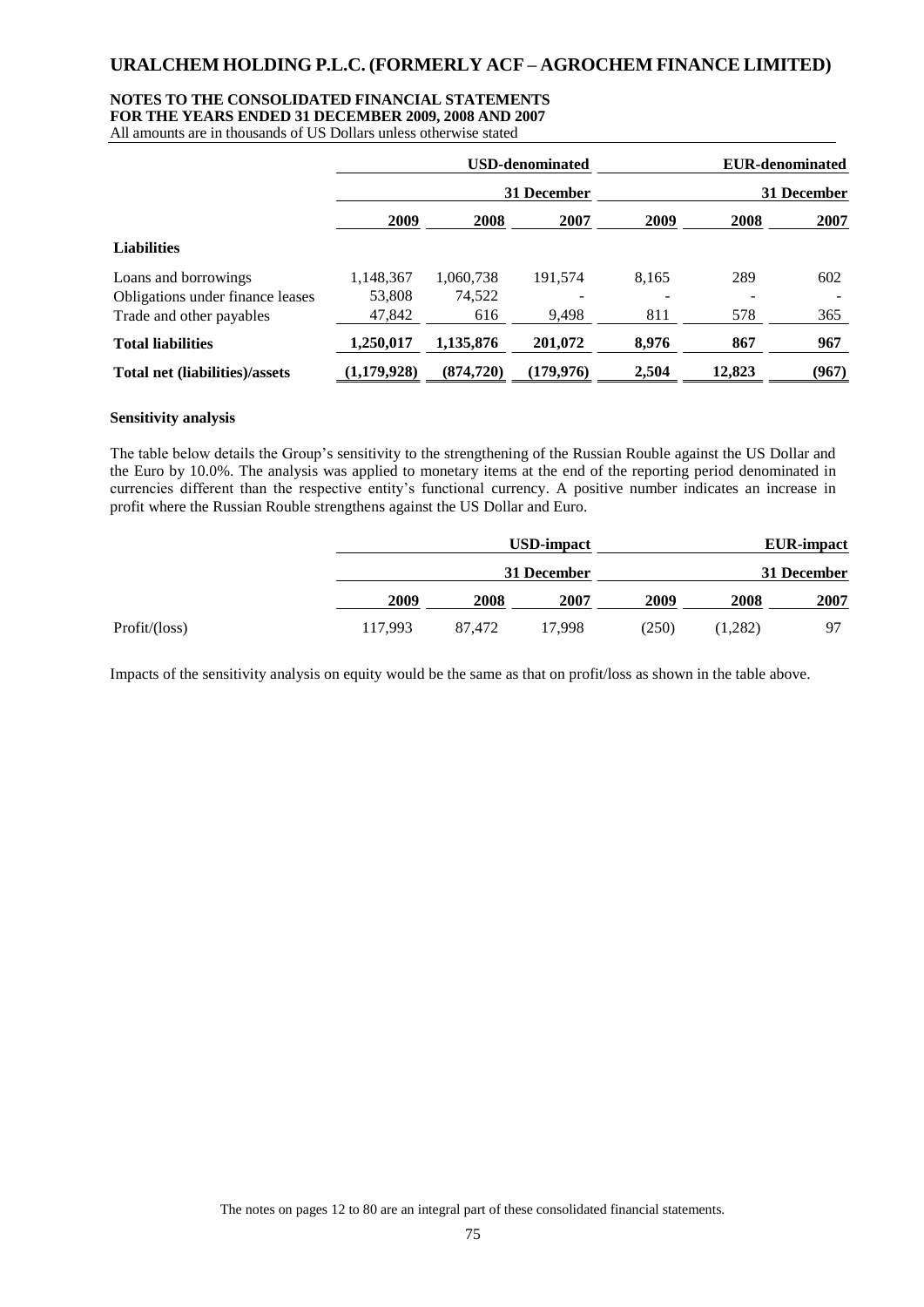#### **NOTES TO THE CONSOLIDATED FINANCIAL STATEMENTS FOR THE YEARS ENDED 31 DECEMBER 2009, 2008 AND 2007**

All amounts are in thousands of US Dollars unless otherwise stated

# **Derivative financial obligations**

During the years ended 31 December 2008 and 2007, the Group entered into foreign currency forward and option contracts to hedge risks arising from exchange rate fluctuations from its export sales pertaining to USD cash receipts, all of which expired during the year ended 31 December 2009.

The following table details the foreign currency forward contracts and foreign currency collar contracts outstanding as at 31 December 2008:

|                                                |                                   |                       | 31 December 2008  |
|------------------------------------------------|-----------------------------------|-----------------------|-------------------|
|                                                | Weighted average<br>exchange rate | <b>Contract value</b> | <b>Fair value</b> |
| Foreign currency forward contracts, including: |                                   |                       |                   |
| <b>Sell USD for RUR</b>                        |                                   |                       |                   |
| Due less than three months                     | 25.30                             | 47,317                | 10,067            |
| Due from three to six months                   | 25.26                             | 20,951                | 5,386             |
| Due from six to twelve months                  | 25.45                             | 21,588                | 6,119             |
| <b>Sell EUR for USD</b>                        |                                   |                       |                   |
| Due less than three months                     | 1.39                              | 4,881                 |                   |
| Foreign currency collar contracts, including:  |                                   |                       |                   |
| <b>Call options sold</b>                       |                                   |                       |                   |
| Due less than three months                     | 26.70                             | 120,000               | 19,588            |
| Put options bought                             |                                   |                       |                   |
| Due less than three months                     | 24.35                             | 120,000               | (3)               |
| <b>Total</b>                                   |                                   | 334,737               | 41,157            |

The following table details the foreign currency forward contracts outstanding as at 31 December 2007:

|                                           |                                   |                       | 31 December 2007  |
|-------------------------------------------|-----------------------------------|-----------------------|-------------------|
|                                           | Weighted average<br>exchange rate | <b>Contract value</b> | <b>Fair value</b> |
| <b>Foreign currency forward contracts</b> |                                   |                       |                   |
| <b>Sell USD for RUR</b>                   |                                   |                       |                   |
| Due less than three months                | 24.56                             | 65,158                | 269               |
| Due from three to six months              | 24.63                             | 57,038                | 286               |
| Due from six to twelve months             | 24.77                             | 115,062               | 600               |
| <b>Total current</b>                      |                                   | 237,258               | 1,155             |
| Due in the second year                    | 25.33                             | 89,856                | 862               |
| <b>Total</b>                              |                                   | 327,114               | 2,017             |

The total net (loss)/gain from derivative financial instruments recognised in the income statement during the year ended 31 December 2009 amounted to USD (15,657) thousand (2008: USD (60,793) thousand; 2007: USD 1,936 thousand).

At 31 December 2008 if the RUR had weakened 10.0% against the USD with all variables held constant, the fair value of the foreign currency collar contracts would have been USD 27,978 thousand. On contrary, if the RUR had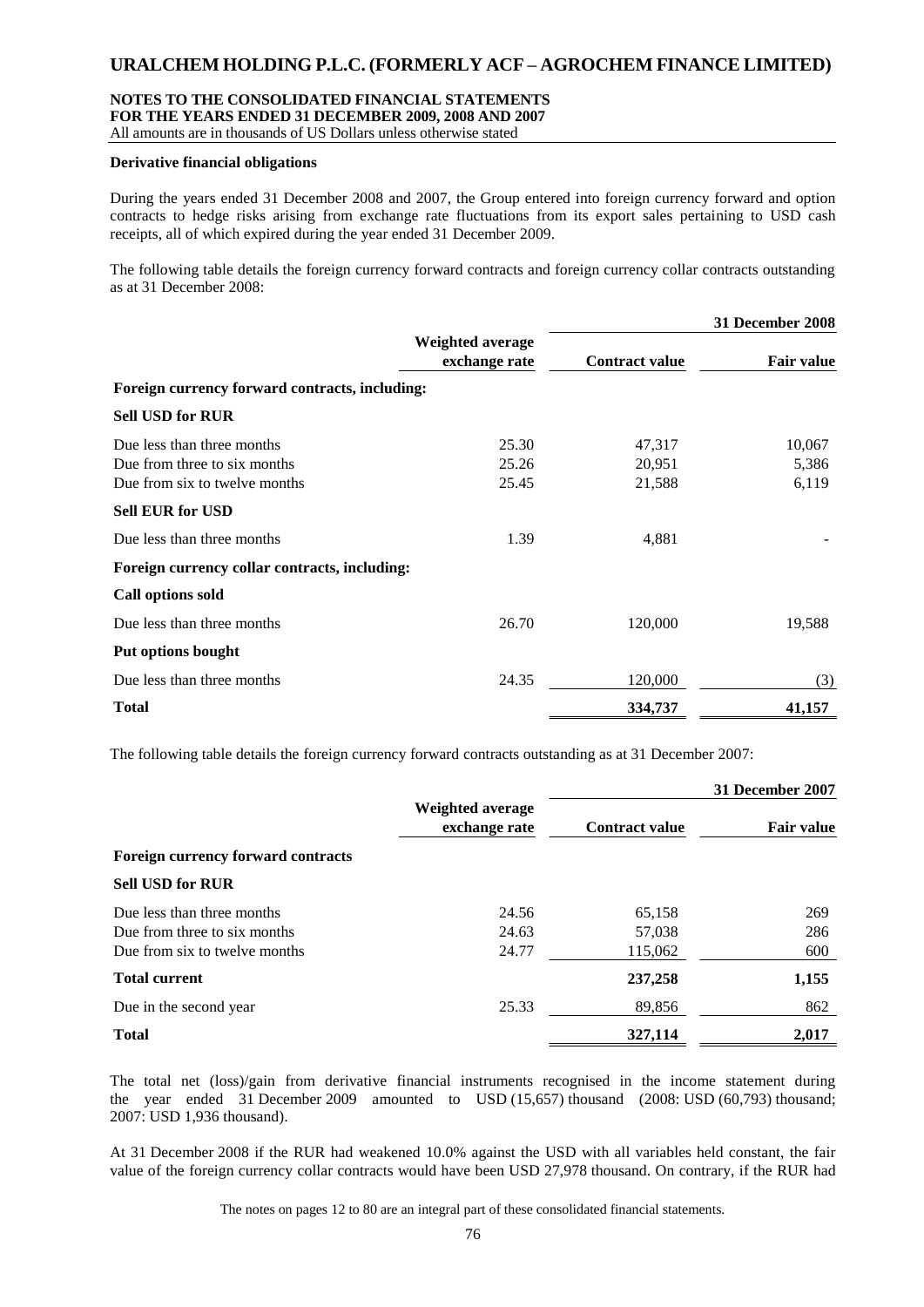### **NOTES TO THE CONSOLIDATED FINANCIAL STATEMENTS FOR THE YEARS ENDED 31 DECEMBER 2009, 2008 AND 2007** All amounts are in thousands of US Dollars unless otherwise stated

strengthened 10.0% against the USD with all other variables held constant, the fair value of the foreign currency collar contracts would have been USD 11,191 thousand.

At 31 December 2008 if the RUR had weakened 10.0% against the USD with all variables held constant, the fair value of the foreign currency forward contracts would have been USD 29,634 thousand. On contrary, if the RUR had strengthened 10.0% against the USD with all other variables held constant, the fair value of the foreign currency forward contracts would have been USD 12,761 thousand.

## **Interest rate risk**

Interest rate risk is the risk that changes in floating interest rates will adversely impact the financial results of the Group. The Group does not use any derivatives to manage interest rate risk exposure. The majority of the Group's financial liabilities are at fixed rates and, accordingly, interest rate risk is limited.

The table below details the Group's sensitivity to an increase of 1.0% in the floating interest rate. The analysis was applied to loans and borrowings based on the assumption that the amount of the liability outstanding as at the end of the reporting period was outstanding for the whole year.

|      |       |                                                    | LIBOR - impact |
|------|-------|----------------------------------------------------|----------------|
|      |       | 31 December 2009 31 December 2008 31 December 2007 |                |
| Loss | 2.600 | 3.450                                              | 650            |

Impacts of sensitivity analysis on equity would be the same as that on profit/loss as shown in the table above.

## **Credit risk**

Credit risk is the risk that a customer may default or not meet its obligations to the Group in time, leading to financial losses to the Group.

For the year ended 31 December 2009, revenue from the Group's five largest customers constituted over 23.6% of the Group's total revenue (2008: 36.3%; 2007: 50.0%). However, the Group is not dependent on these customers because of the existence of a liquid commodity market for the majority of fertilisers and its by-products.

At 31 December 2009, amounts receivable from the Group's five largest customers were USD 4,968 thousand (2008: USD 1,981 thousand; 2007: USD 6,824 thousand), which represented approximately 12.2% of the total outstanding balance of accounts receivable (2008: 8.5%; 2007: 34.0%).

# **Liquidity risk**

Liquidity risk is the risk that the Group will not be able to settle all its liabilities as they fall due. The Group's liquidity position is carefully monitored and managed. The Group has a detailed budgeting and cash forecasting process to help ensure that it has adequate cash available to meet its payment obligations.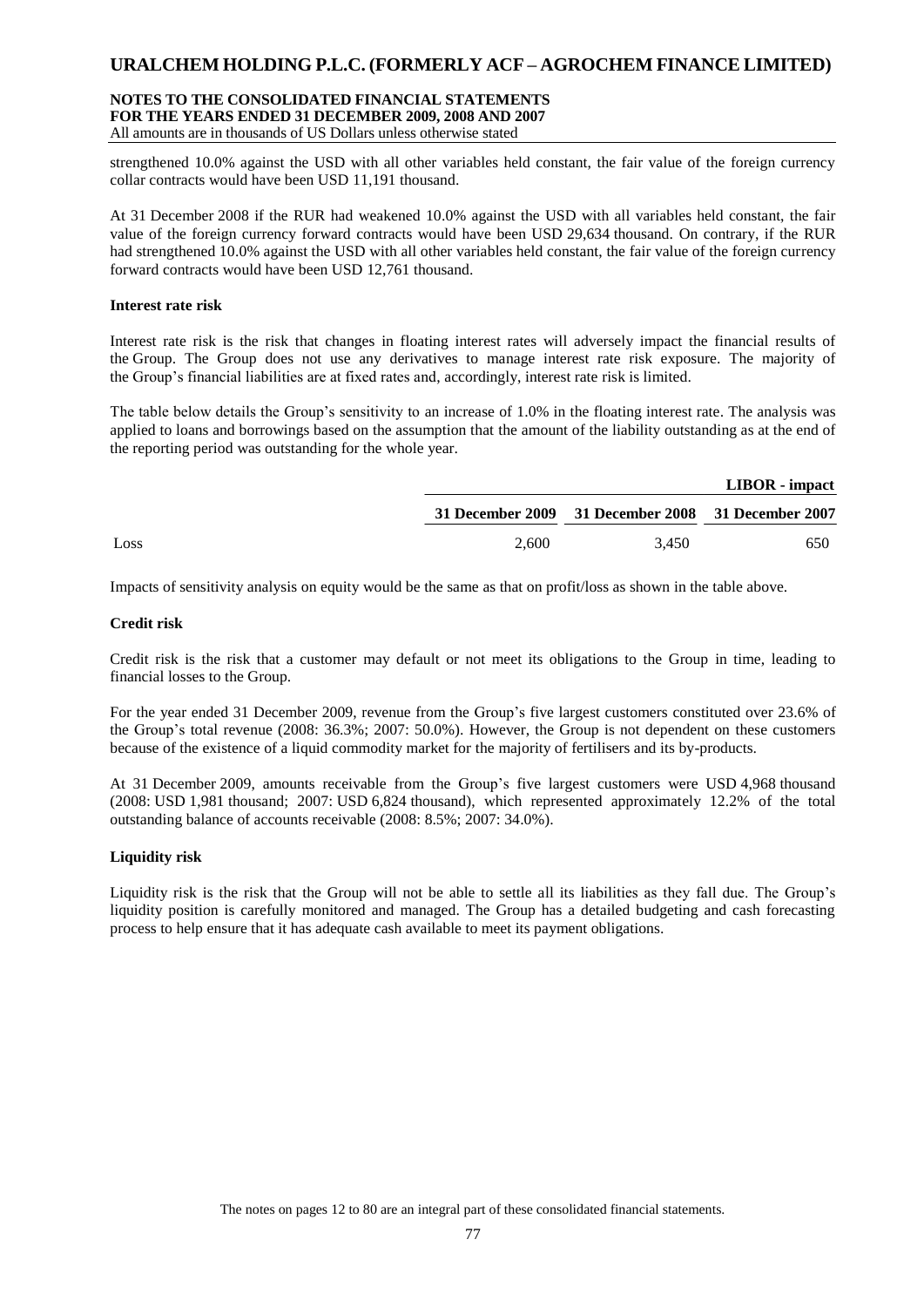# **NOTES TO THE CONSOLIDATED FINANCIAL STATEMENTS FOR THE YEARS ENDED 31 DECEMBER 2009, 2008 AND 2007**

All amounts are in thousands of US Dollars unless otherwise stated

Presented below is the maturity profile of the Group's loans and borrowings (the maturity profile for trade accounts payable and payables for property, plant and equipment is presented in note 30) as at 31 December 2009, 2008 and 2007 based on undiscounted contractual payments, including interest payments:

|                               | <b>31 December 2009</b>                                 |                 |                                                     |                 |           |  |
|-------------------------------|---------------------------------------------------------|-----------------|-----------------------------------------------------|-----------------|-----------|--|
|                               |                                                         |                 | Fixed rate financial liabilities, at amortised cost |                 |           |  |
|                               | <b>Obligations under finance</b>                        |                 |                                                     |                 |           |  |
|                               | leases                                                  |                 | <b>Loans and borrowings</b>                         | <b>Total</b>    |           |  |
|                               | <b>Principal</b>                                        | <b>Interest</b> | Principal                                           | <b>Interest</b> |           |  |
| Due within three months       | 1,405                                                   | 1,579           | 33,292                                              | 38,120          | 74,396    |  |
| Due from three to six months  | 1,509                                                   | 1,495           | 128,833                                             | 28,245          | 160,082   |  |
| Due from six to twelve months | 3,457                                                   | 2,819           | 76,424                                              | 49,155          | 131,855   |  |
| Due in the second year        | 6,133                                                   | 5,126           | 199,814                                             | 95,538          | 306,611   |  |
| Due in the third year         | 6,556                                                   | 4,470           | 317,142                                             | 66,510          | 394,678   |  |
| Due in the fourth year        | 7,193                                                   | 3,760           | 370,357                                             | 33,092          | 414,402   |  |
| Due in the fifth year         | 7,135                                                   | 2,978           |                                                     |                 | 10,113    |  |
| Due thereafter                | 21,206                                                  | 4,307           |                                                     |                 | 25,513    |  |
|                               | 54,594                                                  | 26,534          | 1,125,862                                           | 310,660         | 1,517,650 |  |
|                               | Floating rate financial liabilities, at amortised costs |                 |                                                     |                 |           |  |
| Due within three months       |                                                         |                 | 124,289                                             | 4,180           | 128,469   |  |
| Due from three to six months  |                                                         |                 | 61,959                                              | 2,105           | 64,064    |  |
| Due from six to twelve months |                                                         |                 | 100,000                                             | 1,748           | 101,748   |  |
|                               |                                                         |                 | 286,248                                             | 8,033           | 294,281   |  |
| <b>Total</b>                  | 54,594                                                  | 26,534          | 1,412,110                                           | 318,693         | 1,811,931 |  |
|                               |                                                         |                 |                                                     |                 |           |  |

**31 December 2008**

|                               | Fixed rate financial liabilities, at amortised cost    |                 |                             |                 |              |  |
|-------------------------------|--------------------------------------------------------|-----------------|-----------------------------|-----------------|--------------|--|
|                               | <b>Obligations under finance</b>                       | leases          | <b>Loans and borrowings</b> |                 | <b>Total</b> |  |
|                               | Principal                                              | <b>Interest</b> | Principal                   | <b>Interest</b> |              |  |
| Due within three months       | 735                                                    | 2,214           | 29,224                      | 33,436          | 65,609       |  |
| Due from three to six months  | 1,634                                                  | 2,177           | 12,387                      | 24,437          | 40,635       |  |
| Due from six to twelve months | 3,449                                                  | 3,950           | 33,317                      | 47,894          | 88,610       |  |
| Due in the second year        | 7,540                                                  | 8,260           | 140,691                     | 86,542          | 243,033      |  |
| Due in the third year         | 7,362                                                  | 7,031           | 295,227                     | 60,360          | 369,980      |  |
| Due in the fourth year        | 7,959                                                  | 6,201           | 359,473                     | 22,933          | 396,566      |  |
| Due in the fifth year         | 8,819                                                  | 5,259           |                             |                 | 14,078       |  |
| Due thereafter                | 38,325                                                 | 10,733          |                             |                 | 49,058       |  |
|                               | 75,823                                                 | 45,825          | 870,319                     | 275,602         | 1,267,569    |  |
|                               | Floating rate financial liabilities, at amortised cost |                 |                             |                 |              |  |
| Due within three months       |                                                        |                 | 31,199                      | 10,031          | 41,230       |  |
| Due from three to six months  |                                                        |                 | 133,268                     | 6,857           | 140,125      |  |
| Due from six to twelve months |                                                        |                 | 221,456                     | 6,458           | 227,914      |  |
| Due in the second year        |                                                        |                 | 50,730                      | 592             | 51,322       |  |
|                               |                                                        |                 | 436,653                     | 23,938          | 460,591      |  |
| <b>Total</b>                  | 75,823                                                 | 45,825          | 1,306,972                   | 299,540         | 1,728,160    |  |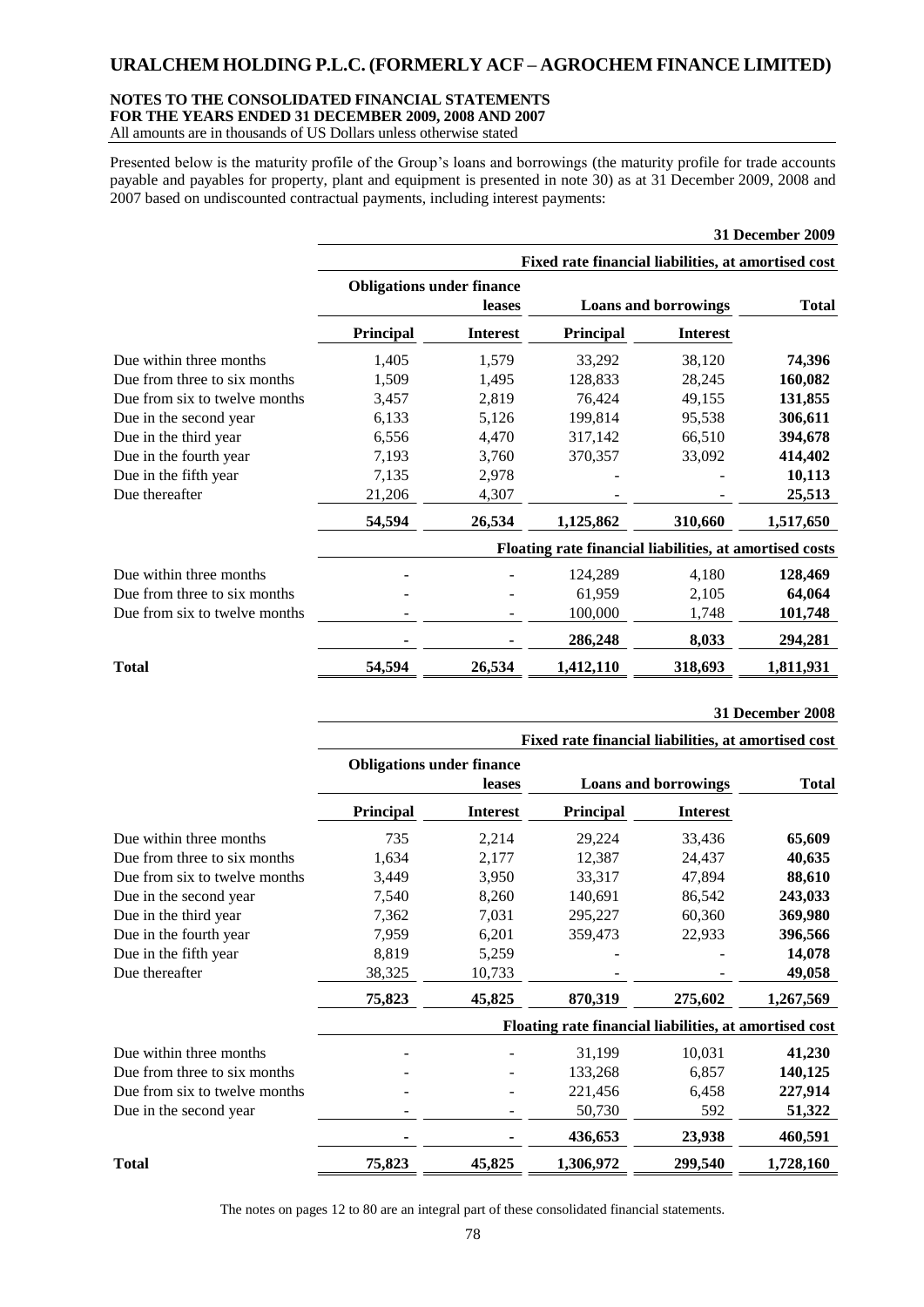# **NOTES TO THE CONSOLIDATED FINANCIAL STATEMENTS**

**FOR THE YEARS ENDED 31 DECEMBER 2009, 2008 AND 2007**

All amounts are in thousands of US Dollars unless otherwise stated

|                               |                                                        |                 |                                                     |                 | <b>31 December 2007</b> |
|-------------------------------|--------------------------------------------------------|-----------------|-----------------------------------------------------|-----------------|-------------------------|
|                               |                                                        |                 | Fixed rate financial liabilities, at amortised cost |                 |                         |
|                               | <b>Obligations under finance</b>                       |                 |                                                     |                 |                         |
|                               |                                                        | leases          | <b>Loans and borrowings</b>                         |                 | <b>Total</b>            |
|                               | Principal                                              | <b>Interest</b> | <b>Principal</b>                                    | <b>Interest</b> |                         |
| Due within three months       | 242                                                    | 30              | 16,735                                              | 19,849          | 36,856                  |
| Due from three to six months  | 212                                                    | 21              | 21,642                                              | 7,195           | 29,070                  |
| Due from six to twelve months | 259                                                    | 24              | 99,110                                              | 30,348          | 129,741                 |
| Due in the second year        | 221                                                    | 25              | 95,162                                              | 29,056          | 124,464                 |
| Due in the third year         | 55                                                     | 12              | 85,842                                              | 16,417          | 102,326                 |
| Due in the fourth year        | 19                                                     | 4               | 54,038                                              | 16,147          | 70,208                  |
| Due in the fifth year         | 5                                                      |                 | 11,675                                              | 9,204           | 20,884                  |
|                               | 1,013                                                  | 116             | 384,204                                             | 128,216         | 513,549                 |
|                               | Floating rate financial liabilities, at amortised cost |                 |                                                     |                 |                         |
| Due within three months       |                                                        |                 |                                                     | 1,443           | 1,443                   |
| Due from three to six months  |                                                        |                 |                                                     | 1,443           | 1,443                   |
| Due from six to twelve months |                                                        |                 |                                                     | 2,917           | 2,917                   |
| Due in the second year        | -                                                      |                 | 65,207                                              | 2,457           | 67,664                  |
|                               |                                                        |                 | 65,207                                              | 8,260           | 73,467                  |
| <b>Total</b>                  | 1,013                                                  | 116             | 449,411                                             | 136,476         | 587,016                 |

## **39. EVENTS SUBSEQUENT TO THE REPORTING PERIOD**

#### **Increase of ownership in subsidiaries**

In February 2010, the Group acquired through a number of transactions additional 2,768,220 ordinary shares or 0.2% interest in the share capital of VMF for a consideration of USD 459 thousand. As a result of this transaction, the Company made a mandatory offer of USD 0.21 per ordinary share to acquire minority shares in VMF. The maximum amount of obligation which the Group can potentially face under this mandatory offer amounts to USD 31,856 thousand. The offer is being made in accordance with the Russian Federal Law on Joint Stock Companies and minority shareholders have 70 days from receipt of the mandatory offer documentation within which to accept the offer. VTB bank is acting as guarantor of the transaction.

#### **Loans issued and repaid**

Up to the date of approval of these consolidated financial statements, the parent company of the Group repaid previously issued loans outstanding as at 31 December 2009, which resulted in a cash inflow of USD 35,124 thousand. The loans bore interest at annual fixed rates from 11.5% to 12.0%.

Up to the date of approval of these consolidated financial statements, the Group repaid loans to the third parties in the net amount of USD 12,823 thousand. The loans bore interest at interest rates ranging from BNPP+2.0% to BNPP+2.7%. The BNPP rates are linked to Libor.

#### **Loans restructuring**

In February 2010, the Group reached agreements with UniCredit Bank to extend the repayment of short term loans in the amount of USD 200,000 thousand from 2010 to 2011. The commission for loans restructuring amounted to USD 750 thousand. Related to this refinancing was an increase in the weighted average annual interest rate on these borrowings from 6.1% to 6.3%.

In March 2010, the Group reached an agreement with Raiffeisen Bank to extend the repayment of a short term loan in the amount of USD 60,000 thousand from 2010 to 2011. The commission for loan restructuring amounted to USD 150 thousand. The interest rate on this loan did not change.